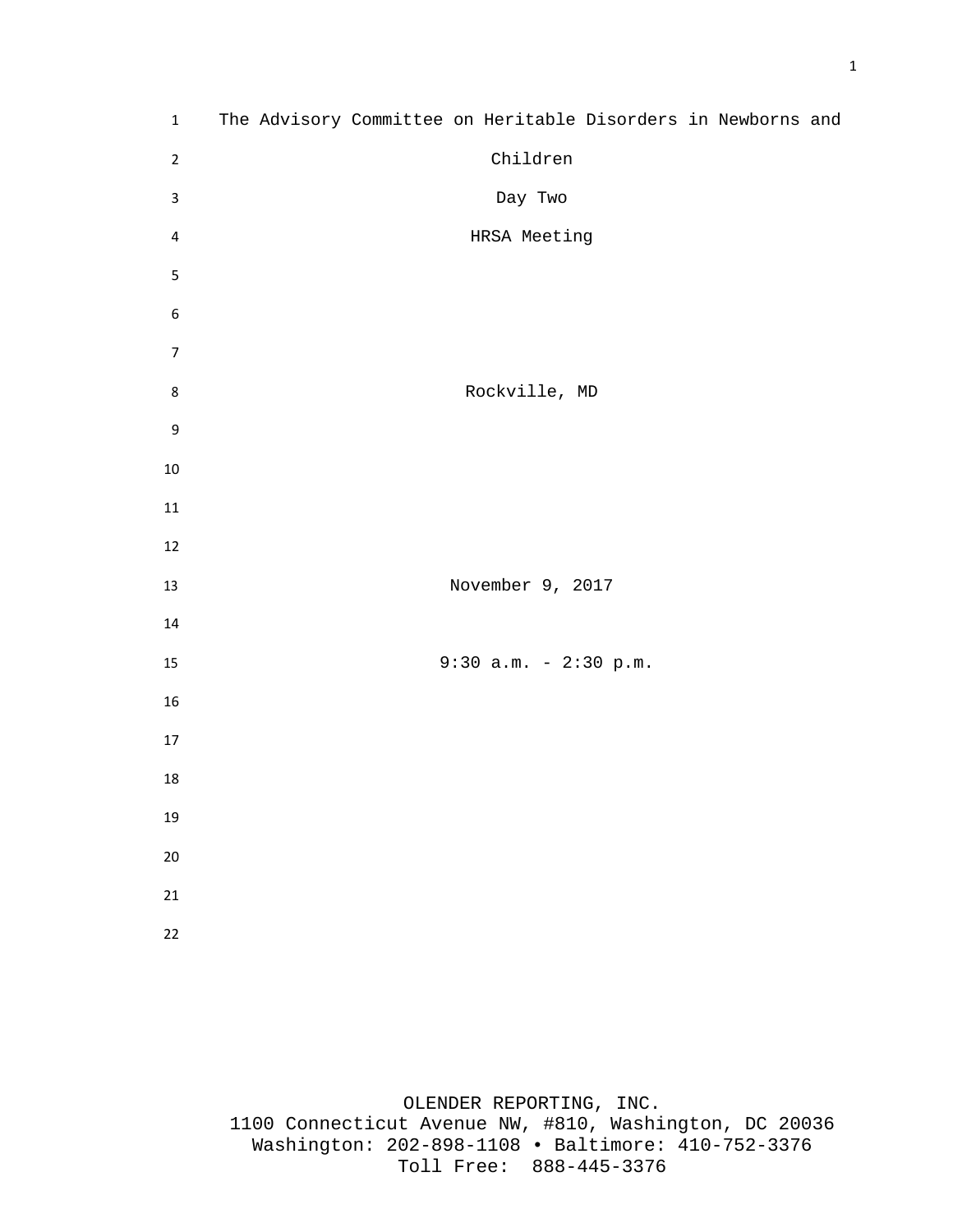| $\mathbf{1}$ | APPEARANCES                                                                                                                                                        |
|--------------|--------------------------------------------------------------------------------------------------------------------------------------------------------------------|
| 2            | COMMITTEE MEMBERS:                                                                                                                                                 |
| 3            | JOSEPH BOCCHINI, M.D., Committee Chair,                                                                                                                            |
| 4            | Department of Pediatrics, Louisiana State                                                                                                                          |
| 5            | University                                                                                                                                                         |
| 6            | MEI WANG BAKER, M.D., Professor of Pediatrics,                                                                                                                     |
| 7            | University of Wisconsin School of Medicine and                                                                                                                     |
| 8            | Public Health, Co-Director, Newborn Screening                                                                                                                      |
| 9            | Laboratory, Wisconsin State Laboratory of                                                                                                                          |
| 10           | Hygiene                                                                                                                                                            |
| 11           | JEFFREY P. BROSCO, M.D., Ph.D., Professor of                                                                                                                       |
| 12           | Clinical Pediatrics, University of Miami School                                                                                                                    |
| 13           | of Medicine, Department of Pediatrics                                                                                                                              |
| 14           | KELLIE KELM, Ph.D., Food and Drug Administration,                                                                                                                  |
| 15           | Ex-Officio Committee Member                                                                                                                                        |
| 16           | DIETRICH MATERN, M.D., Ph.D., Professor of                                                                                                                         |
| 17           | Laboratory Medicine, Medical Genetics and                                                                                                                          |
| 18           | Pediatrics, Mayo Clinic                                                                                                                                            |
| 19           | KAMILA MISTRY, Ph.D., M.P.H., Ex-officio Member, Agency for                                                                                                        |
| 20           | Healthcare Research and Quality, Office of Extramural Research,                                                                                                    |
| 21           | Education and Priority,                                                                                                                                            |
| 22           | MELISSA PARISI, M.D., Ph.D. Ex-Offico Committee Member,                                                                                                            |
| 23           | National Institutes of Health, Eunice Kennedy Shriver National                                                                                                     |
| 24           | Institute of Child Health and Human Development                                                                                                                    |
| 25           | ANNAMARIE SAARINEN, Co-Founder, CEO, Newborn                                                                                                                       |
|              | OLENDER REPORTING, INC.<br>1100 Connecticut Avenue NW, #810, Washington, DC 20036<br>Washington: 202-898-1108 · Baltimore: 410-752-3376<br>Toll Free: 888-445-3376 |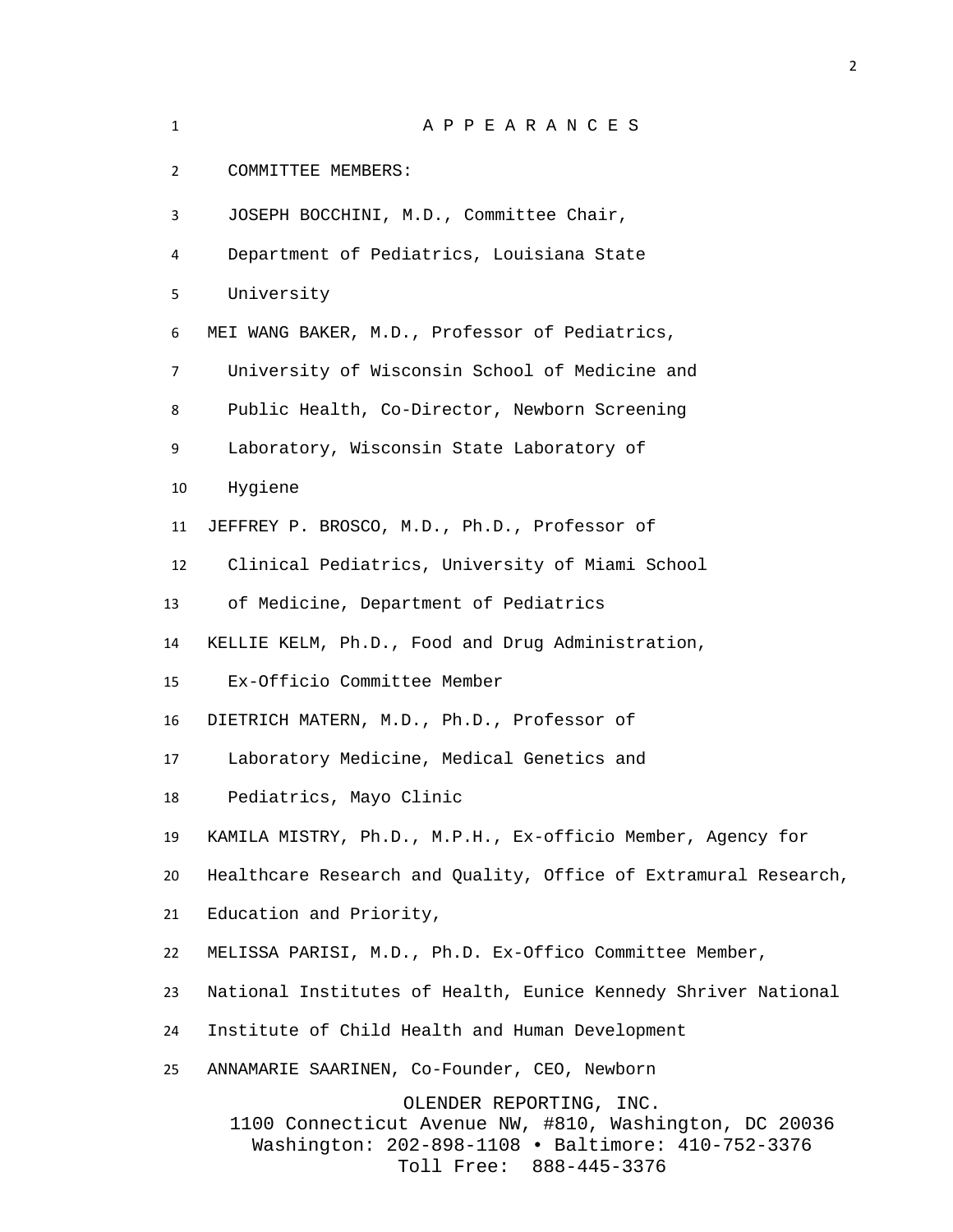- Foundation
- CATHY WICKLUND, M.S., C.G.C., Northwestern

University, Feinberg School of Medicine, Center

for Genetic Medicine

SUSAN A. BERRY, M.D., Professor and Director,

Division of Genetics and Metabolism, Department of

- Pediatrics and Genetics, Cell Biology & Development,
- University of Minnesota

CYNTHIA M. POWELL, M.D., Professor of Pediatrics

- and Genetics, Director, Medical Genetics Residency Program,
- Pediatric Genetics and Metabolism, The University of North
- Carolina at Chapel Hill
- SCOTT M. SHONE, PH.D., Senior Research Public

Health Analyst, RTI International

BETH TARINI, M.D., MS, FAAP, Associate Professor

and Division Director, General Pediatrics & Adolescent

Medicine, University of Iowa Hospitals & Clinics

CARLA CUTHBERT, PH.D., Ex-Officio Member, Centers

for Disease Control and Prevention, National Center for

Environmental Health

LAURA KAVANAGH, MPP, Ex-Officio Member, Health Resources and

Services Administration, Maternal and Child Health Bureau

- CATHARINE RILEY, PH.D., MPH, Designated Federal Official,
- Health Resources and Services Administration, Maternal and
- Child Health Bureau

OLENDER REPORTING, INC.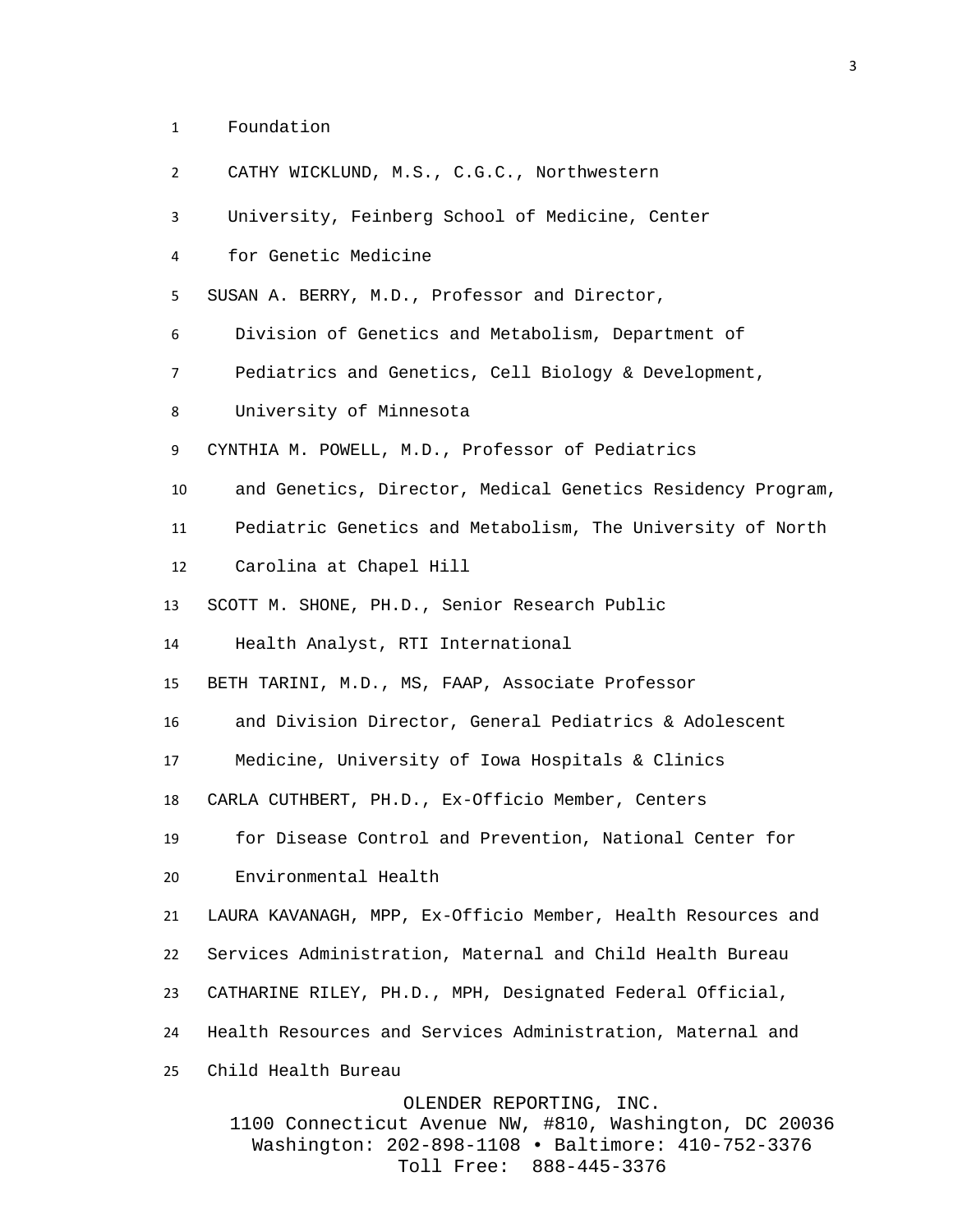Debi Sarkar, M.P.H., (for Laura Kavanagh) Scott Grosso, PH.D. (for Dr. Carla Cuthbert) Joan Scott, M.S. C.G.C. (for Ms. Laura Kavanagh ORGANIZATIONAL REPRESENTATIVES: ROBERT OSTRANDER, M.D., American Academy of Family Physicians MICHAEL WATSON, Ph.D., F.A.C.M.G., American College of Medical Genetics and Genomics BRITTON RINK, M.D., MS, Mount Carmel Health Systems KATE TULLIS, Ph.D., Association of Maternal & Child Health Programs SUSAN TANKSLEY, Ph.D., Association of Public Health Laboratories CHRISTOPHER KUS, M.D., M.P.H., Association of State and Territorial Health Officials SIOBHAN DOLAN, M.D., M.P.H., March of Dimes CATE WALSH VOCKLEY, M.S., C.G.C.S., National Society of Genetic Counselors CAROL GREENE, M.D., Society for Inherited Metabolic Disorders ADAM B. KANIS, M.D., Ph.D., US Army Consultant to Surgeon General for Clinical Genetics Department of Pediatrics, MCHK-PE Tripler Army Medical Center NATASHA F. BONHOMME, Genetic Alliance OLENDER REPORTING, INC. 1100 Connecticut Avenue NW, #810, Washington, DC 20036 Washington: 202-898-1108 • Baltimore: 410-752-3376

Toll Free: 888-445-3376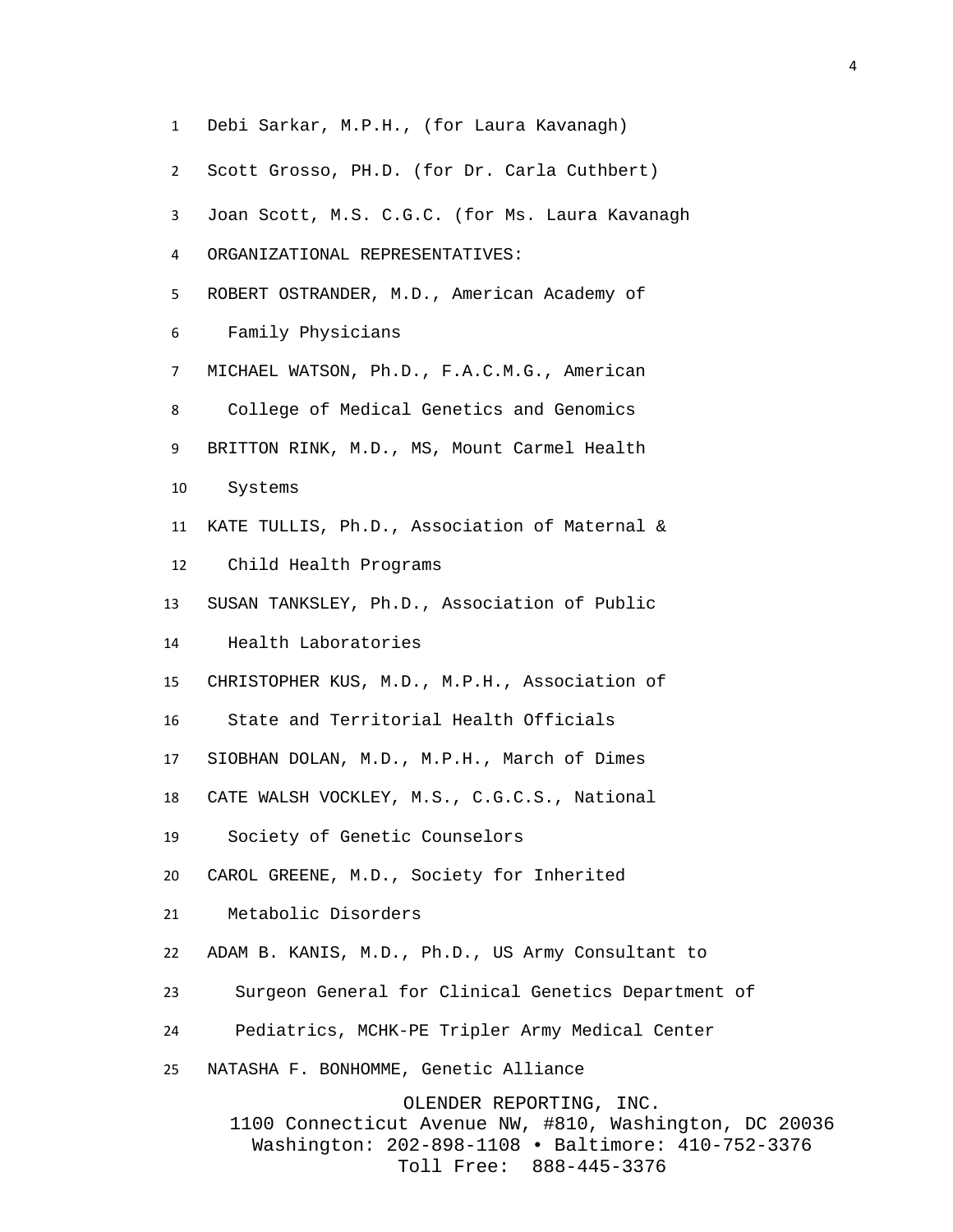Jackie Seisman, M.P.H., (for Natasha Bonhomme) C O N T E N T S PAGE 7 WELCOME 6 ROLL CALL 6 EDUCATION AND TRAINING WORKGROUP UPDATE 9 Q&A AND COMMITTEE DISCUSSION 36 FOLLOW-UP AND TREATMENT WORKGROUP UPDATE 50 Q&A AND COMMITTEE DISCUSSION 56 LABORATORY STANDARDS AND PROCEDURES WORKGROUP 72 UPDATE Q&A AND COMMITTEE DISCUSSION 81 PRIORITIZING 2018 WORKGROUP ACTIVITIES 83 CLINICAL AND PUBLIC HEALTH IMPACT OF SCID 91 SCREENING 19 NEW BUSINESS 150 Adjourn 157 

OLENDER REPORTING, INC.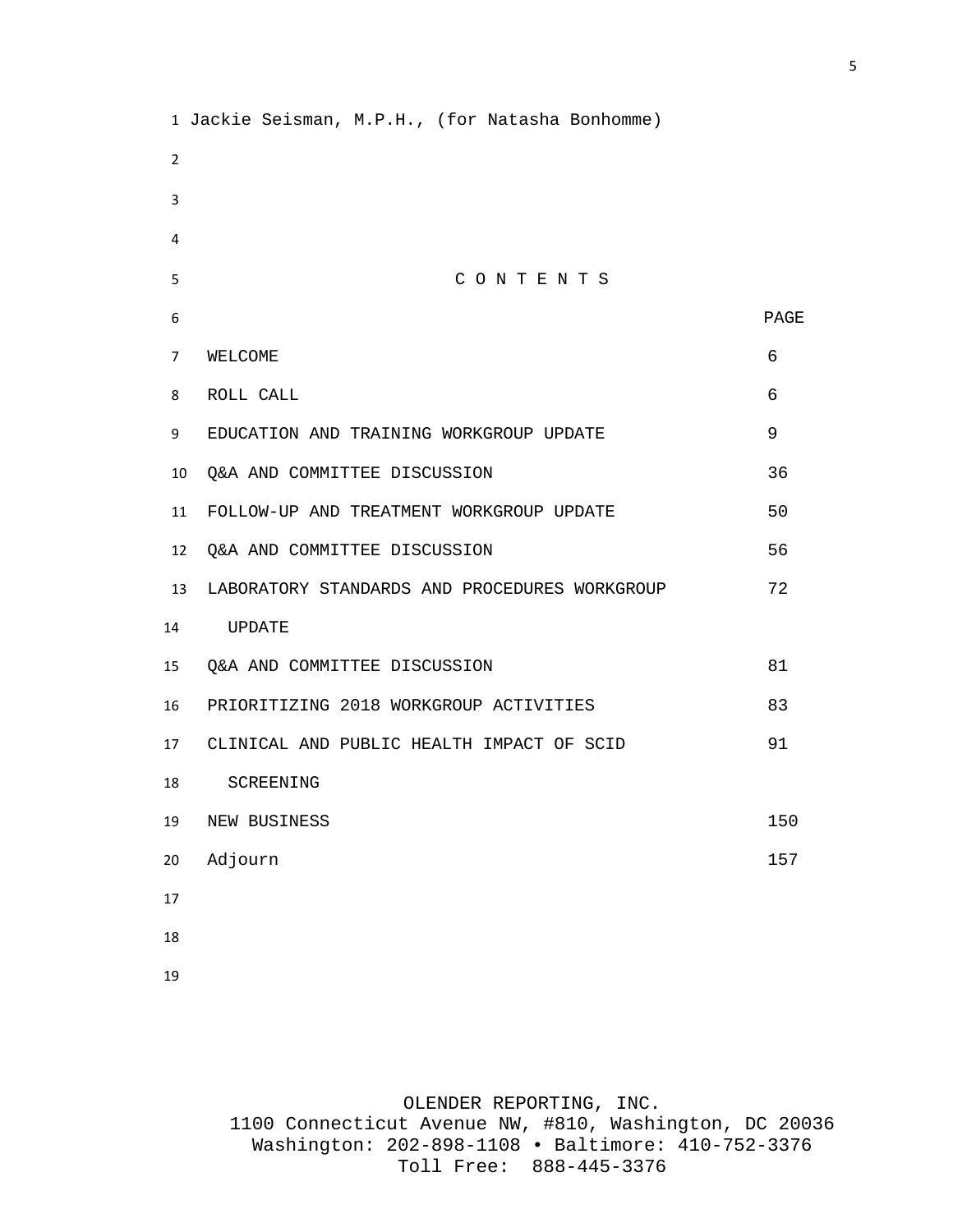P R O C E E D I N G S DR. JOSEPH BOCCHINI: All right. Good morning, everyone. I want to welcome you to day two of the November meeting of the Advisory Committee on Heritable Disorders in Newborns and Children. And, I think we had a really excellent meeting yesterday with a number of really good presentations and good conversation and information coming from the Committee. So, I want to thank everybody for their participation. 11 I want to just also recognize that today is National Genetic Counselor Awareness Day. 13 [Applause.] I certainly recognize the critical role that the genetic counselors play in the health care of the -- of this nation. So, again, thank you for the work that you do. So, first on the agenda is roll call. So, we'll start with Kamila Mistry? DR. KAMILA MISTRY: Here. DR. JOSEPH BOCCHINI: Mei Baker? DR. MEI WANG BAKER: Here. DR. JOSEPH BOCCHINI: Susan Berry? DR. SUSAN BERRY: Here. DR. JOSEPH BOCCHINI: I'm here. Jeff Brosco? DR. JEFFREY BROSCO: Here.

OLENDER REPORTING, INC.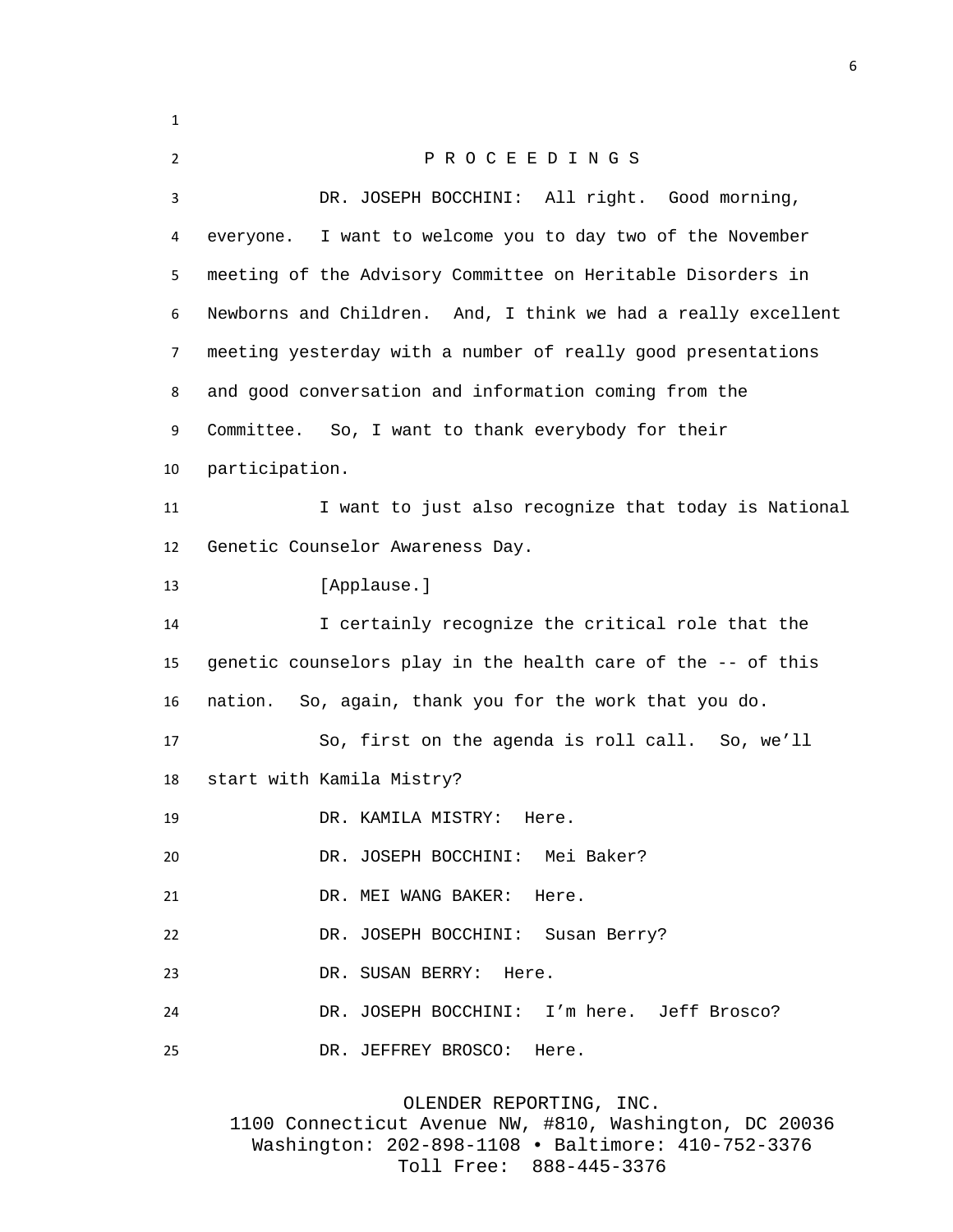DR. JOSEPH BOCCHINI: Scott Gross will be covering for the CDC today. MR. SCOTT GROSS: Here. DR. JOSEPH BOCCHINI: All right. Kellie Kelm? DR. KELLIE KELM: Here. DR. JOSEPH BOCCHINI: And, then today Joan Scott will be covering for HRSA. 8 MS. JOAN SCOTT: Here. DR. JOSEPH BOCCHINI: Dieter Matern? 10 DR. DIETRICH MATERN: Here. DR. JOSEPH BOCCHINI: Cynthia Powell? 12 DR. CYNTHIA POWELL: Here. DR. JOSEPH BOCCHINI: Melissa Parisi? DR. MELISSA PARISI: Here. DR. JOSEPH BOCCHINI: Annamarie's on her way. Scott Shone? 17 DR. SCOTT SHONE: Here. 18 DR. JOSEPH BOCCHINI: Beth Tarini? DR. BETH TARINI: Here. DR. JOSEPH BOCCHINI: And, Catharine Riley? 21 DR. CATHARINE RILEY: Here. DR. JOSEPH BOCCHINI: And, then for the Organizational Representatives. Bob Ostrander? DR. ROBERT OSTRANDER: Here. DR. JOSEPH BOCCHINI: Michael Watson?

OLENDER REPORTING, INC.

1100 Connecticut Avenue NW, #810, Washington, DC 20036 Washington: 202-898-1108 • Baltimore: 410-752-3376 Toll Free: 888-445-3376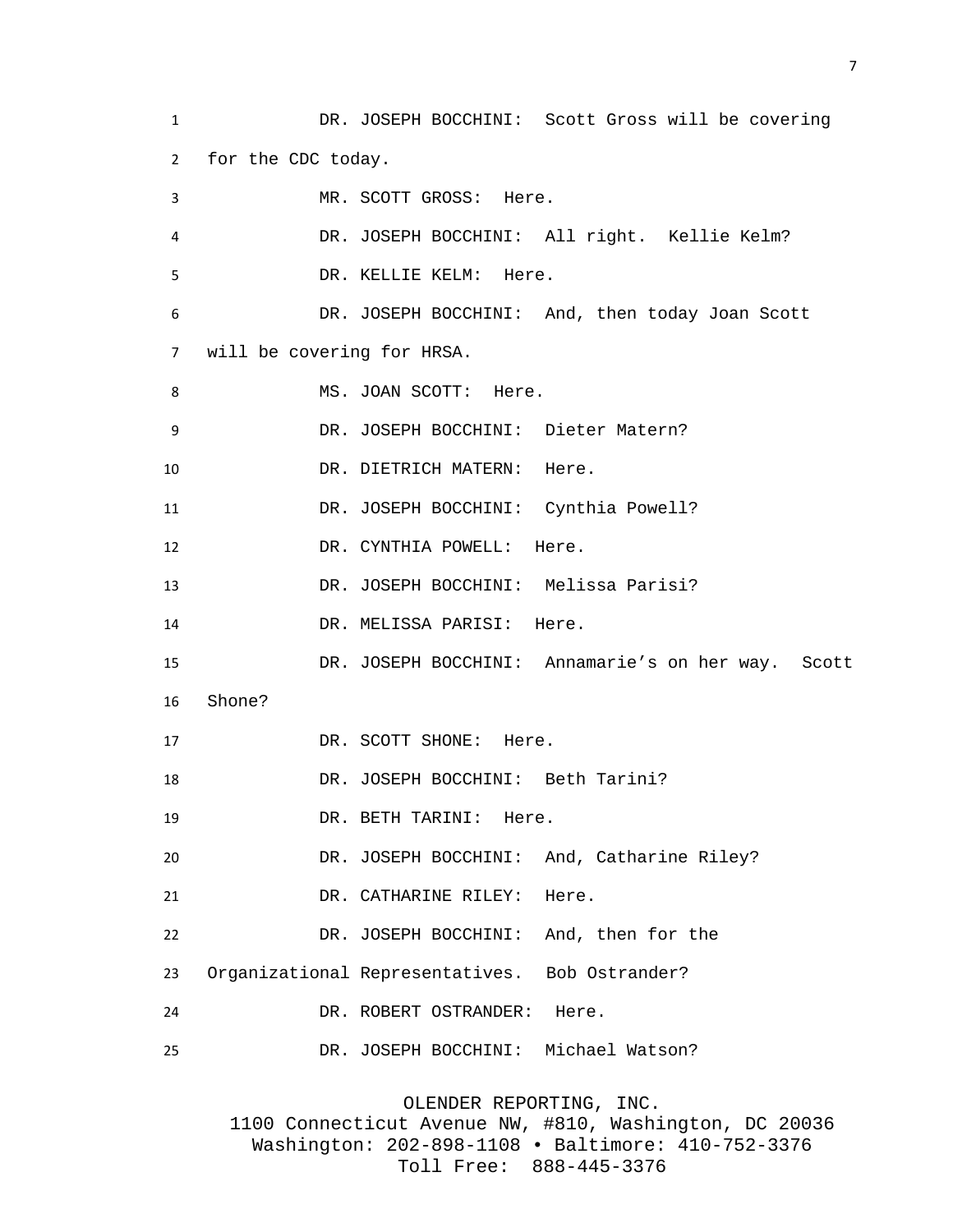| 1  | DR. MICHAEL WATSON: Here.                                       |
|----|-----------------------------------------------------------------|
| 2  | DR. JOSEPH BOCCHINI: By phone, Britton Rink?                    |
| 3  | DR. BRITTON RINK: Here.                                         |
| 4  | DR. JOSEPH BOCCHINI: And, by phone today, Kate                  |
| 5  | Tullis?                                                         |
| 6  | DR. KATE TULLIS: Here.                                          |
| 7  | DR. JOSEPH BOCCHINI: Susan Tanksley?                            |
| 8  | DR. SUSAN TANKSLEY: Here.                                       |
| 9  | DR. JOSEPH BOCCHINI: By phone, Chris Kus?                       |
| 10 | DR. CHRISTOPHER KUS: Here.                                      |
| 11 | DR. JOSEPH BOCCHINI: Adam Kanis?                                |
| 12 | DR. ADAM KANIS: Here.                                           |
| 13 | DR. JOSEPH BOCCHINI: Natasha Bonhomme?                          |
| 14 | MS. NATASHA BONHOMME: Here.                                     |
| 15 | DR. JOSEPH BOCCHINI: Siobhan Dolan?                             |
| 16 | DR. SIOBHAN DOLAN: Here.                                        |
| 17 | DR. JOSEPH BOCCHINI: Cate Walsh Vockley?                        |
| 18 | DR. CATE WALSH VOCKLEY: Here.                                   |
| 19 | DR. JOSEPH BOCCHINI: Carol Greene?                              |
| 20 | DR. CAROL GREENE:<br>Here.                                      |
| 21 | DR. JOSEPH BOCCHINI: All right. Thank you.<br>So,               |
| 22 | the workgroups met yesterday afternoon, and today we're going   |
| 23 | to hear presentations by the workgroups. As you know, they      |
| 24 | were tasked for giving us a timeline for the projects that they |
| 25 | have underway or are in the process of completing and begin     |
|    |                                                                 |

OLENDER REPORTING, INC.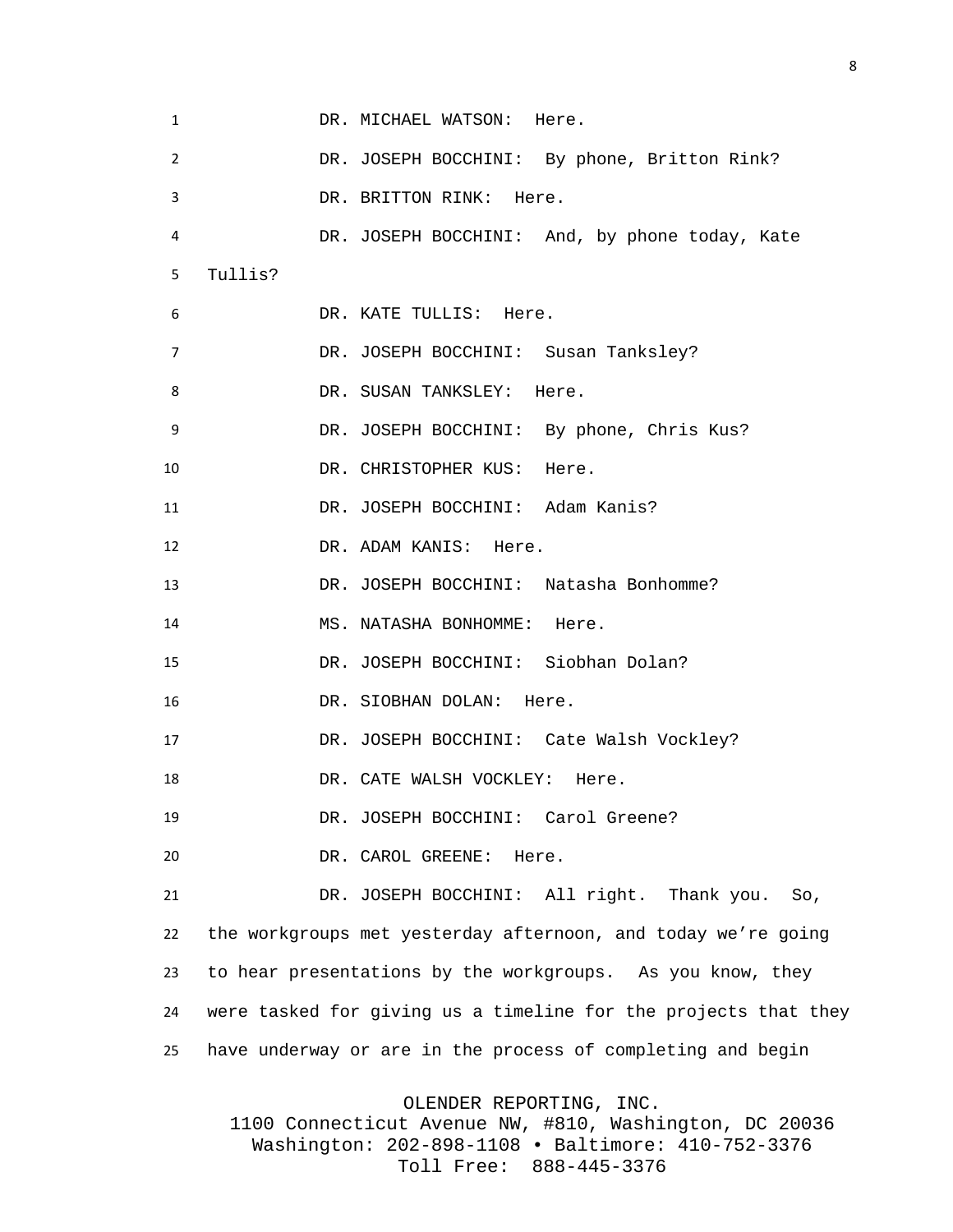discussion on development of new potential topics and subjects to bring forward to the Committee so that ultimately they can get feedback from the Committee, and we would then prioritize those projects that the Committee accepted as being important for the workgroup to go forward with.

 So, I think that we will hear the presentations, discuss those issues, and then make some decisions about what the next steps would be.

 So, first on the agenda is update from The Education and Training Workgroup. Following the workgroup presentations and seeing how far we can go with prioritizing activities, we're going to hear a panel on the Clinical and Public Health Impact of SCID Screening in the United States.

 All right. Next slide. Okay. So, first on the agenda then is the update from the Education and Training Workgroup, and Beth Tarini will provide that update as Co-Chair to the Committee Workgroup.

18 DR. BETH TARINI: Okay, thank you. So, my chair, Catherine Wicklund, is not here, so I will present an update from our workgroup along with Amy Gaviglio, who has been leading one of our projects.

 So, the first project I'm going to discuss is the Newborn Screening Education Planning Guide, and this project -- I believe you have been emailed an electronic file for it -- is an Excel document. The reason you've been emailed that file is

OLENDER REPORTING, INC.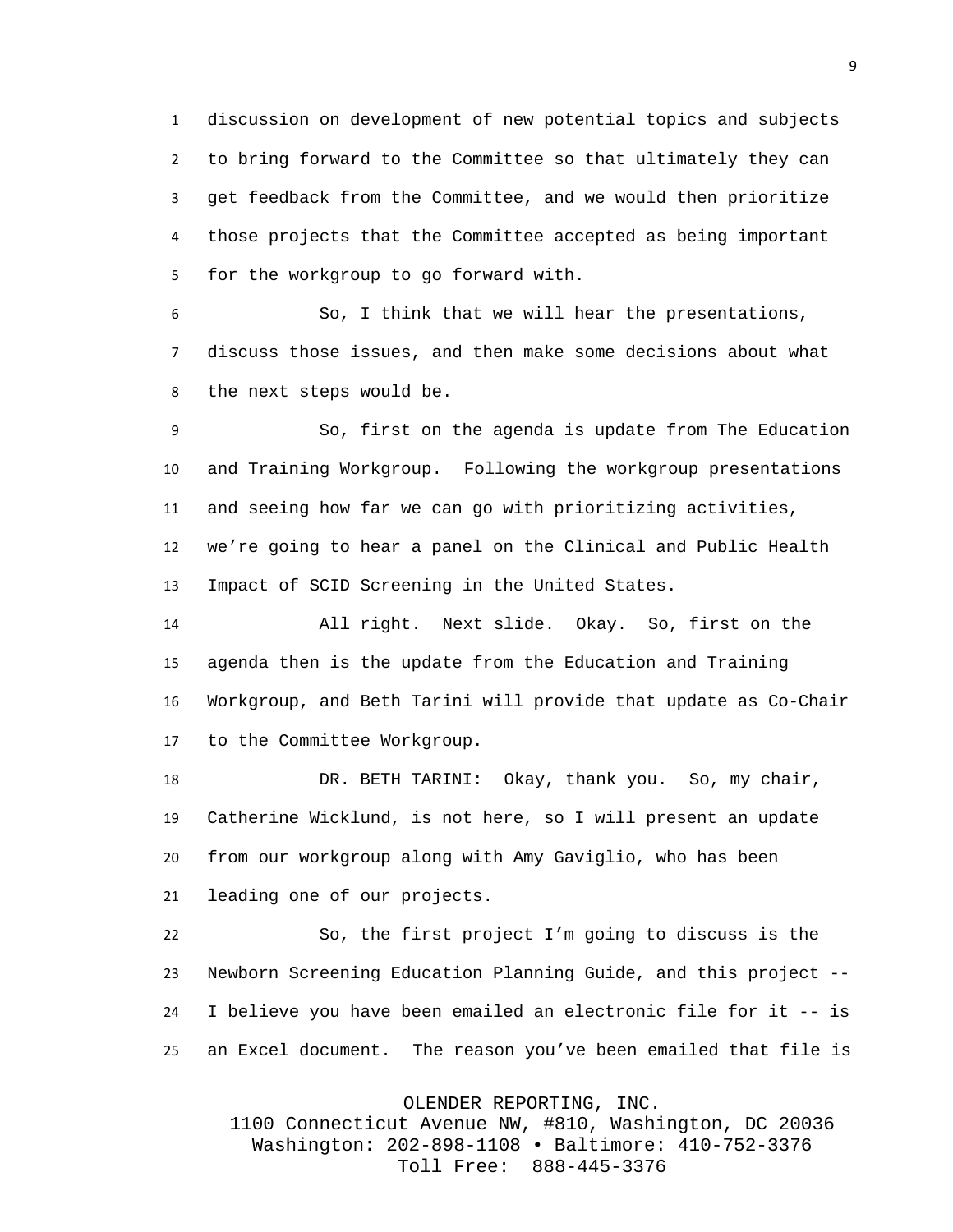because it's somewhat difficult for many to conceptualize this planning guide and may be not be familiar with this, which is a tool used in educational curriculum design.

 So, the need, purpose, and scope of this project. The need is that -- and, let me just pause actually to say the two individuals who have been spearheading this effort who deserve the vast majority of the credit are Cate Walsh Vockley and Jeremy Penn, who have been very significantly involved and sort of deserve all of the credit. But, I'll take the blame.

 So, the need is that newborn screening stakeholders need access to appropriate accurate and informative educational resources that meet their range of educational needs. The purpose then was to address this need by creating a Newborn Screening Educational Planning Guide, and the goal is that that guide would be used by Newborn Screening Programs and other stakeholders to develop and improve the Newborn Screening Educational Resources.

18 And, the scope of this guide was this -- this guide would be used by individuals looking to create educational resources for a whole host of relevant stakeholders. They would take this guide and say, I'd like to create an educational product for midwives. What should we put in it? This guide would serve as a starting point for what we believe are important but not completely exhaustive lists of content areas that should be considered to be included in that guide.

OLENDER REPORTING, INC.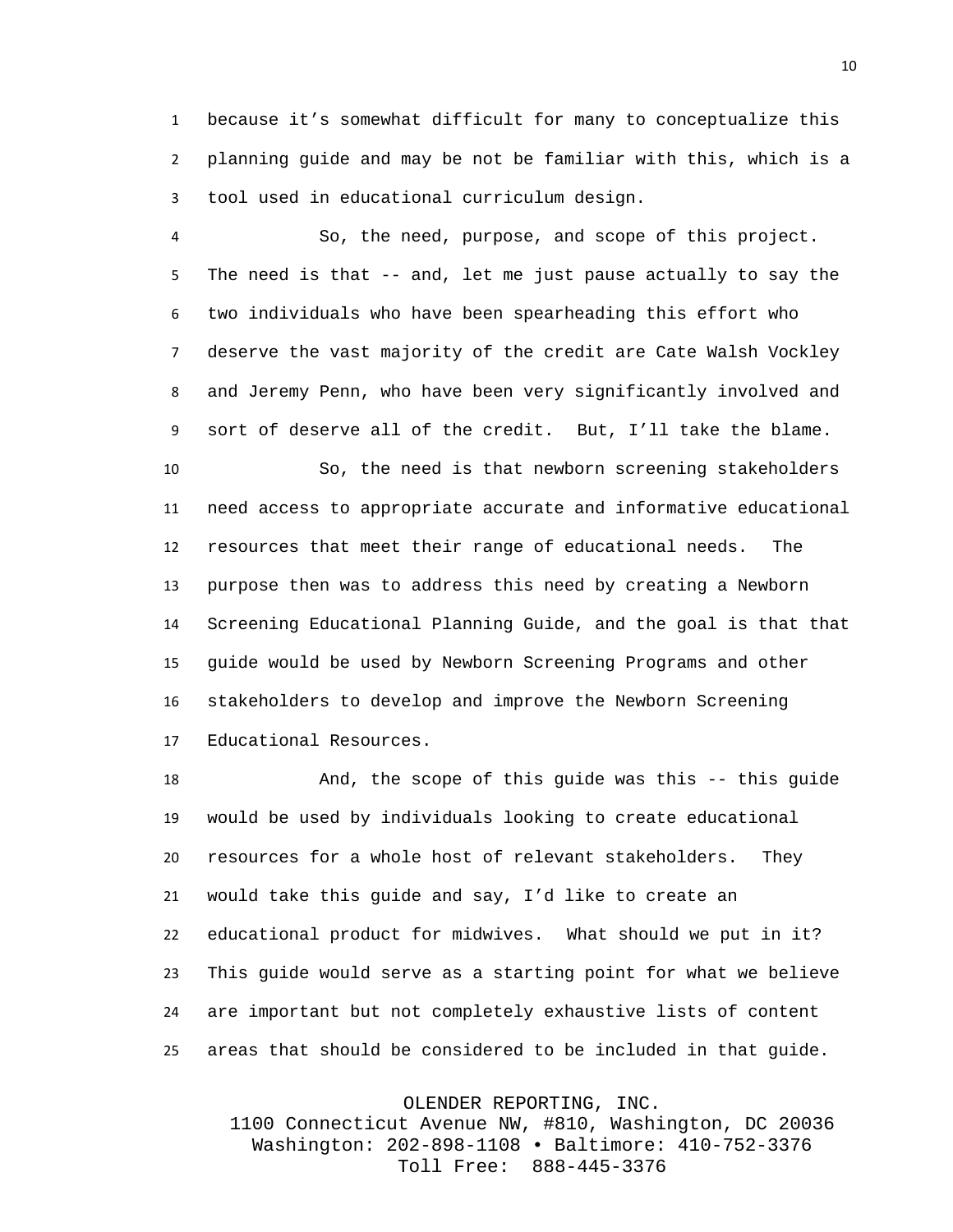The groups are always, of course, welcome to tailor to their individual needs.

 So, the model used was based on the Design of Educational Resources theory, and that's based on the work of R.W. Taylor. The goal, again, is that this tool would be used by a wide range of newborn screening stakeholders. The review process involves the E&T Workgroup and all of its diverse members, creating a list of relevant stakeholders, as well as a baseline range of content areas that may be relative to those stakeholders. And, then going through and having representative -- well, a group -- or I should say representatives from those stakeholder groups that -- if you will -- what we have decided are relevant content areas for them and giving us feedback. I believe -- do they have the list of the stakeholders? Well, it's in the Excel guide. I think there's like 20. Isn't there like 20 groups -- something like that? More? Now, there's more. But, there's always more. That's why this has to end so there's never more.

19 [Laughter.]

 Or move to the next phase, as we like to say. I want to also be clear that the uniqueness of this project is that we are trying to look at newborn screening through the lens of the stakeholders rather than us dictating what they should say. It is that the -- we try to take the view of the stakeholders themselves and do that to the best of

OLENDER REPORTING, INC.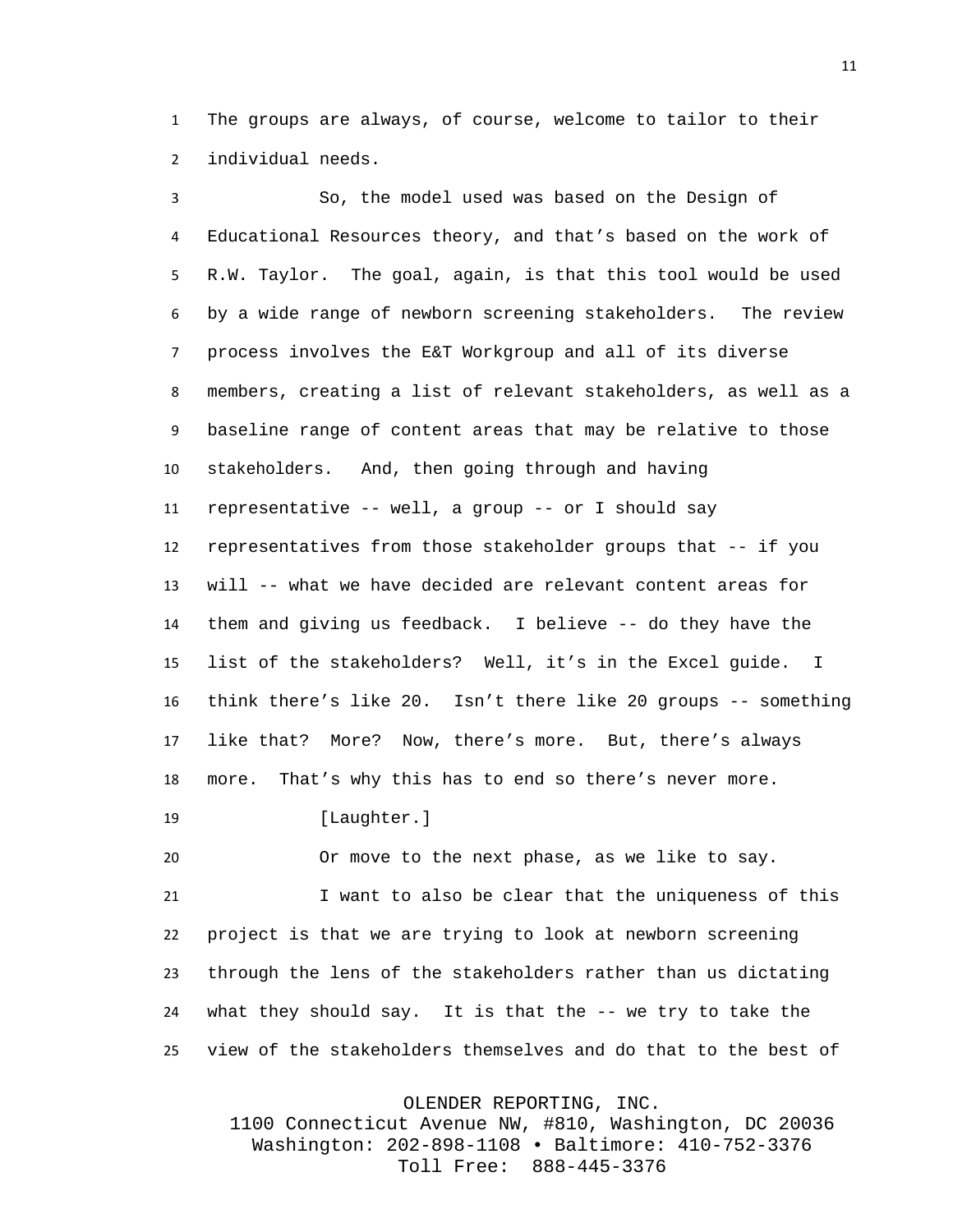our ability.

 Okay. And, so the potential next steps. So, this tool -- once finalized -- once finalized the posted on the HRSA website -- which is the working theory of where it would live - - would then be disseminated to the following.

 Newborn Screening Program Listserv -- I don't know if it has an e -- I struggled with that this morning and Google was no help.

 Professional organizations -- I've listed a few here, which is, I believe, the strength of our Committee -- our diverse representation of multiple stakeholder groups and our connections to them.

 National Conferences, such as the APHL Newborn Screening Symposium webinars and an academic publication, which the goal, I think, of which is not -- is dissemination as well as helping others who might be interested in such a process see how this was done and then perhaps related to newborn screening or related to genetics -- taking this process and then applying it elsewhere.

 So, for the Committee members, we would like you to review the document, provide comments back to our workgroup on thoughts about its comprehensiveness, spelling, other issues you might have, and the anticipated Committee approval of the documents would be in the February 2018 or May meeting. Steps that remain for us are that we need to

OLENDER REPORTING, INC.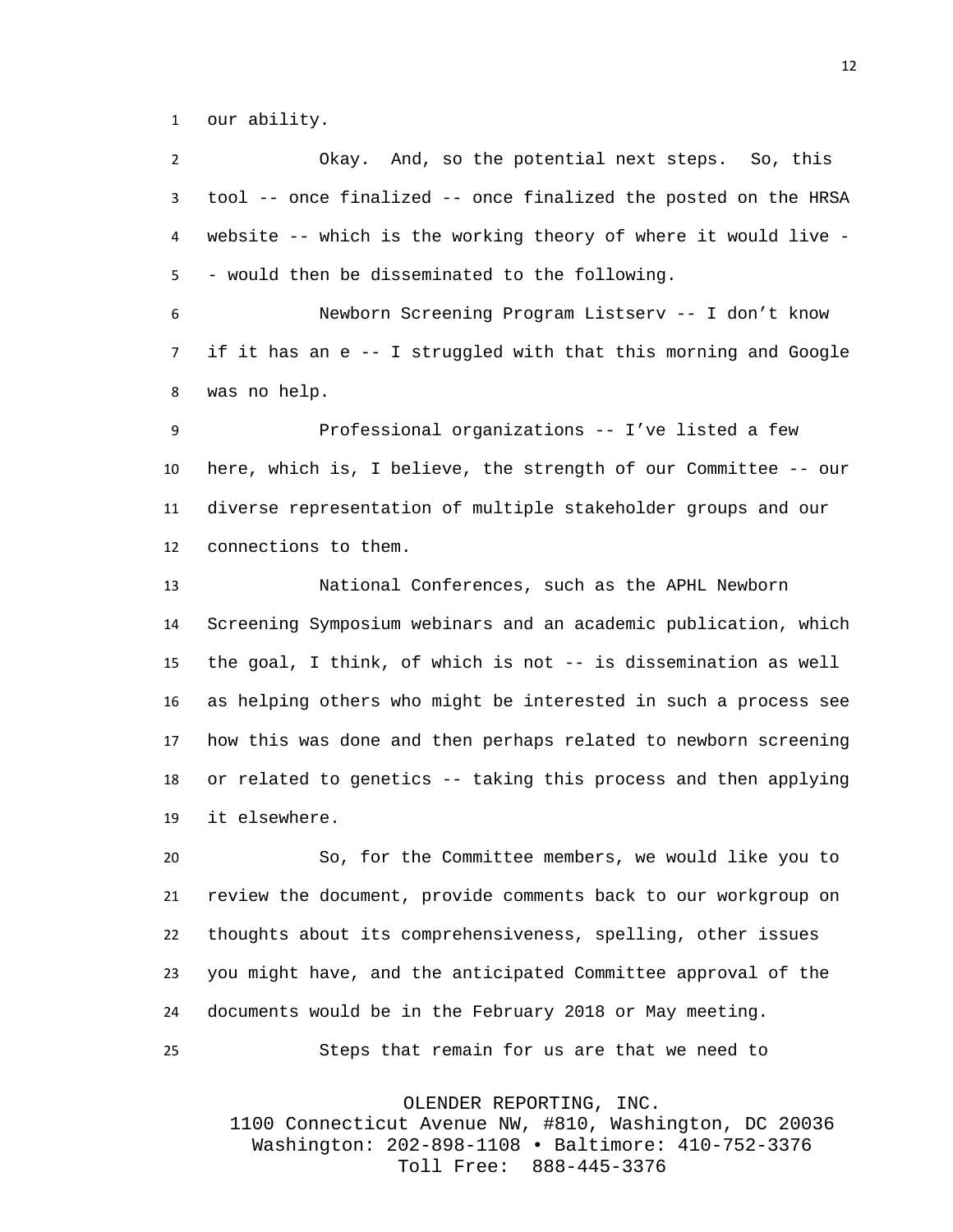continue to complete the vetting of the stakeholders. I would say we have about a third of them done. We then have a process for if the stakeholders disagree, how we resolve the disagreement by consensus of that stakeholder group. And, we've added a few more this past meeting. Once that is done, we would bring it back to the Committee for another final review, having feedback in the interim from you as well. Do we want to open this to questions now or comments? We have another product. Do you want to go to both? DR. JOSEPH BOCCHINI: I think if anybody has any questions specifically related to this project, it would be reasonable to raise them now. Jeff? DR. JEFFREY BROSCO: So, the Taylor reference you had for educational methods was 1949. DR. BETH TARINI: Yes, it was a good year. 16 [Laughter.] DR. JEFFREY BROSCO: It was, but, of course, there have been a lot of advances in how we teach -- DR. BETH TARINI: Correct. DR. JEFFREY BROSCO: -- and what the evidence suggests is best. So, I wonder how does this guide fit into some of the newer ideas about active learning and how that promotes understanding, skills, and so on. DR. BETH TARINI: Correct. I should have better explained the limitations of this project and what is beyond OLENDER REPORTING, INC.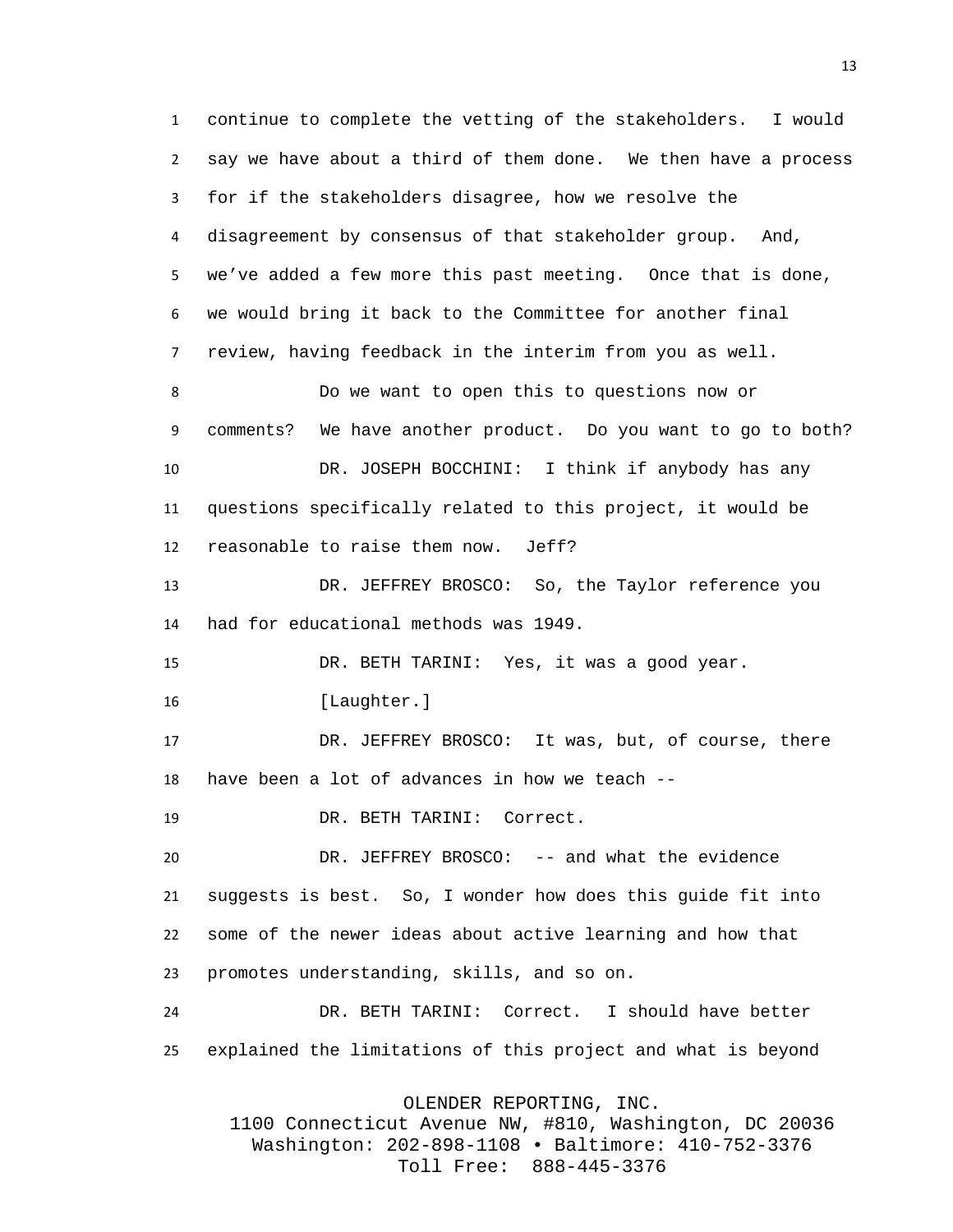the scope of it in its current form in the workgroup. How one creates educational guides, products, modes of teaching is beyond the scope of this project for this group at this time.

 We can, of course, return to that. At this time, this is simply to map out the content areas and to create a systematic way to say, what is it in newborn screening that is important for education, what are those topics, what are those areas, and what specific stakeholders are there, and where does the match and tailoring occur? That is what the design of the curriculum piece is.

 What you are talking about --which is incredibly important -- is -- I believe -- how we convey and teach information and educate others. It's the act of doing so. That is not within the scope of this project, but we have discussed it in terms of other members of the working group addressing that issue and/or the working group itself creating or working with other stakeholders such as Baby's First Test and creating best practices based on more current than 1949 knowledge.

 So, that's the distinction. This is -- I would call this an encyclopedic type reference -- and, I just made that up, so I don't know if that represents what the workgroup would say -- rather than a how to build and how to educate guide. Does that answer your question? I don't feel like it does based on your -- my nonverbal cue.

OLENDER REPORTING, INC.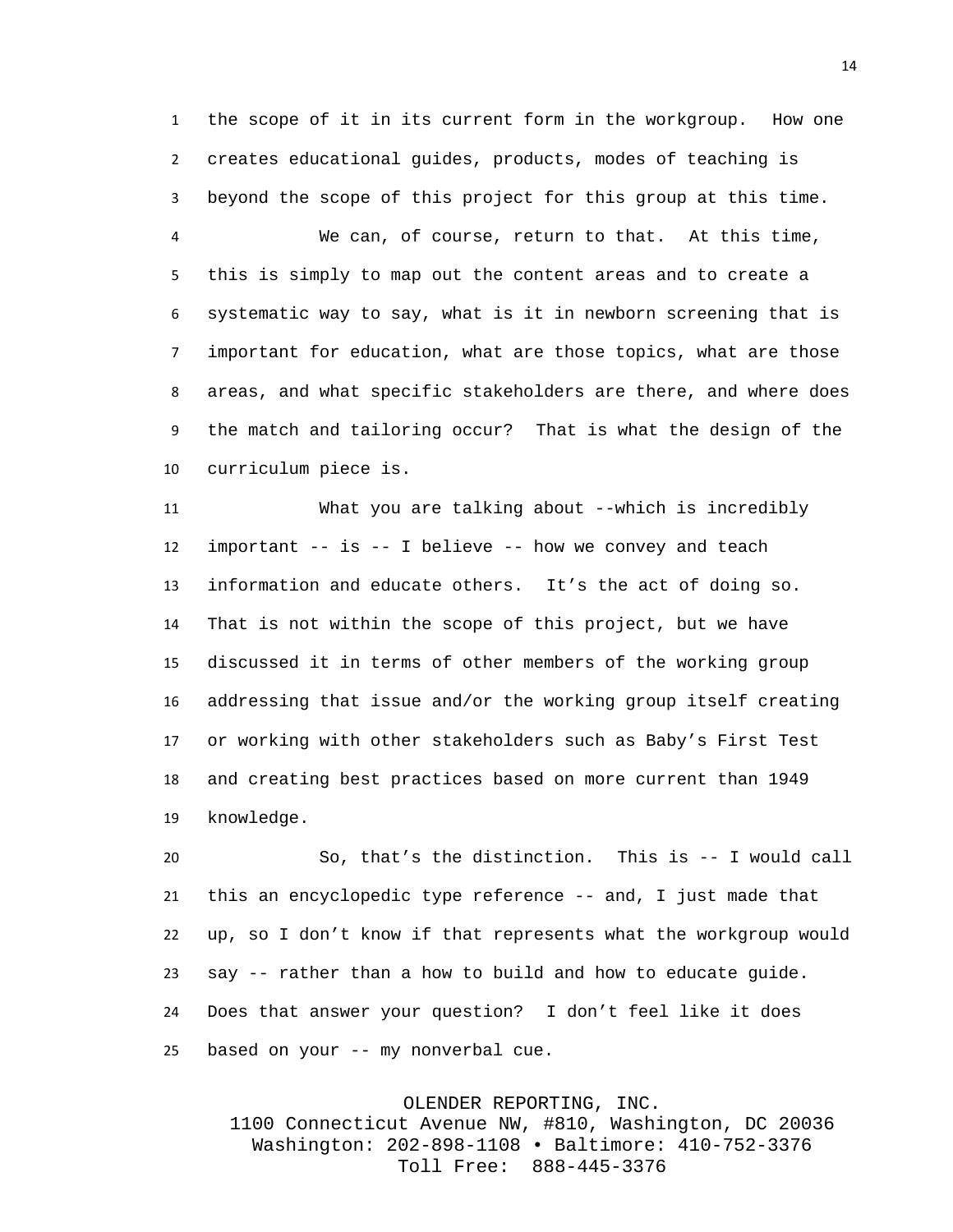DR. JEFFREY BROSCO: It's just I'm trying to picture what this would look like. So, I'm going to --

 DR. BETH TARINI: That's why you have the Excel spreadsheet because it is so difficult to picture.

 DR. JEFFREY BROSCO: And, I guess my question -- you have thought about this I'm sure already -- is there enough commonality among all those different learners that trying to set up content makes sense? I mean -- if you're trying -- what a genetic counselor needs to know is probably very different from what a nurse midwife needs to know --

DR. BETH TARINI: Correct.

12 DR. JEFFREY BROSCO: So, is there enough universality in the content that it's worth making it universal as opposed to, here's what we need to know and they need to know?

 DR. BETH TARINI: I will tell you from a recent personal anecdote -- although, as researcher, I try to stay away from them generally -- in my interactions with the vetting stakeholders, they are very particular about what they feel they need at the point in time of their interactions in the newborn screening process and what is relevant to others.

 So, there seems to be when you look at the Ys and the Ns across that say yes/no in the sort of -- you take the row of the stakeholder and then you see the content across -- there's Ys and Ns if yes applies, no does not. You see a very

OLENDER REPORTING, INC.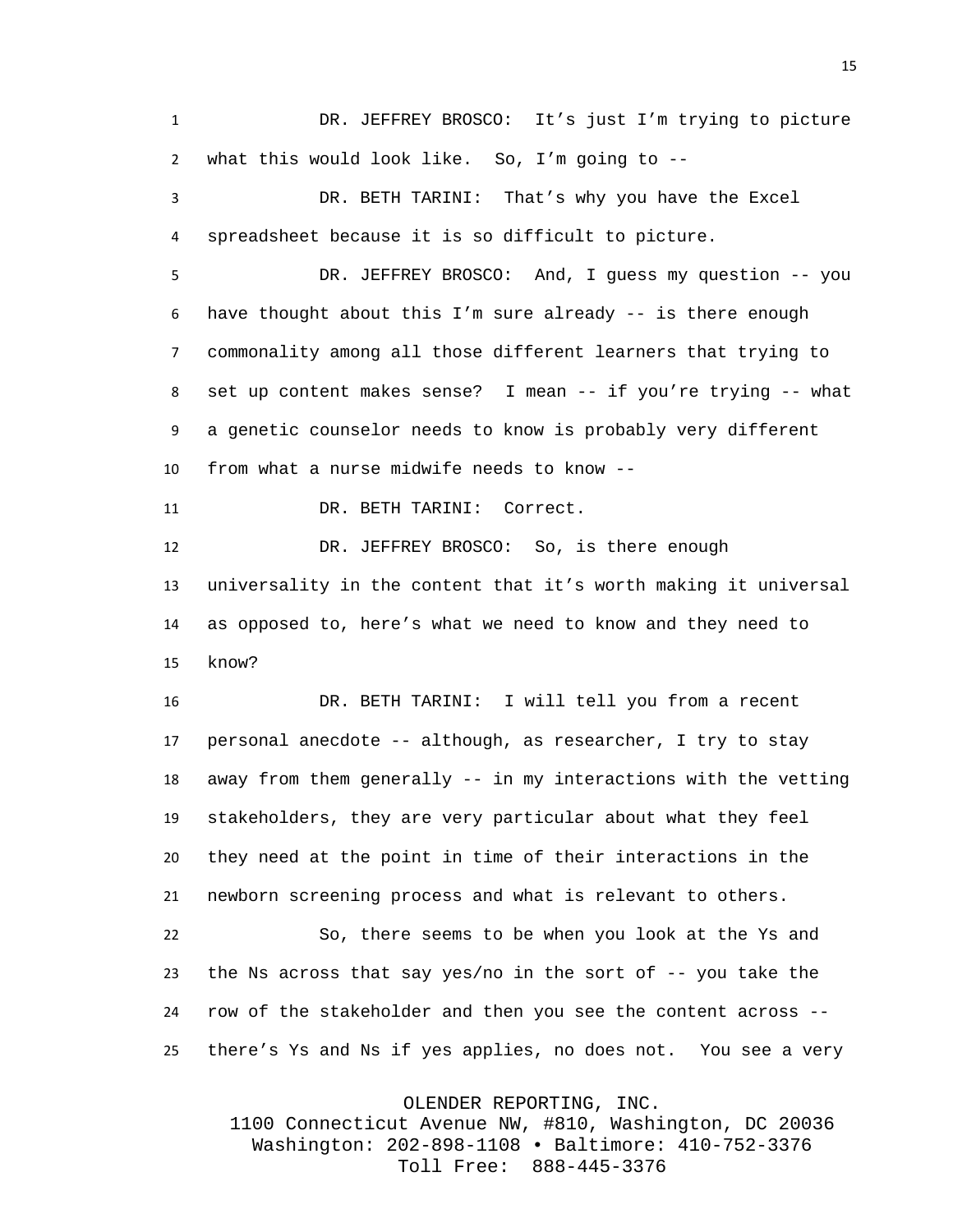varied pattern. So, you see commonalities, and you see diversity. That's what we've seen.

 DR. ROBERT OSTRANDER: Bob Ostrander with the American Academy of Family Physicians. First, a request -- where you have pediatricians and providers, would you mind throwing family physicians in there, because we really hate being called providers.

 DR. BETH TARINI: You and Cathy DeAngeles share that feeling.

 DR. ROBERT OSTRANDER: Yeah. I mean -- physician has become my go-to word because everybody else -- you know -- we've now got --

 DR. BETH TARINI: What if I said clinicians? DR. ROBERT OSTRANDER: That's fine. I guess -- I guess I'm putting my Academy hat on as much as anything, and I know if I acquiesce to something that specifies pediatricians, 17 it kind of  $-$ 

DR. BETH TARINI: That's fair. I agree.

DR. ROBERT OSTRANDER: Because if I'm ask by

specialty, my bosses are going to be made at me.

DR. BETH TARINI: Fair.

 DR. ROBERT OSTRANDER: My second question is -- and, maybe you went over this and I missed it -- but, how -- who decided where there was a Y and where there was an N? I mean - - did you -- I mean -- it looks like a lot of stakeholders

OLENDER REPORTING, INC.

1100 Connecticut Avenue NW, #810, Washington, DC 20036 Washington: 202-898-1108 • Baltimore: 410-752-3376 Toll Free: 888-445-3376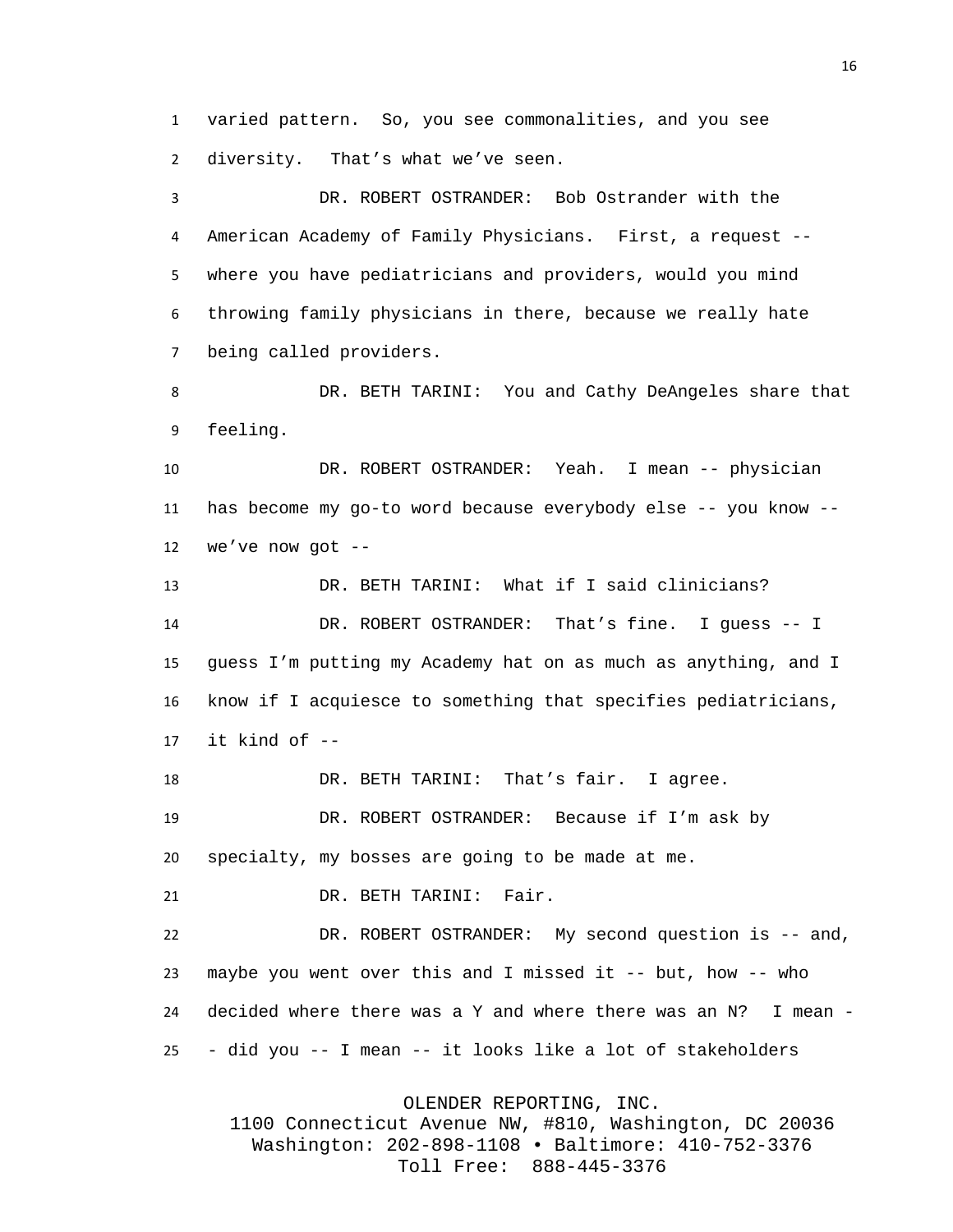they've actually talked to and found out what they thought their needs were.

 DR. BETH TARINI: So, first the Committee sent one of their representatives from -- I would say probably in that room -- greater than 50% of the stakeholders are represented. So, the Committee went through -- the workgroup -- I'm sorry -- went through and did its preliminary assessment, and then each stakeholder group -- we've called stakeholders -- and they have now gone through -- they are going through -- so, it's in process -- and they are vetting the Ys and the Ns. Does that answer your question? Okay.

DR. ROBERT OSTRANDER: Okay. Thank you.

 DR. BETH TARINI: Okay. Amy's going to present the next project, and then I'll come back.

 MS. AMY GAVIGLIO: Okay, so the second project we're going to be discussing is the Abnormal Newborn Screening Result Communication Guide. So, just as some background -- especially for the new Committee members -- the need for this really arose from work done by Natasha Bonhomme and Dr. Carol Greene that used focus groups of parents who had received abnormal results and really talking about what that initial notification process was like as well as, of course, I think all of us within Newborn Screening Programs have heard anecdotal evidence -- sorry, Beth, that we're going to use anecdotal evidence -- from families on what that initial notification was like for them.

OLENDER REPORTING, INC.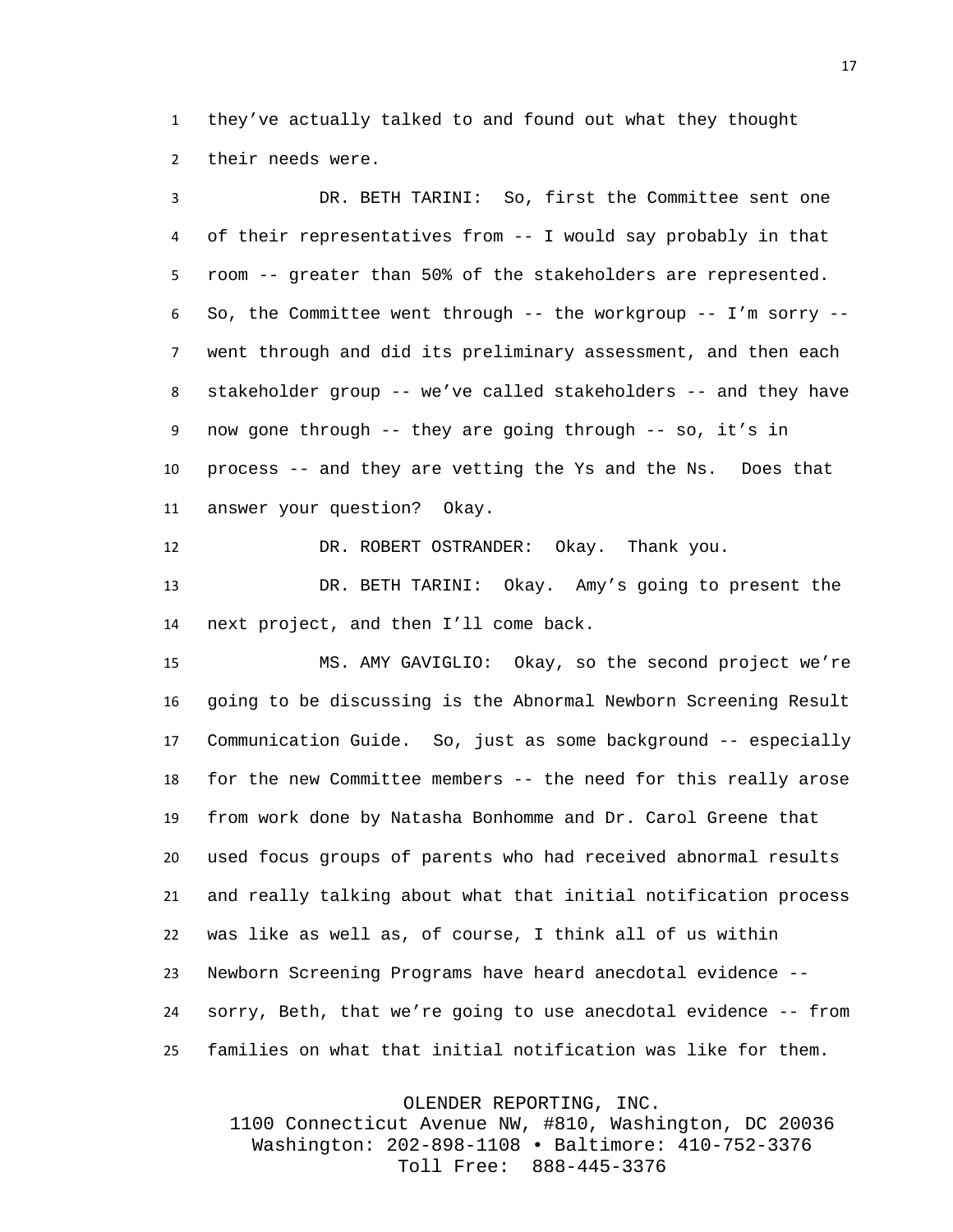So, the purpose of this document is to provide guidance to primary care providers in helping frame the initial discussion with parents about abnormal newborn screening results. I want to talk a little bit about the scope of this because this really is not to provide them the clinical information -- the analyte-specific or disorder-specific information that is well covered by ACMG Act Sheets or state- specific Act Sheets, but really to provide guidance on points of discussion -- what I would kind of consider the touchy-feely part of having this conversation.

 So, the models that we used -- the first one is known as the SPIKES model for delivering high-anxiety news. That particular model is rooted in the oncology literature as well as, of course, pulling quite a bit from the genetic counseling literature. You'll notice you do have a copy of the Communication Guide in paper in front of you. So, we actually modified SPIKES to be called SCREEN for this purpose. So, the S is to share the specific positive newborn screening result with the family. The C is to assess the family's comprehension of newborn screening. The R is to reiterate what screening is and is not. E is to engage the family with knowledge and information. The second E is to address the family's emotions around this newborn screening result. And, the N is to give the family next steps and resources.

So, the goal of this is -- and, this was a difficult

OLENDER REPORTING, INC.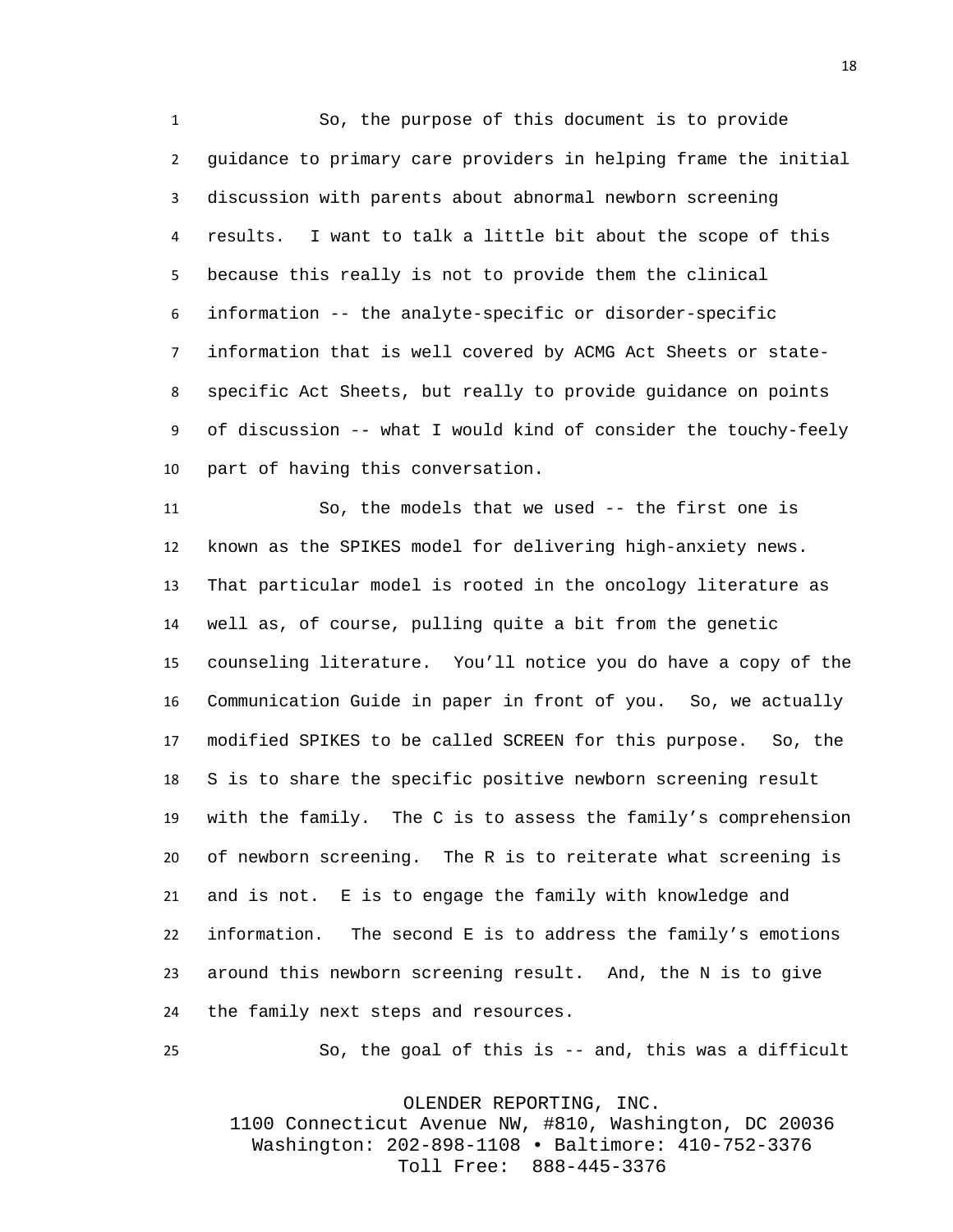goal for us to reach because as we started writing through this, we wanted to add as many examples as possible and make it as comprehensive as possible but really to get down to a one- page document, so balancing all of the guidance we wanted to give with ensuring that it was actually a practical document.

 The review process thus far has been certainly Baby's First Test staff. Natasha and Amelia have been fantastic on providing guidance with this, especially coming out of their initial research, which led to this project. We have had primary care providers look at it, genetic counselors. I believe, Dr. Brosco, at the last meeting -- you had mentioned the need to have a communication expert look at this. Cathy Wicklund did pull someone from Northwestern, and she has looked at it, and her feedback has been incorporated as well as at this point, all of the Education and Training Workgroup members.

 So, next steps, now that we have created the document and feel pretty good about the content -- what are we going to actually do with it. Our potential dissemination strategy is to provide the content to states for inclusion potentially with their abnormal result notification package. So, typically when there is an abnormal result, the report as well as some fact sheets get sent to the primary care provider. This is something that could be ancillary included with that. You will notice that the guide you got is just a

OLENDER REPORTING, INC.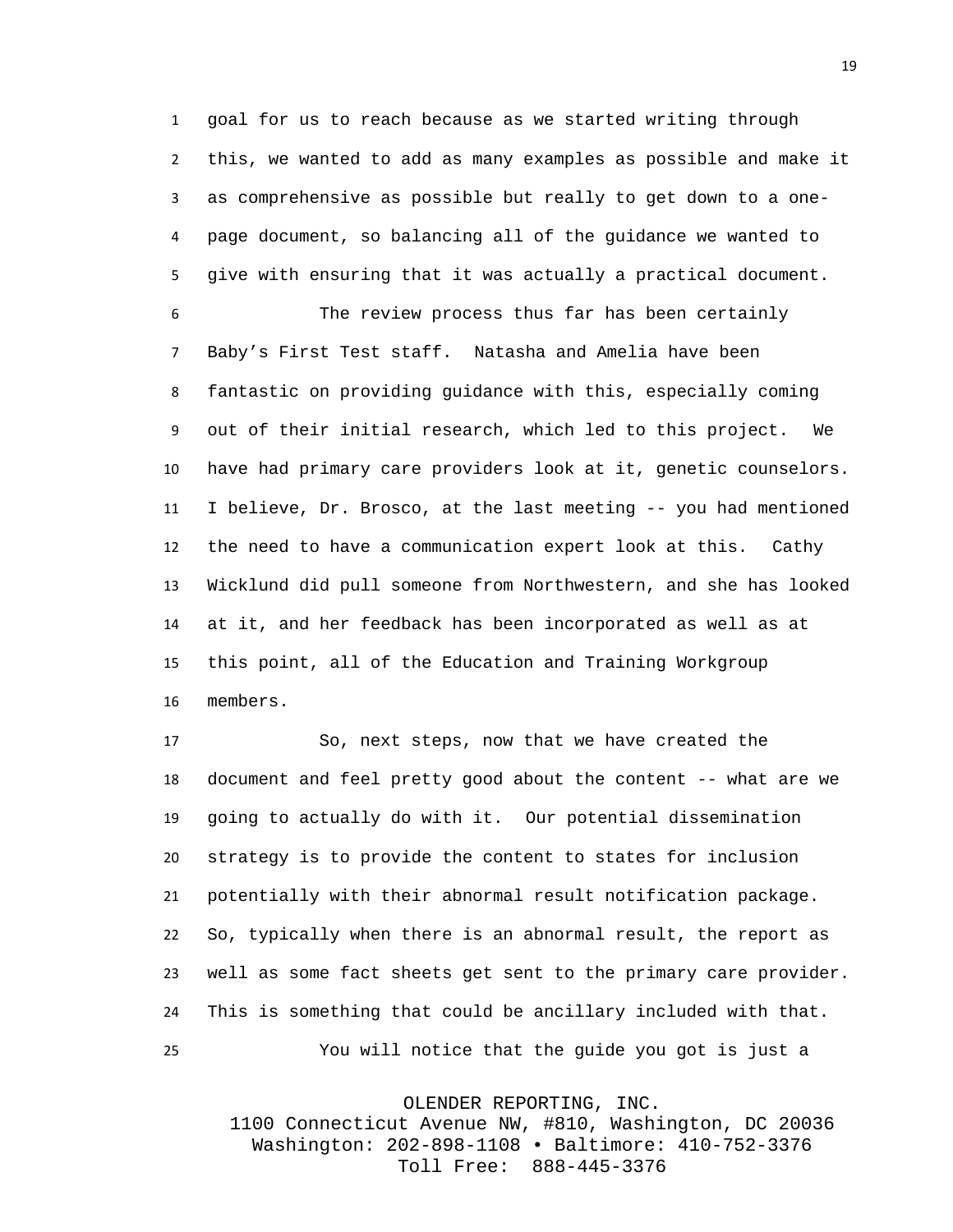word document -- black and white. That is so we can just focus on the content at this point. We, of course, will take the time to prettify it -- is that a word -- to make it look more user friendly.

 A second potential dissemination strategy -- and, we've talked with ACMG about this -- is to provide the content for inclusion as part of the Act Sheet process. So, this would kind of be considered a pre-Act Sheet. Certainly providing content on newborn screening education sites like Baby's First Test. We talked about potentially StarG,

newbornscreeningeducation.org, I believe.

 And, then the other thing to consider -- you know -- in terms of really getting this into the hands of the people we want using it is developing a potential AAP Maintenance of Certification course module and/or obtaining endorsement by the AAP.

 For Committee members, the next steps are very similar to what -- what Beth requested of the previous project. We would ask you to review the document in the interim between the meetings and provide comments back to us -- again, really focusing on content, not so much on formatting. And, we are hoping for Committee approval of the document content at the February meeting.

 And, I think with that, I will turn it back over to Beth -- who looks confused -- to come back.

OLENDER REPORTING, INC.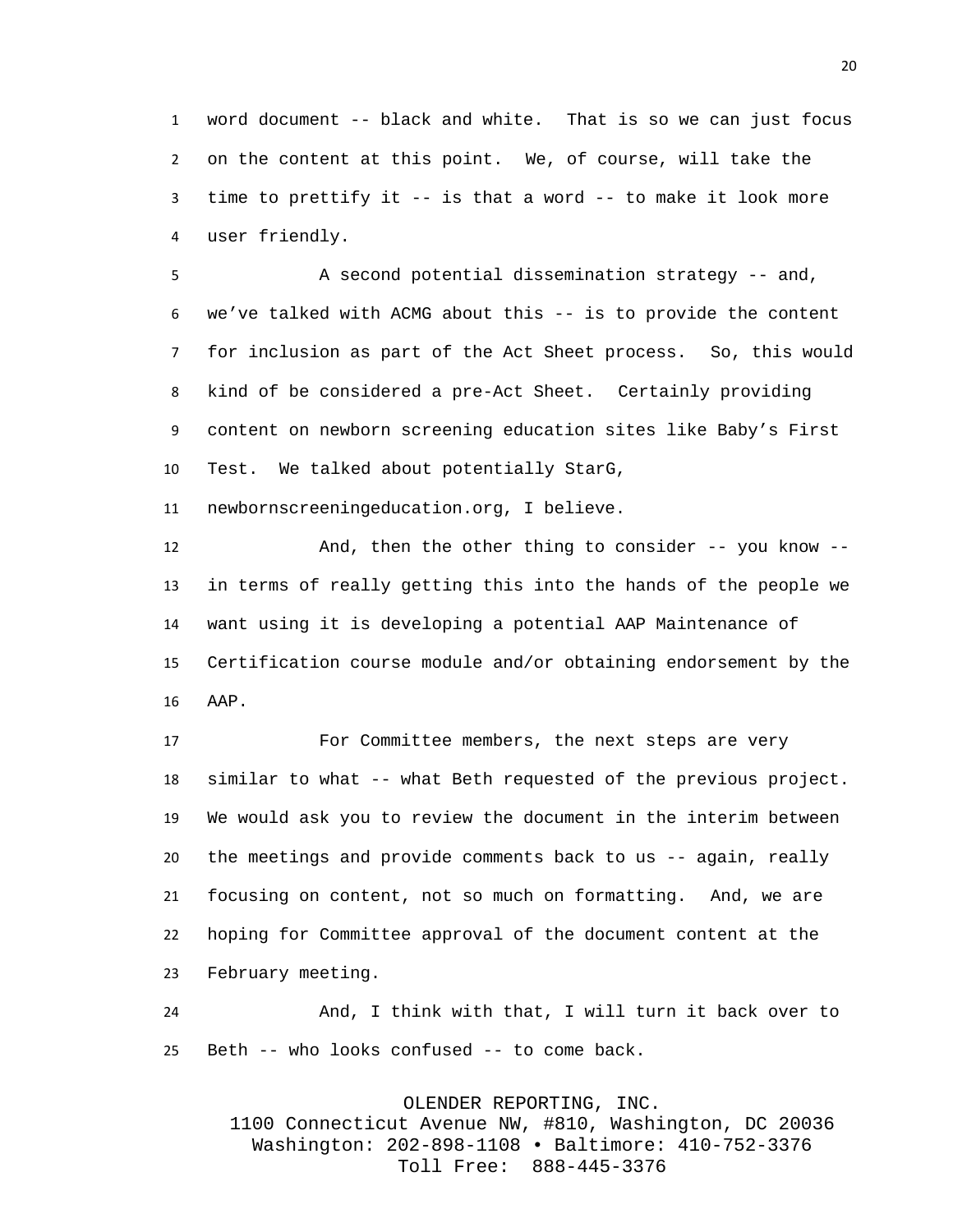DR. JOSEPH BOCCHINI: Okay, thank you.

 MS. AMY GAVIGLIO: Oh, you have questions? Yeah. DR. JOSEPH BOCCHINI: We'll just take a few questions. Let's see if there are any questions or comments. I have Jeff and then Scott. Joan? Okay.

 MS. JOAN SCOTT: Just a real quick question because I see you're using the term a positive newborn screen, and I know there's been a lot of language -- you know -- discussion back and forth about positive and negative, and the value as opposed to saying something like out of range, which doesn't mean is it normal or abnormal. So, I see smiles -- you've discussed this?

 MS. AMY GAVIGLIO: We did. Yeah. We originally had out of range in there, and then we learned that some states use out of range to mean something different than what we would think of out of range. It's not analogous to a positive or abnormal screen. So, our thought process on this is that -- you know -- we'll probably put it in brackets, and it would be -- you know -- choose your own adventure based on how you -- how you provide that information. You know -- if you're using the word positive on your reports, then you should use the word positive here. If you're using abnormal, use abnormal out of range. So, that would be something that would be customizable to the state.

DR. BETH TARINI: And, to add to that, this document

OLENDER REPORTING, INC.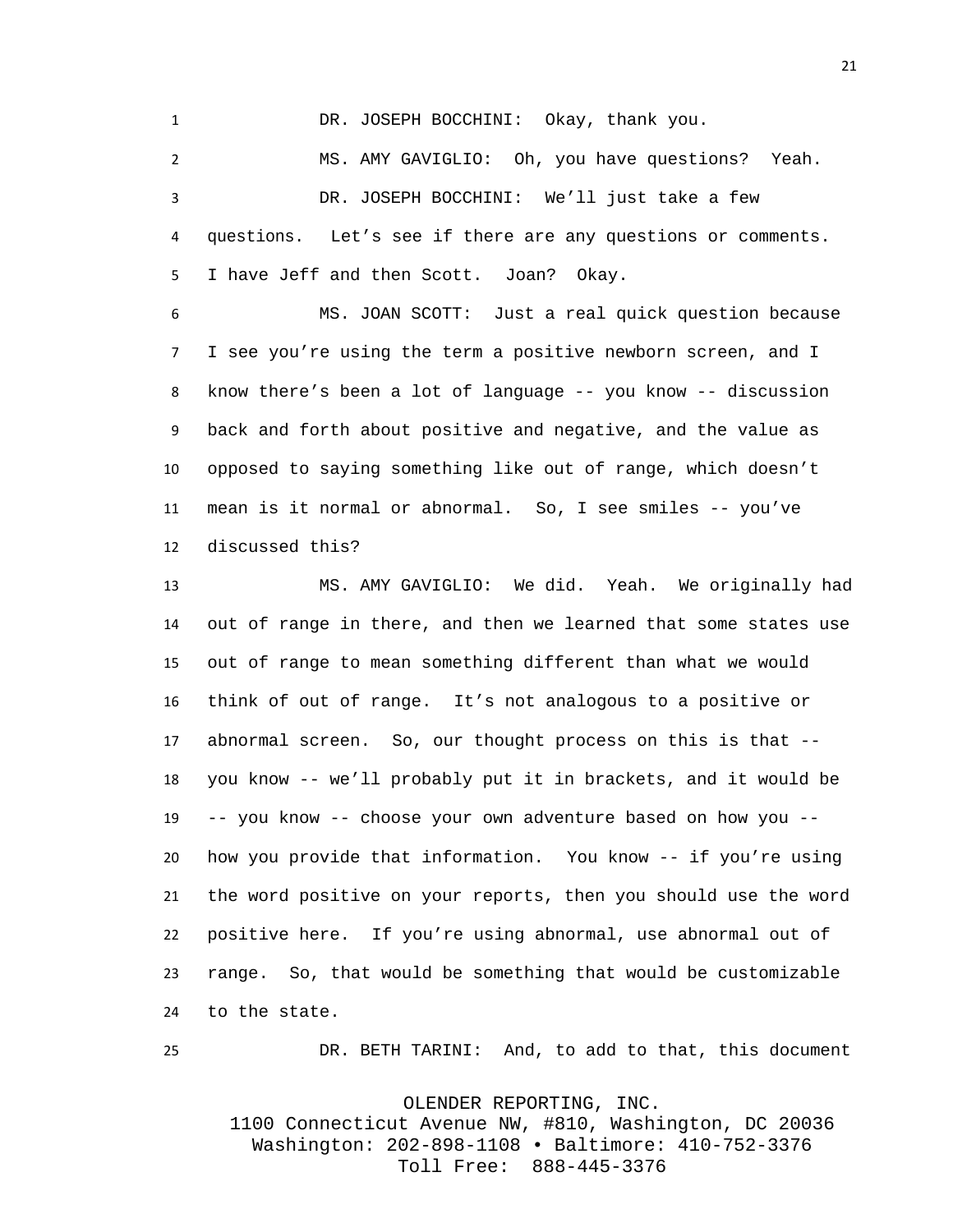does not have to be used -- right? It does not have to be used as it is for the programs, for instance. If you put that bracket, that segues into the discussions we've had that you can take this and say, oh, we use this word, and we would like to have that word in it, and so they can customize it as they wish. Sorry, Beth Tarini.

 DR. JOSEPH BOCCHINI: We've got Jeff and then Scott. DR. JEFFREY BROSCO: Did you -- I didn't see in your list -- did you have a chance to sort of try this out with like an informal focus group and sit with a couple of residents or clinicians and say, is this helpful?

 MS. AMY GAVIGLIO: No, not yet. But, we certainly have talked about actually evaluating it in that way to see if they found it helpful -- if they felt like the conversation -- they were more comfortable having the conversation.

 DR. JEFFREY BROSCO: Just informally might be nice. And, one of the things I found in doing this, they often -- students -- they sometimes like it when you even suggest language like exact words, like "This is what you might say to a family." And, that level of specificity gets beyond the abstract -- you know -- share emotions with family to, "How are you feeling now?"

 MS. AMY GAVIGLIO: So, you're saying provide actual examples within?

DR. JEFFREY BROSCO: You might get that feedback.

OLENDER REPORTING, INC.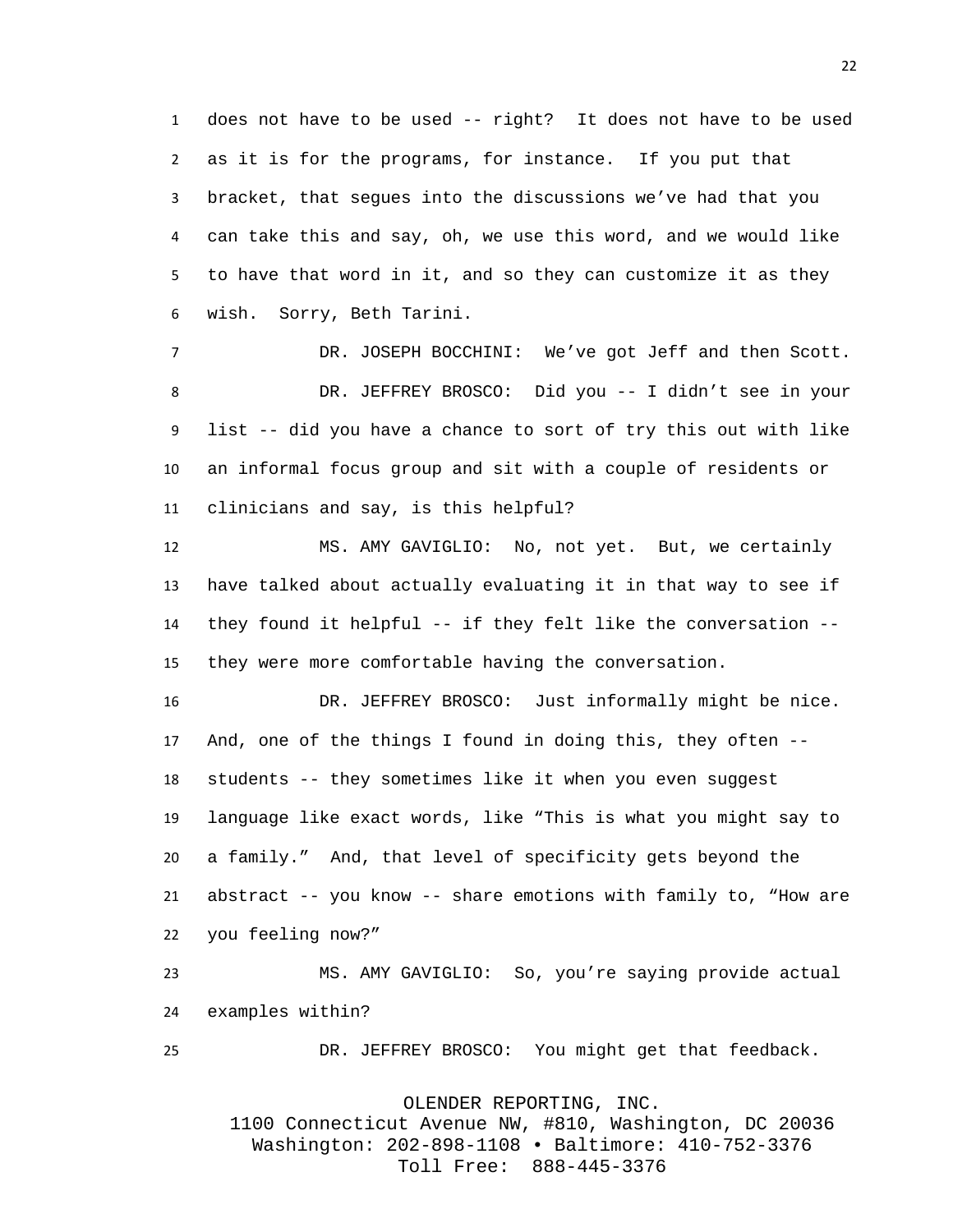MS. AMY GAVIGLIO: Okay, thank you. DR. BETH TARINI: I -- this raises an important question that I have for the group. The Education and Training Committee struggles with a number of challenges. One, it's scope is vast. Its leverage in the vast scope of education is small, and its resources are vanishingly smaller. Therefore, I'm seeking committee guidance on how much -- at some point there's a level of validity testing, and at some point -- like it seems to work -- it works in the real world -- and, that we've done a due diligence of upwards of an RO3 or manuscript publication.

 And, without resources and with limited time of the members, it is difficult for me to understand where Cathy and I need to draw the line on this because we don't have the resources or the bandwidth to do extensive testing. Although, I agree that simply throwing something out that's not been to some degree tested, if you will. The question I have is where is the line between enough and none. So, any feedback from the Committee or guidance would be welcome.

 DR. KAMILA MISTRY: Sure. I think it's a simple answer -- but I think it depends on how it's being applied, and in terms of -- you know -- balancing are there any harms, are there any -- you know -- trying to think about it more broadly, and also in terms of -- you know -- including it in MOC and things like that. I mean -- what's their bar in terms of the

OLENDER REPORTING, INC.

1100 Connecticut Avenue NW, #810, Washington, DC 20036 Washington: 202-898-1108 • Baltimore: 410-752-3376 Toll Free: 888-445-3376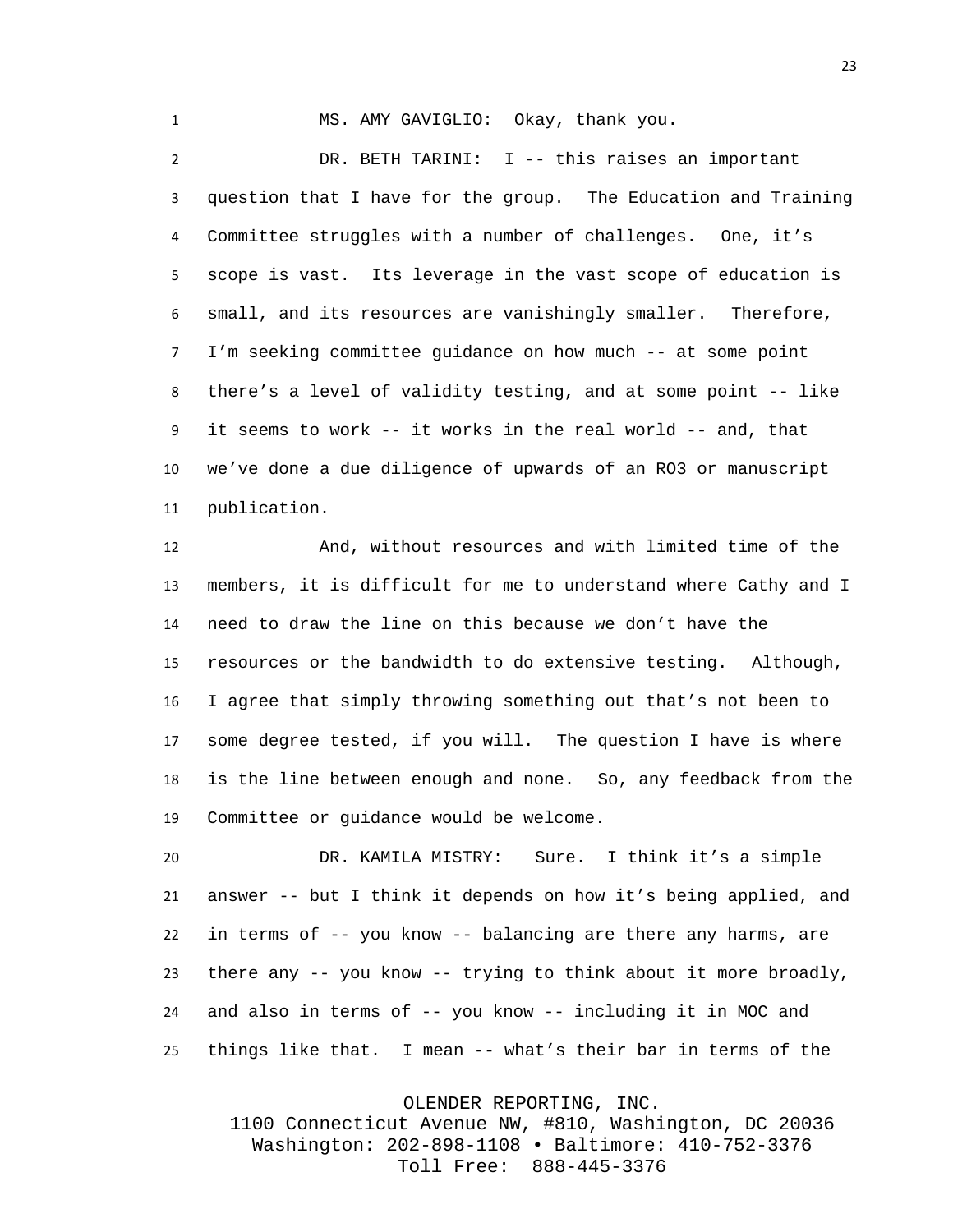evidence or -- you know -- it being cognitive -- you know -- tested in terms of cognitive testing or -- you know -- evaluated in some way. I don't know.

 MS. AMY GAVIGLIO: No, I think that's a good place to start.

 DR. KAMILA MISTRY: There needs to be some transparency around what happened -- how is it evaluated, how is it -- and this is Kamila -- and -- you know -- I think that's also very, very important just so that's clear.

MS. AMY GAVIGLIO: Correct.

 DR. BETH TARINI: I think -- this is Beth Tarini -- I think -- I think perhaps a starting point then might be to say, what are the potentialities that we need to at least look at. I mean -- I would say to push back -- we mandate disorders that must be done and have minimal review based on minimal evidence of the harms. So, to have that grade for an educational handout seems out of scope or out of balance. But, I think we could certainly have the discussion about what are the pros and cons and the harms and the benefits.

 DR. KAMILA MISTRY: One quick followup, which is just that -- you know -- in terms of cognitive testing, that might be something simple, but I think it's important to make sure from a validity perspective that what you have here is being interpreted in that way. It's something simple, but I think it offers some evidence at kind of a low -- you know -- I

OLENDER REPORTING, INC.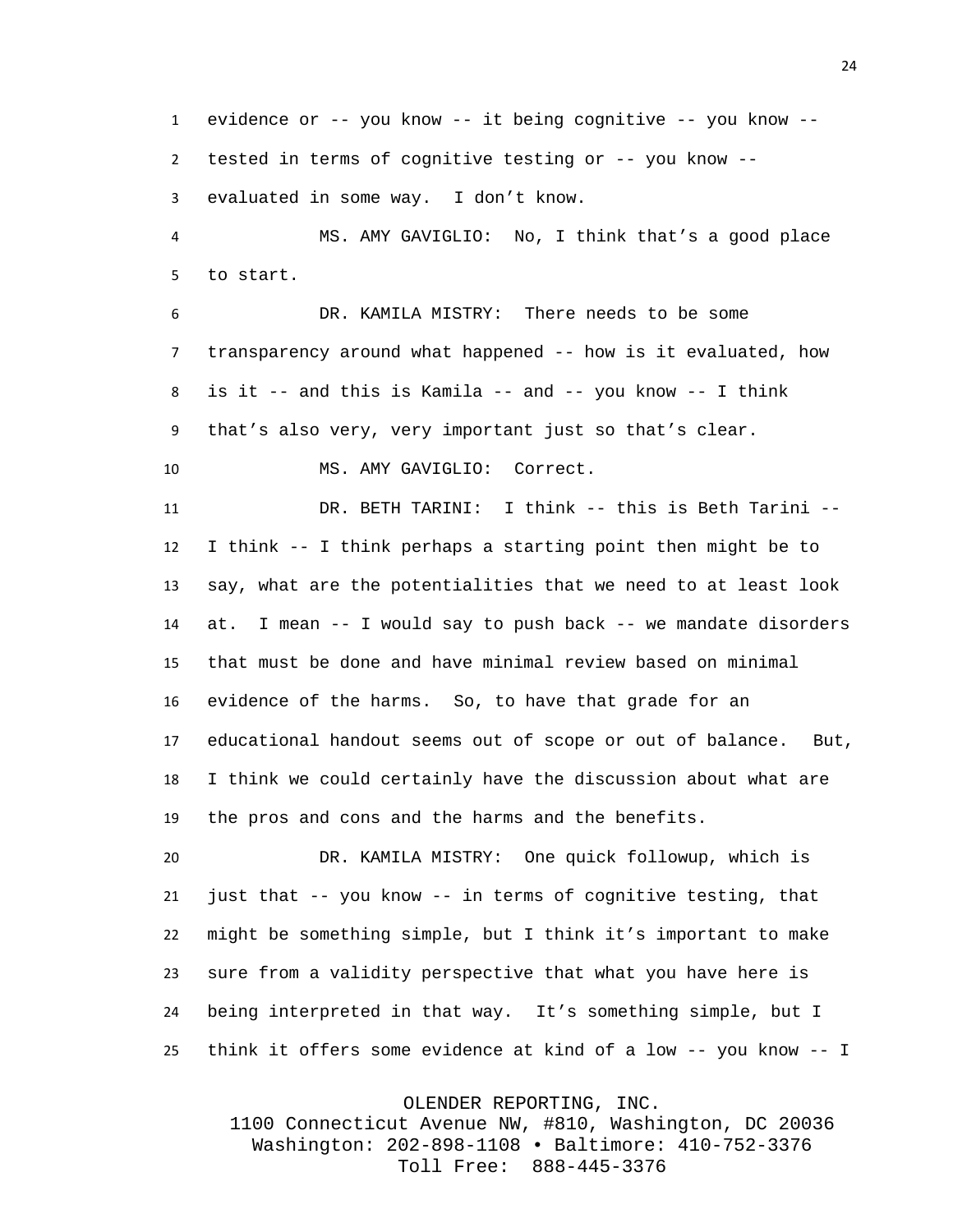don't think it's a big cost to do that, but I think across different stakeholders and things like that -- I think offering that up and having that sort of in your pocket will be an important step.

 DR. BETH TARINI: Which workgroup are you on? [Laughter.]

 DR. JOSEPH BOCCHINI: All right. We've got Scott, Mei, and Sue.

 DR. SCOTT SHONE: So, Scott Shone. So, I appreciate you talking about in terms of next steps potential dissemination strategies, but my comment, I think, circles around what was just being discussed, which I don't think the goal should be dissemination but actually use. And, because there is a clear -- and Beth just said it -- there's a lot of time and effort that's being poured into this -- these ideas. But, if they're simply just disseminated to whether it's -- you just talked about, Amy, in terms of pediatricians or family physicians -- so that Bob doesn't have to raise his hand and add on to my comment -- clinicians or in terms of the spreadsheet that I just went through -- you know -- genetic counselors and things like that. And, so I'm wondering if there's an opportunity here to have commitments from the groups who are not only contributing to these documents in terms of content but contributing to figuring out ways to have their members of their organizations use them -- genetic counselors,

OLENDER REPORTING, INC.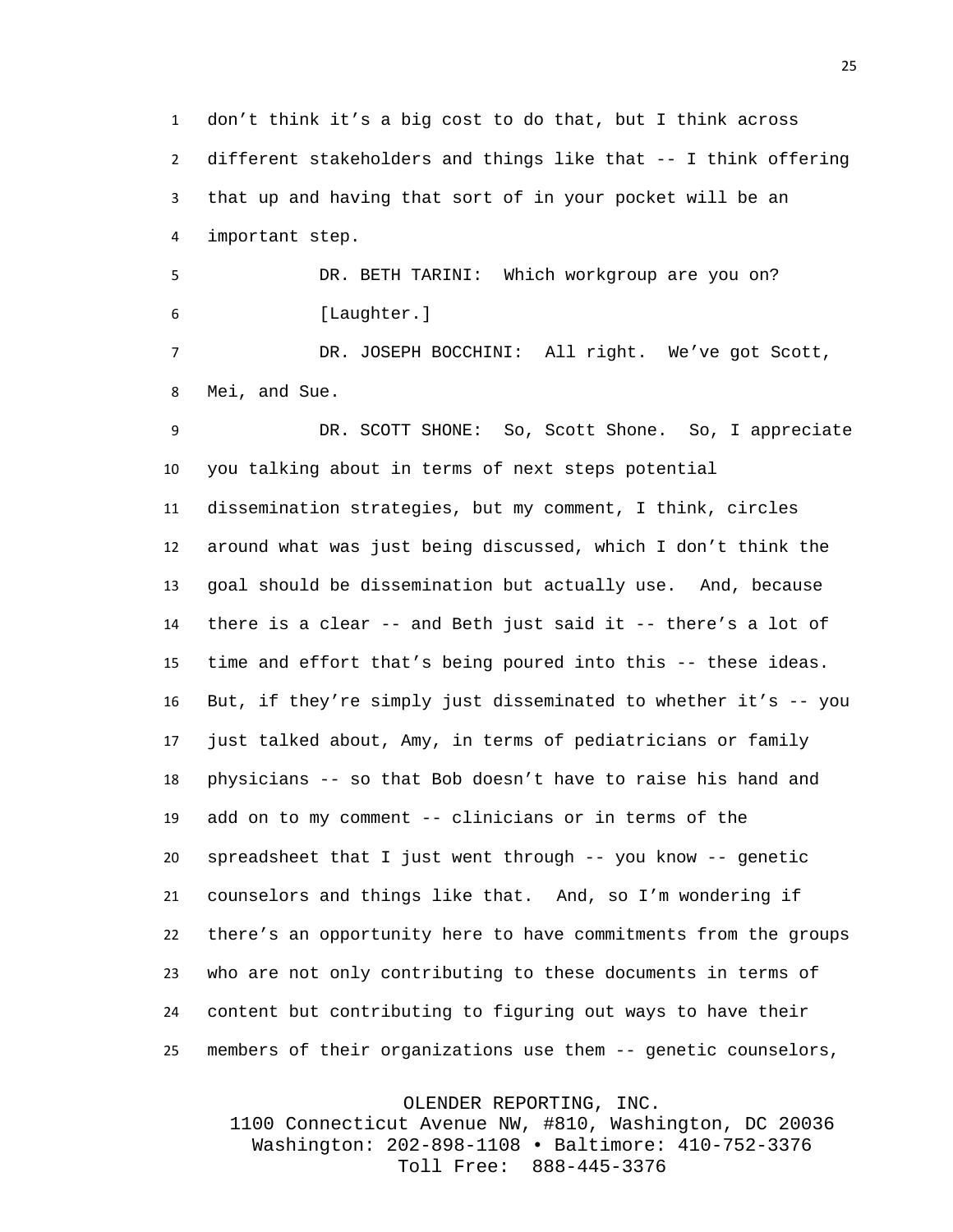pediatricians, family physicians. Because, otherwise, there's a lot of time going into this, and it's just another document that a workgroup of this Committee has created, and I know that that's the ultimate goal, but I think that with limited resources that Beth just identified, perhaps getting that initial agreement to help use the documents would help guide where the scope because if people aren't going to agree to support its use, then that might tell you how much effort to put into creating it.

 DR. BETH TARINI: This is Beth Tarini. So, if I'm understanding you correctly, simply sending it to the AAP and saying, here you go, versus having them endorse it -- is that 13 the type of  $-$ 

 DR. SCOTT SHONE: I don't think it's endorsement. But, I think that them actually saying to their members, here is something that is coming from this Committee that we've contributed to -- you know -- there's a different -- I think there's a weight to endorsement. But, there's also a support for its use -- you know -- that could still hold water in terms of -- you know -- putting meaning to your substantial efforts. And, I think that goes -- I actually think that goes across the board. We talked a little about timeliness yesterday, and I'm not going to -- I'll have comments when Kellie talks about a similar thought is that there's a lot of groups here that are throughout the system, and it's not just

OLENDER REPORTING, INC.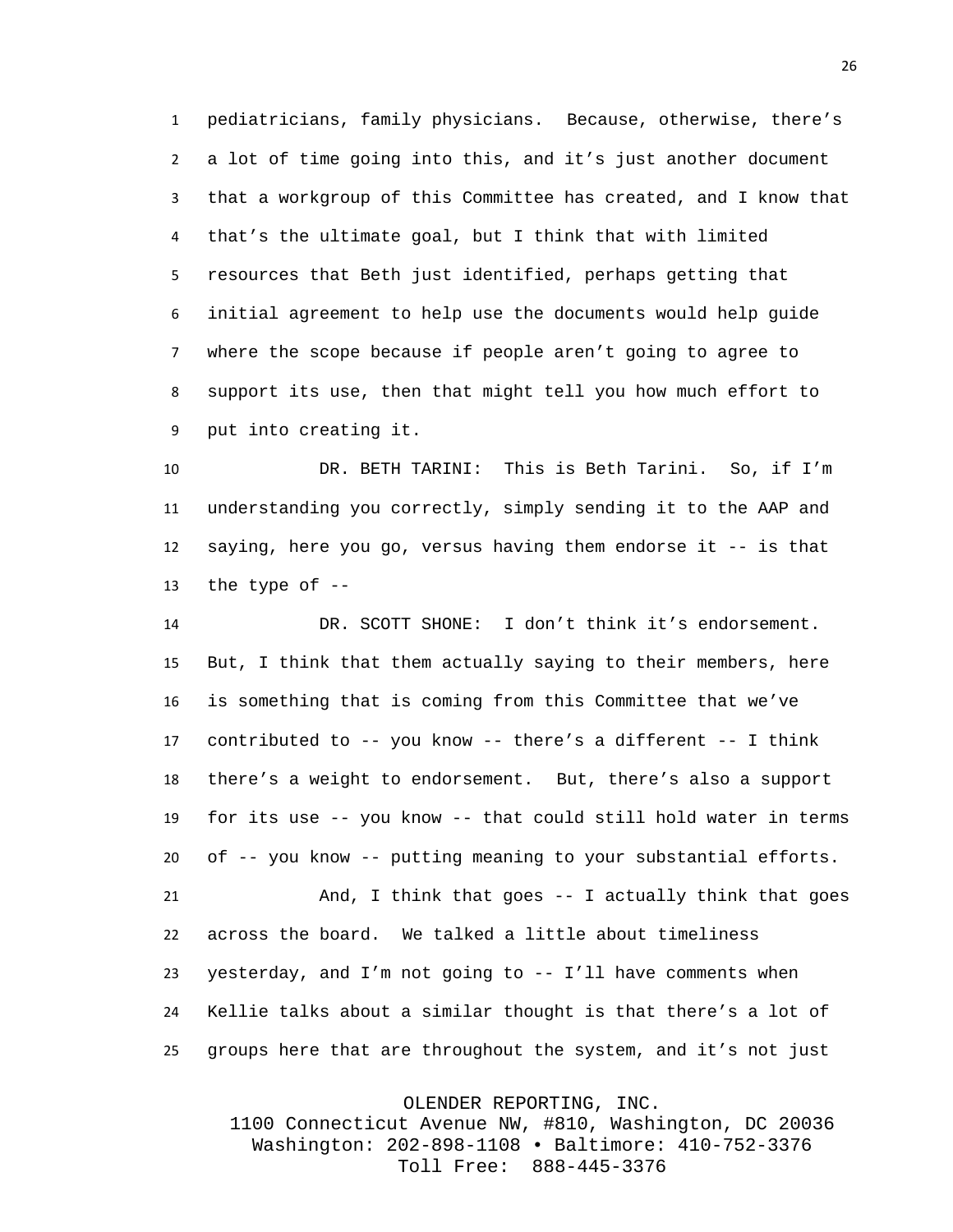the Education Workgroup or the Lab Workgroup who are

 shouldering the burdens -- but everybody who's sitting at the table.

DR. JOSEPH BOCCHINI: Mei?

 DR. MEI WANG BAKER: From the discussion, I think Susan is saying that I cannot understand better because my original question -- one question is this document is for general education purpose or because you mentioned some in the package you send a report so this is what I want to make a couple of comments. I think the most important fact -- I use primary care providers because I need to think about midwives too.

 So, I would think the most important message is the risk assessment if newborn screening is the key. So, I think like all the residents and medical students through my laboratory, if they are left with this concept, I think it's a success. The reasoning is with this in your mind, you communicate with families in a different way. We only say newborn screening because we're trying to set a threshold that's more conservative and that if you are in this group, you have a high risk. In other groups, you have less in comparison. So, I think because I often hear it said that newborn screening is right, newborn screening is wrong. It's not. So, I think it's important the elements I would like to see this happen. And, another thing is when you talk about

OLENDER REPORTING, INC.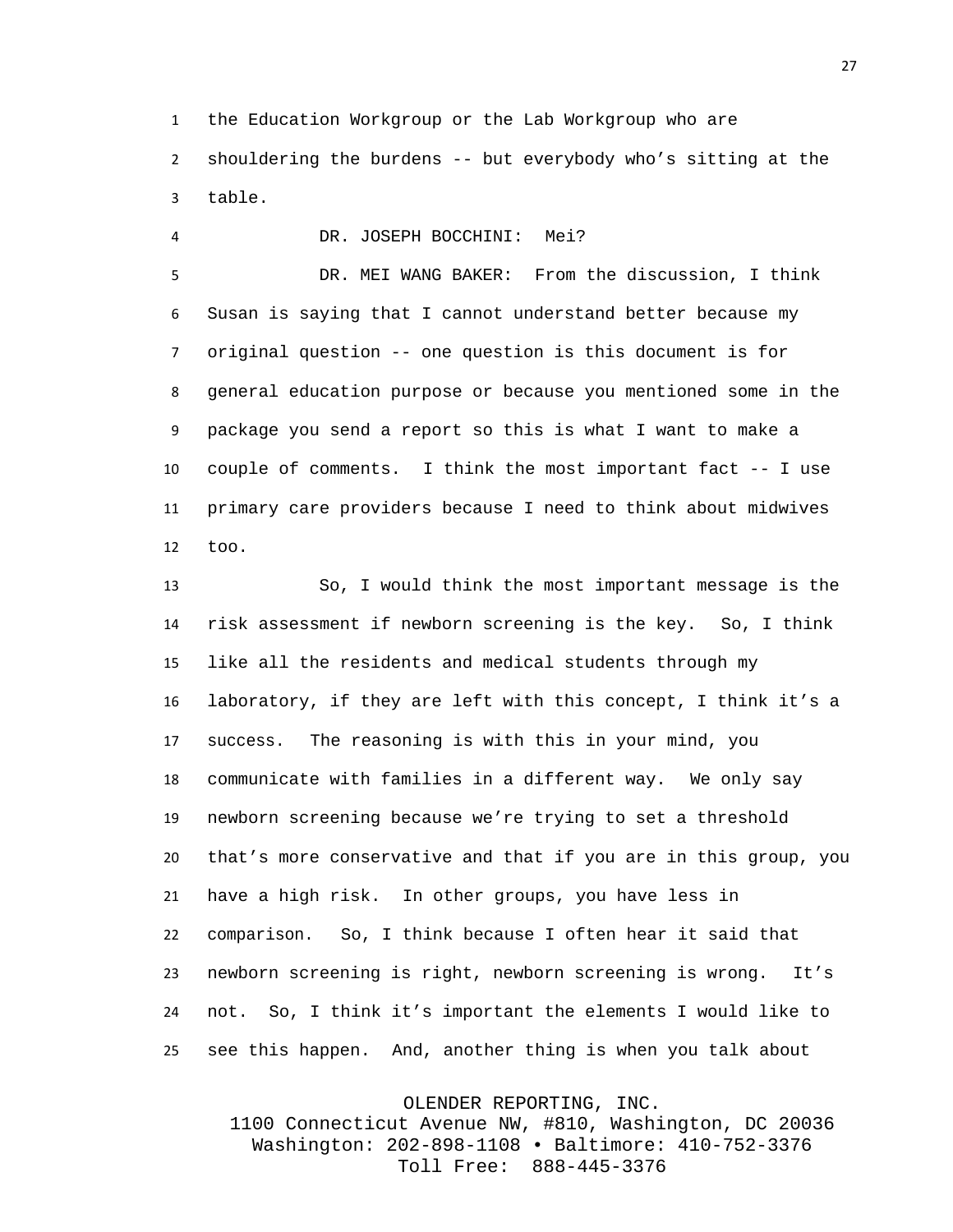communication, I think, don't forget we have our specialties in that. So, for our program, you have a consultant. Actually, you need to communicate with them how much what you need to say to a primary care physician, because they will immediately come in and you don't want the message to get so confused. So, I think that's the part I want to mention that.

 And, the third part is in terms of [inaudible] with the report. My understanding, actually, I think most of the program doing such and such is abnormal -- I use abnormal -- abnormal normal newborn screening -- actually you call the physician first. They don't see the resident there because they're never different. And, I was impressed by one clinician. I would call her on the Pompe result. She asked me, what is your positive predictive value?

 You know -- all these things -- I was very impressed, actually for these questions. I think these are things that we need to kind of take into consideration.

 MS. AMY GAVIGLIO: No, I think that's -- all three were really great points. And, I'll start with your second one, I think, in terms of specialty care. I think certainly if that's -- you know -- we know each state has different communication models when it comes to out of range/abnormal/positive results. So, if that's a model that you use, I think that certainly could be something provided to your subspecialist as well as your primary care providers.

OLENDER REPORTING, INC.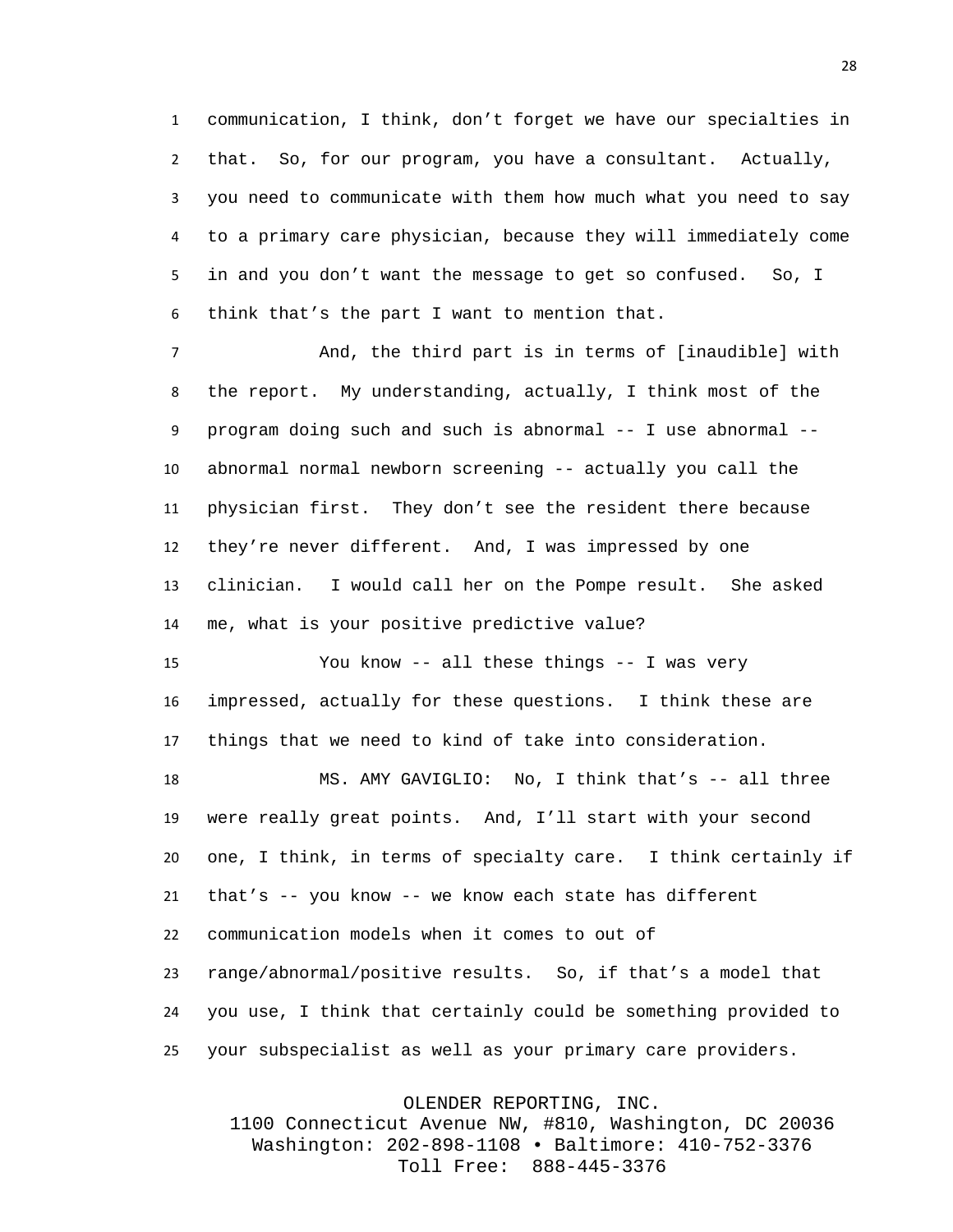In terms of risk assessment and things like positive predictive value, I know that those are very important things and things that we need to get across to families, but not -- I would say -- I know the idea of genetic and health literacy came up and risk assessment is not always very well understood. So, I think providing numbers doesn't always work, and sometimes you have to provide more qualitative information.

 So, one thing we talk about -- you'll notice in the first bullet -- where it says the newborn screening result is serious, but that you will discuss the next steps together. And, we had -- you know -- the conversation of well, maybe not all newborn screening results are serious -- the positive ones -- if we think it is likely a false positive. But, for the family, it's serious, and it's a balance of not saying -- you know -- that you have low risk to a point where that family doesn't want to follow up versus scaring them too much. And, so trying to find that balance and communicating the risk was something we talked quite a bit about with this project.

 DR. MEI BAKER: I just want to quickly say -- this is Mei Baker -- I didn't.

21 DR. JOSEPH BOCCHINI: Okay. Sue?

 DR. SUSAN BERRY: Sue Berry. See, I remembered. So, a couple things. I think this is a great step towards avoiding the doctor that calls the family or the provider calling families saying, don't worry about this, this is

OLENDER REPORTING, INC.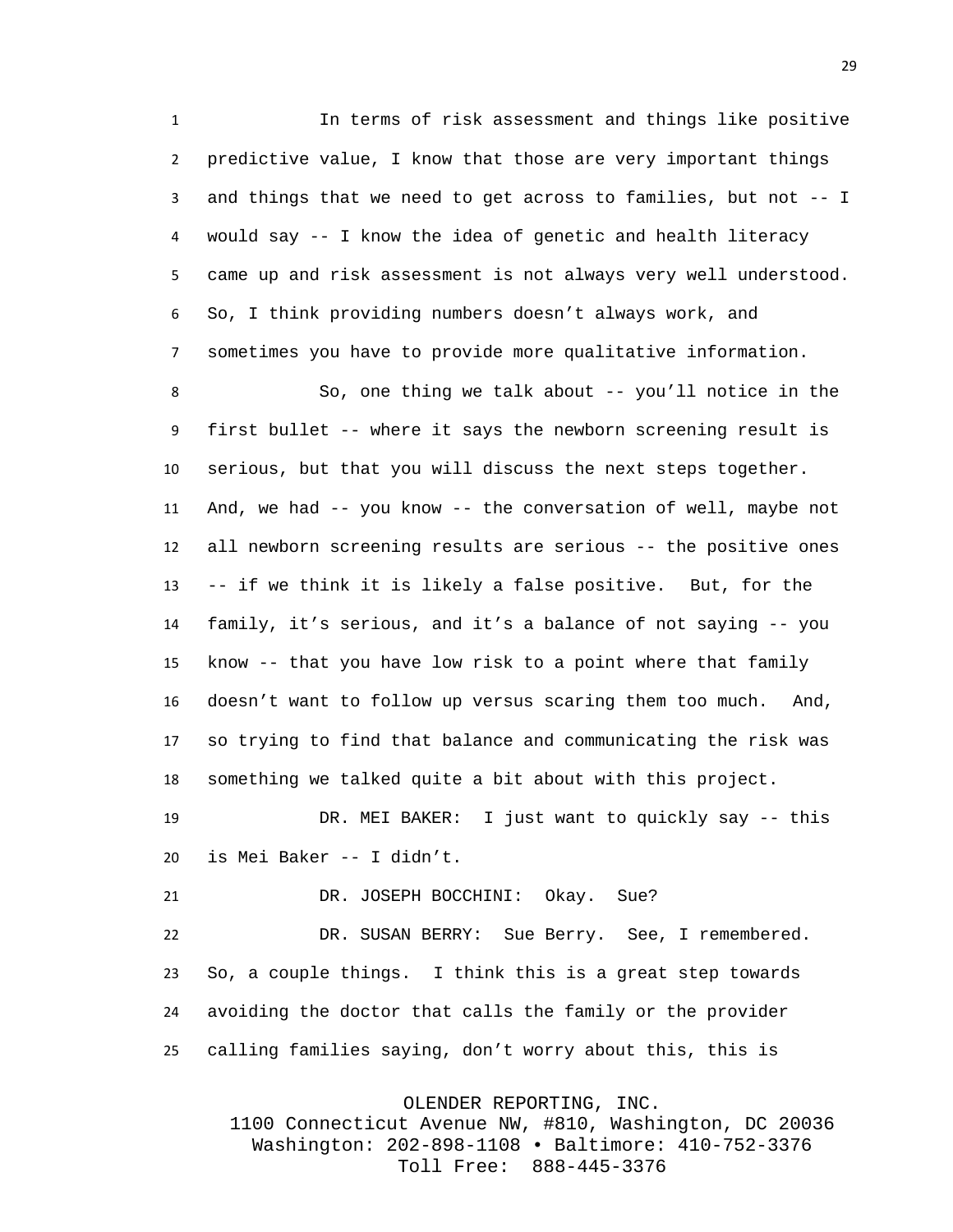probably nothing. Because we kind of don't want to tell people that, and it's a very common response. Two practical suggestions. Why don't we use some of the tools we have 4 available to us like the network of  $-$ - I don't know what they call them now -- they used to call them the collaboratives, but now the genetics networks that are HRSA funded -- our own Midwest Genetics Network has a Provider Education Workgroup. If you want a vetting process, it would be really easy to invoke that -- ask that group of providers to give you some feedback. So, that could be a quick and easy, and, I think, very useful. So, I'm going to make that offer.

 MS. AMY GAVIGLIO: Thank you. That's a great idea. DR. SUSAN BERRY: Because we can do that. MS. AMY GAVIGLIO: Perfect. Thank you.

 DR. SUSAN BERRY: I already got my okay from Cindy. She said it was all right. And, the other thing I would say about working with organizations -- for example -- the American Academy of Pediatrics has a Council on Genetics. We can certainly turn to them. I know that we can speak to them because I have to go to that meeting in a couple weeks, and if there are things that we need organizations to do, you turn to -- I think -- the appropriate -- at least in some places there are subspecialty groups that can help support the activities that you want to do.

So, it's not the job of this -- of your workgroup to

OLENDER REPORTING, INC.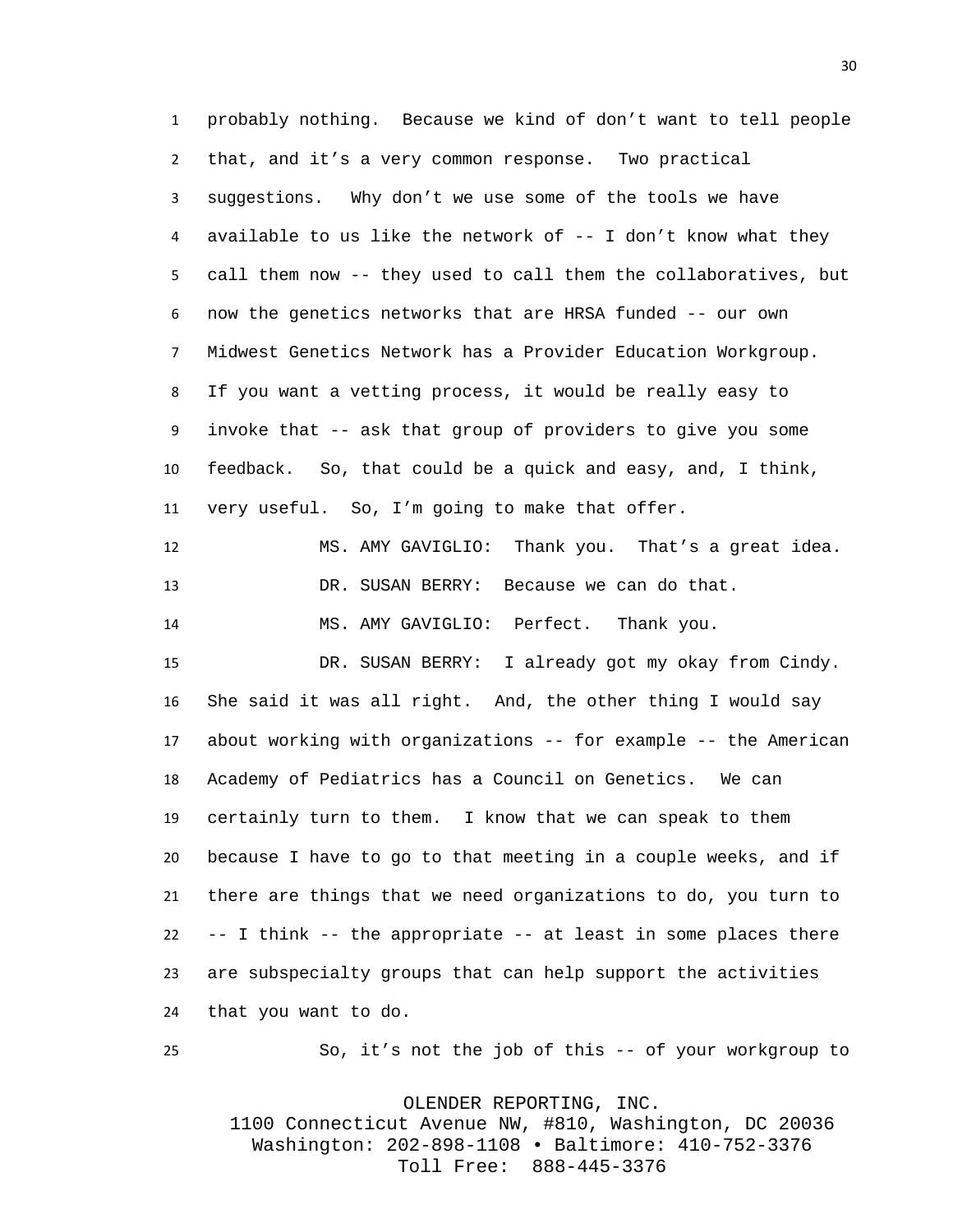take that on. I think it's more the job to pass it on and have other people support you.

 DR. BETH TARINI: No, I totally -- I completely agree -- this is Beth Tarini -- I completely agree. I did not mean to say that each one in the workgroup needs to vet it, but organizing and implementing and reviewing the vetting is no small task. So, that -- and, as a member of the COG -- the Committee on -- former member of the Committee on Genetics -- I think they would be an excellent place.

 Some organizations tend so to be a little touchy about what they -- the AAP at times is -- has its hesitancy about what it will endorse. I don't think endorsement in and of itself is a goal. It's what endorsement may get you, to Scott's point, as the ultimate goal or the outcome, which is usability or uptake in usability among the members.

 DR. SUSAN BERRY: Yeah, in that context, I wasn't offering endorsement because that's not mine to give. But, it's another group of great professionals that could provide feedback.

 DR. JOSEPH BOCCHINI: I've got Scott. So, I've been reminded we have two Scotts. So, I have Scott G and I've got Carol.

 DR. SCOTT GROSSE: This is the Scott corner today. I think usability testing is very important for any open facing material such as this. And, so, I was going to ask the

OLENDER REPORTING, INC.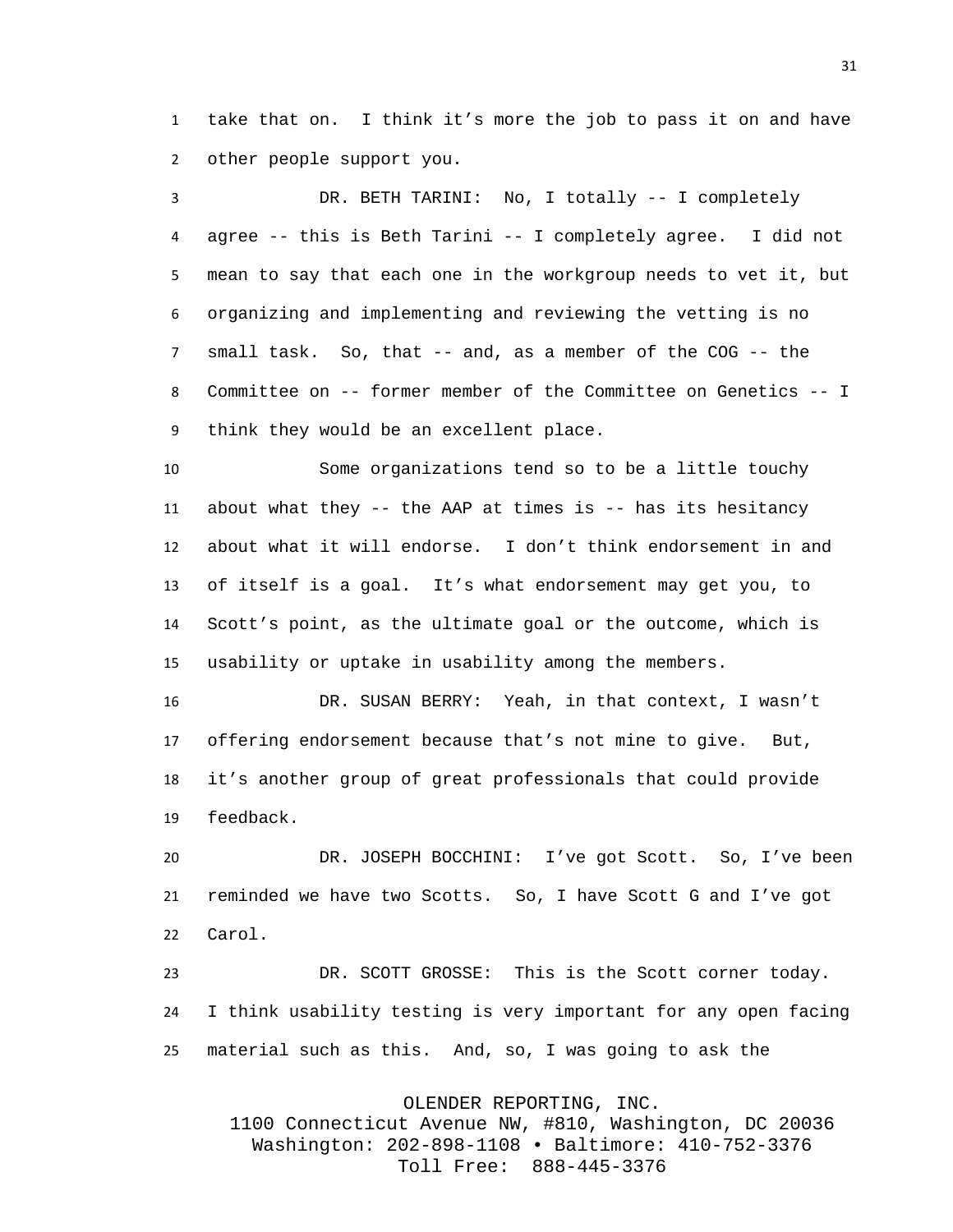question, which was partially answered, is whether within the HRSA-funded network of collaborators or system resources for usability testing. There may be others.

 DR. JOSEPH BOCCHINI: It certainly is a possibility. Carol?

 DR. CAROL GREENE: So, first I want to say thank you. This is fabulous. It's all on one page, and it for the most part -- you know -- I have three specific comments. But, I think it really fits with the focus groups that were done that we heard from the families.

 One comment is, I wonder if there could be a companion sheet with some suggestions of language because it sounds like there was a lot of discussion about -- you know -- fun easy ways to explain what a screen is and risk, and -- you know -- putting in some language. So, maybe a companion sheet that -- don't change that it's one page.

17 And, then two specific comments. One is -- and I will give comment. But, we have starting with the share the specific results, and that goes immediately to understand what is screening, which is great and important, but it doesn't say way at the top -- it's not until halfway -- two-thirds of the way down the page that you say, what's the disease. So, remind people to say -- because, remember -- these are people who are calling in saying, your PKU was positive for biotinidase.

So, I think way --

## OLENDER REPORTING, INC.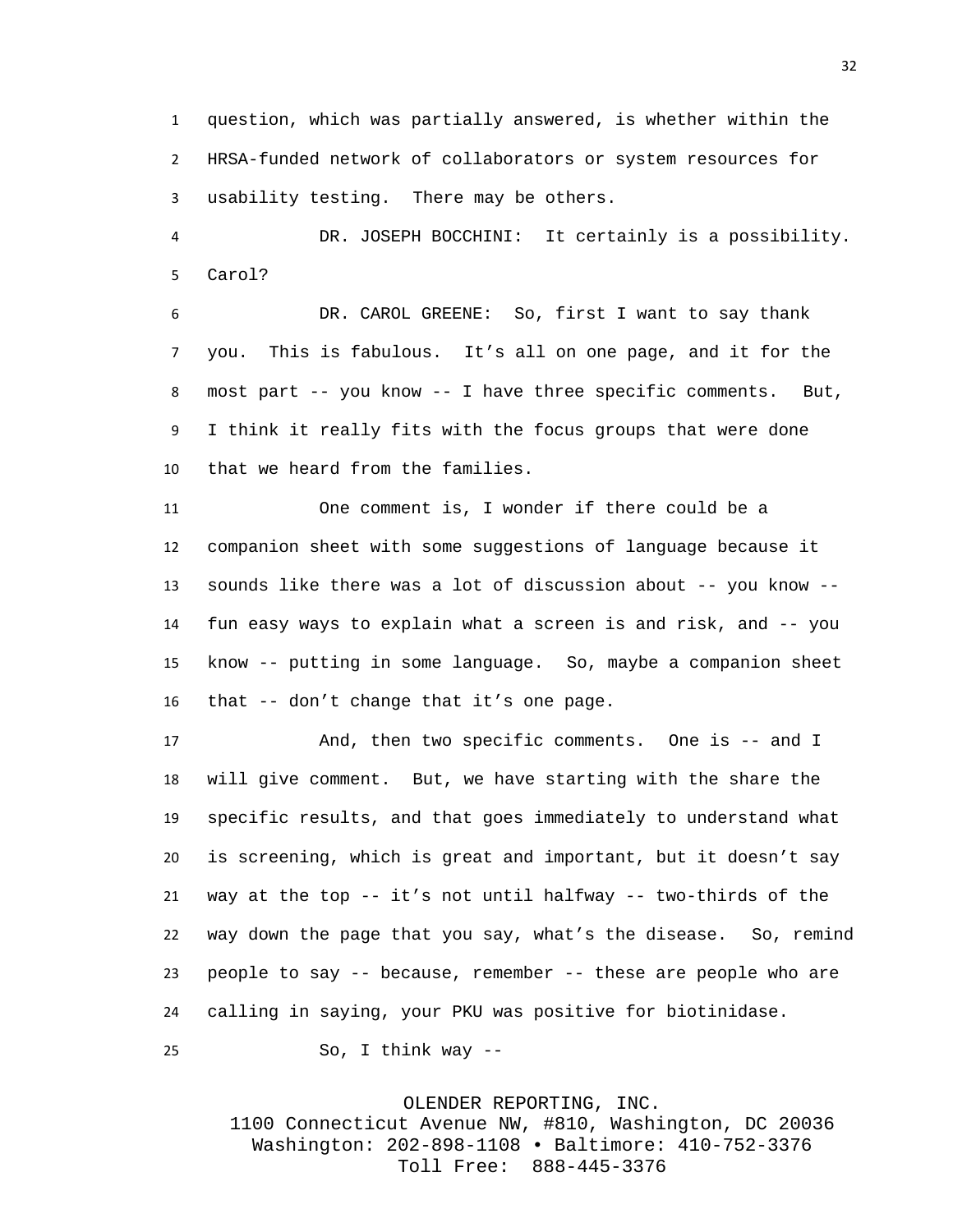MS. AMY GAVIGLIO: Right. That's a great point. DR. CAROL GREENE: So, I think way up at the top in the beginning, it has to be -- you know -- share the specific positive newborn screen results. By the way, that means name the disease.

 And, then starting with the engage the family with knowledge and information, and then farther down, provide valid websites. That does lose track. And, it's the one thing that got lost, I think, here in the focus groups we had is some people said, what I had was too much information. I learned all about the disease. I only wanted to know where I go for my lab test.

 So, I will provide specific comments, but it's not engage the family with knowledge and information, it's engage with the family and explore what do they want. Do they want information about the disease, or do they just want to know where to go for the blood test and what to watch for.

 MS. AMY GAVIGLIO: Yeah. And, we try to address -- that point came up. Natasha certainly brought that up several times, and we tried to address that in bullet 2, where we say at the family's pace and desired level of detail, but --

 DR. CAROL GREENE: But, that's not a sub-bullet. That's  $-$ 

 MS. AMY GAVIGLIO: Okay. I see what you're saying. DR. CAROL GREENE: -- providing people with engaging

OLENDER REPORTING, INC.

1100 Connecticut Avenue NW, #810, Washington, DC 20036 Washington: 202-898-1108 • Baltimore: 410-752-3376 Toll Free: 888-445-3376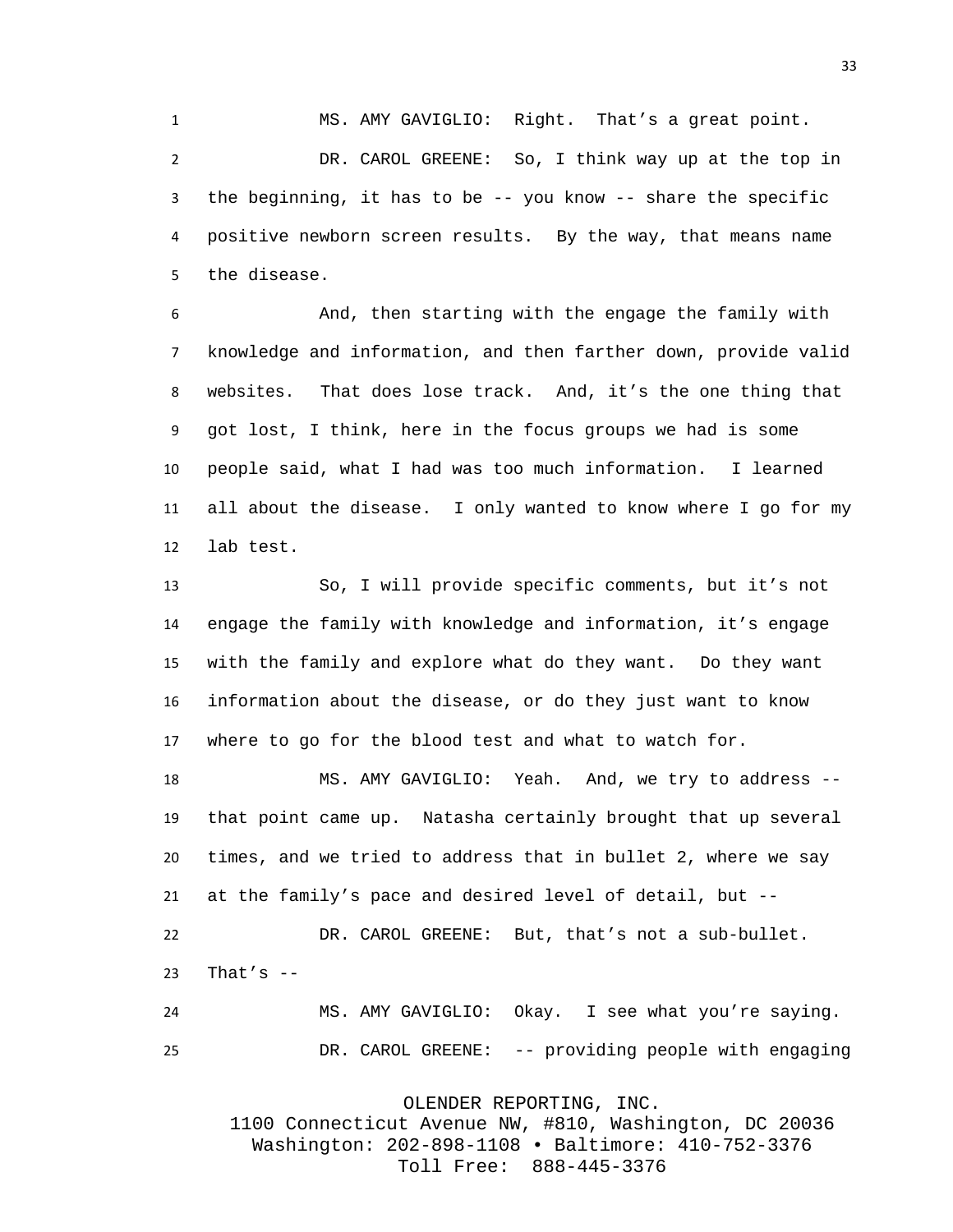with information. And, I agree with Natasha. We were both at that focus group. We heard it -- we heard it. It's engage with the family, not engage the family with the information -- it's engage with the family and then figure out what they need, and then do it together.

MS. AMY GAVIGLIO: Okay.

 DR. CAROL GREENE: And, that I really -- I will provide some comments. But, I really feel strongly. We heard from the families that that's -- this is starting to read like a doc that is providing information as opposed to a partnership.

 MS. AMY GAVIGLIO: I look forward to your specific feedback, absolutely. Thank you.

 DR. JOSEPH BOCCHINI: All right. Additional comments or questions? If not, Beth, you can continue. Thank you, Amy.

 DR. BETH TARINI: So, now I'm going to talk about some future project ideas. But, on the heels of that discussion, I'm wondering if perhaps we take some of these projects and then move them into a phase 2. And, then I would ask the Committee for their input as I present these projects to not only discuss and think about the relative importance of the issues that we're going to present that we've discussed about future areas to address and input on strategies about these areas, but also whether the Committee feels at this

OLENDER REPORTING, INC.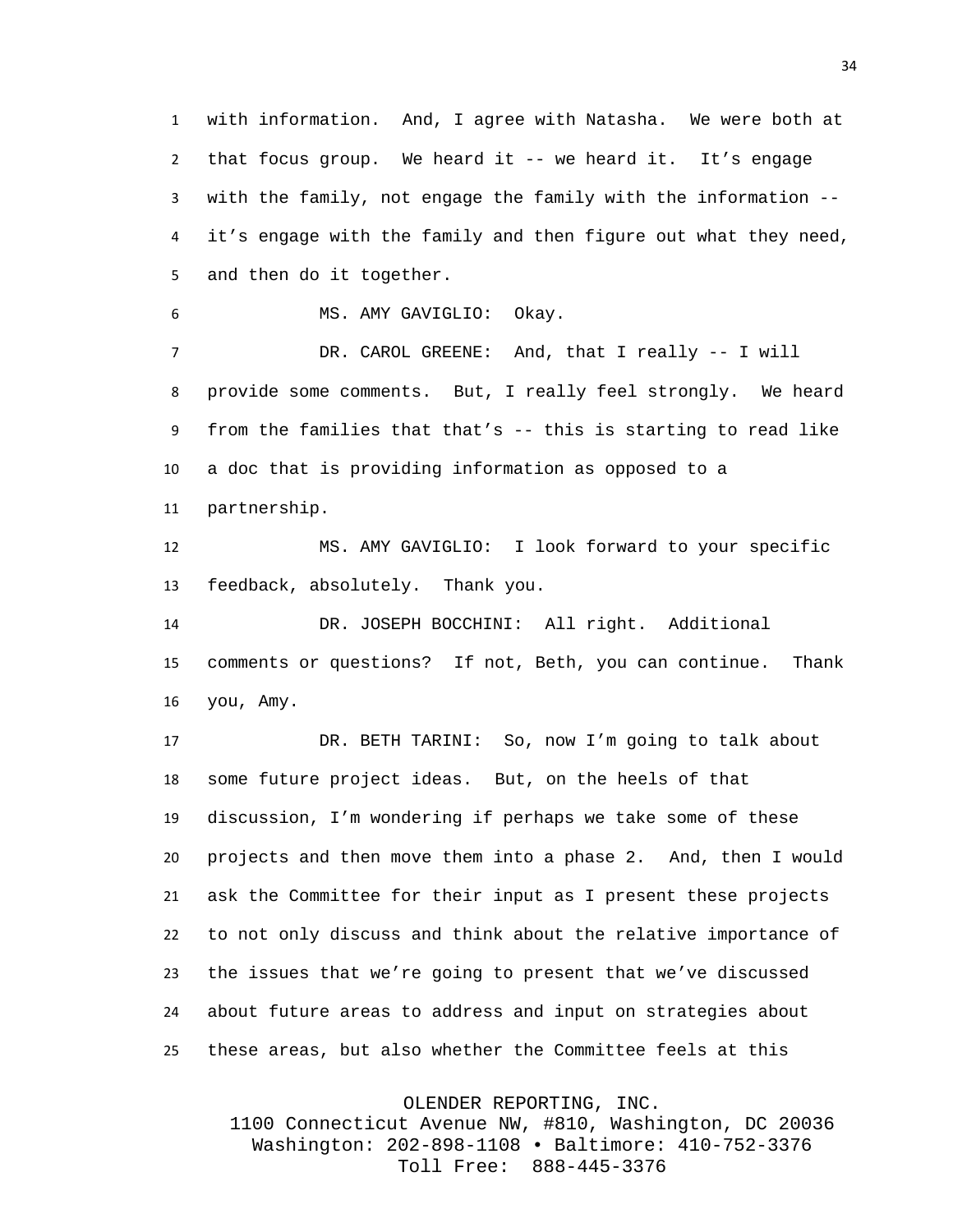point, given the feedback, that we should create phase 2s of what we have done thus far and then dig much deeper because we've actually not sort of discussed it. We have sort of, I would say -- I'm speaking for the workgroup members -- we have in our meetings thought of these as one year or less projects - - sort of, here you go, find a project, make it happen, let's do it. And, it may be in our group that that is just not something that is effective or that with a bit more time, we can do a little bit more.

 And, so, in fact, taking a whole 'nother area and superficially addressing it is not where the value lies -- going much deeper in one area maybe. So, I just put that out there because that's not, I would say, how the discussion in the groups has been historically, even going back in my last reiteration as Co-Chair around these projects. So, that just -- I'm going to put that out there.

 So, some issues we discussed -- problems, if you will -- challenges in the areas of education and training were designing intervention strategies for optional newborn screening. The example and issue that came up was that in Ohio, there is optional Krabbe screening, and there is a significant -- I don't have the exact number -- proportion of families that are opting out of this screening, and there is concern that their opting out may not be based on informed decision-making. And, the Newborn Screening Program and

OLENDER REPORTING, INC.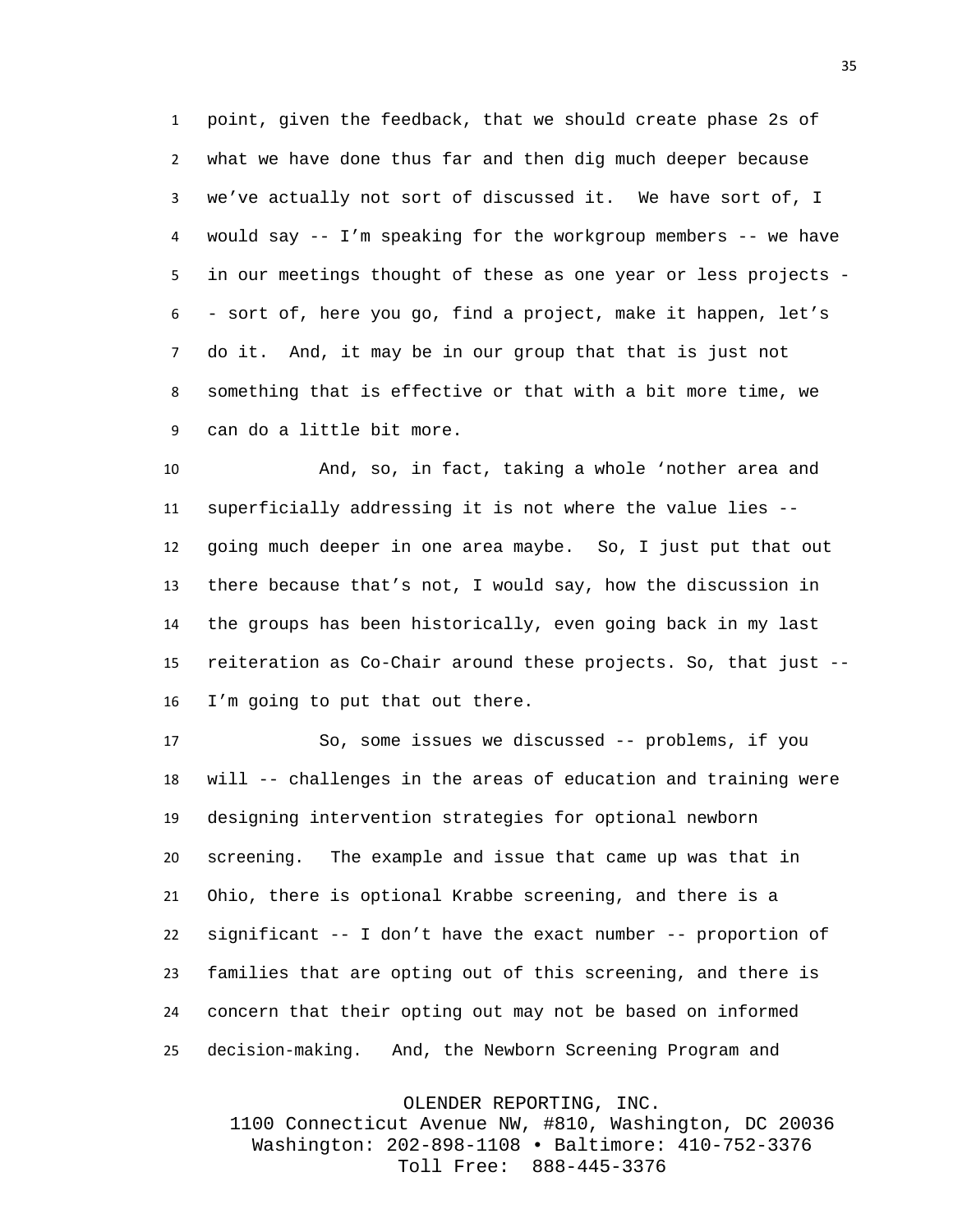Committees in Ohio are dealing with this now, and one idea is as part of their work, can we help them with their process. There is a slight snag as of recently as how that project might be implemented from a regulatory standpoint, but that is one potential option that has been discussed at this meeting and at the last meeting of the workgroup.

 The other is address and determine educational needs for newborn screening conditions with adult-onset variants. This has become a prominent discussion point for the Committee during the recent nomination discussions. And, so the question is, what are the educational needs that we need to be thinking about as we provide newborn screening results that may have implications for adult-onset symptoms.

 The final is -- was brought up yesterday and touched upon -- carrier status, especially as it relates to improving educational outreach around hemoglobinopathy carrier status. This is a broad topic -- outreach understanding,

misunderstanding, etc.

 So, I would say that each of these -- given our recent discussions -- are quite broad topics. I could try to write an RO1 for an HOBI on the last one. So, I am hesitant based on the last discussion to delve into each of these without Committee guidance on where they think our time and resources would be best spent for impact on the community. So, I open it up for discussion.

## OLENDER REPORTING, INC.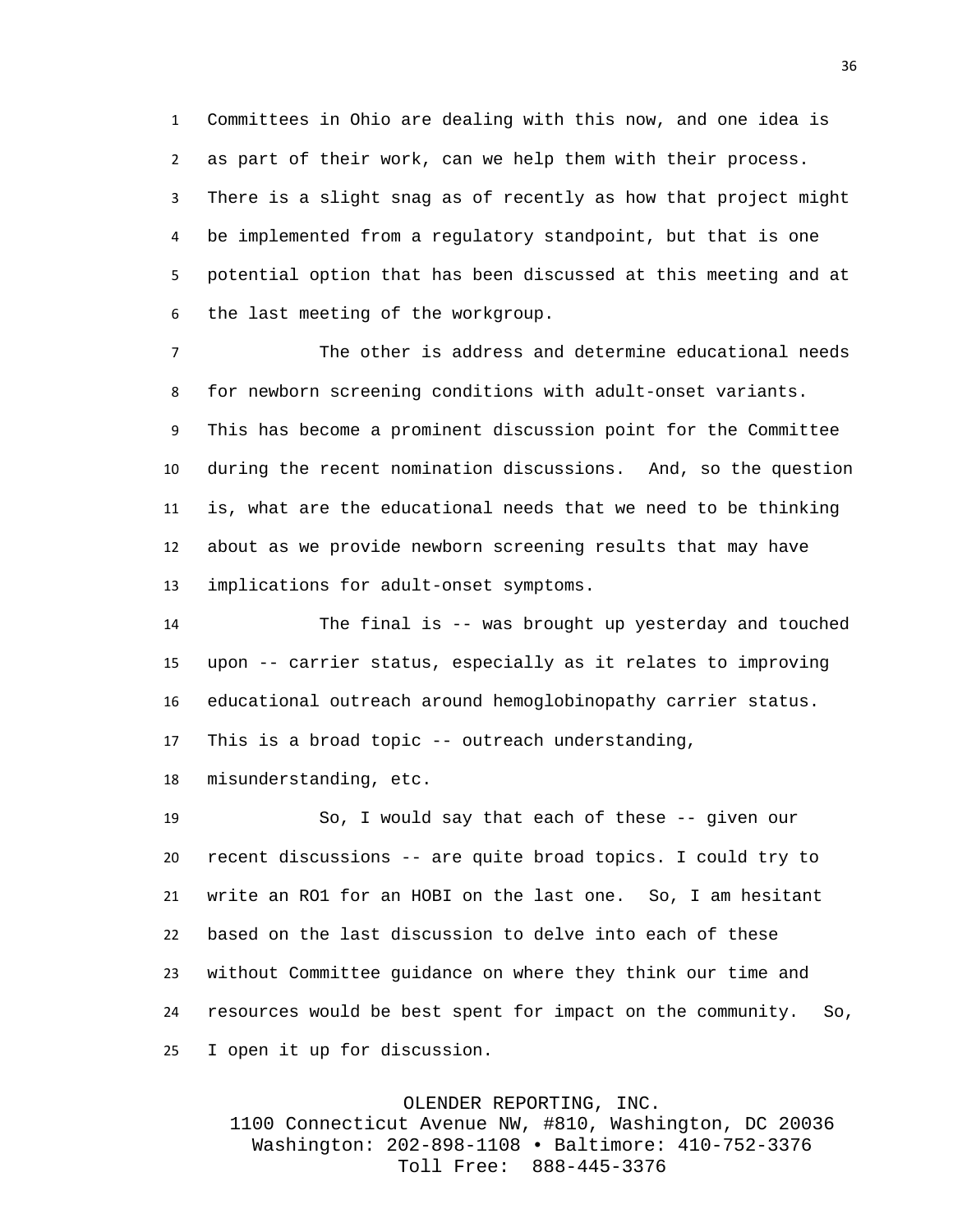DR. JOSEPH BOCCHINI: Annamarie? Scott S? MS. ANNAMARIE SAARINEN: Thank you and Amy both for these presentations and your work. As a parent, I'm sort of overjoyed.

 DR. BETH TARINI: I'm glad someone's happy. MS. ANNAMARIE SAARINEN: I am. I'm overjoyed. I'm beyond happy to see this communication and how we can open up the channels and make this a better experience in the worst of possible circumstances for families. So, I think it's awesome. So, I have two questions, and I vetted my first one with Kellie so I didn't feel like a complete idiot. But, the optional NBS -- is this something that's happening in many states, and is it specific to Krabbe, because this is new -- I've not heard of how often this is happening where it's not part of the traditional opt out. DR. BETH TARINI: I didn't know if anyone -- otherwise I'll call Aaron Goldenberg. Do you want to come up?

You've been vetted -- you spoke yesterday.

 DR. AARON GOLDENBERG: So, in Ohio, it's not -- optional is an interesting word because it's on the panel -- it's not -- it's not a -- it's not an extra condition. It's on the panel. It's on -- it's meant to be mandatory. But, because it wasn't added to the RUSP, the state decided to add a separate opt out option. So, when parents get the brochure for newborn screening, they get the regular brochure, and they get

OLENDER REPORTING, INC.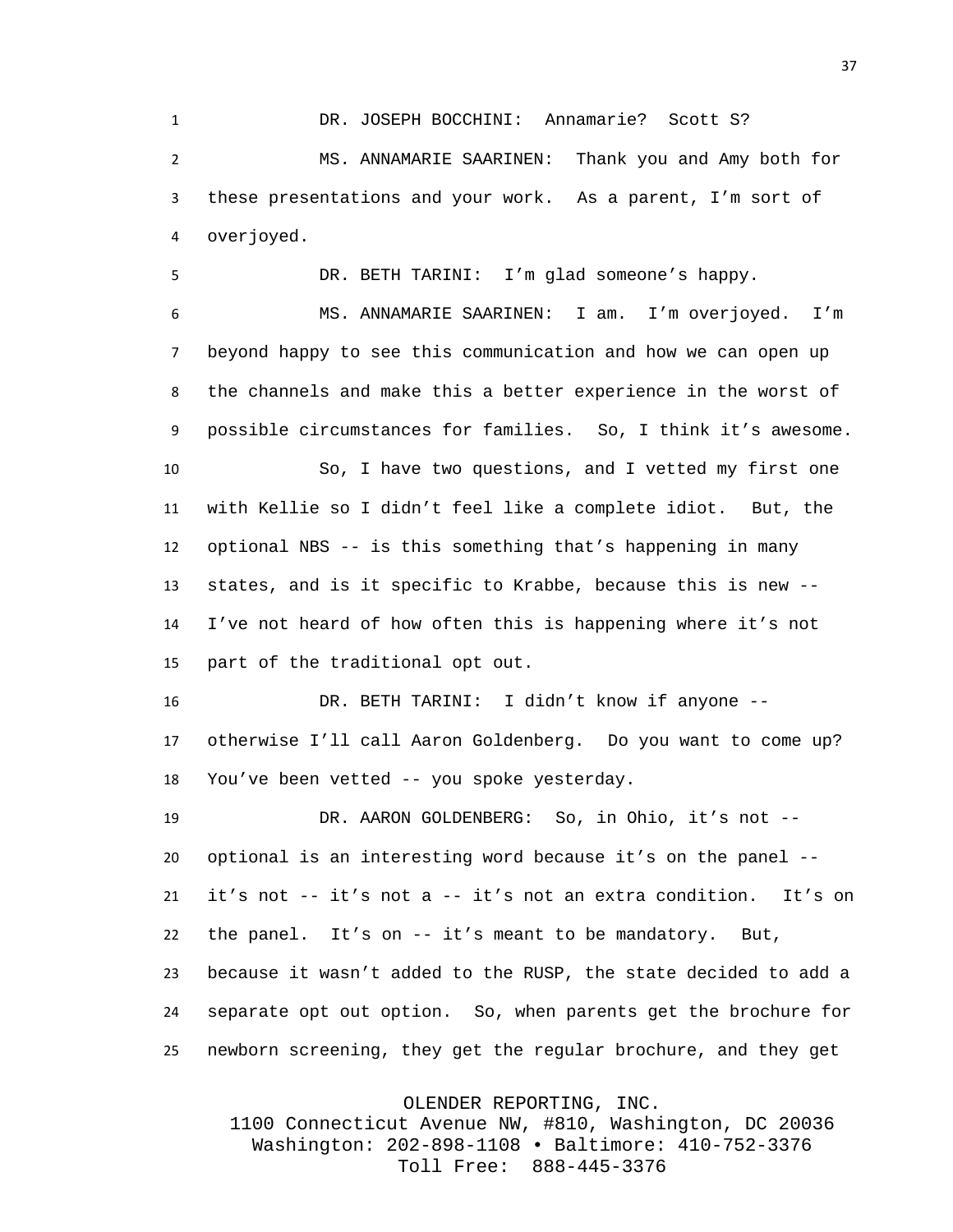a one-pager that talks about Krabbe, and then they have the option to separately opt out of -- of just Krabbe screening. They can get the rest of the panel, and they can separately opt out to Krabbe.

 But, what's happening is that they're seeing -- you know -- in a 6-month period when you may have maybe 10 or so opt outs for the entire panel, they are seeing over 3,000 -- 3 or 4,000 opt outs for Krabbe. Unclear what's actually happening with that. About 160,000, I think -- maybe 130 -- I can't remember.

 So, many of those opt outs are coming from zip codes that have high Amish populations in Ohio, which is -- and, so there's some -- some knowledge at the state level in talking with the Amish community about Krabbe and about screening. And, it may be that these opt outs are very meaningful, right? So, that's the question that I think is important for the Committee to think about. Maybe these are actually really meaningful and actually okay opt outs. But, the state has mandated screening for Krabbe, and so there's this interesting educational question that I think we've been talking about, which is how do you educate about a condition that the state has decided we want to screen, but has this very interesting option. And, I think Georgia has also been dealing with this, right, but has gone more of an opt-in, I believe, approach. And, so I do think there's an interesting set of

OLENDER REPORTING, INC.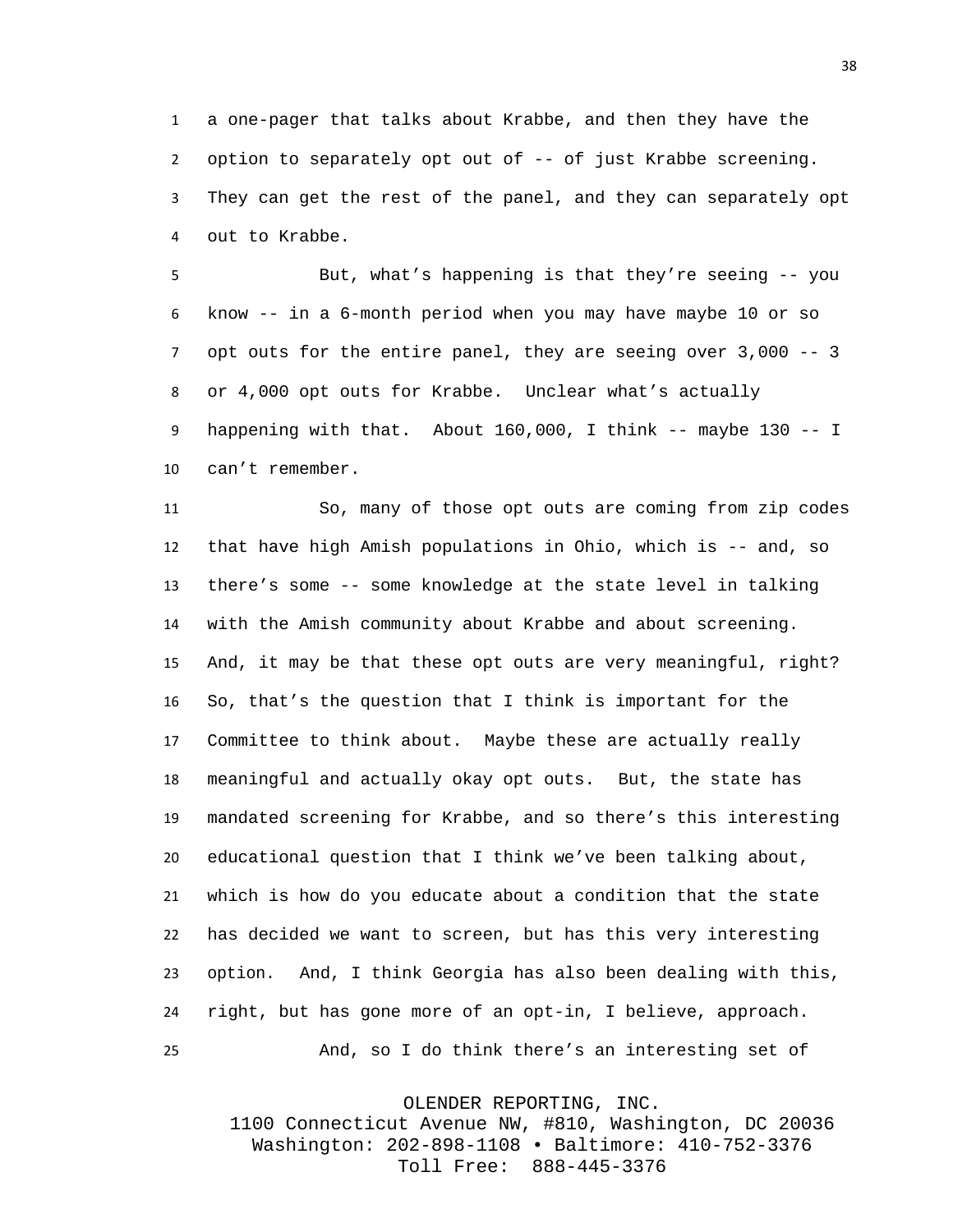educational questions for the Committee -- for the workgroup, which is as conditions that have slightly different opt-out procedures or slightly different opt-in procedures, what are the potential educational needs, and how do you communicate that with families.

 MS. ANNAMARIE SAARINEN: Okay. Thank you very much. So, yeah -- you might want to stay.

 Now, this raises something really interesting. One is whether or not this was a unique scenario to Ohio or condition-specific scenario, or if that was like, oh, since Krabbe has been added, there are several other states that are doing it, but since you mentioned Georgia and the variables around opt in versus opt out. I don't know if maybe NewSTEPs or someone else has -- either has or the ability to define for the Committee how many states are dealing with what we would consider nontraditional, right? The thing that all of us thing of as the normal opt-out formula for screening. And, if it is more than several, I think this is probably a very good target for your workgroup.

 DR. BETH TARINI: Oh, see, I was going to actually say that that seems beyond the sort of scope because if we are going to say what the states are doing and -- I'm not saying that this issue isn't important -- but, I would say perhaps this needs to go back to the Committee about programmatic organization, and how they decide what they put on the panel,

OLENDER REPORTING, INC.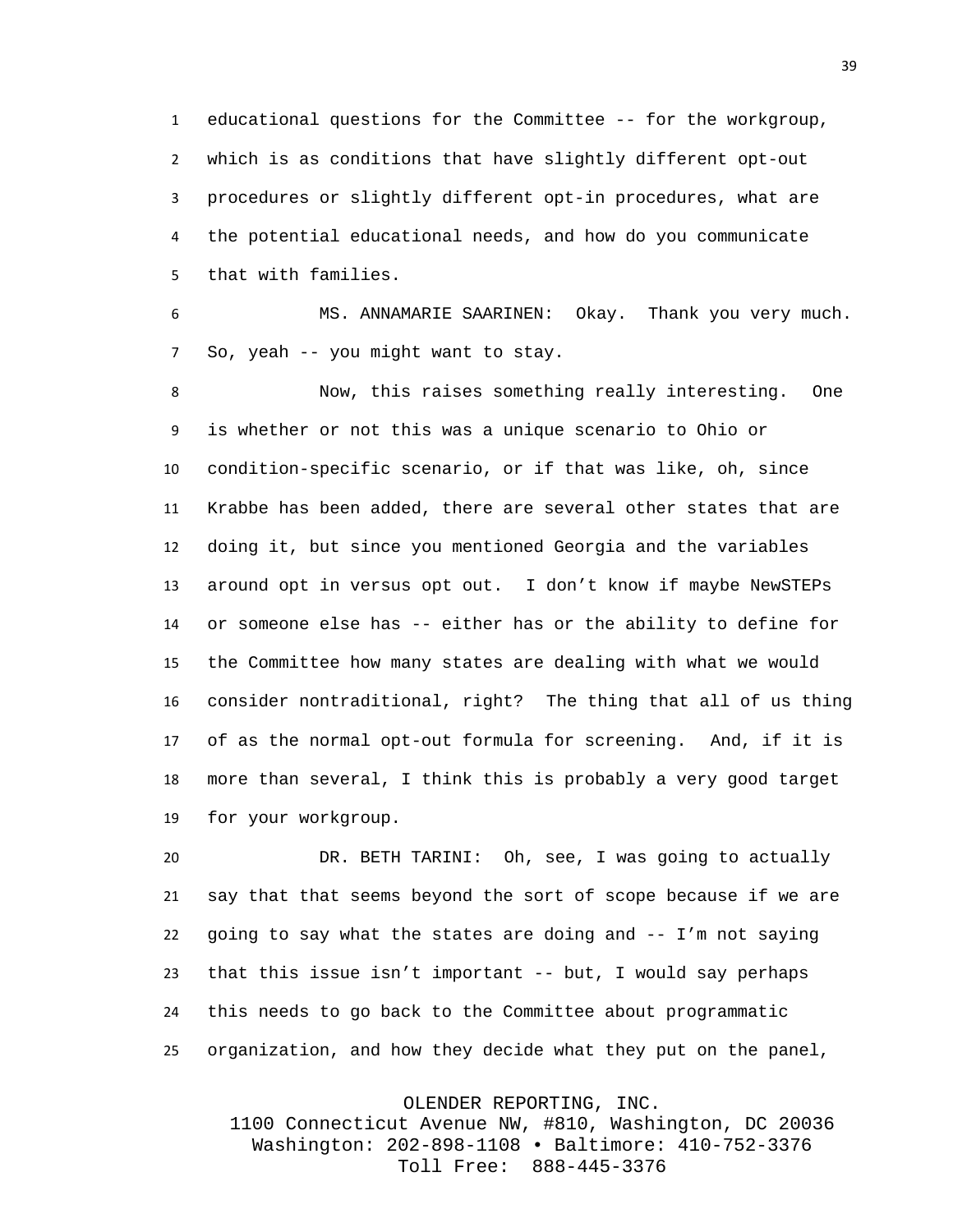what they don't, and what's optional. And, that discussion, I think, perhaps may be best in the Committee and outside of the E&T.

 MS. ANNAMARIE SAARINEN: Yeah. And, I hear you, and I think you might be right about that. But, I think just gathering the information might be the first step.

 DR. BETH TARINI: Oh, certainly. HRSA can do that. MS. ANNAMARIE SAARINEN: If we could come back and see -- again, to find out whether this is sort of like symptomatic or if it's pervasive, or where it's at, because I think at that point, we start having pretty substantive discussions on that, and I feel like Baby's First Test has done a lot of this too. Where should the engagement really be happening -- or the educational education really be happening. And, in my mind, when you have something like what this example is, it's got to be happening before the birth setting. I mean -- no question.

 DR. BETH TARINI: I agree. I think -- I think getting an understanding and a handle on the landscape might be a first step. Is Jelilly in the room? I don't mean to throw him under the bus. He's in the back. But, since NewSTEPs has as it's purview the information on each of the states and what is on their -- Marcy's nodding, so good -- write that down -- Marcy was nodding.

```
25 [Laughter.]
```
OLENDER REPORTING, INC. 1100 Connecticut Avenue NW, #810, Washington, DC 20036 Washington: 202-898-1108 • Baltimore: 410-752-3376 Toll Free: 888-445-3376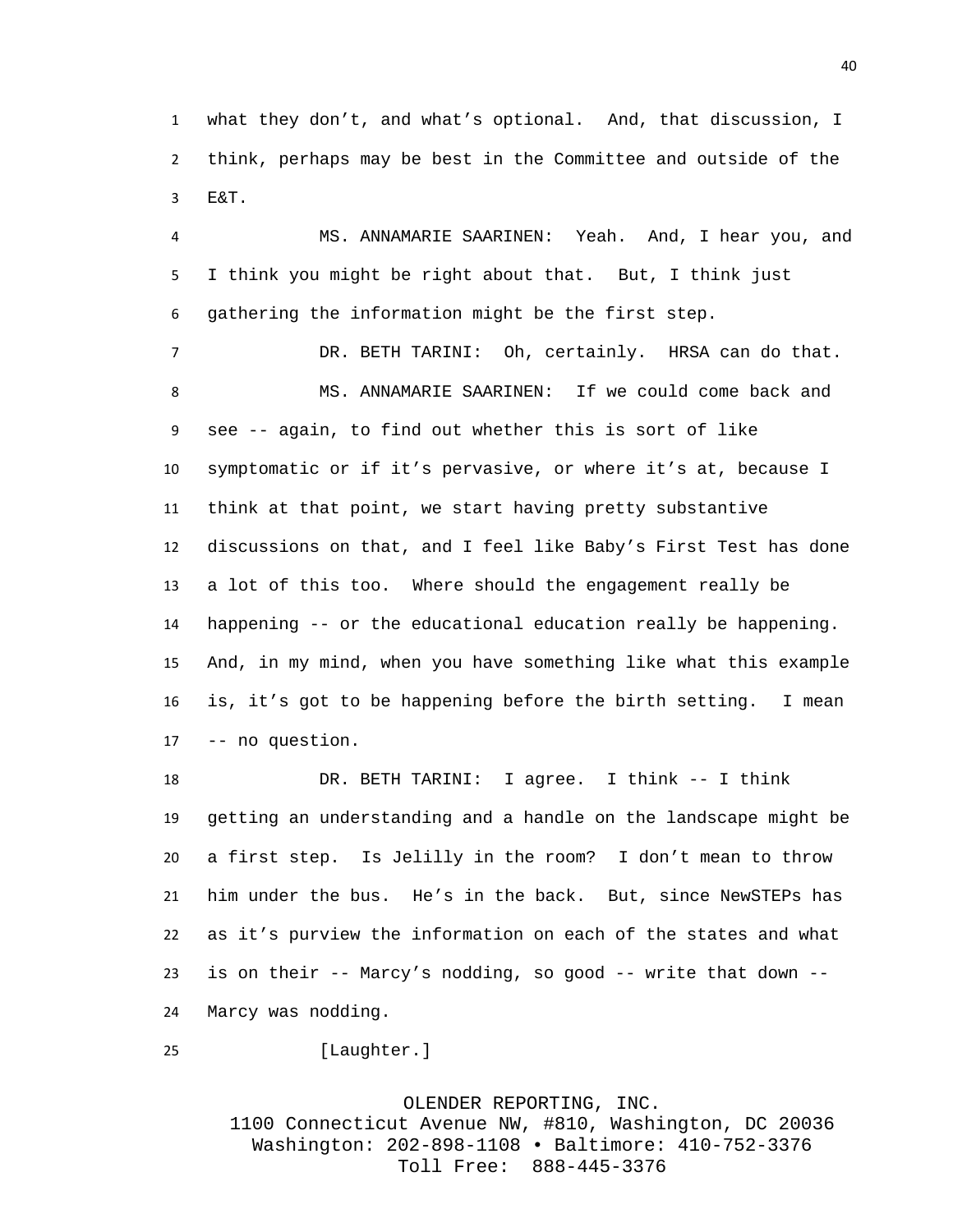So, that may be a place to start since they one, house the information, and two, can get a better sense of where it is. And, then we are happy then to revisit this at a later time and add it as an adjunct project about specific educational opportunities that might exist.

 MS. ANNAMARIE SAARINEN: I think that's great. Thank you for your responses, and I will just say from the Newborn Foundation's perspectives since we're -- I know this is Committee crossover as we're a group crossover -- but, since -- since this policy piece around newborn screening is sort of really a part of our DNA, we're really, really committed to making sure this doesn't become a problem. And, I think of how this interesting nuance for Ohio -- and I don't if they've looked at that data -- but, if your given the opportunity to opt out for Krabbe as a separate thing, is it impacting the rates of opt out for the overall newborn screening panel? And, I think that would be a very interesting thing to look at.

 DR. AARON GOLDENBERG: Right, and we've talked a lot about that. And, I actually think -- this is totally my own -- this is not based on any data -- I actually think it's actually lowering the rate of opt outs because the way that the brochure is worded -- the one-page brochure is worded -- makes it seem like this is the one you can opt out for, the rest are mandatory. That's only my opinion from looking at the materials. But, we've been wanting to do a study in Ohio and

OLENDER REPORTING, INC.

1100 Connecticut Avenue NW, #810, Washington, DC 20036 Washington: 202-898-1108 • Baltimore: 410-752-3376 Toll Free: 888-445-3376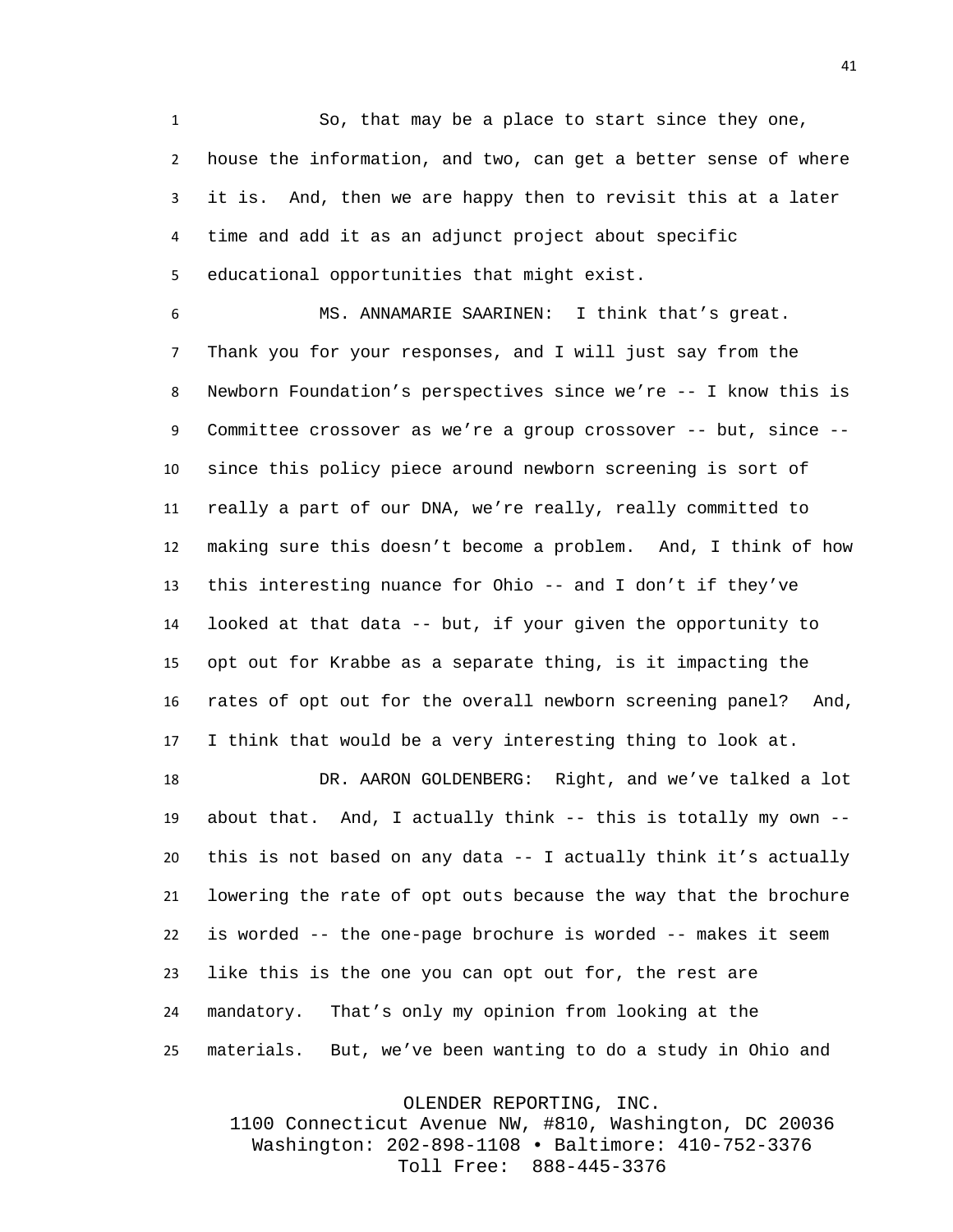the state program and the IRB is all on board, and we're hitting a legal hiccup that is not allowing us to move forward. But, the idea would be to do interviews and surveys with everyone who has been opting out. And, everyone's been excited about the project, and I think it will eventually go forward.

 But, I do think this is a really important point in time to think about the connections between opting out, permission, consent, and education where these kind of unique - - even if they're one offs -- these unique one offs allow us to rethink some of those issues in ways we haven't before, and what it means for expanding panels, those kinds of things. So, I appreciate the comment.

 DR. BETH TARINI: And, we did do a study -- I don't have it off the top of the head -- at the University of Michigan where we did hypotheticals as in we presented the participants of the survey with information on Duchenne's with Brian Zikmund-Fisher, and I believe that was published, and whether or not having an optional, affects what you want if you were given a mandatory panel. I can look to that data and that paper and send it to the Committee. It was hypothetical, but it was  $-$ 

 DR. SCOTT SHONE: All right. Scott Shone. I'll try to keep it quick because I know we're up against time here. So, just back to the original question you asked Beth about do we stick with the current projects or go something like this.

OLENDER REPORTING, INC.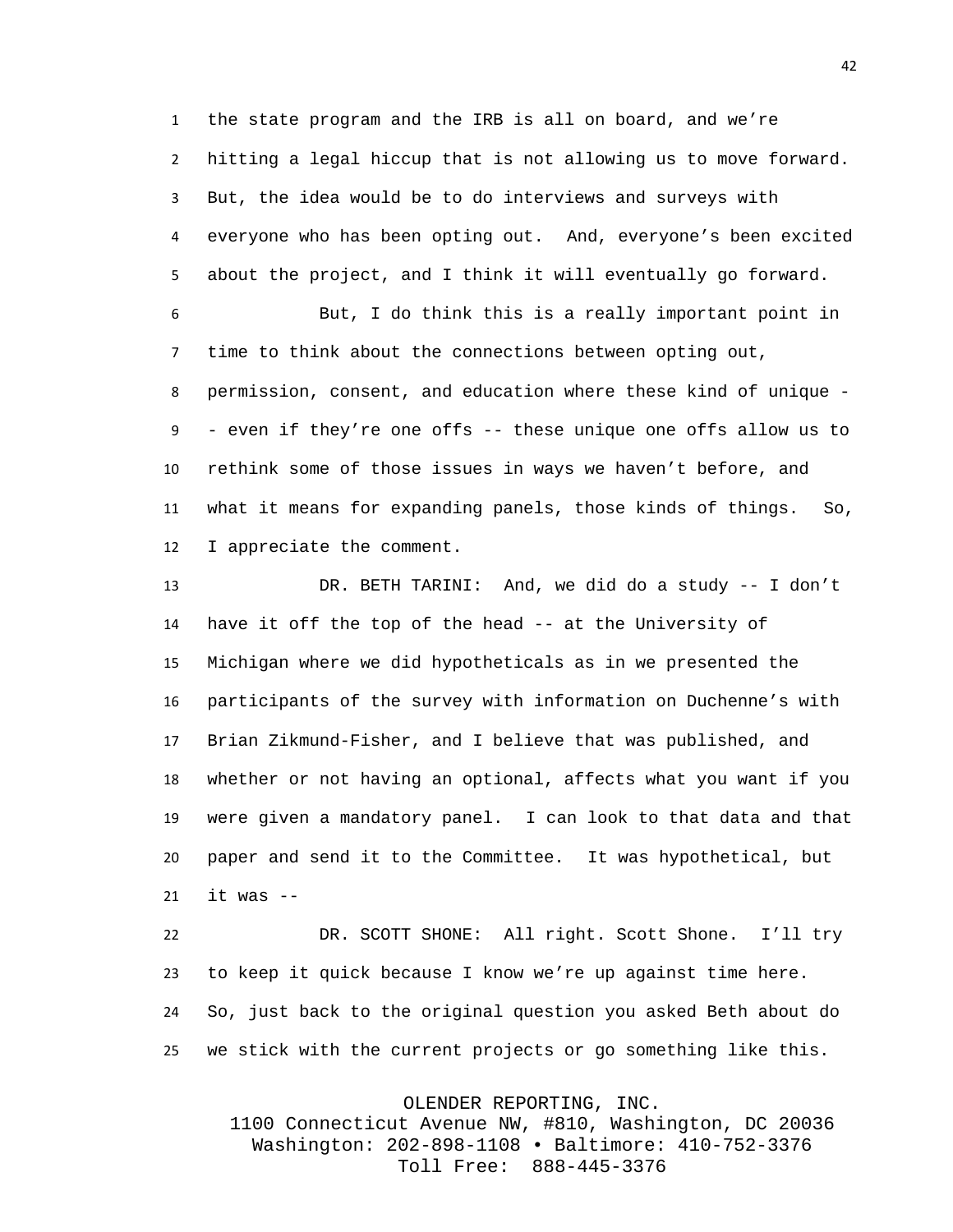You know -- my personal preference is to try to take what you're working on and have it come to a complete and meaningful conclusion as opposed to -- while a lot of work -- a superficial pass of a topic, despite how critical these three topics are. So, that's my comment is I think that the phase 2 -- I think that's actually a common theme across the workgroups we'll hear today is that there's been a lot of great work done, but there's more to do, and what's great is their ideas of how to continue it and make it more meaningful. So, that's what I would say with respect to this optional topic.

 DR. BETH TARINI: So, I think that that's something I would like to just pause you -- I would like then the Committee to talk about this because that has not been -- and, I'm not saying this is good or bad -- that has not been the sort of thought I have felt either way -- the guidance from how the workgroups should be addressing their projects. And, if that's -- I don't think it's actually ever been discussed explicitly. So, what has been -- you know -- internalized as do your projects there year-long. So, that would be helpful for the Committee to have as a whole like, what do we want the workgroups to bring to the Committee, and what is their ultimate achievement we're looking for. So, thank you. DR. SCOTT SHONE: Okay. And, with respect to the optional screening -- this is an issue that's beyond E&T. It's -- everybody's going to have to deal with this. And, I think

OLENDER REPORTING, INC.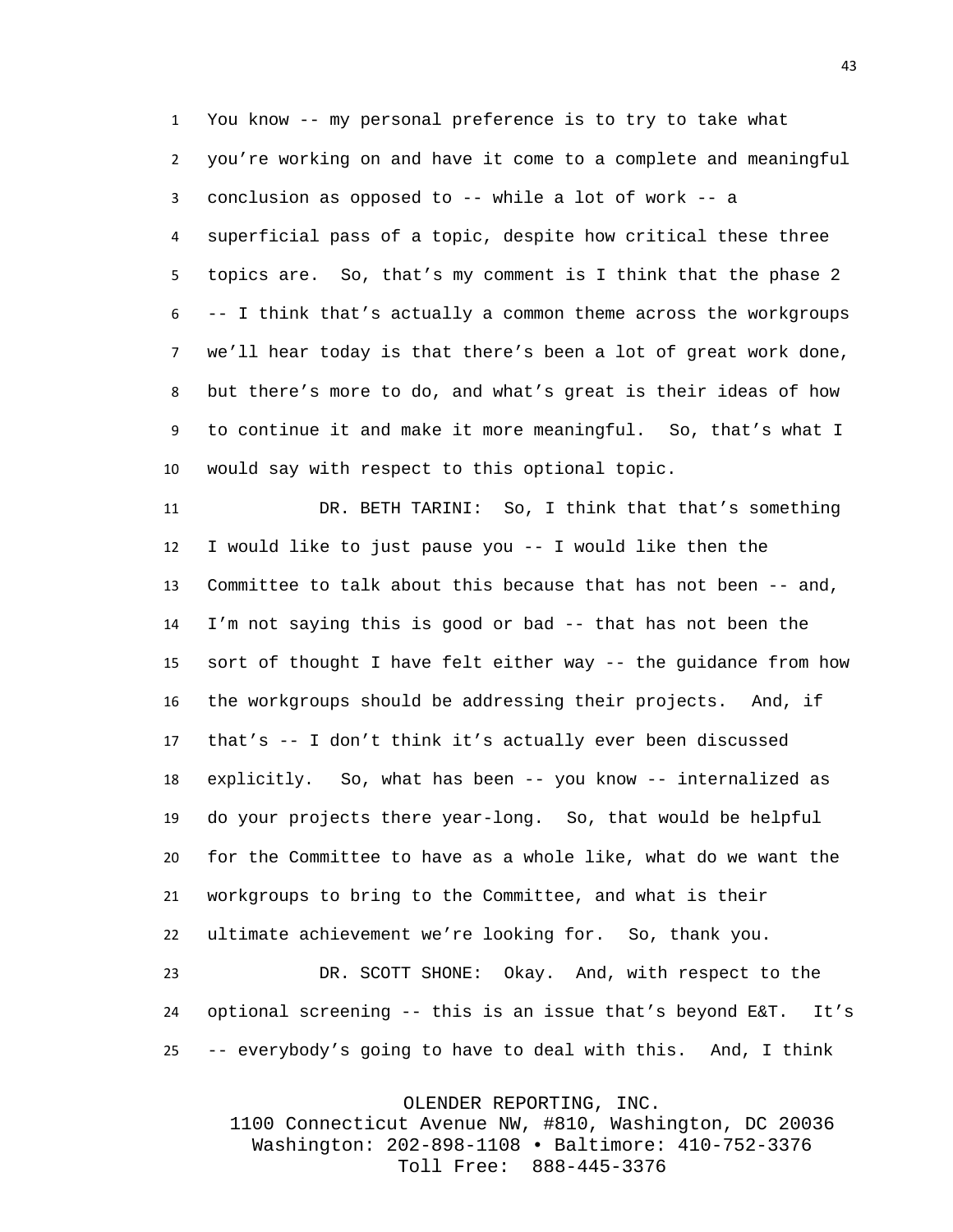that I don't agree with the term problem. It's actually an interesting challenge and an opportunity for parents to really figure out what is newborn screening, where are we going, and what are my options in the field. And, I think -- you know -- there are great possibilities for additional optional panels, where they're not RUSP conditions -- you know. They've gone through -- either they've gone through the vigorous evidence review and don't meet the criteria or they haven't, but a state decides to do it in this manner where a parent has the -- their right -- you know. You mentioned mandated, Aaron, and that's what it amounts to in most states is that the state has decided it's the benefit of the child, and the parents' right is they might have an opportunity to opt out, but the government has decided this is so important to the public's health, that we're doing this. And, some of these conditions don't necessarily meet that bar, but the parent might want that information.

 And, I think that we, as a system, need to think about that -- not just education, not just lab, not just followup -- but everybody. So, I do agree with you, Beth. It's Committee, and the Committee needs to think about if we want to attack this, how to cross cut all the workgroups to attack the -- to approach the issue.

 Dr. AARON GOLDENBERG: Yeah, I would just add -- so, I absolutely agree with you, and I would add that while my voice may be somewhat of a minority voice in Ohio, when I see

OLENDER REPORTING, INC.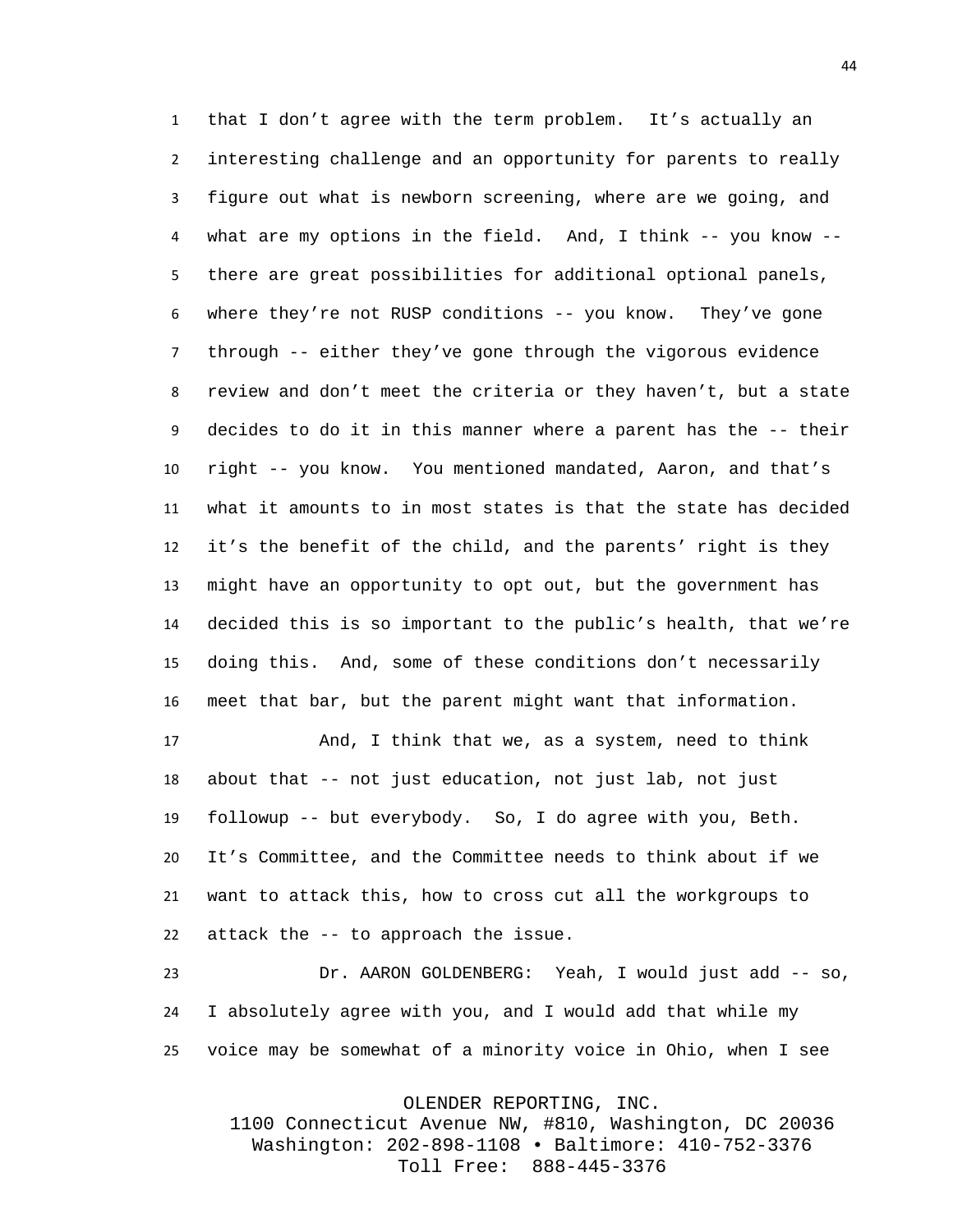the large numbers of opt outs, my automatic response is, well, that's terrible. They shouldn't be opting out. There may be actually very rational and good reasons why people are choosing to not have the screening -- I don't know. That's why I want to do this work. And, maybe a lot more interesting and actually challenge is a good word, but actually more meaningful than just saying, well, I don't want the government to have my DNA, so I'm going to say no. And, actually, when we think about the condition and how it's been rolled out, I think it's important for us to understand how parents are making that decision, and that's really important. So, I really appreciate the comment.

 DR. BETH TARINI: I also think that if we disagree - - if we think the parents are making a bad decision, then it needs to be mandated. There is no -- either they're allowed the choice and have an informed choice, or they're not allowed the choice. And, once that decision is made, you have then decided it's mandatory.

 DR. MEI WANG BAKER: Yeah, it seems we are talking about -- this is Mei Baker. It seems we're talking about the opt out, I just want to add in a little bit of information from our experience. So, from the description you have for the opt out for Krappe, it sounds like exactly what we are doing for Pompe in Wisconsin. The rational used is adult-onset. In terms of general newborn screening, we -- our states uses opt

OLENDER REPORTING, INC.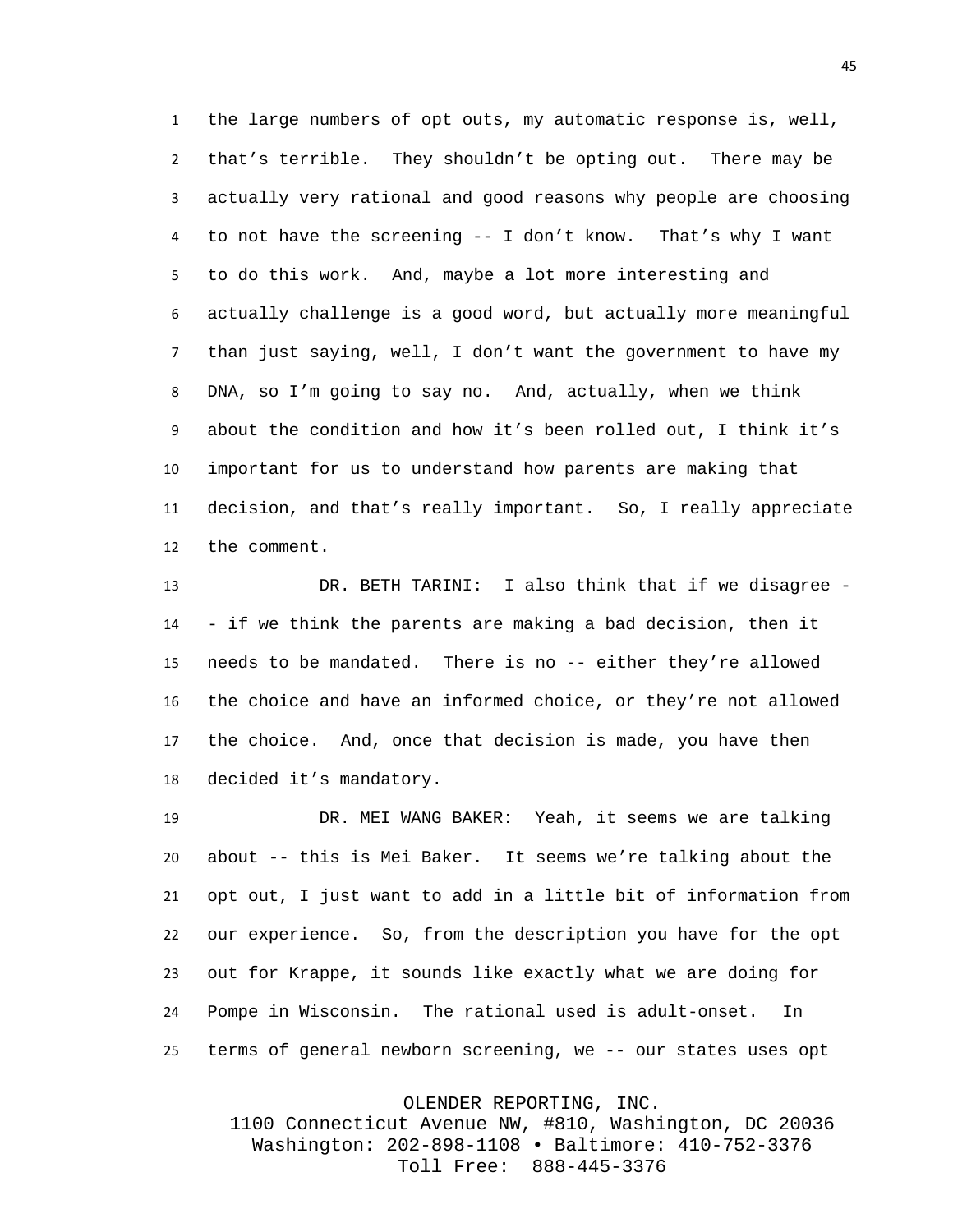out. Anybody can opt out without question. And, we don't have people opt out. That is something we know that. But, for Pompe, we made extra steps. So, we have the material on the website, and we disseminated the one page to like ACOG and AAP, and we have it set up with a 1-800 number. We have a website. I can tell you we started middle of July up to now, we have two of that, and it's through the phone.

 So, we do ask for a callback number, so they do leave the callback number, and I kind of want to find out like why you opt out, but I don't want to push. So, I always call back to them, give them my phone number, and neither one called me back. So, I think it's a very interesting -- the one thing is when you talk about opt out -- meaningful opt out is we don't really know how the information has been reaching everybody -- so, we don't know. But, we've been asked by our state when we do this pilot, as far as we put a serious effort -- that's how far they want us to go. That's how far we did, so.

 DR. BETH TARINI: Right. I don't think that -- this is Beth Tarini -- I don't think we've had a discussion. And, I'm not sure -- I don't think it's in the E&T -- I think it's in the Committee discussion -- what is an informed decision. I mean -- the people that make decision aids have trouble sort of actually with the definition of informed, and agreeing with me is not the definition of an informed decision. Me agreeing

OLENDER REPORTING, INC.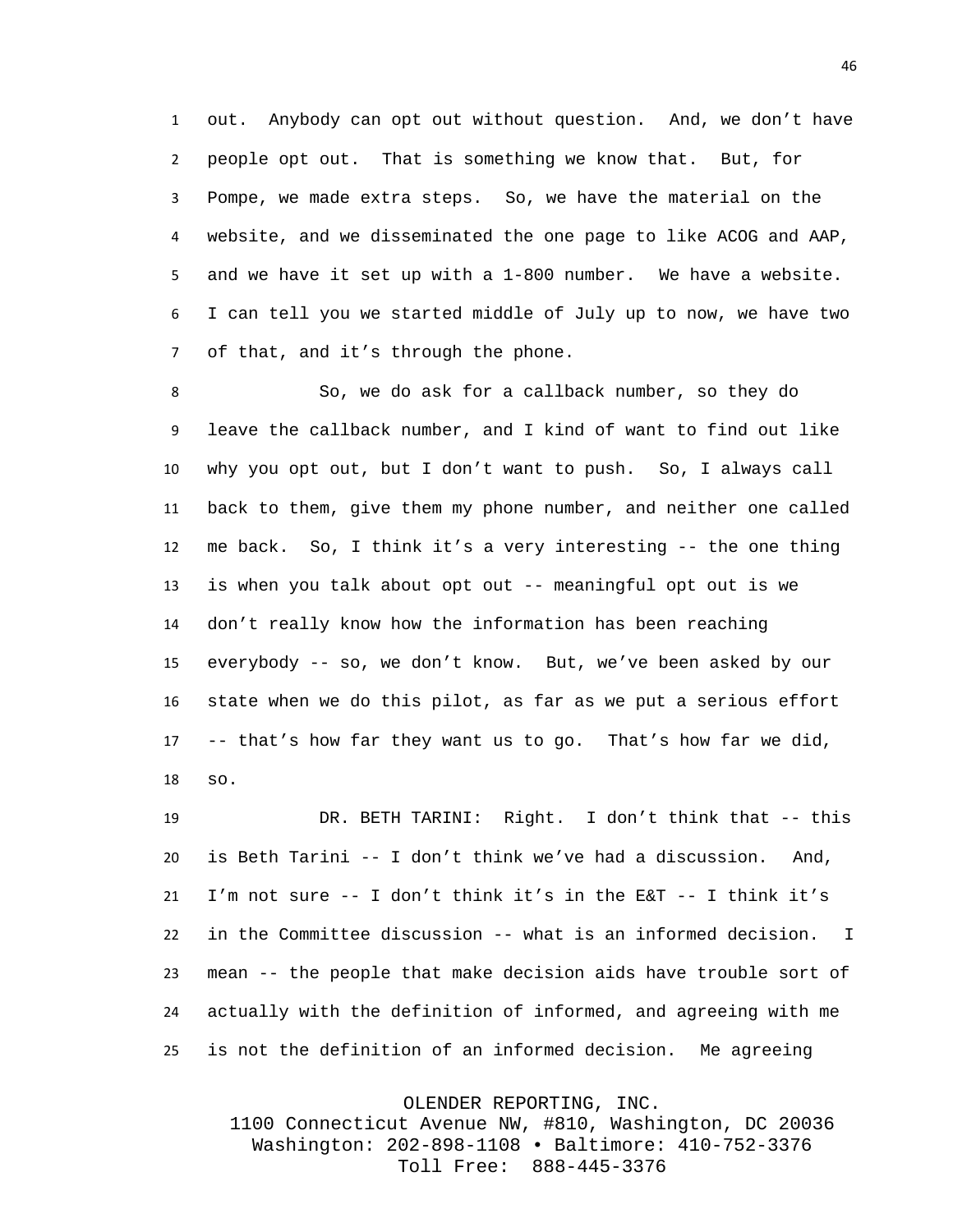with you is not the definition of an informed decision. I'm not saying you're saying that. But, the philosophical struggle is, when have we done our due diligence in 1) making sure we've educated, and b) making sure -- at the very least a and b) -- and b) making sure that the person has received it, understands it, and has made a choice.

 There are studies that show that people can get 100% on an HPV vaccination knowledge screen or knowledge test for their child and not want the HPV screen -- the HPV vaccine, sorry. So, that is -- we just have to -- I think -- if we weigh into this is decide what is going to be our outcome, and are we comfortable with our outcome of the education around optional for opt out.

 DR. JEFFREY BROSCO: So, I agree that all three of these are wonderful topics, but I really like the educational primary care and the things that you are already doing, so I would recommend sticking with that and getting to a place where you think it's ready to go.

DR. BETH TARINI: Perfect.

 DR. DIETRICH MATERN: Yeah, about the opt out, I don't think that we should spend a lot of time in worrying about the optional tests as in Ohio for Krabbe. If it's not on the RUSP, the extra conditions -- I don't think we should worry too much what the states are doing.

The similar situation is, I believe, in Pennsylvania

OLENDER REPORTING, INC.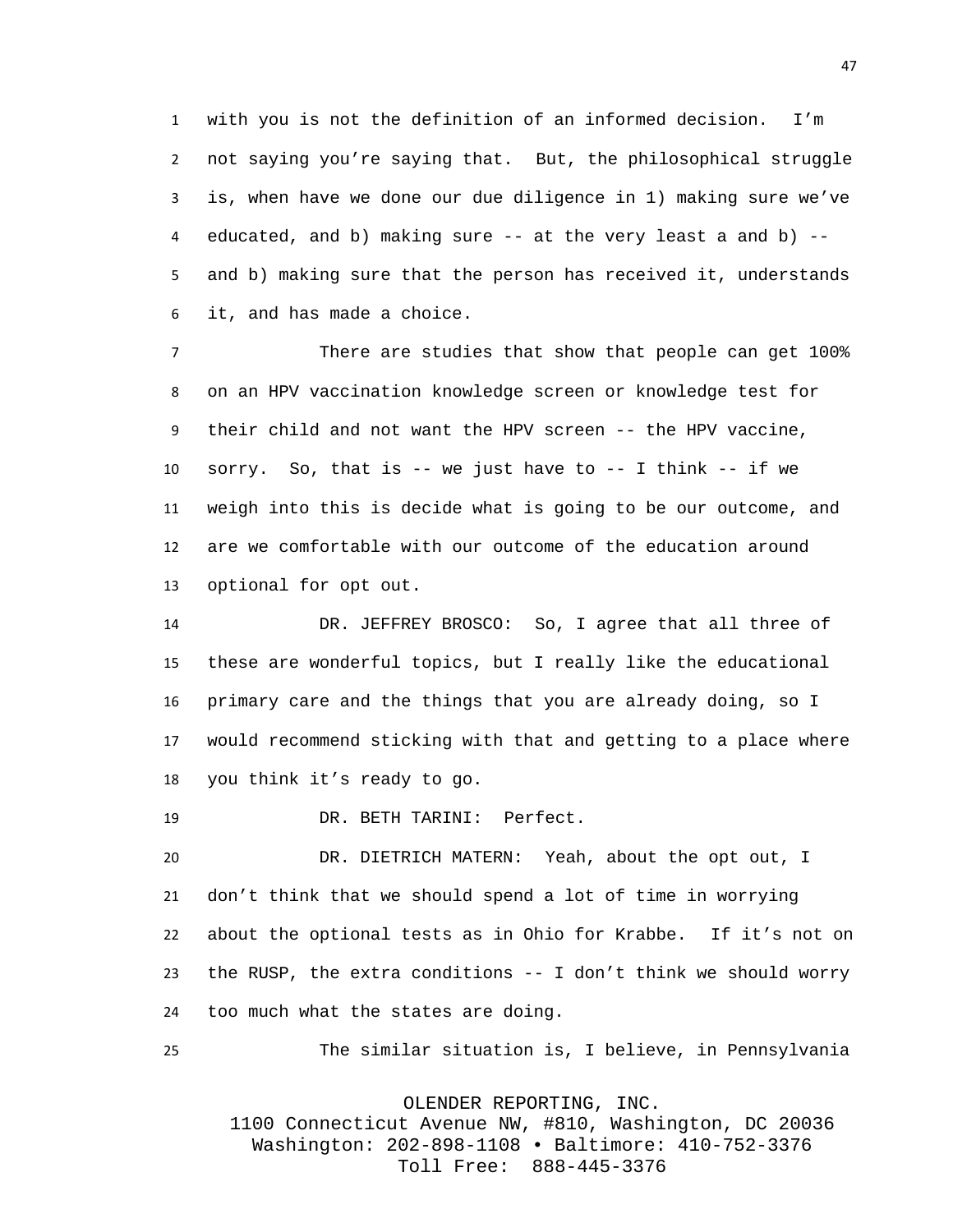where some of the RUSP conditions are, I believe, mandated, but you can still have -- if you want to -- the additional lysosomal disorders. I don't know if Cate or Kurt can comment on that -- how that is going. But, again, I think overall consenting and all these things are important for us, and we should keep track of what's going on, but I don't think we should spend a lot of time on it.

DR. JOSEPH BOCCHINI: Natasha?

 MS. NATASHA BONHOMME: Hi. Natasha Bonhomme, Genetic Alliance. I have to politely disagree with that because when we then talk about we need to educate about newborn screening, what people are getting is all of newborn screening and whatever is at their state level. And, so depending -- I mean -- maybe go back to the charter of this Committee -- is it just about RUSP or is it about newborn screening in this country?

 And, I bring that up because this is where this conversation is happening nationally. And, so we really need to know not just what our state programs is hearing back, but what are the questions that are coming up from parents, from families, that may be funneled into a number of different places. I bring up we have asked the experts on Baby's First Test, and the types of questions we get -- it's very clear that people don't know to go to their states, and they're not interested in going to their state program. They just want to

OLENDER REPORTING, INC.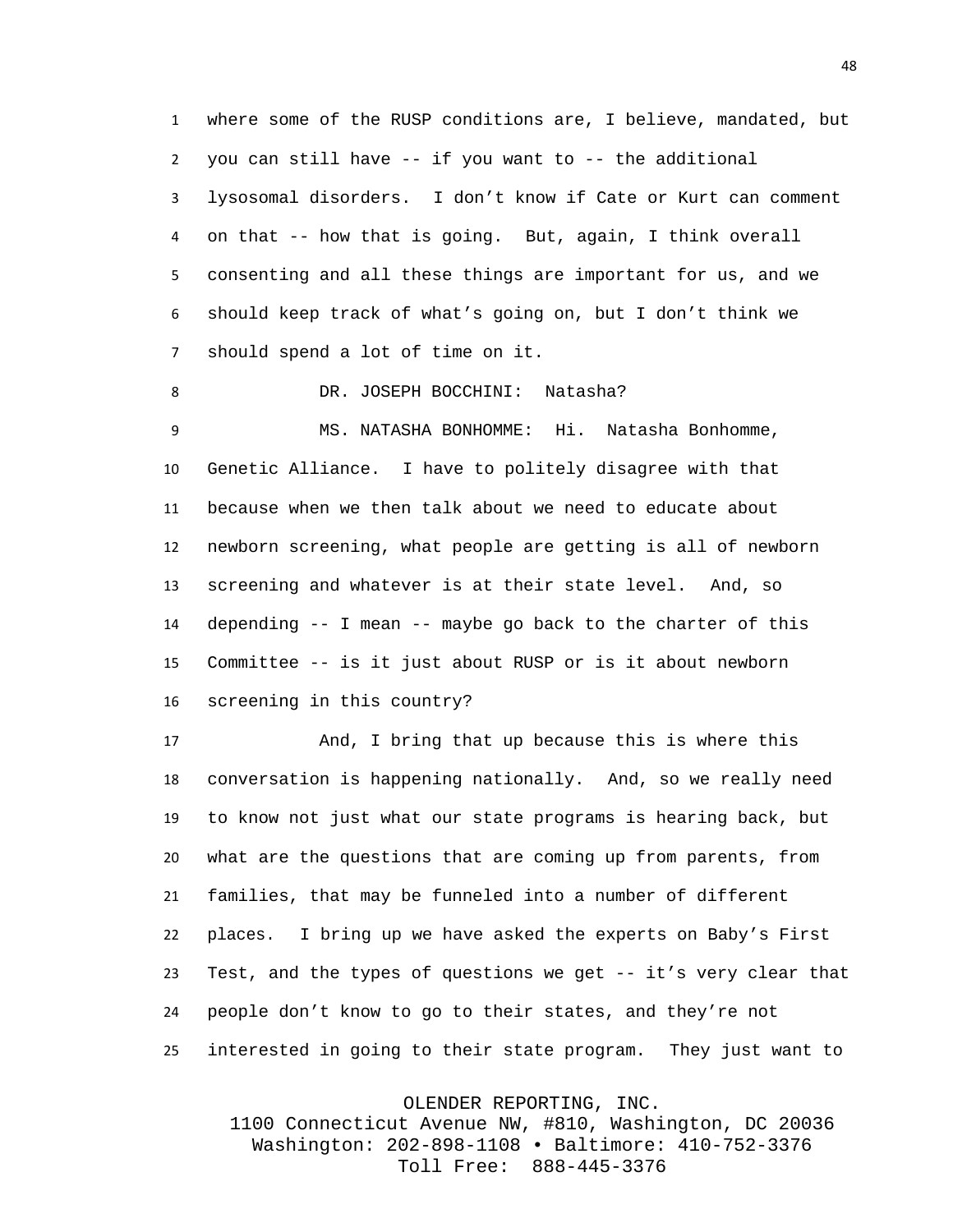type it in and get an answer and go on to their next piece of their life.

 So, I think this push to really think about this as a system and not just, what should this workgroup do, what should that workgroup do -- but, what are the actual questions this Committee should be looking at. We need to be reflective of the reality of newborn screening on the family's side, on the public health side, and along all the different components of newborn screening. So, I'll leave it at that.

 DR. JOSEPH BOCCHINI: Thank you. Dieter? DR. DIETRICH MATERN: Sorry, can you -- but, what are the questions that they actually have when it comes to optional testing? What do we need to fix or educate people about here?

 MS. NATASHA BONHOMME: Did I not state my name before? Just a reminder -- this is Natasha Bonhomme. I mean - - I think we can go through -- and, that's like a whole project to assess -- like, what are all the different questions coming up. But, I think -- and, I guess that is the question -- I guess it's a philosophical one. Is it that you wait until people have questions, and then you try to fix it, or is it as a system is going in a particular direction, you try to think based off of history and what has come up to see what are the things that we can do if states are going in these different directions to actually be there for families, for providers, as

OLENDER REPORTING, INC.

1100 Connecticut Avenue NW, #810, Washington, DC 20036 Washington: 202-898-1108 • Baltimore: 410-752-3376 Toll Free: 888-445-3376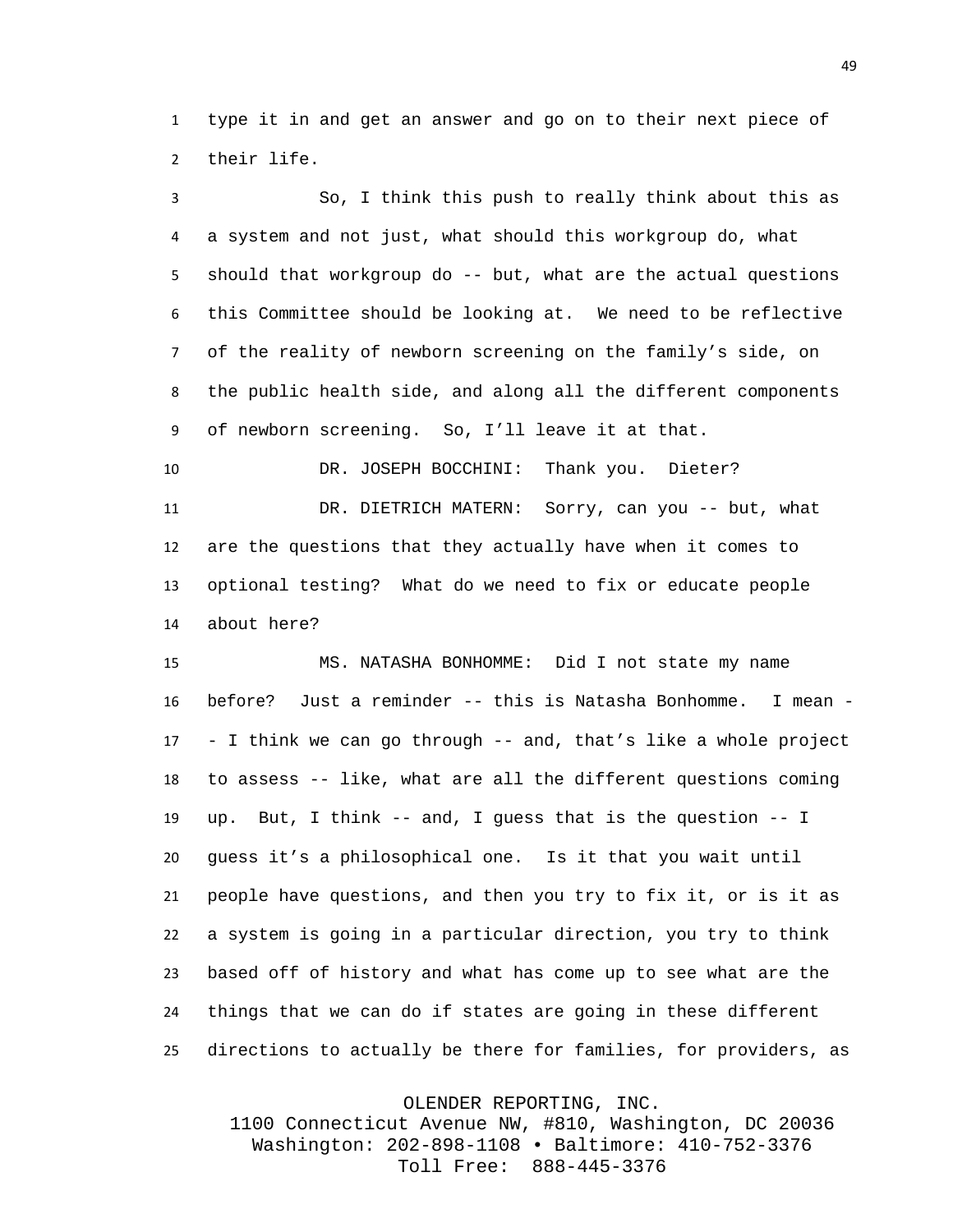it's being built as opposed to let's wait and see what happens. Again, that's a philosophical piece, and I can't say that. It's not my job to determine that for this Committee. It is my role, I think, to speak for the families that we do hear from.

 DR. JOSEPH BOCCHINI: Is there -- no? Okay. I think we've had a really good discussion about this, and I think from the comments is that the consensus of the Committee that the E&T Workgroup should continue to work in greater detail related to these two projects to make sure that the efforts that they've put in result in something that is usable, acceptable, and potentially tested for effectiveness before going on to other projects, while we still can keep these on the table as potential things that either the workgroup or the Committee may need to address, but, do it in this fashion so that we give some direction. I'm here seeing lots of nods yes. Okay. All right. You have your directions. Thank you.

17 DR. BETH TARINI: Thank you.

 DR. JOSEPH BOCCHINI: The next report is from the Followup and Treatment Workgroup, and Jeff Brosco, Chair of this workgroup will make this presentation. Jeff?

 DR. JEFFREY BROSCO: Thank you. So, first I would like to thank the workgroup members. We again yesterday had a very energetic and enthusiastic conversation. It's clear that people really are invested in this issue, and it's wonderful to be a part of it. I also want to thank Catherine Camp, Joanna

OLENDER REPORTING, INC.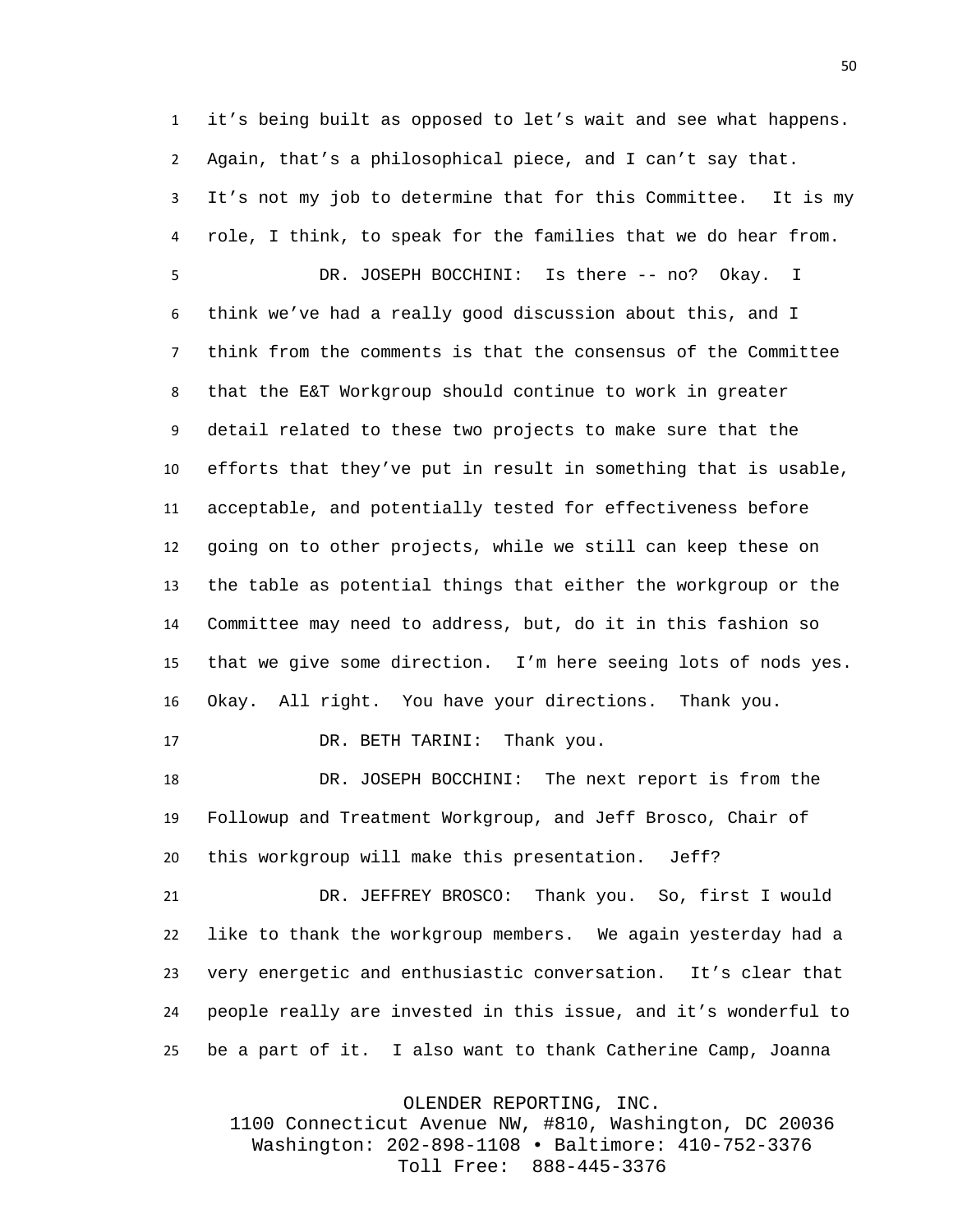Monaco, and Alan Zuckerman -- all of whom are ending their formal service on this workgroup, but we have lots of folks with informal work, and I hope that they continue to attend and participate. We don't have any new members yet, but we should point out that Sue Berry, who has been a workgroup member forever, is now a Committee member as well.

 So, basically, we have four things to talk about. The environment scan and how we hope to work together with Alex and K.K. and their group. Secondly, this idea of creating a -- a road map to what the future of a long-term followup system might look like. And, I just put in there for a minute that the L-word can mean different things. We've always talked about long-term. Yesterday, we were chatting about whether longitudinal might be better or even lifespan, and before everyone at HRSA freaks out -- when we talk about this, what we mean is that when we're taking care of a 2-year-old, we think to think about what that might mean for that child when he or she is 50. And, so knowing the longer-term outcomes is -- we think -- part of our purview. We're not talking about taking care of 50-year-olds now.

 We do want to follow up with the medical foods report and the Quality Measures report. So, to go through each of these quickly. I'm going to do the last two first, because you have heard from me often already about these in two of our current sub-workgroups. This is activities 3 and 4 in the

OLENDER REPORTING, INC.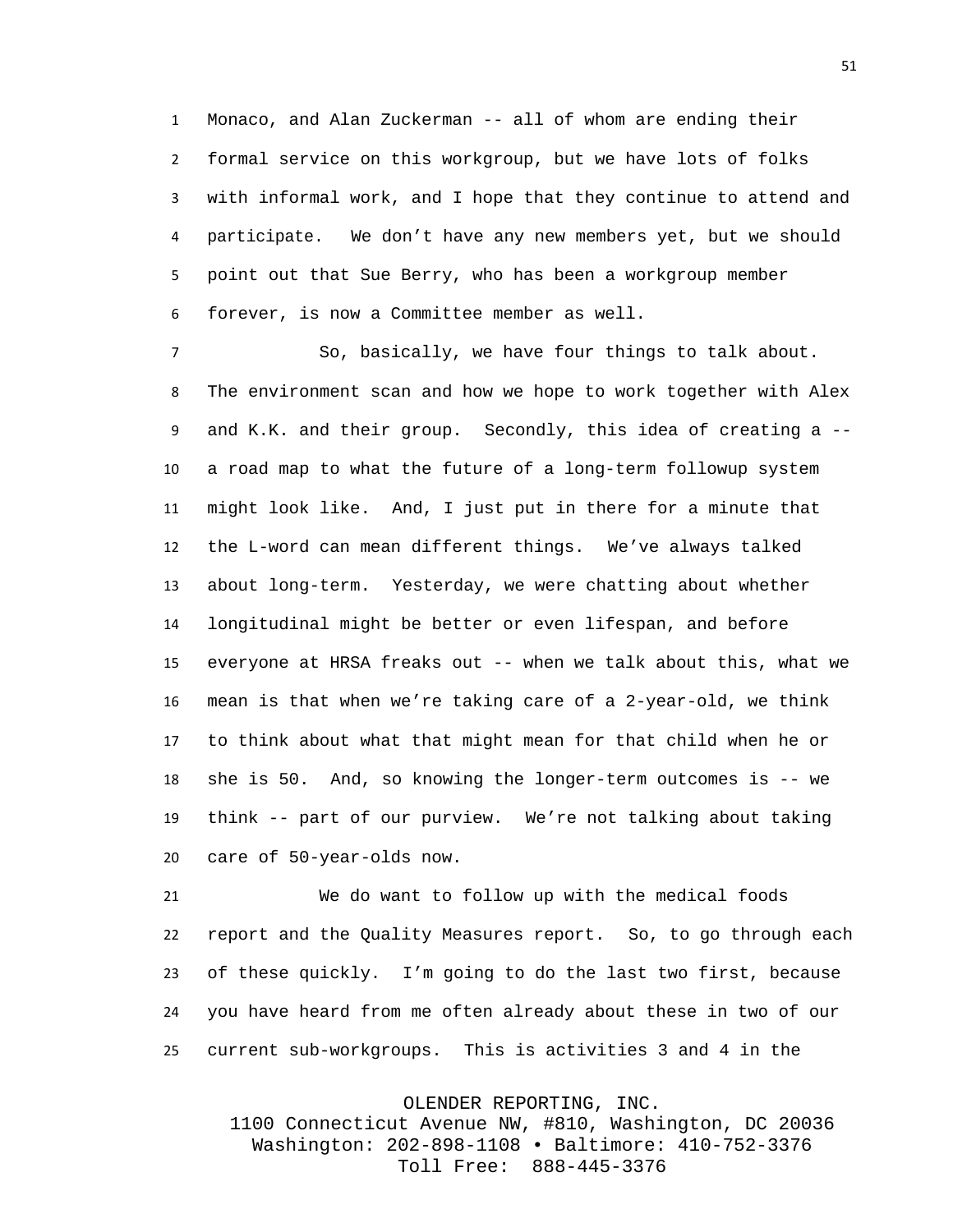previous slide.

 So, the first thing is the medical foods for inborn errors of metabolism. Sue Berry has been leading us through this. The report is basically completed. The last Ts are being crossed and Is being dotted. And, the last remaining issue really is about what kind of publication came out of this. We would like to see it widely disseminated, and although our website gets lots of hits, we want to see if we can go beyond that in the peer-reviewed literature. So, we need to think about that over the next couple of months, and Sue will continue to take the lead on that.

 Secondly, the Quality Measures. You've been hearing about this in the last few meetings. Alan has been leading this. We've had lots of help from Carol and Kamila and Margie, and really the entire group. I think almost every single person has written at least a paragraph in this report. It's now 26 pages plus about 20 more pages of appendices. And, we have almost -- I think -- all the pieces together. We just need to make sure they're all there. And, we want to spend a little bit of time working on the executive summary in particular so that we have a very crisp just 1-page description of what it is we found. And, I do think there's a little bit more work we need to do on the specific recommendations. So, we would like this to be something we continue to work on over the next couple of months, and we think that we could have this

OLENDER REPORTING, INC.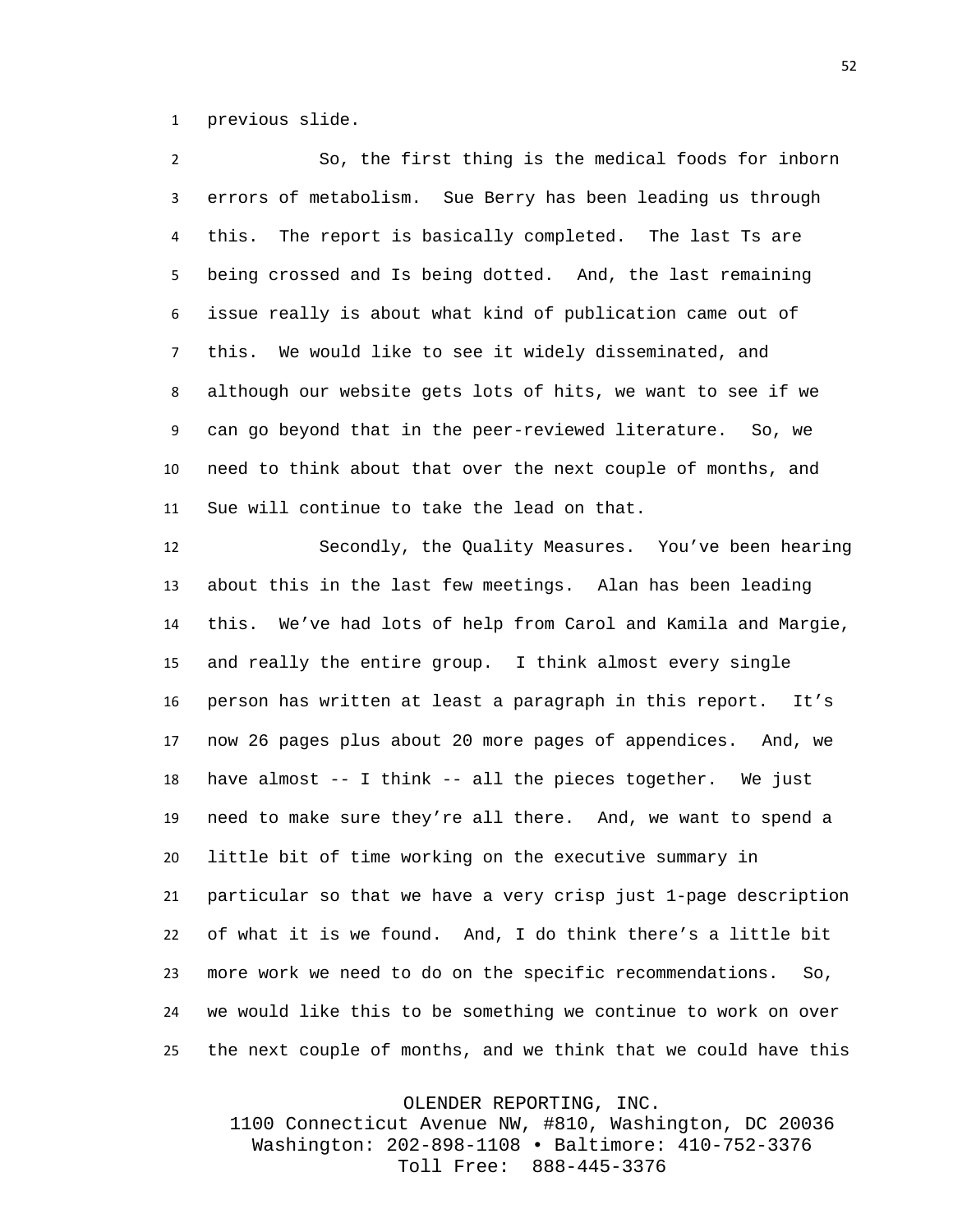done and ready to go by February.

 So, what are the newer things. One is this idea of what can we do to help with the environmental scan. So, as you all probably remember from August, we have asked Alex Kemper and K.K. Lam and their group to do an environment scan about long-term followup. And, so the basic idea of this would be documenting current activities and identifying key gaps for newborn screening conditions -- the idea being providing information for stakeholders.

 One of the things we noticed as we've been doing a lot of this stuff -- for example -- on the Quality Measures report is that there's actually a lot of stuff happening, right? That report is 26 pages because there are many examples of people doing this work. But, they're sort of piecemeal. It happens in some states and not others, some regions and not others, some are about treatment, some are just about following and seeing what happens. So, there are a lot of things happening, but it's not really in one place. And, as we spent some time yesterday, we realized that there is value in an iterative process between our workgroup and what Alex and K.K. are doing that we can sort of inform each other and go back and forth. Their report is supposed to be done by July of 2018, so we think that over the next 6 months or 8 months really working with them would be an important way to make sure that what their report comes up with really does meet the needs of our

OLENDER REPORTING, INC.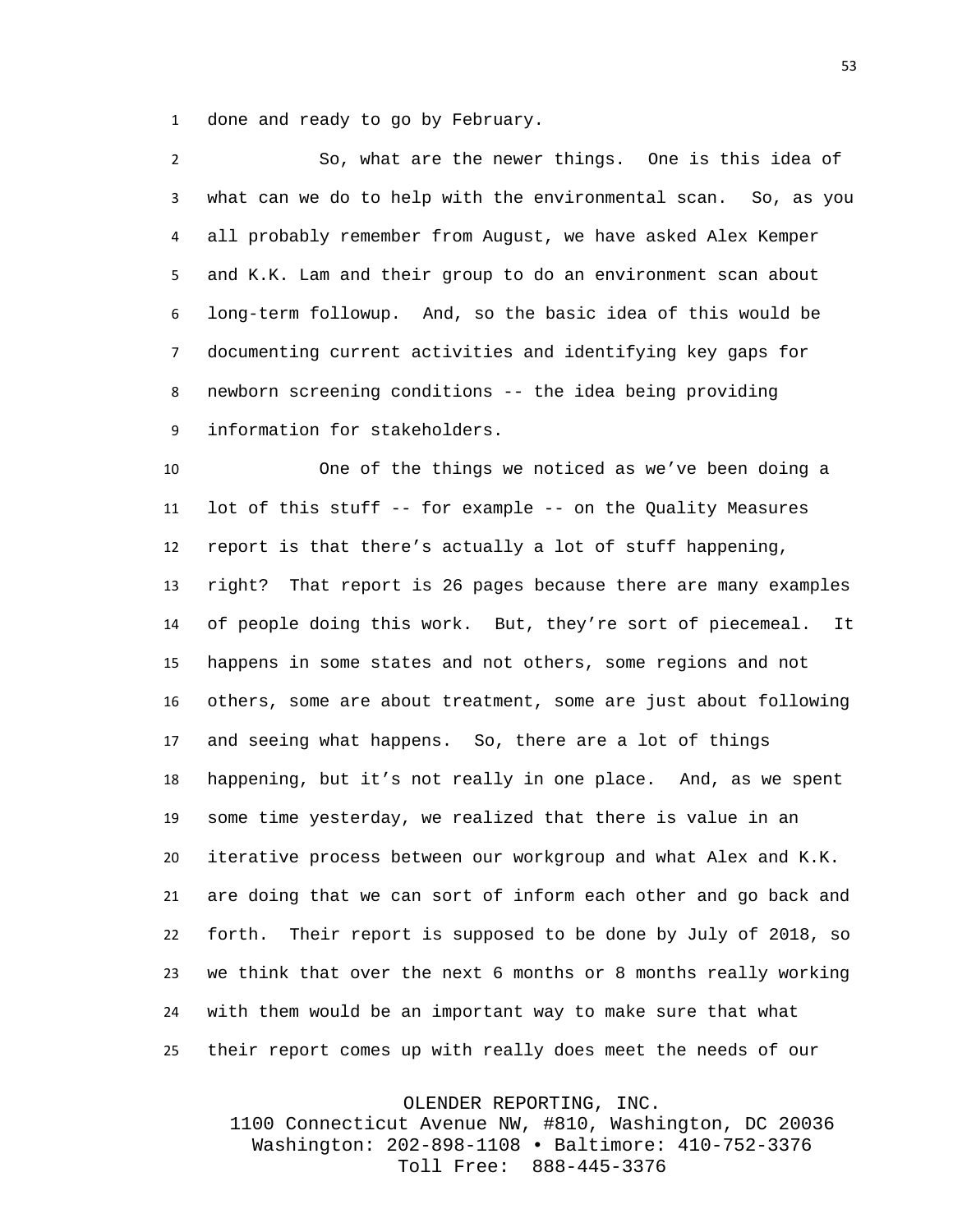Committee. And, we think also it will probably tell us a lot about where the key gaps are that we can move forward on. So, I think that's one thing we would really like to work on for the next 6 to 8 months.

 Just to remind everyone that for a long time, the Secretary's Advisor has had in some sense what our vision is for long-term followup. And, here is the Hinton, et al paper from 2016. I've shown this to you several times before. If you look on the far left where the outcomes are -- I mean -- here are the things that we want. We want improved survival and well-being, and we have specific measures. And, it goes through how we would get to that and even some of the specific concepts that we would measure.

 And, in our Quality Measures report, we looked at what are the specific measures we want to use.

 So, what keeps bubbling up though at pretty much every meeting for the last year, it seems, is almost no matter what topic we touch on, people start saying, well we really -- we don't have the whole thing together. There's this happening there, and that happening there, and there's a sense of frustration that we really don't have a handle on it.

 So, we can thank Joe Schneider for saying this out loud, but he had this idea of well, it's not anytime soon that we're going to have a single organization that takes responsibility from beginning to end. But, we could imagine

OLENDER REPORTING, INC.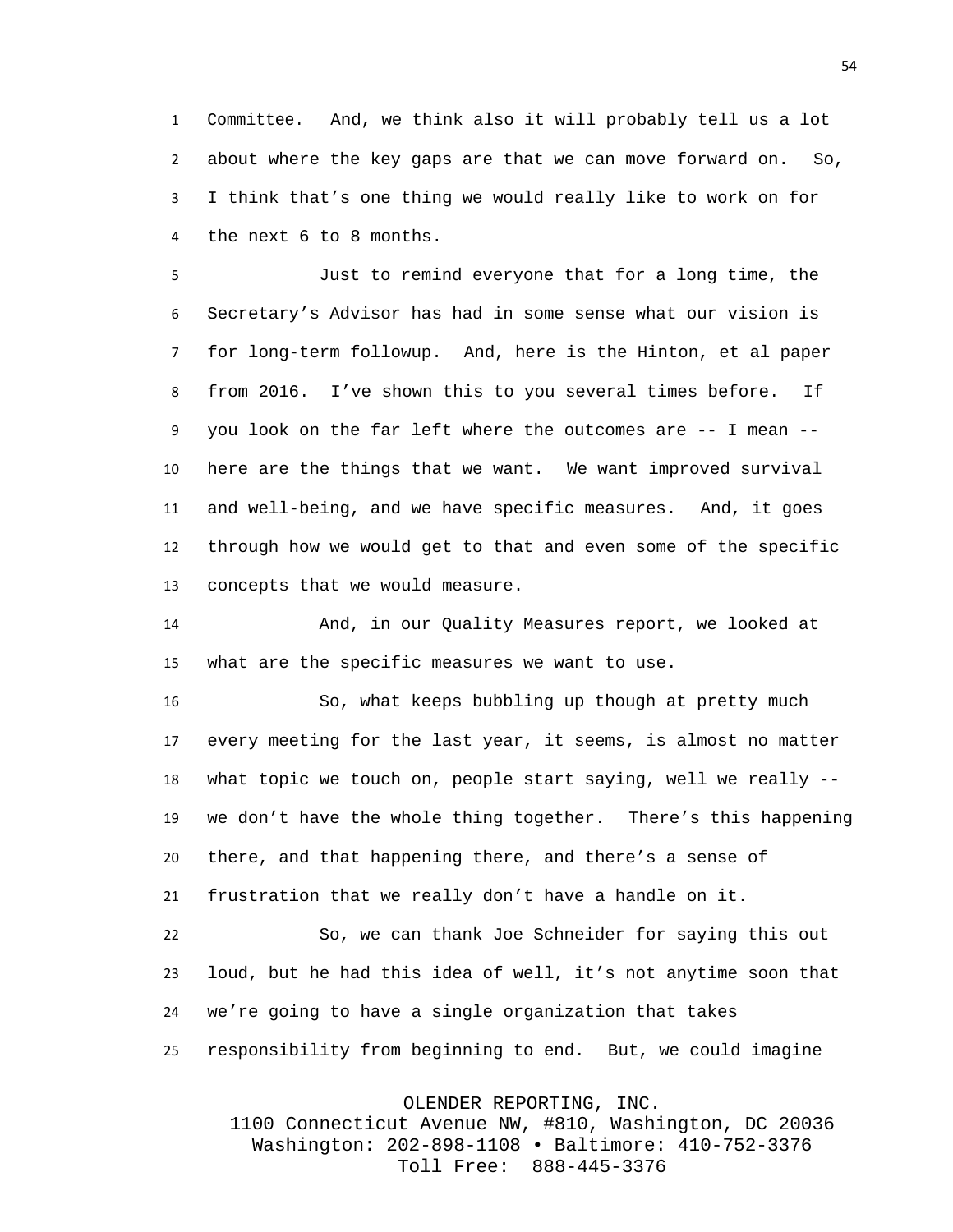sort of a federated system where maybe the State Newborn Screening Programs have some responsibility, and NewSTEPs has this responsibility, and Patient Registries fit in here, and you could imagine sort of putting together a quilt-like pattern that created a more or less system.

 So, our idea for this workgroup -- for now, we'll just call it a road map -- and the idea would be trying to get to someplace where we could say here is what we think are the roles of all the different pieces in the federated system looking at long-term longitudinal lifespan followup -- however you want to think about it. And, again, the gap is that there are lots of things happening. We also know there are a lot of gaps, and there's no real system. There's -- for example -- not a clear way that each of the different parts of the system communicates with each other.

 So, what we imagine doing over -- and I put December 2018 as a timeline because we think this will work in some ways in conjunction with the environmental scan -- is can we continue to work with stakeholders, many of whom are represented in our workgroup, and start laying out what this road map might look like and say, we know we want this kind of federated system. Here might be the next step for Newborn Screening Programs, here might be the next step for NewSTEPs. Here might be the next step for different pieces of the system. And, I also don't want to lose track of -- as we

OLENDER REPORTING, INC.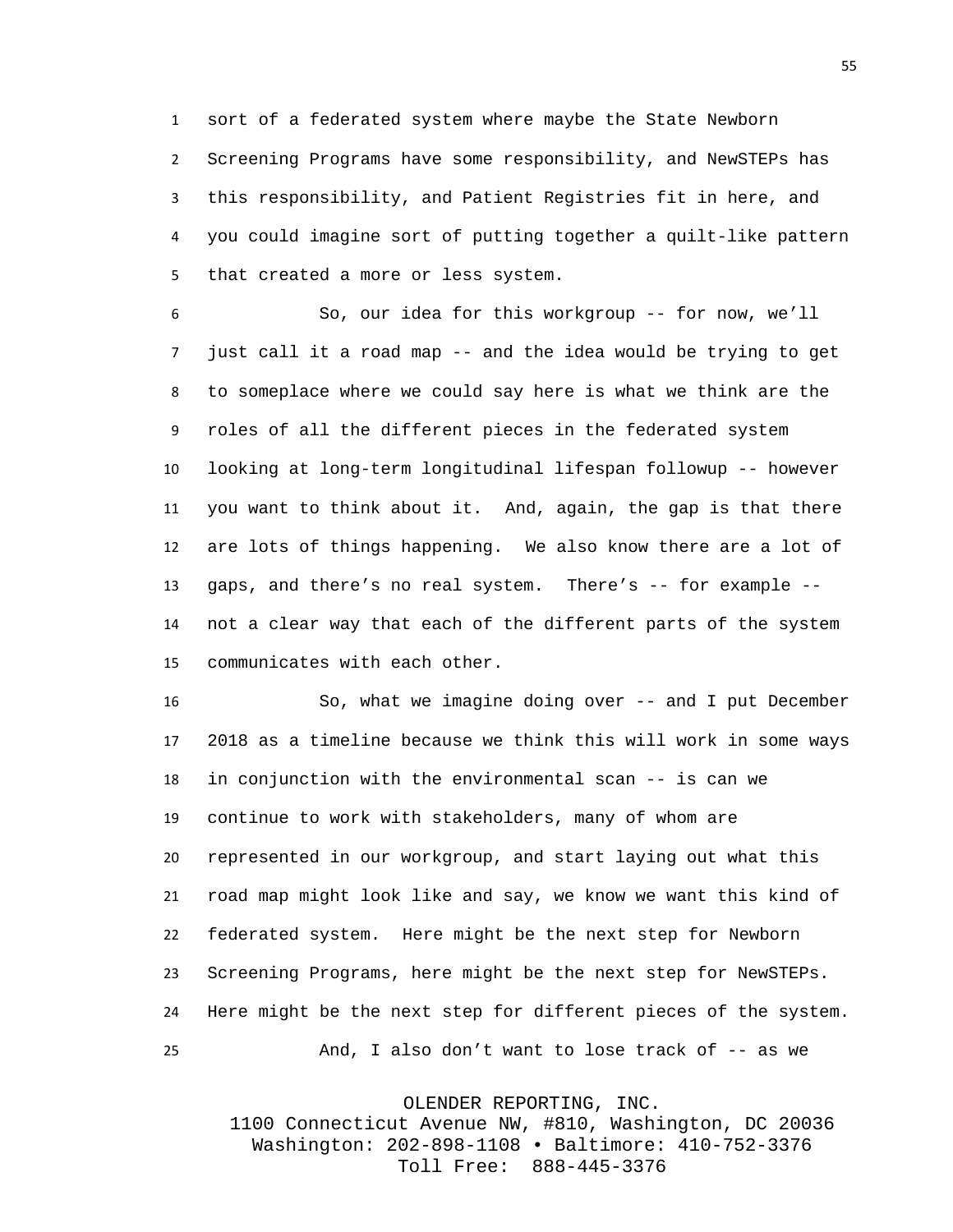have this grand vision for where we want to go -- that there might be some interim steps. And, one that came up a few times is, is there a way to explore how to support

 parent/family/patient registries as a way of more quickly -- as least for some conditions -- getting to where we want to go.

 So, I think that's basically what I wanted to say. So, it's open to questions or comments.

 DR. JOSEPH BOCCHINI: Thank you, Jeff. This is open for questions and comments. Cindy.

 DR. CYNTHIA POWELL: Cynthia Powell. I think this work is so incredibly important, and you've already done a great deal of work -- you know -- on this. But -- you know -- when you look at states that are doing long-term followup and those that aren't, it all comes down to the money. And -- you know -- there's a lack of people to enter data in states that aren't doing it, and the states that are -- you know -- they may charge extra for their newborn screening fee in order to pay for this. And, so I think -- you know -- while I agree with all the different aspects that you've outlined, to really focus on the need to do this. And, I think if -- you know -- State Newborn Screening Programs and State Public Health Directors -- you know -- can hear this from this committee that -- you know -- there needs to be funding to do the long-term followup, and then to make sure that there is an appropriate system to -- you know -- share this information.

OLENDER REPORTING, INC.

1100 Connecticut Avenue NW, #810, Washington, DC 20036 Washington: 202-898-1108 • Baltimore: 410-752-3376 Toll Free: 888-445-3376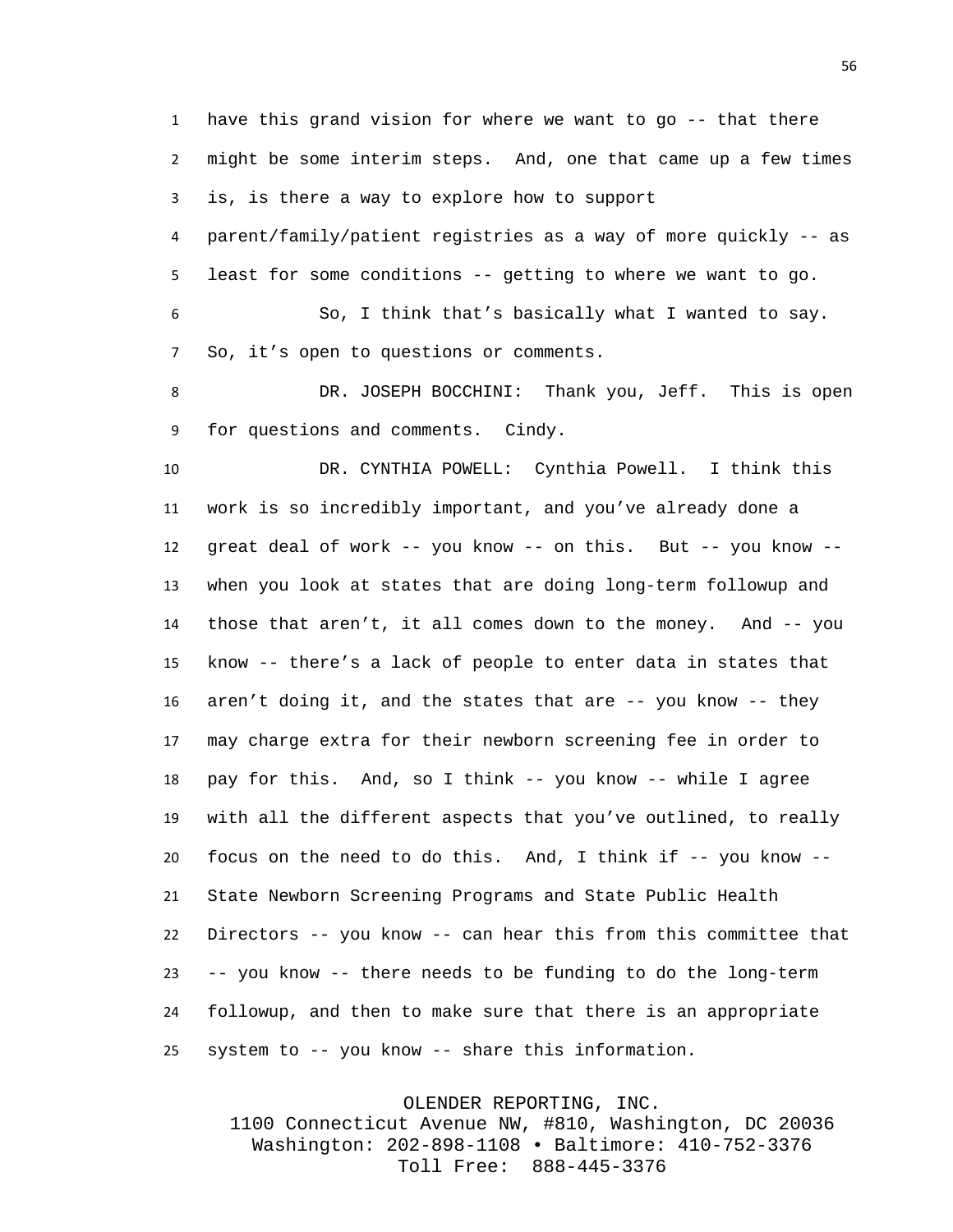DR. JEFFREY BROSCO: So, as you might imagine, this came up yesterday, and pretty much comes up each time in that one of the gaps we have identified across whether it's -- you know -- developing new Quality Measures. Whether it's entering data, whether it's connecting datasets. The resources do matter. And, whether it's -- you know -- funding particular personnel. So, we have identified this many times. And, the question is how best to get to that next step.

 We have been discouraged from the idea of just saying, hey, you -- and pointing our finger at someone -- you should put more money into this. That doesn't seem to be within the purview of what we would want the Advisory Committee to say. So, we have been thinking about ways around that. And, so -- for example -- in the Quality Measures report that we're finalizing, we will talk about gaps in funding, and we will talk about how the efforts that have been successful have been properly funded and how they have. And, we will look at what specific next steps -- a couple of concrete things we might be able to do. And, I do think this fits into this idea of the road map. If we can say, all right, Newborn Screening Programs, we think this is where you fit in. You know -- NewSTEPs, this is where you fit in. Then, we might have a clearer idea of what the specific ask is. Because it may also be that we say to AHRQ, look, you guys really need to develop some specific Quality Measure for particular conditions, and we

OLENDER REPORTING, INC.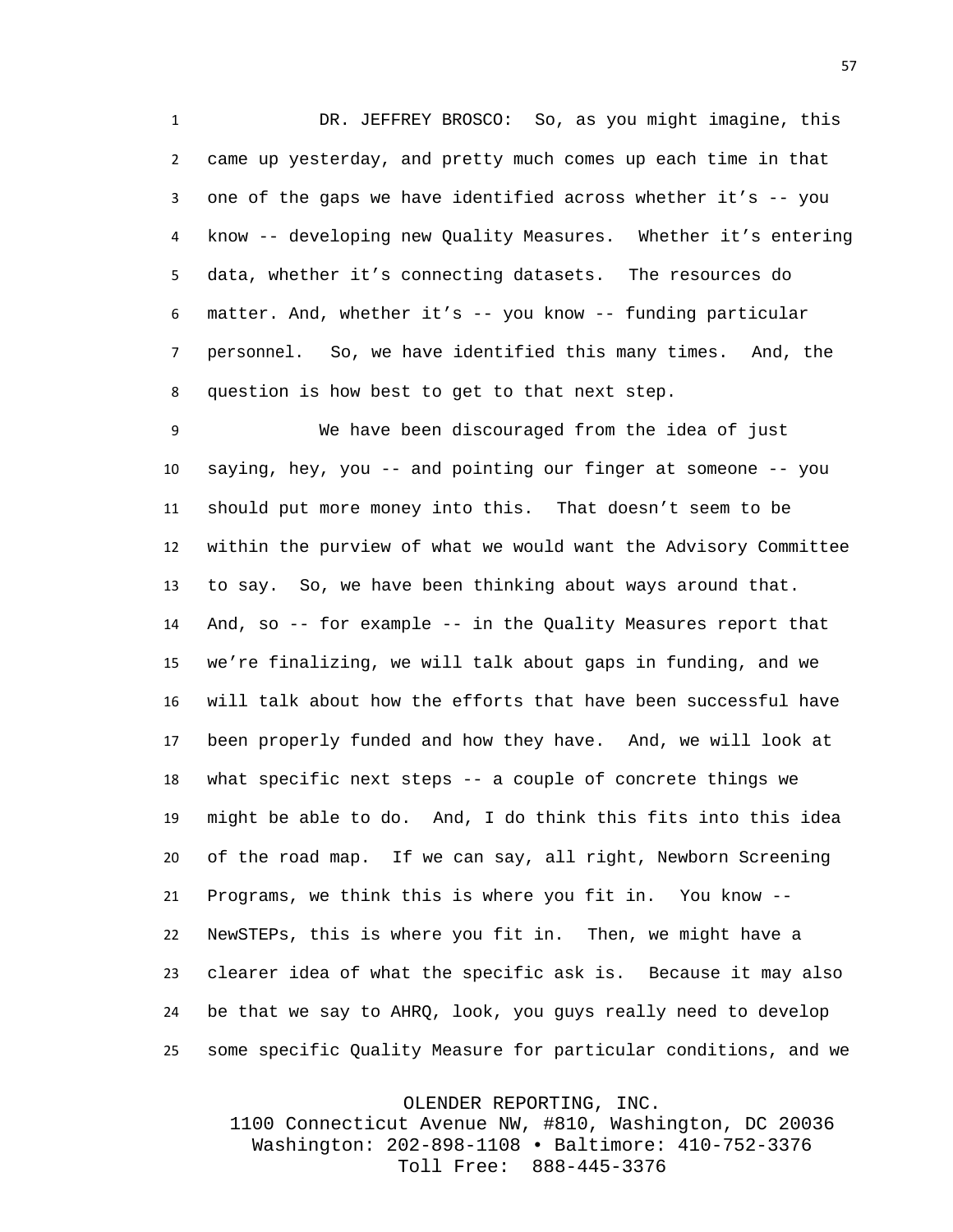need to do that too. So, that's -- I hope that we can get there a little bit, but I don't think it's a thing we can go straight at as much as many of us would like to.

 DR. JOSEPH BOCCHINI: Okay. Sue Berry? DR. SUSAN BERRY: This is Sue Berry. Thank you, because I think that's an echo for all of those of us who care for children and who really see this as a burning need. The resources simply aren't there to accomplish the goals. I don't know how we make that a higher priority, but I think that's our -- that's our dirty little secret. It's our shameful gap. I mean -- we keep adding things, we keep doing new stuff -- but, we're not actually fulfilling the responsibility we had initially to a whole group of people that we've identified with these disorders in terms of saying we did newborn screening and it helped them.

 So, I'm going to editorialize that way and say that we have to find a way to make this a higher priority.

 DR. JEFFREY BROSCO: I'm sure that if Carol were able, she would point out that it's also about treatment, right? And, then when we talk about long-term followup, we mean treatment swell, and that needs to be part of our discussion, especially when it comes to funding. And, I got your name right.

 DR. JOSEPH BOCCHINI: So, Carol, Jeff made your comment for you?

OLENDER REPORTING, INC.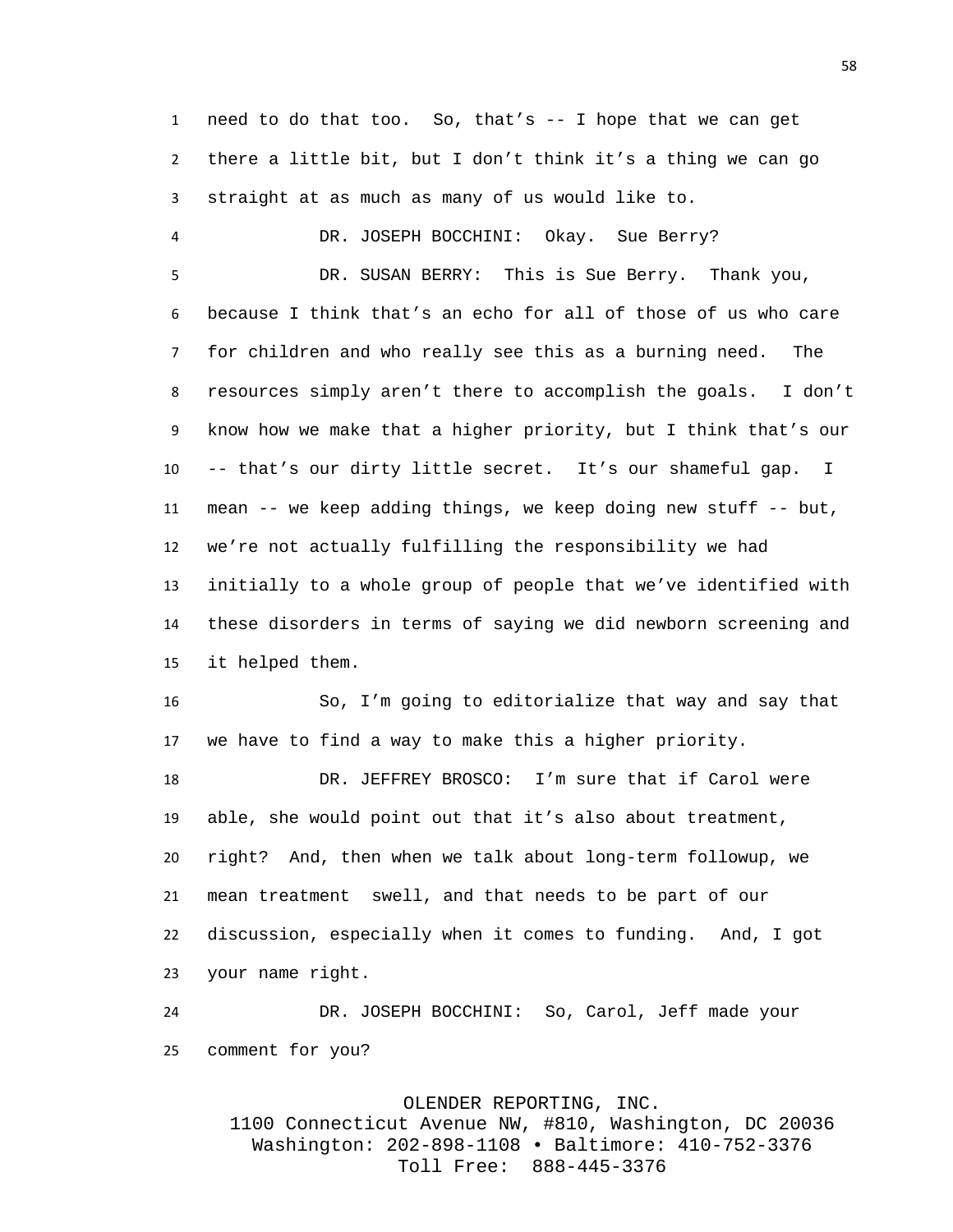1 DR. JEFFREY BROSCO: Sorry about that.

 DR. JOSEPH BOCCHINI: All right. Okay. All right. Then, we have Scott G and Beth.

 DR. SCOTT GROSSE: Thank you. Scott Grosse. As an economist, I'd like to point out that there's unlimited wants or needs, and scarce resources, and it's all about tradeoffs, and how do you persuade people that something is worth doing? You should show value. We need to document how long-term followup has improved outcomes or shown value in states that have done it and also show how much resources were used in those states to present that information to other states who might consider it.

 DR. BETH TARINI: This is Beth Tarini. I think on both of those comments, I might push the Committee to come up with a statement of Newborn Screening Program priorities because I think there are too many balls in the air. You cannot do all things extremely well. You must decide -- and decisions are difficult -- resources are finite -- opportunities are endless. You must decide what you want to do and how well you want to do it. So, if timeliness -- not to have a spoiler -- is -- if timeliness is our priority, timeliness goes to the top -- to the list of top things. It doesn't have to be one thing, but the list can't be 20. There must be a small and non-exhaustive list of what we believe are the most important and critical challenges facing newborn

OLENDER REPORTING, INC.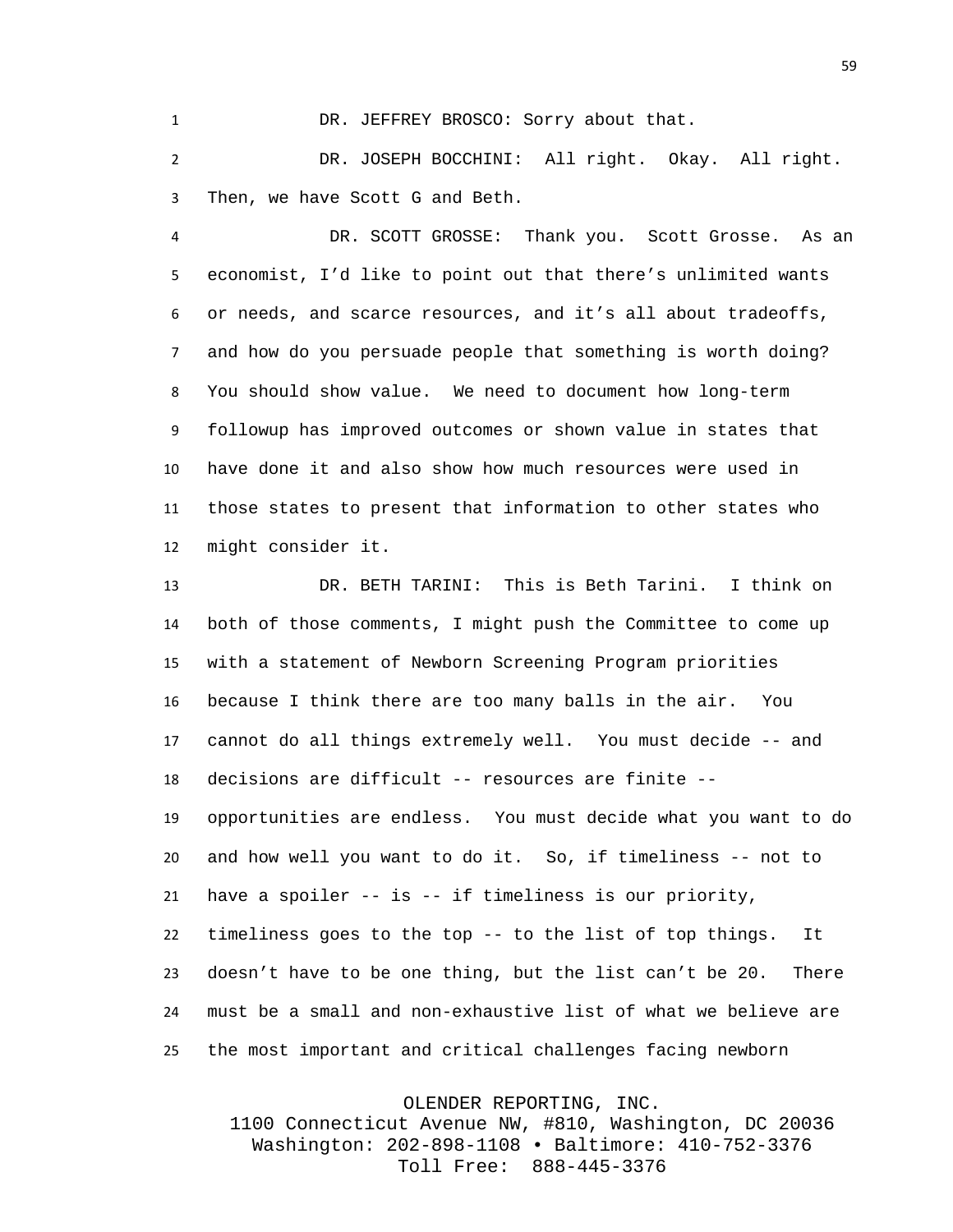screening systems today, and those are the ones that we -- you know -- like no child left behind -- it will not be left behind. And, that is what I think the Committee needs to -- I think would be helpful to have the Committee weigh in on to say these are our urgent mission items. And, these others are ones that are important, but they are not where we are right now. These are the more urgent items.

 It will do two things. It will stop the constant moving of, no, it's about timeliness -- no, it's about long- term followup. It will make us focus, and then it will put a time limit upon us to track our progress.

 So, I advocate for this to come up if not this coming meeting, in the next meeting or two.

 MS. JOAN SCOTT: I think one of the ideas behind doing this road map was to identify all the other stakeholders who have a stake in this issue because it is so critically important, and we have been talking about it with the Committee for a long time. And, if it can't be done all within the Newborn Screening Program, who are all the other players in here that we could start to tap in to potentially link together to try and get the answers? And, so is there another way of getting to it?

 DR. BETH TARINI: This is Beth Tarini. I agree, but I would push back that I don't think this is critically important. And, the reason I don't think this is critically

OLENDER REPORTING, INC.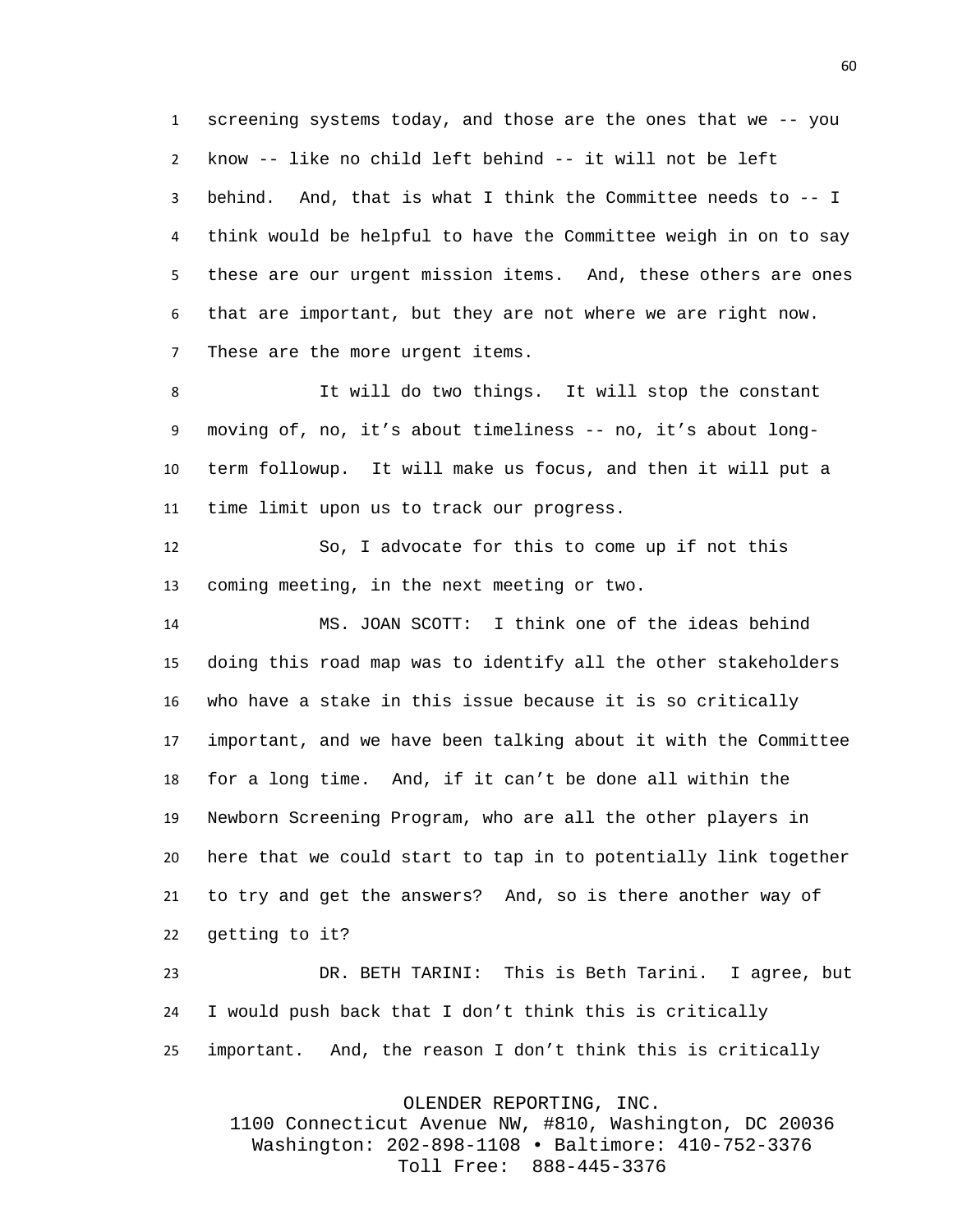important is because we do not have a letter to the Secretary like we do for timeliness. Am I correct? So, I would argue critically -- with all due respect -- is too strong for long- term followup, given our actions on this Committee. I would say this is an important issue that keeps coming up that we wish we could do more on, but we have not acted as we have with other things like mandated disorders and timeliness. The reasons why -- we could discuss that in a separate discussion - - but, I would argue it's not critically important. I would argue it's important and we're exploring it. But, this is the difference that I'm talking about. This doesn't rise -- this has not seemed by interpretation of our actions to rise to critical like others have. I'm not saying it shouldn't -- I'm saying we need to decide if it should, and then apply the appropriate resources and efforts to achieve a specific goal.

 DR. JEFFREY BROSCO: So, just to be clear -- when we talk about long-term -- this is not just about data and how things are going. This is about families not being able to get medical foods for treatment of PKU.

DR. BETH TARINI: I agree.

 DR. JEFFREY BROSCO: And, well, no -- it sounded like you didn't. I think almost everyone here would say the fact that we have conditions on the RUSP and people who may or may not be getting appropriate treatment as part of their long-term followup is essential to what we do.

OLENDER REPORTING, INC.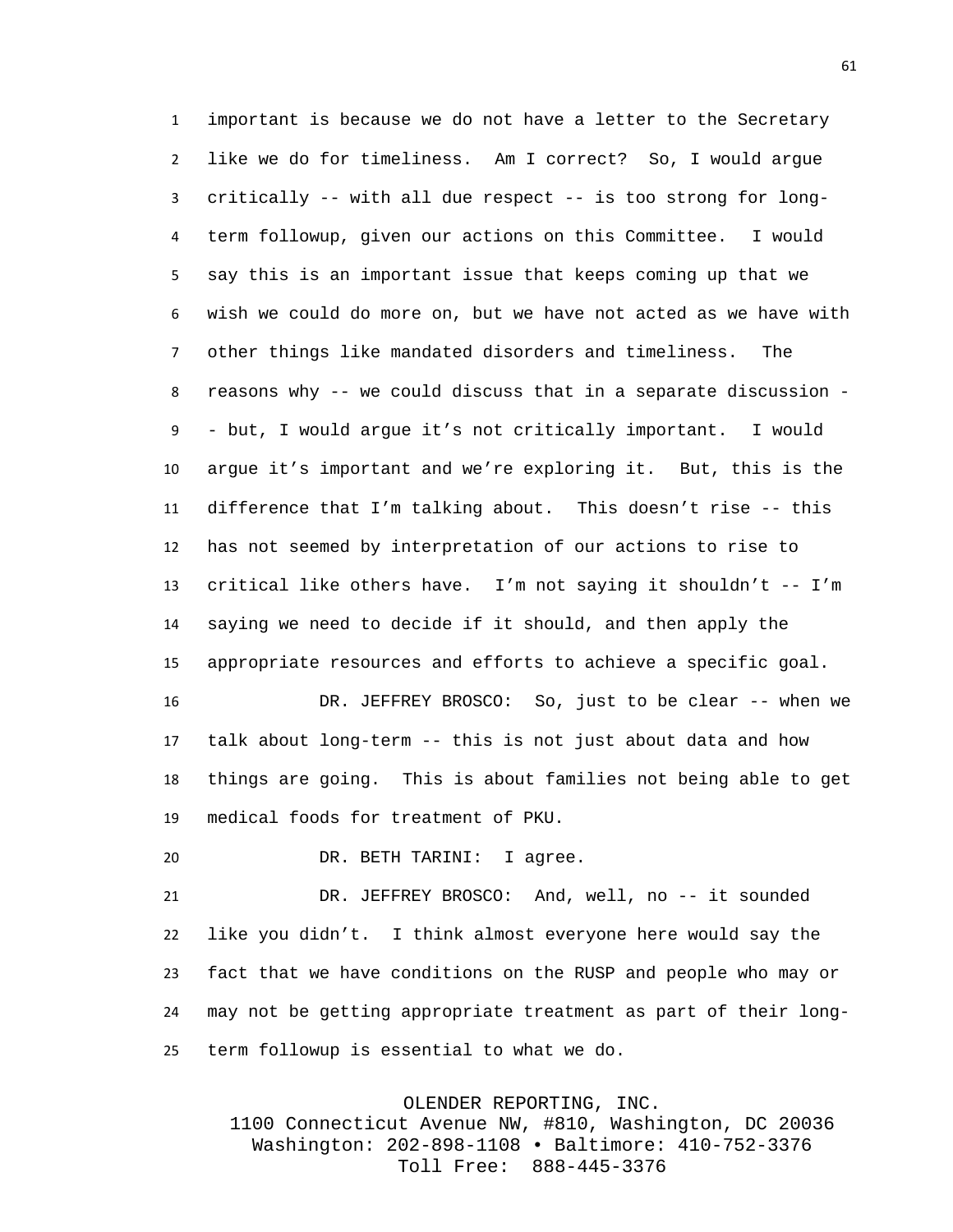DR. BETH TARINI: I think it's essential. I don't think -- this is Beth Tarini -- I don't think we as the Committee -- there's a different between what is ethical and what is essential. And, what we as the Committee have chosen to devote our focused resources to doing with all of our might, if you will. The State of Iowa's Formula Program -- eliminated. Eliminated. Am I correct when I say eliminated -- like gone -- zero? Those children -- that milk program does not exist. We are not discussing it. We are not discussing whether or not -- we have tried, and we have discussed it, and we have done our best. But, my point is -- these are all important, but I think the Committee needs to put its flags in the sand on what are going to be its top priorities and -- and what are it's goal achievements, and they must be specific, and they must be achievable, and we must put a force behind it. I'm fine if it's long-term followup. I'm fine if it's medical foods. I just want something, and I want it specific.

DR. JOSEPH BOCCHINI: Carol?

 DR. CAROL GREENE: At the risk of repeating, we do - - and Jeff said it very well -- sometimes we say long-term followup, and all of a sudden many people in the room are talking about data collection. And, long-term followup has been defined by this Committee.

And, I -- I think I agree with what I'm hearing

OLENDER REPORTING, INC.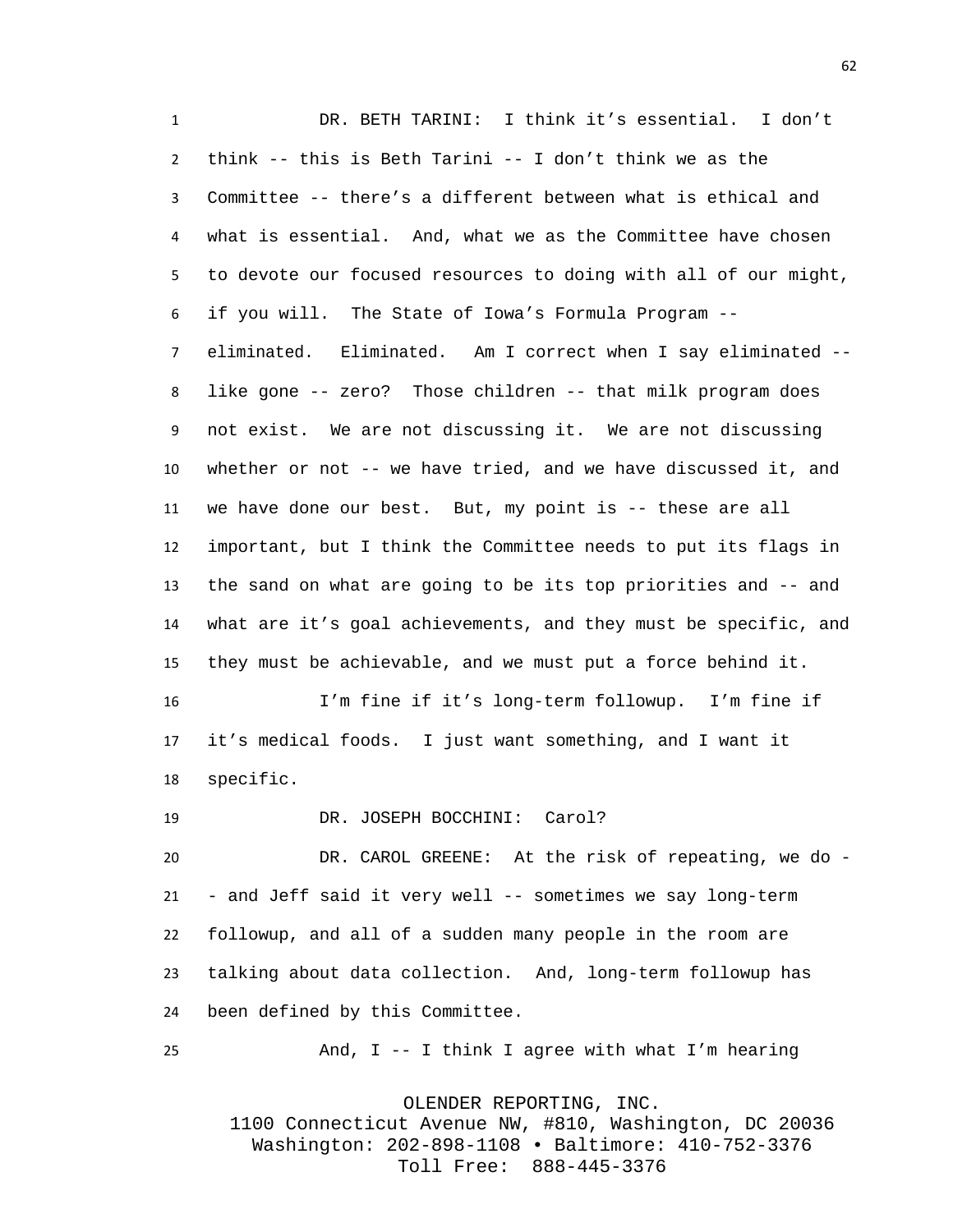about the importance of the Committee deciding where there is work that the Committee can do that will make a difference. The reason this road map idea keeps coming up is because there's always something pulling to this task and this task that somebody's asking for, and this idea keeps coming back because this is what we don't have for the Committee to then say, what are all the pieces, what are all the goals -- that if we take a little bit of time and write down who are all the stakeholders, what resources are brought to it -- let' -- we've honed in on the outcomes data, we've honed in on the labs, we've honed in on the diseases. But, let's look at the whole picture and say, what does the system look like, what are the parts of it, who are the stakeholders in it, and then we can identify where the Committee wants to work next. Because we've just been sort of taking that -- that next piece, and some of us do keep coming back to treatment. And, we know that we can't say who should pay or should be responsible, but at least if we look at that -- that's why the road map idea keeps coming up. It's let's look at the big picture so that then we can have the Committee make a weighed, informed decision about what needs to be looked at.

 So, I hear the plea to work on what's important, and I think we've done a lot of infrastructure, and I think this is needed so that people can decide what's important without just taking the low-hanging fruit.

## OLENDER REPORTING, INC.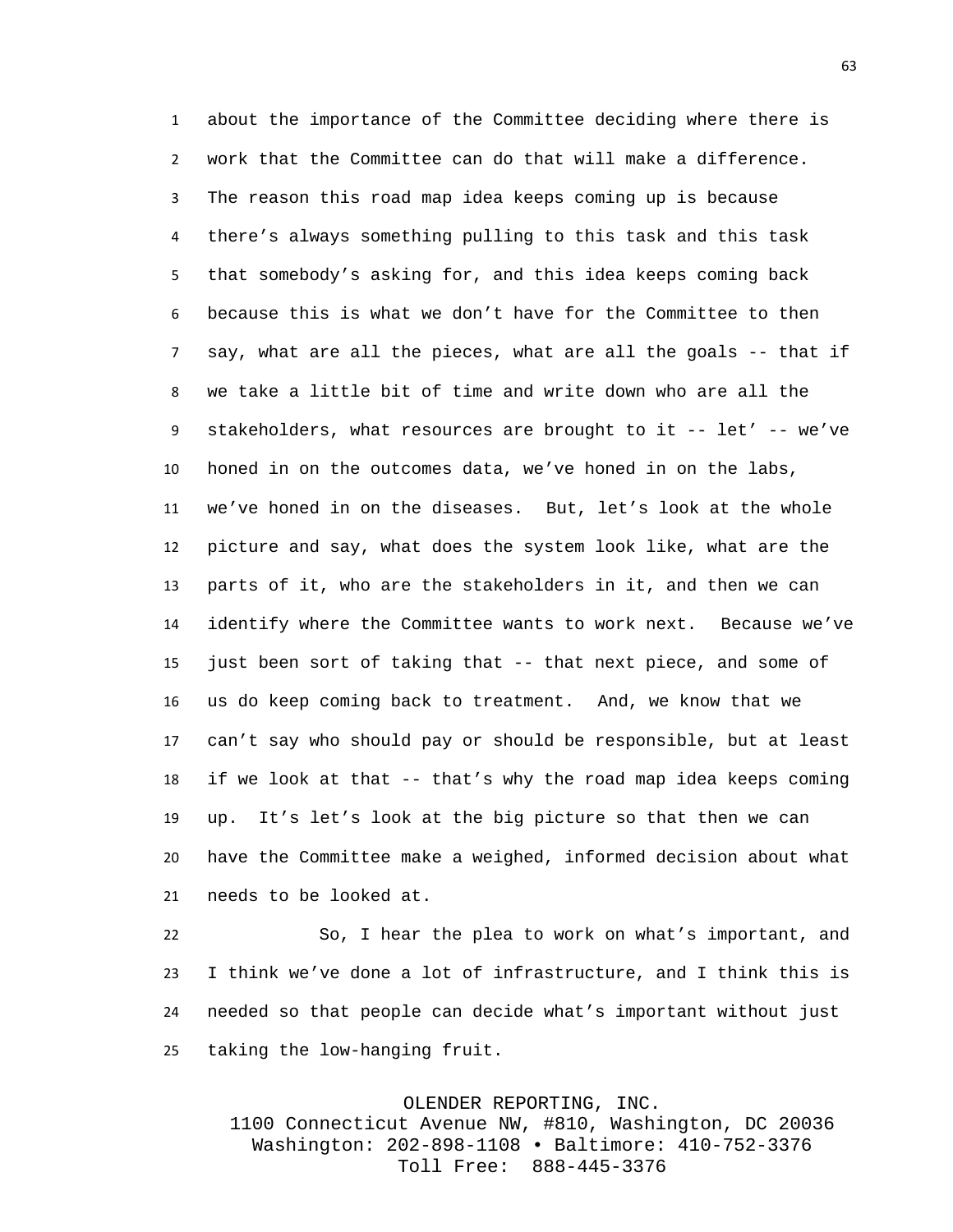## 1 DR. JOSEPH BOCCHINI: Sue?

 DR. SUSAN BERRY: Sue Berry. I hear exactly what you're saying, Beth, which is that many of the actions -- I mean -- speaking as a new member -- my observation has been that we've reacted to things that were pushed upon us like timeliness. We were mandated by legislation essentially to tackle timeliness, so that was a task that was of necessity required of the Committee -- a hundred percent -- we had to do it, right? We are mandated to look at adding new disorders, and we cheerfully do that on a regular basis -- you know -- like clockwork. And, we don't spend very much time about saying whether we should keep doing that, but we keep doing it. We have other knowledge of the system that we know are parts of what should be accomplished, but nobody's ever said, this is your task. You must do it. I would say the one element we've worked hardest on -- because -- I mean -- it comes down to my personal knowledge of it -- is medical foods, and the Committee has acted on a number of occasions on at least that element of treatment.

 But, as a general rule, we haven't -- a hundred percent I agree with you -- we talk about it, but we've never actually done anything to say this is so important in the system that we have to fix it. And, part of it is that there's no easy locus for long-term followup. So, it's hard to assign that responsibility. We know that's the State Newborn

OLENDER REPORTING, INC.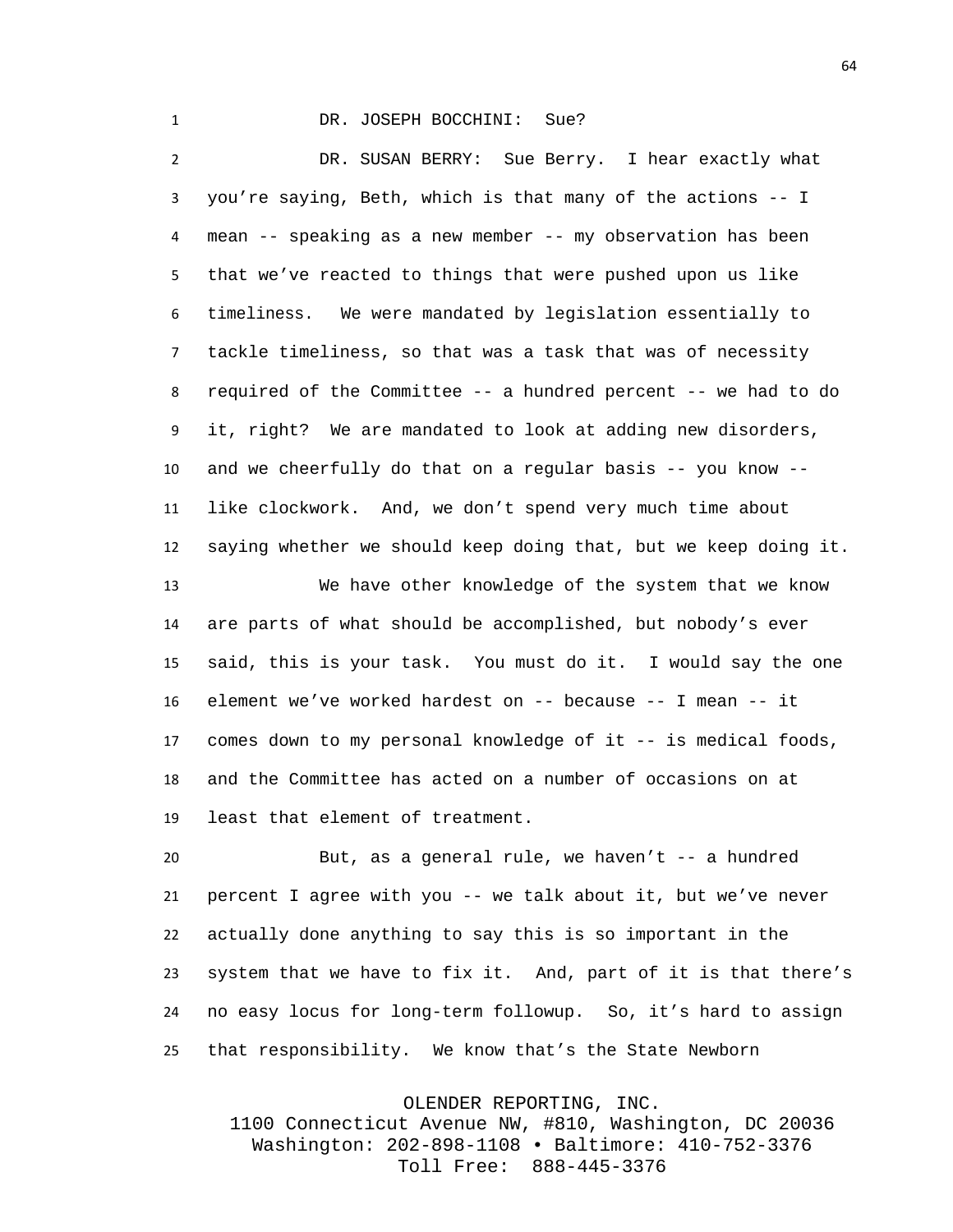Screening Program's job to implement screening. We know that it's the Committee's job to brief and think about new disorders. When we get handed a task like timeliness, timeliness becomes the task.

 But, there's no -- no one who is singly responsible for long-term followup and treatment. It's the clinicians, ultimately, who are, and we're just all going "Aaah, aaah!" okay?

 So, how do we find that locus of responsibility, and then -- so maybe the road map is a way to do that -- and, then how do we -- you can't do it all at once. How do we parse it out?

 DR. BETH TARINI: Exactly. Because we -- what I predict could happen is that a lawsuit occurs from a long-term followup -- as we do much in health care -- in the health care system -- and a crisis creates our action. And, so I'm not saying that -- and, that's how we'll find our locus -- and, I'm not saying that this is coming up during the long-term followup discussion -- I'm not saying that the road map is not a good place to start. I'm saying we tend to wallow in exploration, and, then perseverate and paralyze when it comes to a decision on where to identify the locus of action. That's where I think we as a Committee need to do a little more work. You disagree. DR. JEFFREY BROSCO: I don't really understand because it sounds like on one hand you're saying we have these

OLENDER REPORTING, INC.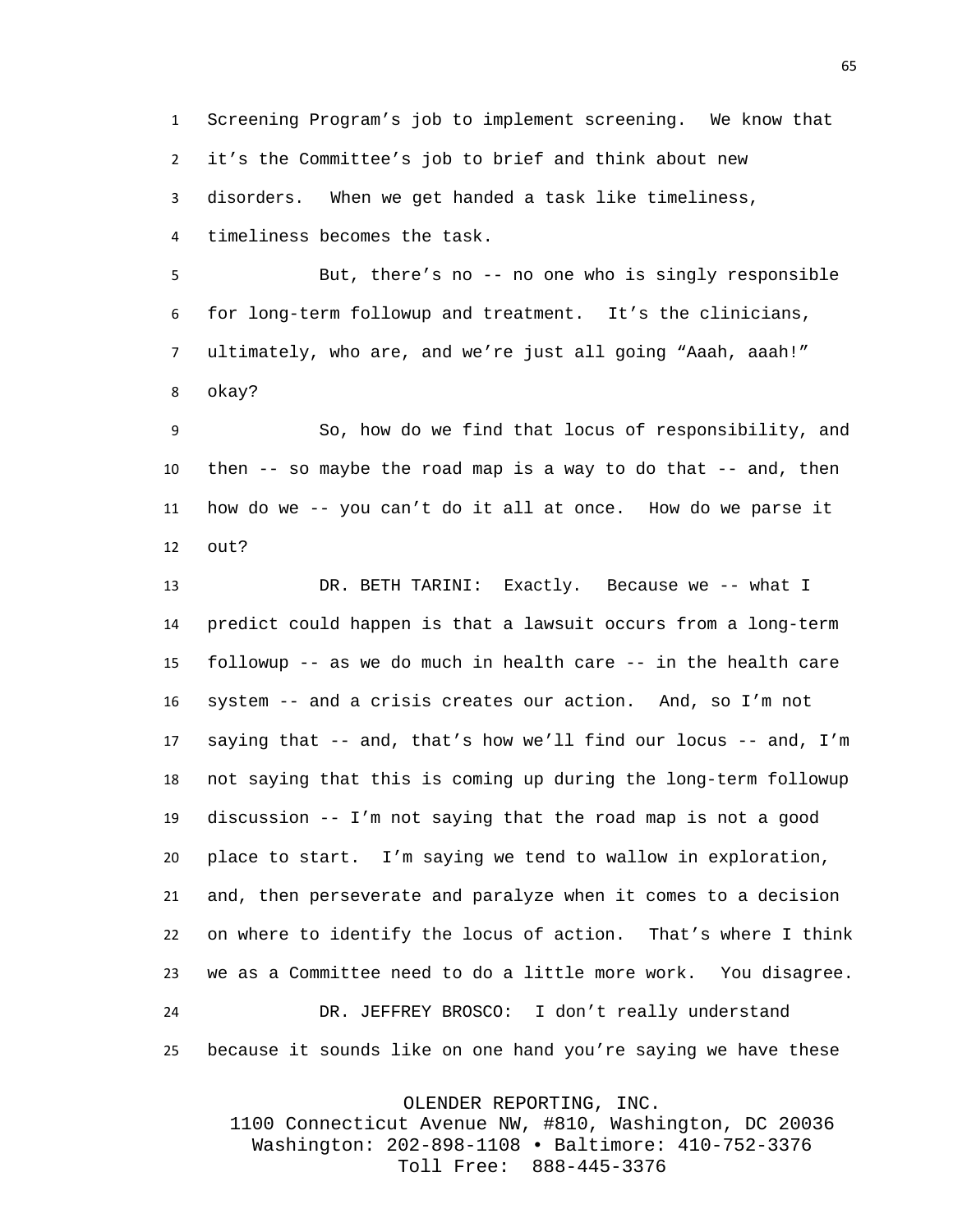very precise things we do and we haven't taken action here, so we said, well, we want to see the whole system, figure out where to really focus our energy, and now you call that perseverating. So, I don't know which --

 DR. BETH TARINI: Okay. I'll try to clarify. That's helpful. So, what I'm saying is perhaps a synergy of what Sue has said as well. We tend to be reactive. We tend to make great strides when we're reactive for the following reasons, possibly. We are forced by mandate, by scrutiny from external entities -- including the media -- and mandate from our legislation to do specific actions. We therefore martial much resources and money from our Federal partners to address these issues, and we make great progress, as we saw yesterday with Josh's presentation.

 Those tend to be reactive. They are not preventative medicine or preventative public health.

 In other areas, we tend to wallow for years about issues -- I think your road map actually sort of puts us in a place where we can now -- and, again, this is why I'm trying to separate it from the road map -- that we get to a position where we've had these discussion for upwards of a decade, and we have not made progress because we can't get to the point of preventative identification of the locus that this needs to be done and the priorities, and then martial our resources according to them.

OLENDER REPORTING, INC.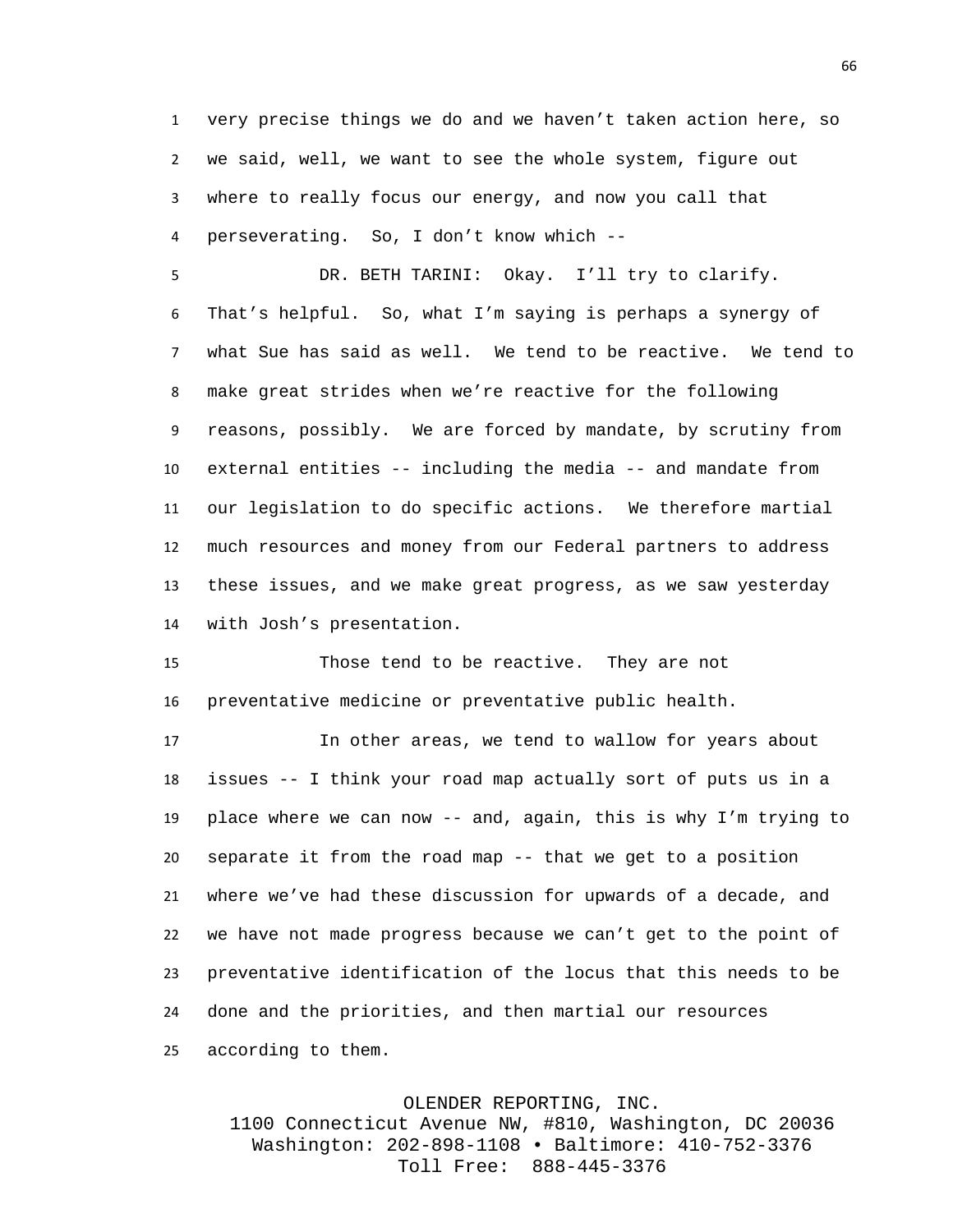Now, that comes at the largest point of long-term followup, and then the precision point of where in long-term followup. I think the road map is an excellent point of getting to the inner locus. What I'm saying is, we can't do everything, so we must have at least focused -- we must have focused discussions on what is going to be our lever. I'm happy to discuss after if it's not clear.

 DR. JOSEPH BOCCHINI: So, before we take that question, let me just clarify the record for timeliness. The issue of timeliness came to our attention by a parent who on -- during public comments indicated that there was an issue in the state related to her child receiving a diagnosis before symptoms developed. And, this Committee chose to look into that. Subsequently, Congress put that on our re-authorization as part of our responsibility. So, sometimes things come to us because of issues that are identified by the public or by others that we then take on and actually we already had timeliness requirements for the Newborn Screening Program, which we then found out were not being met by all states, and that led to a revision and reworking with them.

 And, I think other things are going to come to us based on the system perhaps having gaps or barriers or things, and so we do need to be reactive in that sense to address those issues when they come up.

But, I understand the importance of us being

OLENDER REPORTING, INC.

1100 Connecticut Avenue NW, #810, Washington, DC 20036 Washington: 202-898-1108 • Baltimore: 410-752-3376 Toll Free: 888-445-3376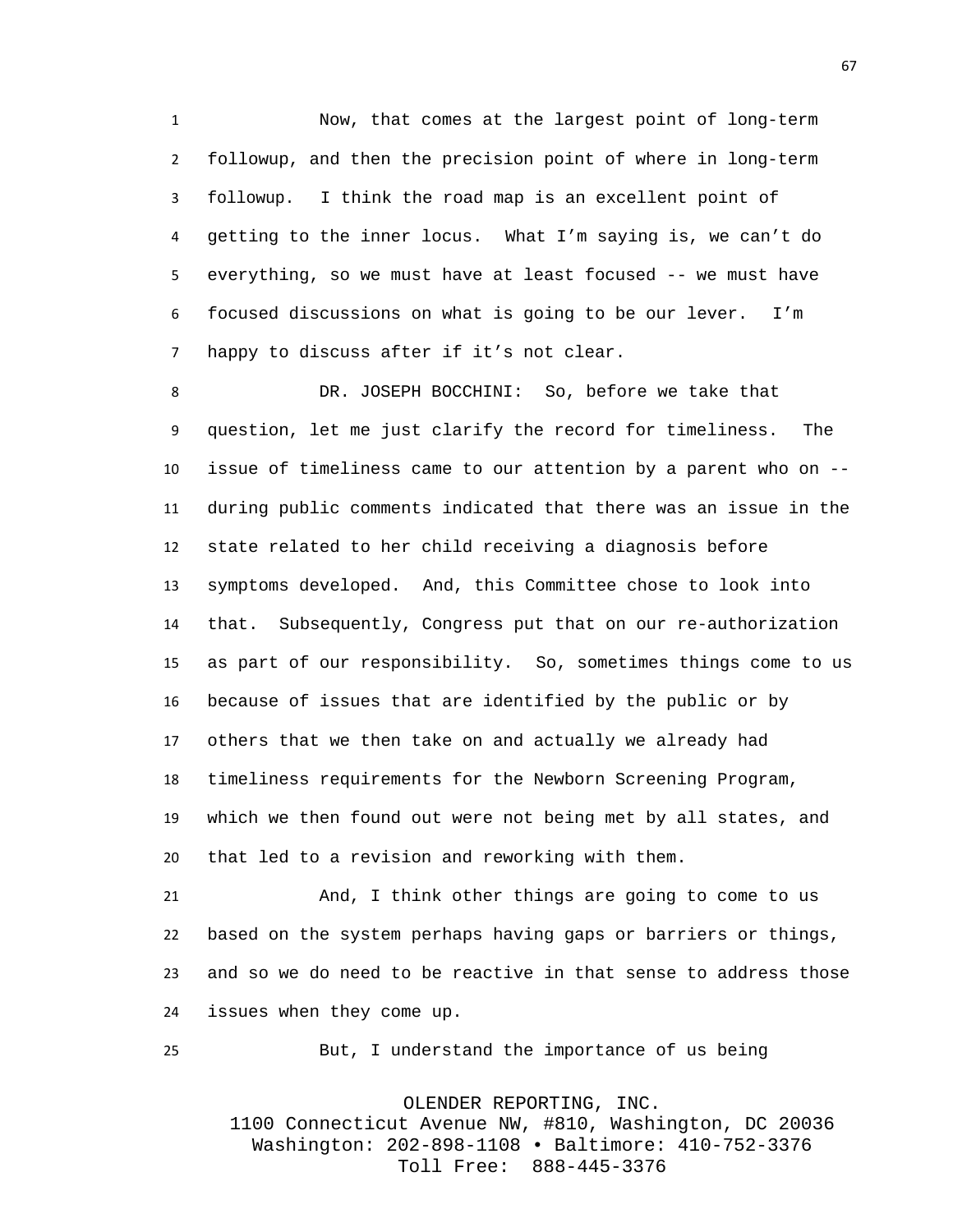proactive as well and attempting to identify issues that we view as important for the program or coming up because of changing technologies and other things as well. So, I think looking to try and strengthen the activities of the Committee by using the expertise around the table is really important, and we need to do that.

 DR. BETH TARINI: This is Beth Tarini. Just to clarify. I didn't mean to say we were without action, but our action became much -- I remember that parent very well with the postal service story. She came, I believe, three meetings in a row. Our attention became much more vigorous after the Milwaukee Sentinel article, and so that's the type of shifting in enthusiasm/energy that I'm thinking about.

 But, I do -- I do agree -- to correct myself -- we were actually discussing timeliness at that point when it was brought up in the public forum.

 DR. JOSEPH BOCCHINI: So, let's see. I have Dieter and then Cindy.

 DR. DIETRICH MATERN: Yeah, Dieter Matern. Thanks, Joe, for clarifying how we got to timeliness.

 The product of that was eventually a recommendation to the Secretary of what should happen. And, I think as we have these workgroups -- and I think the workgroup apparently though that this was a worthwhile project -- and, I think there's no one in the room who wouldn't agree with it, I would

OLENDER REPORTING, INC.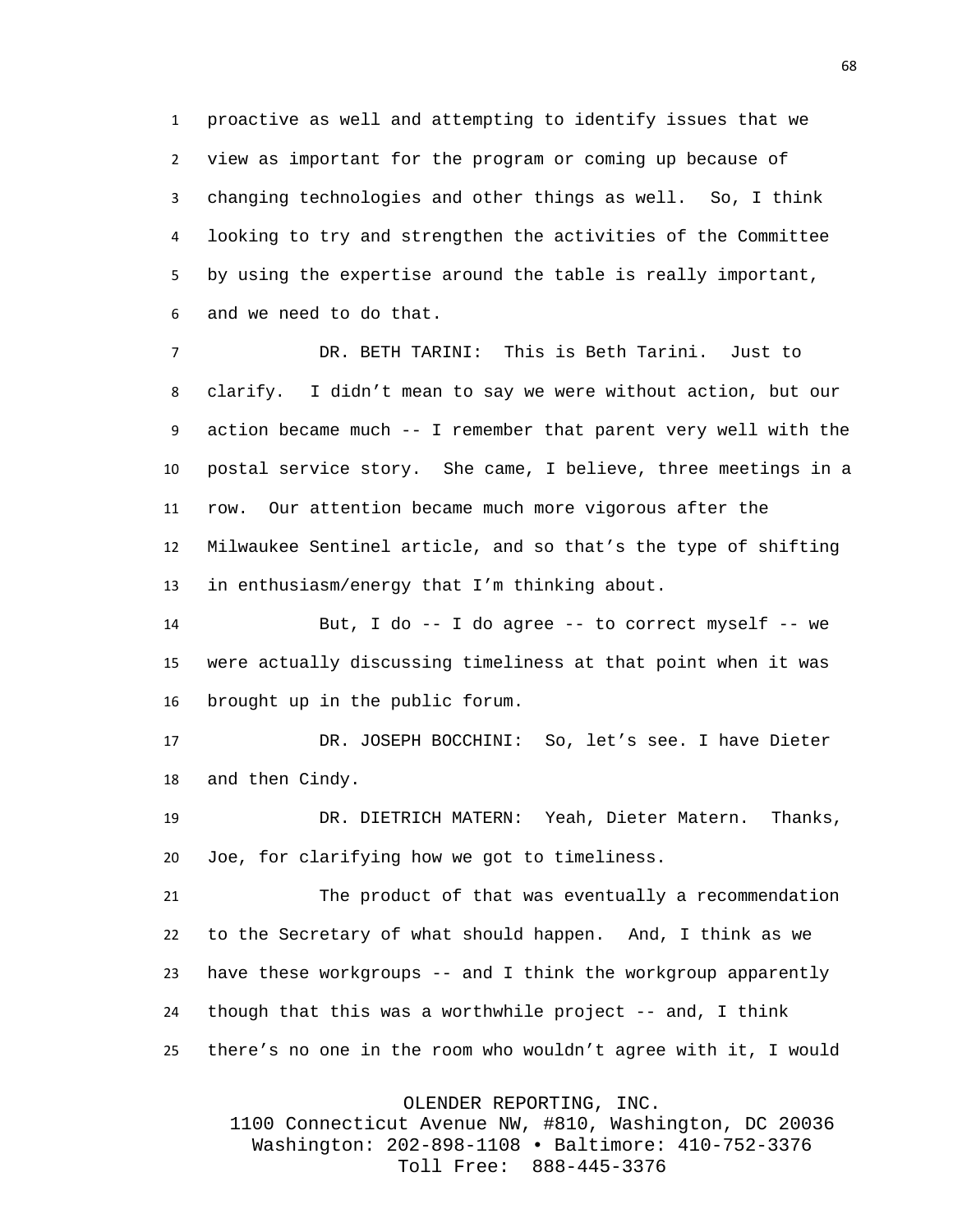suggest go ahead, do this work, and then in the first meeting in 2019 the latest, there should be a vote as to whether the recommendation should be made to the Secretary as to what long- term followup entails. And, then have the Secretary figure out how this can be -- how the states can be incentivized to actually follow through with that.

 I don't know what other projects you want to have prioritized. I don't know if we have a list of all the projects that we actually can see what is currently ongoing and what might be in the parking lot or wherever.

11 DR. JOSEPH BOCCHINI: Okay. Cindy?

 DR. CYNTHIA POWELL: Cynthia Powell. My concern is that -- you know -- we don't even have good consensus on standard of care for many of the conditions that we've been -- you know -- screening for many, many years, let alone this new territory that we're getting into with conditions that have recently been approved where 80% may have -- you know -- adult onset. And -- you know -- the Committee is asked to make a decision, and -- you know -- with very little time, with very little evidence, regardless of the excellent job that Alex and K.K. do in gathering all that evidence. But -- you know -- we make a recommendation, and then we have no idea really what -- you know -- the outcomes are. And, as a clinician, I really fear that we could be doing much more harm than good, but I don't know, and I don't know how we're ever going to get that

OLENDER REPORTING, INC.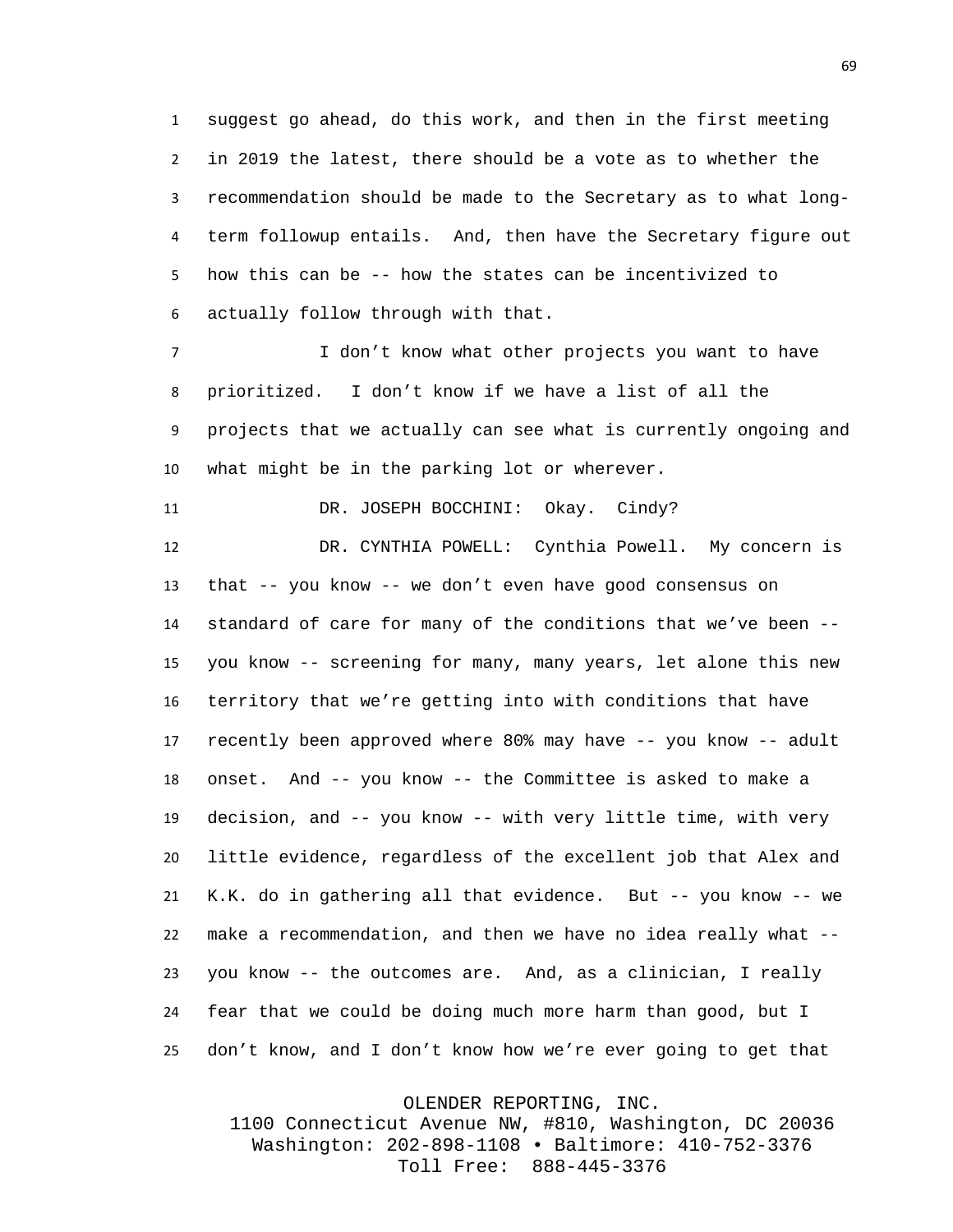information unless we do in some way prioritize the need for long-term followup.

 DR. DIETRICH MATERN: Dieter Matern again. So, I agree with that, but I think the work here must be more general as to what is long-term followup. I don't think it can -- within scope -- you can't put the exact treatment of any -- every condition we have and every variant thereof. I mean -- I think there are other opportunities, other organizations, who should be working on this. We see guidelines coming out for various conditions that are included in Newborn Screening Programs as to how they should be treated and followed up, and I think we should encourage those entities to continue providing those.

 DR. JOSEPH BOCCHINI: Okay. Are there additional questions or comments? Yes, Sue?

 DR. SUSAN BERRY: Just a final word. Sue Berry here. Cindy, I think that's the key to it, which is that unless we have systematic plans for long-term followup, we won't be able to answer the question that you raised. I think Dieter's suggestion about making that a higher priority and planning the road map for how that can be accomplished is the strategy that can be followed. And, I think that is a task in my view that the Committee can -- we can have a document that says, here's what's long-term followup, here's what our responsibilities are, here's some strategies for

OLENDER REPORTING, INC.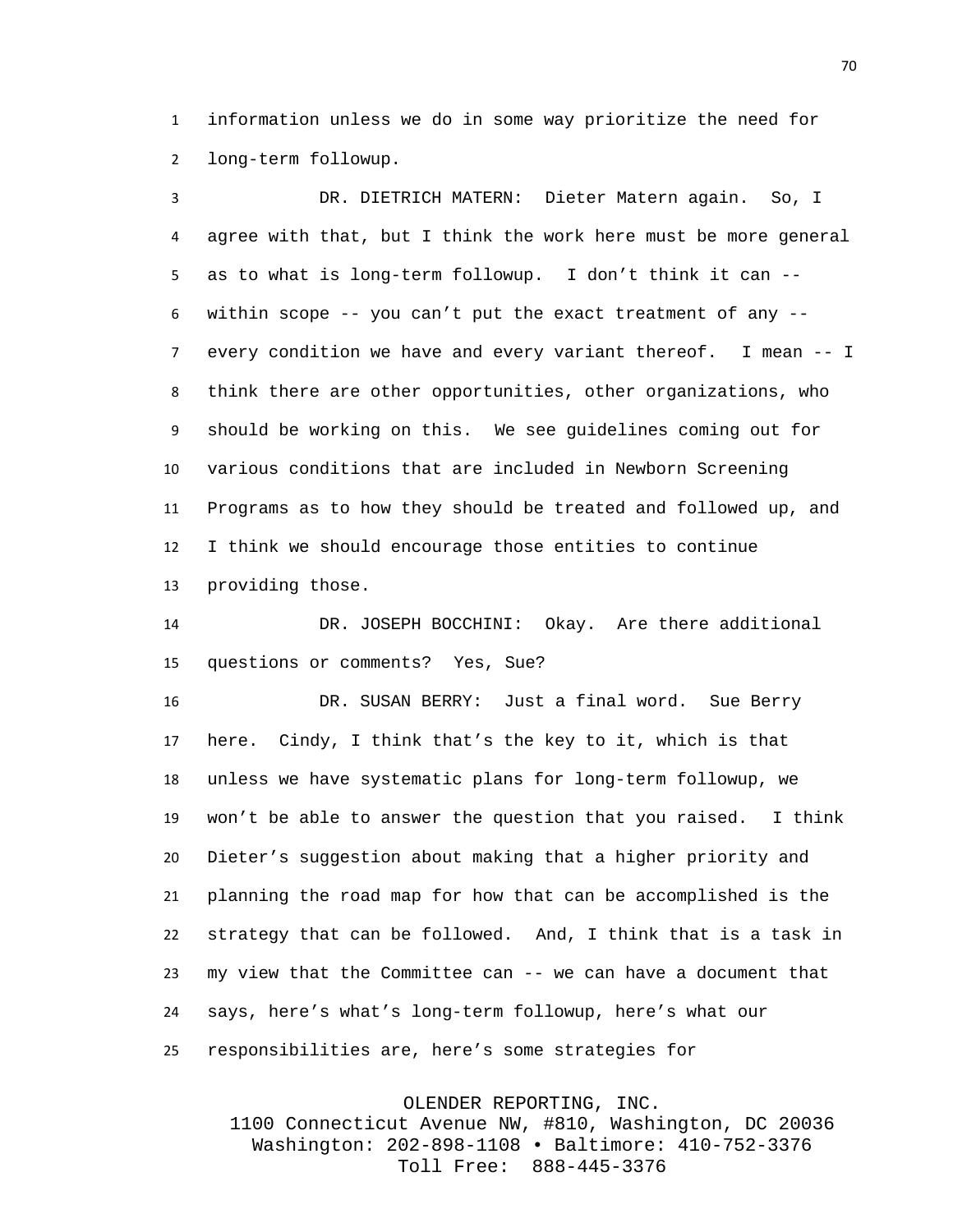accomplishment. And, I think that's a quite laudable goal that the Committee could endorse. And, it could take the form of a letter because that's our means of communicating.

DR. JOSEPH BOCCHINI: So, Carol?

 DR. CAROL GREENE: Just appreciating and anticipating what the charge might be. If you could go back a couple slides. I think forward one. The table from the paper. Okay.

 In the idea of a road map, the road map would not be about -- or at least as I understand the concept -- it would not be about defining what is long-term followup. This Committee has defined it. This would be a road map of what's going on around that definition. This Committee has gone on record -- long-term followup is defined and it's right up there.

 DR. JEFFREY BROSCO: So, to sort of conclude in followup on that, I think it's worth pointing out sort of our process, which has been that at our last few meetings -- but particularly on our phone calls and this meeting -- we've asked our workgroup, what are the big issues out there? What are the things we really need to tackle? What are the most important things? What do you see in your practice? What do you see as a parent? And, the list is about 13 or 14 things long. But, we also realized that as we start looking at any one of those, there's a lot more happening than we think. And, this fits in

OLENDER REPORTING, INC.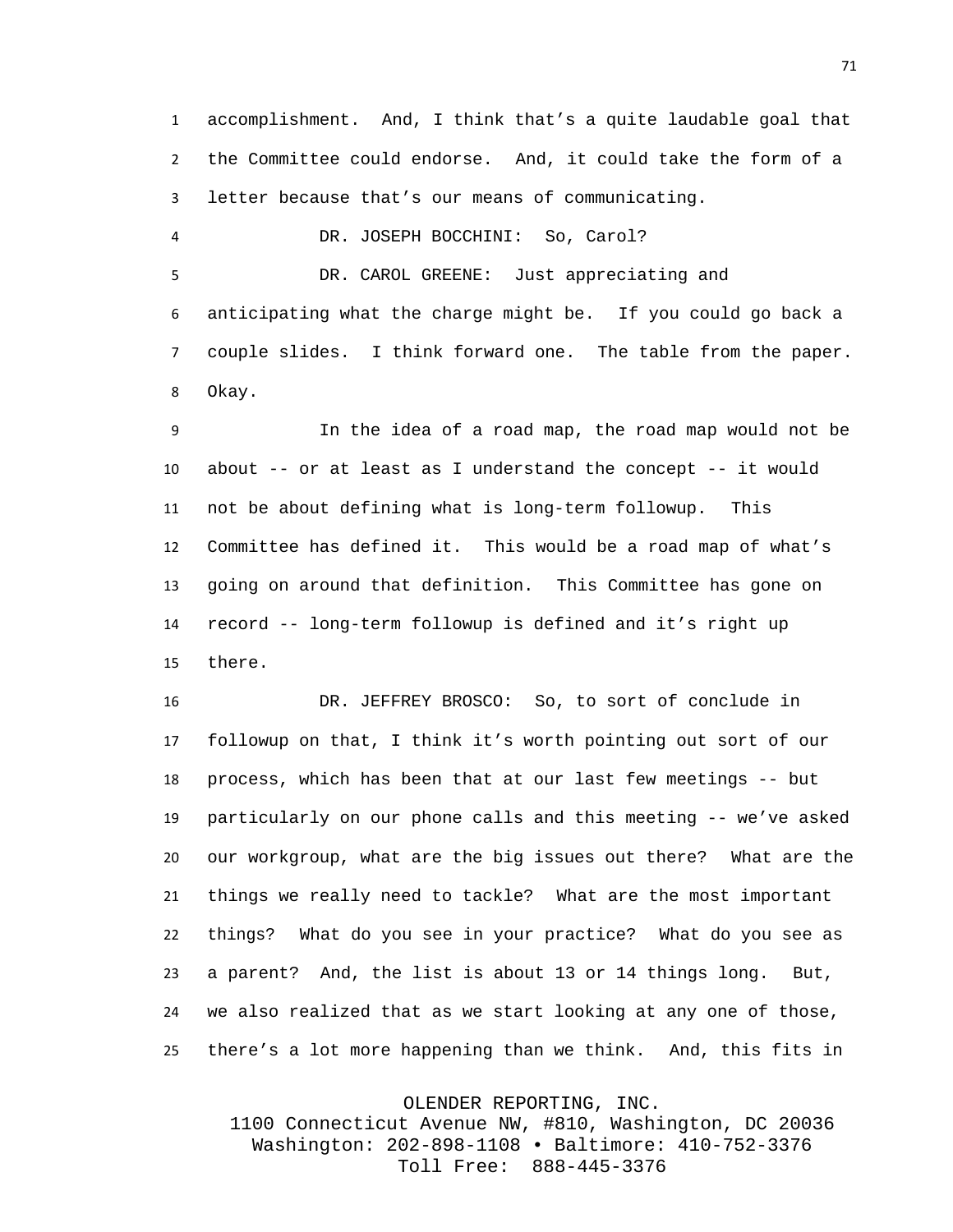very well with the environmental scan that we asked Alex and K.K. to do, which is -- there are lots of pieces of this already happening, and it really came together saying, we need to step back, make sure we have all these pieces together, know where the true gaps are. And, the idea of a road map is, what specific things can we do to get to this.

 So, I think that, Beth, we're trying in some sense. You're right. There's a political process where you react to some things because things happen, and there are the legal issues we have to follow. And, this is some sense an attempt, I think, to do what you suggested, which is take a step back, find out really what is happening and what the true gaps are, and the next steps for that. So, I hope that we're able to accomplish that, and you'll be happy with us.

 DR. JOSEPH BOCCHINI: So, thank you, Jeff. My feeling is the consensus from the Committee is that this should go ahead, and that the workgroup should proceed with this road map development. I'm not sure, Dieter, that they could provide a final product that would be voted upon in February, but -- 2019. That would make better sense, thank you. Okay. All right. So, is that the general consensus to go forward? Nodding yes. Okay, thank you. All right. Thank you, Jeff, and thank you for the workgroup members as well.

 So, next we have the presentation from Laboratory Standards and Procedures Workgroup, and Kellie Kelm, the Chair

OLENDER REPORTING, INC.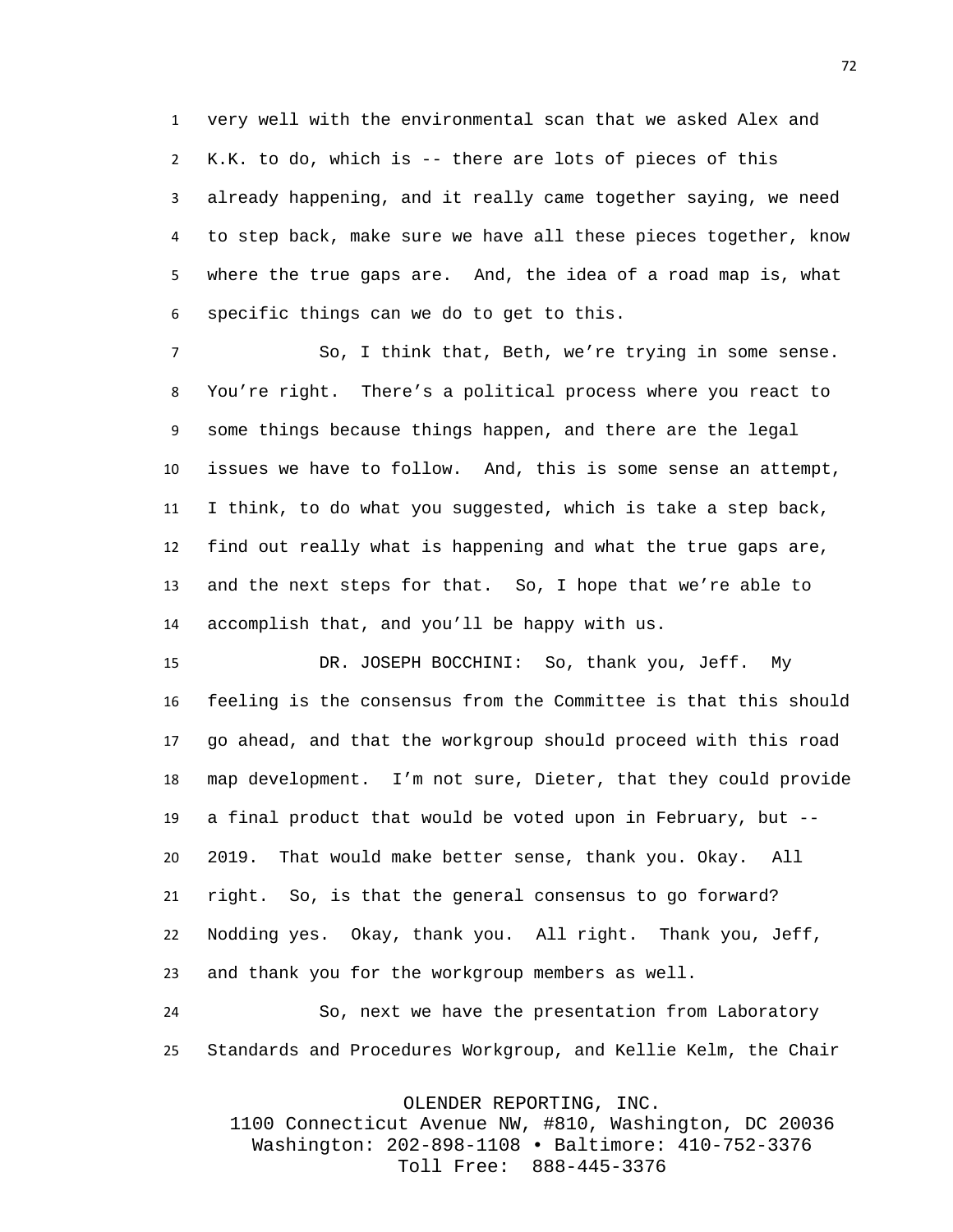will present this. Thank you.

 DR. KELLIE KELM: Good morning. We had a really interesting meeting. We had a little hard time. We were really continuing a lot of the discussion during the Committee, and so it was a quite interesting discussion that we had. So, this is just our agenda, briefly. And, we did really spend a lot of time talking about document on cutoffs as well as timeliness, and so unfortunately our discussion on priorities was short. But, I think that that was still time well spent. How can I move forward? So, this is our workgroup roster, currently. And, you can see the Committee members that are in bold. We welcomed Scott Shone to the workgroup, and we do have three members rolling off. They couldn't join us yesterday. They was Harry Hannon, Joann Bodurtha, and Koon Lai, and we are looking forward to having some new members join us in February. This isn't going forward. It's not moving. Here we go, okay. So, first we had an update from Joe Orsini on the work that his sub-committee is doing on the guidelines for determining cutoffs, which has been continuing from some of the information that concerns some of the articles and obviously in parents and moving forward into a guideline that APHL is taking on.

 So, we had an update on the outline of the document. This just doesn't like me today. All right. Next slide.

OLENDER REPORTING, INC.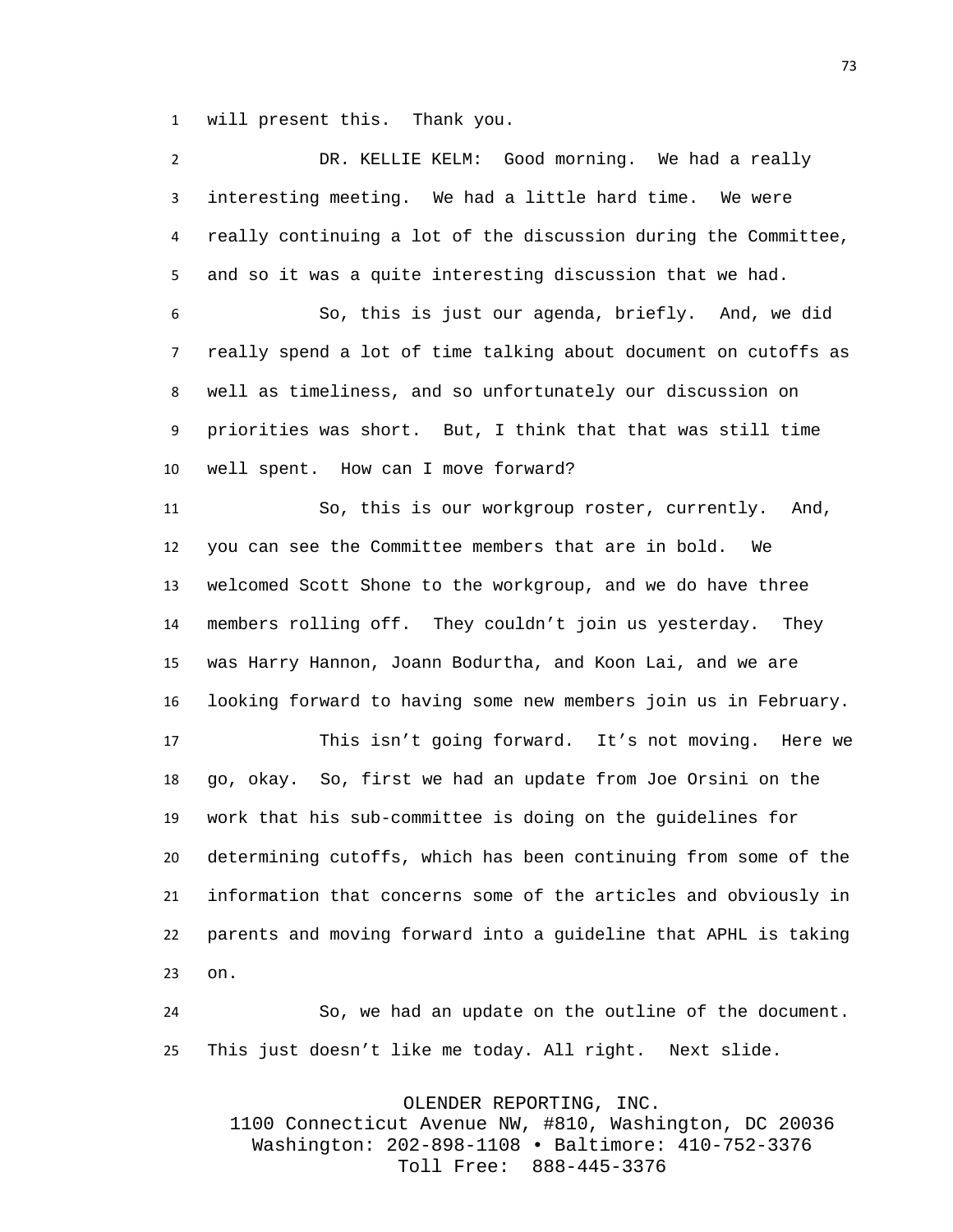So, as I said, following discussions on cutoffs at the national level, the sub-committee has been tasked with developing this guidance on how to determine cutoffs using newborn screening. And, so Joe gave us an update on where it was, so the draft has already been reviewed by the APHL Newborn Screening and Genetics in Public Health Committee, and they had a lot of feedback from that group. And, he presented some of that feedback that they had received, and I'm not going to go over that here, because I think what I'm going to do is provide their overview -- sort of their outline, and then some of the feedback that our workgroup gave to them during our discussion yesterday.

 So, next slide. So, I have two slides with the current outline of the document, so I just wanted to state again here for you what the purpose of it was. So, there is a lot of information on historically how labs have been determining cutoffs. And, so that is described here as the purpose.

 Next slide. And, then there were these additional sections. So, our overview of cutoff determination -- that's going to be the sort of description of the general process, historically has been used. Third section is cutoff considerations for specific newborn screening disorders. And, number four is monitoring and evaluating the cutoff. And, then last is going to be the list of references.

OLENDER REPORTING, INC.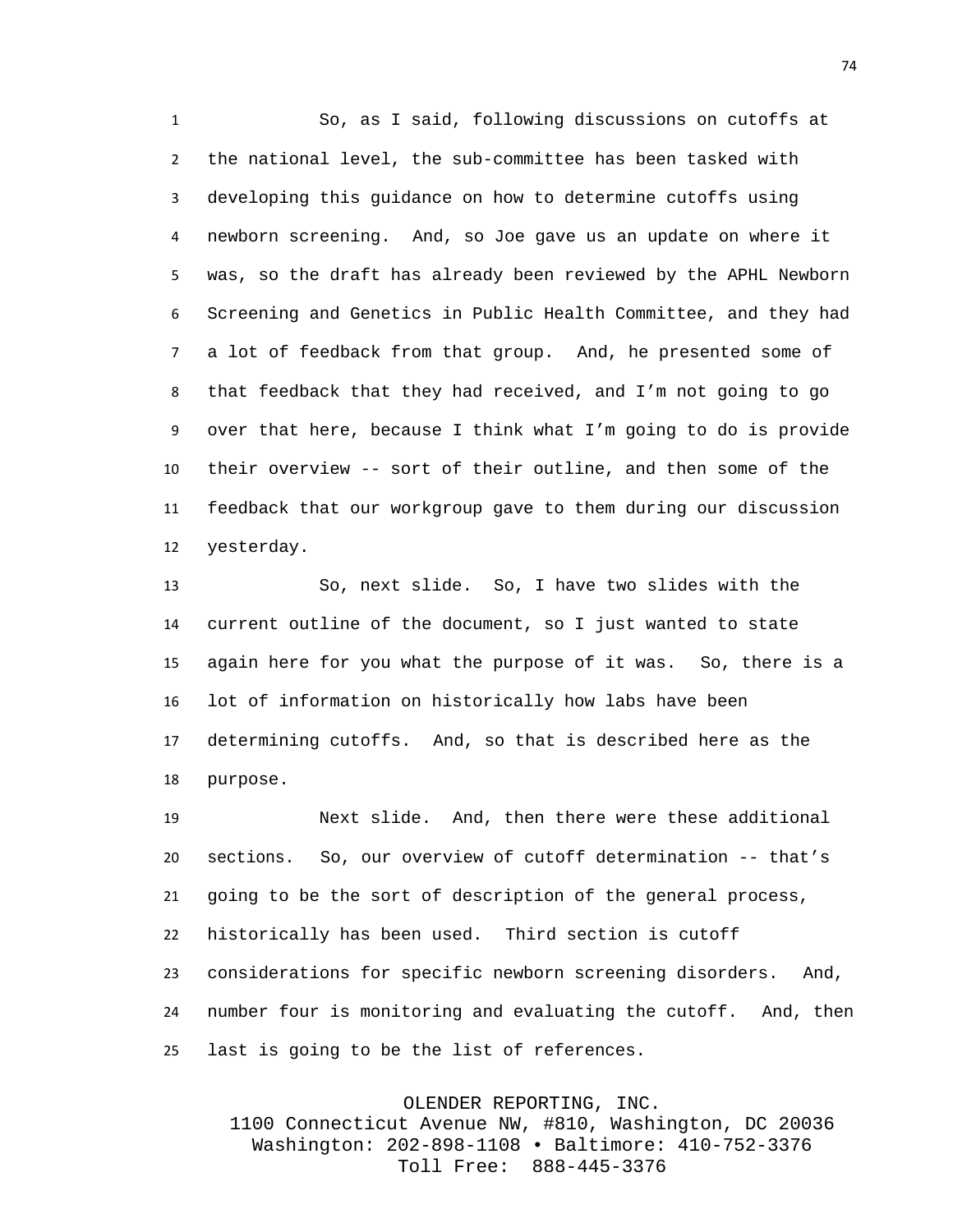Next slide. So, some of the feedback that our workgroup was giving them based on the presentation was there was some concern that the document was a little bit too heavy on history and what's been done before. So, are we going to need more -- another document that's a guideline, because we felt that was missing. But, I think the suggestion was that we felt there needed to be more information included in the document about other methods that could be used to calculate cutoffs, and that includes multiples of the medians and the clear tool, pros and cons of historical as well as some of the newer methods. So, I think the workgroup felt that if there was a lot more information added to the guideline, that it would be a guideline. Otherwise, it would be a little bit too much of just a historical document.

 The other ideas included incorporation more information from the CAP checklist on cutoff determination in this document.

 Next slide. The other thing that was mentioned was more of a discussion of using goals for sensitivity and specificity when choosing cutoffs, and -- you know -- assessing the impact of false positives and false negatives as you consider your cutoff. And, that was something that we thought could be folded into the document more. And, then factors that impact cutoff determination. So, we know that states may choose how well -- you know -- where there cutoff and what the

OLENDER REPORTING, INC.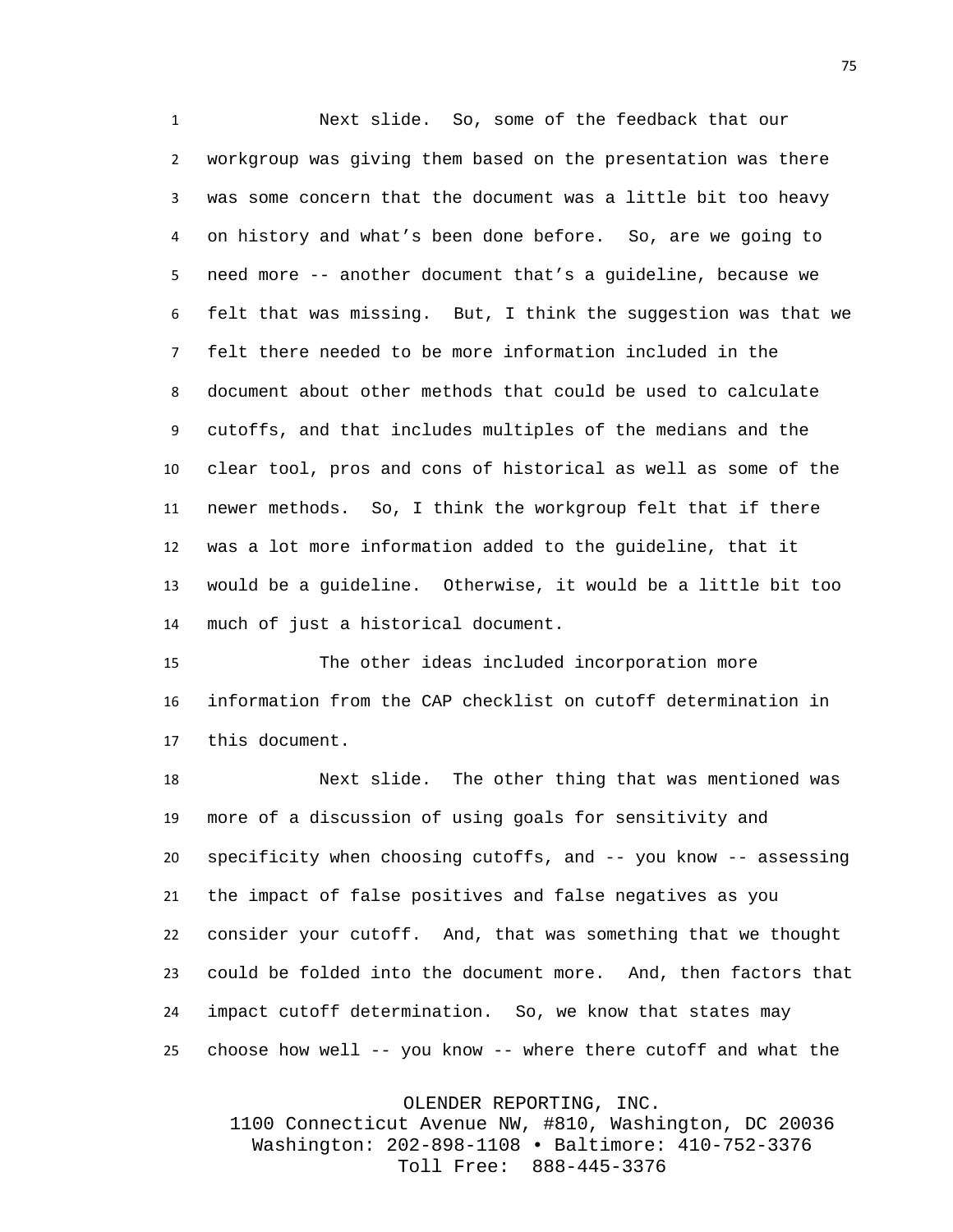goals of the cutoffs are depending on -- for example -- if they have second-tier testing. So, they might shift it to actually have more false positives because they're going to use second- tier testing. What conditions you're screening for. So, different states have different goals in terms of -- you know - - what their goal is in terms of what they want to capture. And, then, of course, some states one screen versus two-screen states also have different goals for their cutoffs. So, I think that that was our main feedback that we gave Joe and his group.

 So, next slide. So, these are the next steps and estimated timelines. The APHL Hemoglobinopathies Workgroup is going to add some work this month, and the goal is to then send out the draft and solicit feedback from the newborn screening community including our workgroup in the next month or so, and then incorporate that feedback from the community into their final draft with the goal of presenting the draft to the Committee in February.

 So, it is -- you know -- it's going to be quite tight in terms of getting -- you know -- sending it out and getting workgroup and other group's input in the next month or two.

 Next slide. So, we did wind up having after the presentation yesterday on the timeliness data -- so, one of our workgroup projects has been to look at sort of the timeliness

OLENDER REPORTING, INC.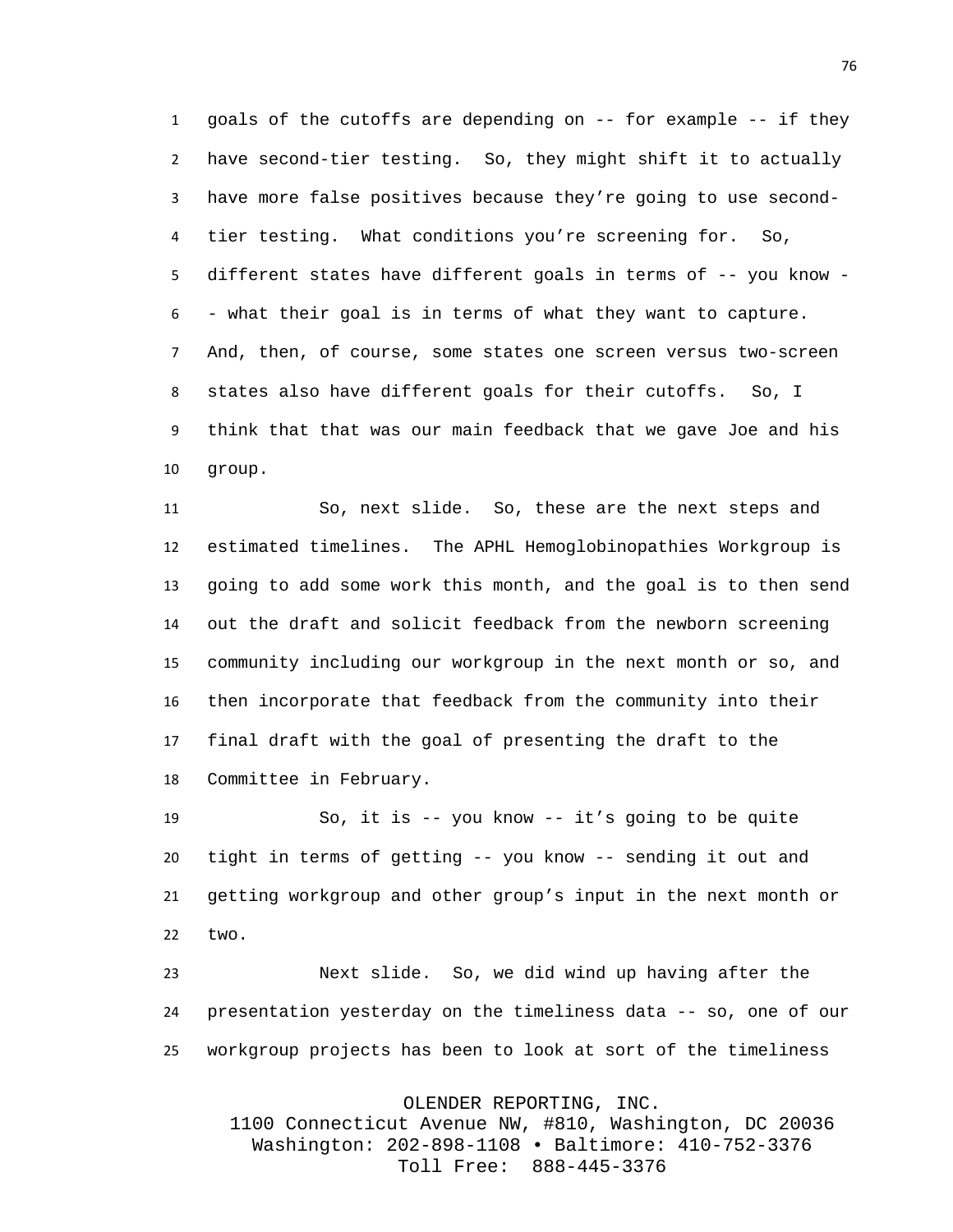data and assess -- you know -- and assess the data and think of some of the impacts of -- for example -- what were the consequences of improving timeliness, etcetera. And, so some of these things we already sort of talked about yesterday, but, obviously, once again we brought up the switch from 24 hours to 2 days in the NewSTEPs data collection for transport to the lab. And, we had some other really interesting discussions, and some of it we even touched upon earlier today in some of the other workgroup things. So, looking outside Newborn Screening Programs to assess the whole system. So, timeliness, we really focused a lot on what our labs can do, but some of the discussion has been about, well, what about downstream short-term and long-term followup -- you know -- and things like that.

 There was also discussion about -- you know -- we've really been focusing on reporting presumptive positive results within 5 or 7 days, but if it's the weekend, and it's really not a time-critical condition, then it might not make sense to -- you know -- put the family in a lot of anxiety, calling them immediately on the weekend, if it's something where -- you know -- we don't need to get them to the ER immediately versus a time-critical condition.

 So, standards for other timeliness pieces, and this has come up before. Obviously, we've even talked -- tried to talk to Joint Commission about -- you know -- getting their

OLENDER REPORTING, INC.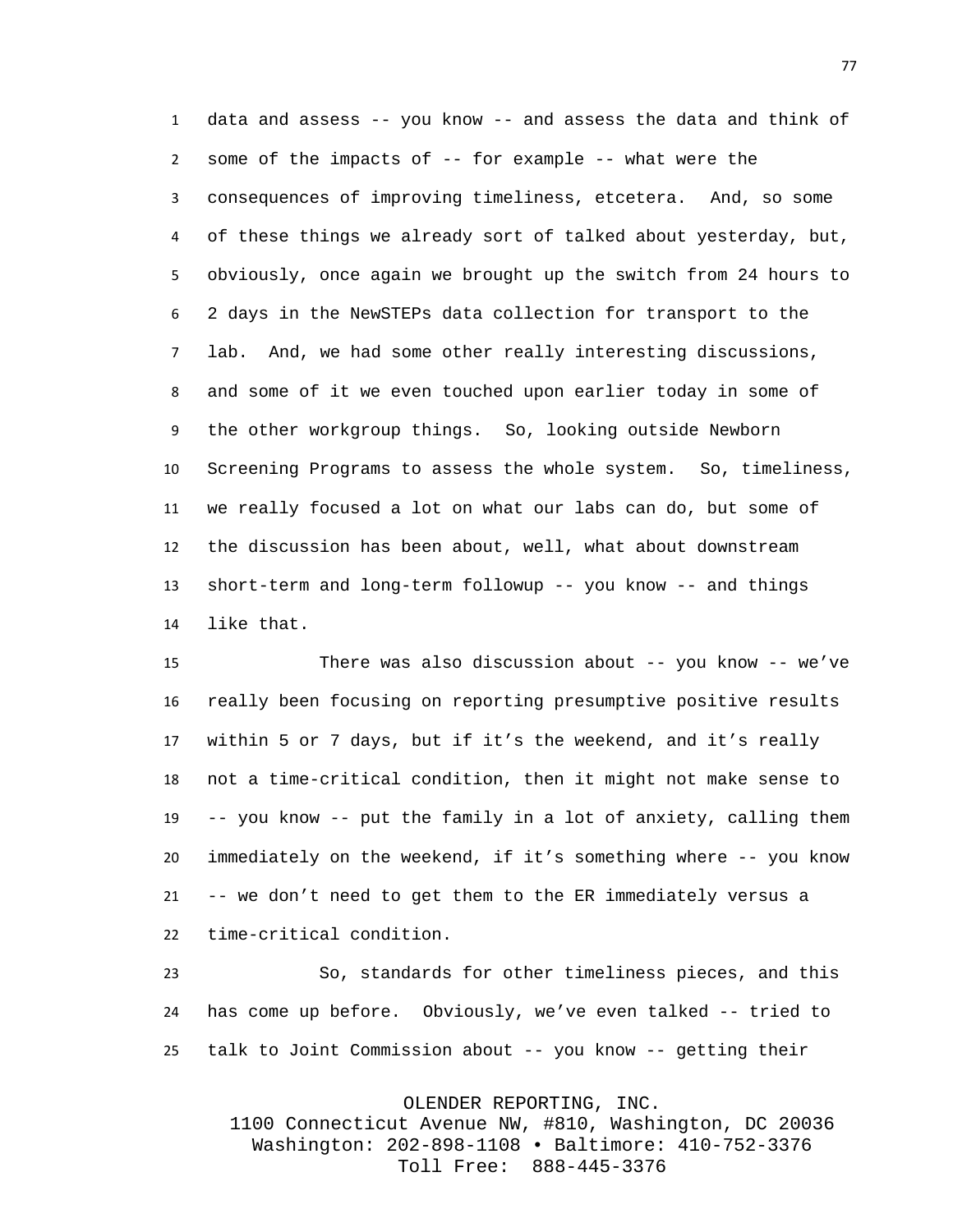impact in some of our timeliness issues that we wanted -- not just this Committee -- but for other groups to help us with, and that's been a struggle, but that's come up again. And, obviously -- you know -- once again, what is this set up for? What is the goal? Are we meeting the goal, and how can we improve?

 So, Committee -- one of the thoughts of some of the members was the Committee could consider recommendations for other parts of the system outside of lab. I mean -- I think that discussion we just had -- it played right into that. And, also, can we link -- you know -- these improvements in timeliness in improving outcomes? That's the big picture. Can we do it? But, I think discussing like we just did about long- term followup and measuring those pieces and the struggle to do that -- you know -- sort of -- that would be hard to do.

 Next slide. So, when we had unfortunately a very, I think, 10-minute window to think about future projects. And, the next slide, I think we have our -- this was our charge that we've had for the workgroup -- you know. And, so we've looked about lab procedures. We've looked at infrastructure and services.

 And, next slide. So, this is our -- you know -- the last project that was assigned to us. So, first of all, exploring the role of NexGen sequencing in newborn screening. And, so we've had -- it's sort of been something we've been

OLENDER REPORTING, INC.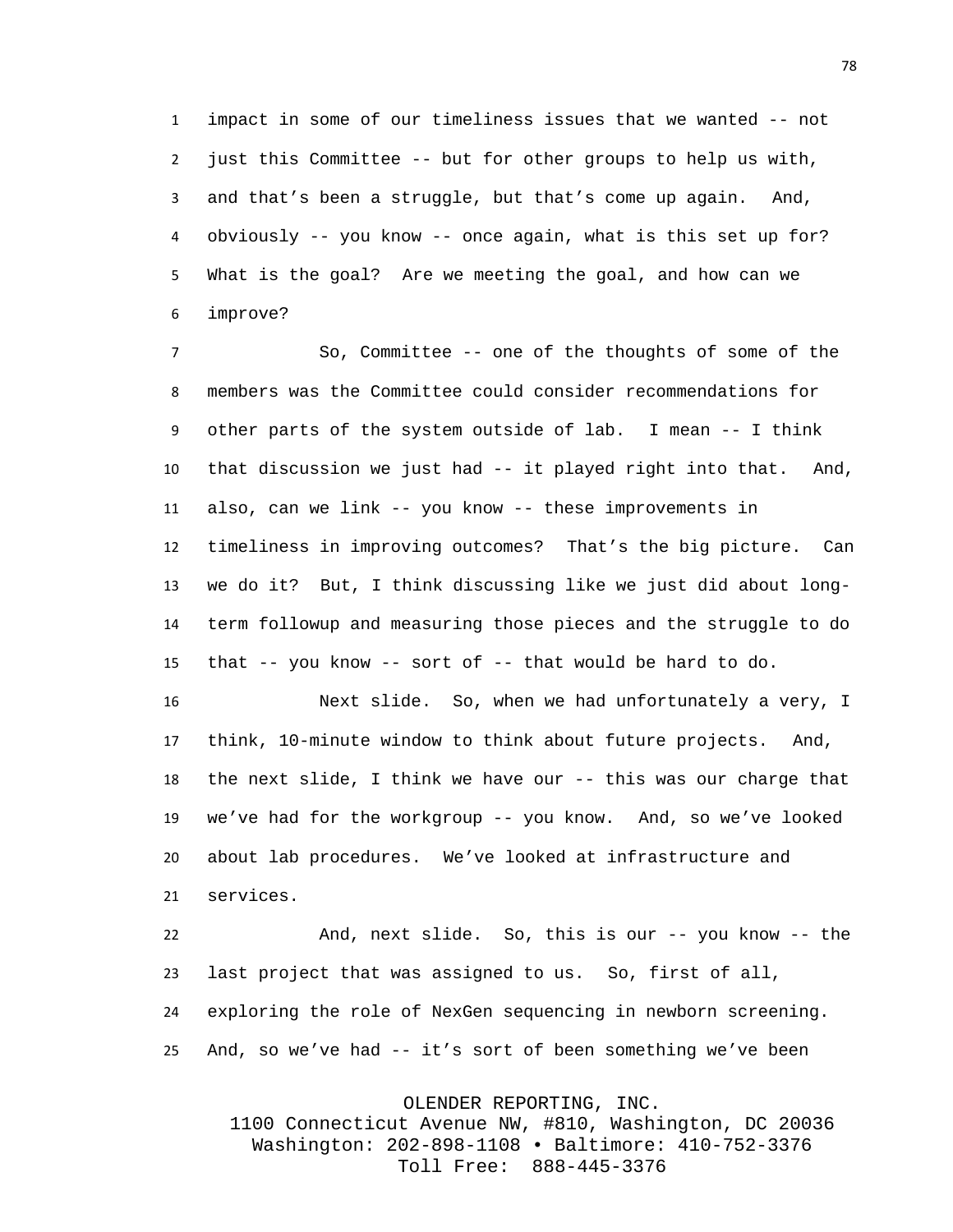monitoring. We've had presentations. We've had -- you know -- updates from things that are going on in NGS. And, I think that the -- you know -- we still had some other things that were coming up with NGS and even just generally molecular testing in newborn screening that are still coming that we want -- that we felt was still a role for us.

 And, so the next slide has sort of updated our proposal for project 1 would just be maybe even changing NGS to molecular tests. And, so still understanding how molecular tests are going to be used. And, we had heard -- not yesterday but previously -- that there was some more discussion about molecular first-line tests, and I've added that to the bottom. Michael Watson has talked about some work that's being done. We know the Insight projects are still ongoing, and it would be great to hear an update. Molecular tests being added for second-tier tests. And, I think -- the other thing we thought of is also falling underneath this as well as we hear more about other types of second-tier tests that are being developed. And, obviously, use of tools and other things as well. So, this was our idea to continue sort of project number 1, expand it a little bit, which I think in general sometimes we do, because we still think that there's a lot of information on molecular tests that's growing that our Lab Workgroup should keep touch on.

Next slide. So, project 2. That was assigned to us

OLENDER REPORTING, INC.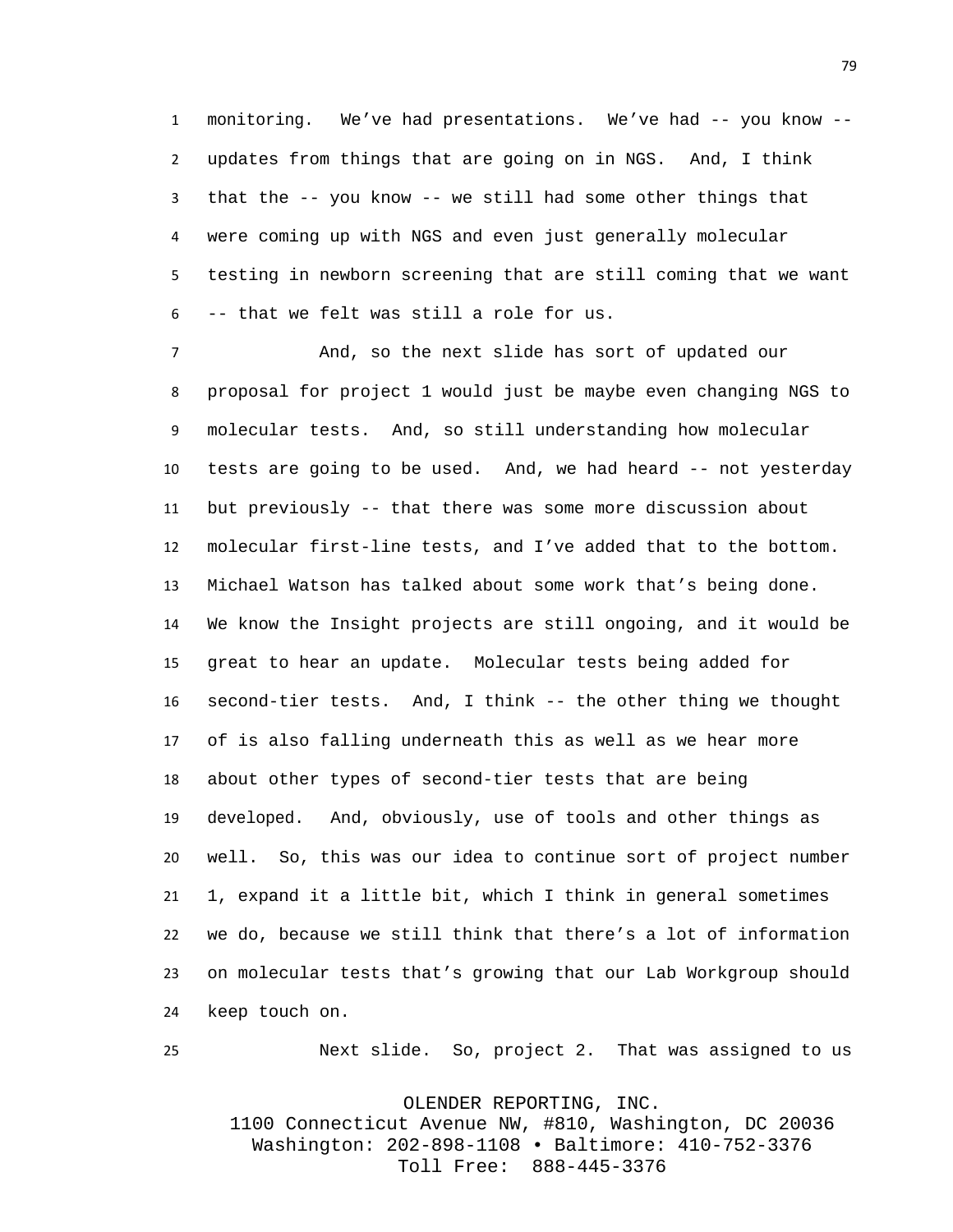in 2016. It was reviewing the timeliness initiatives and the data that was emerging. Unfortunately, the data really just did emerge, so we have heard some talks from California -- for example. They've published data on the implications of their earlier specimen collection, and I think if there is additional data, we can hear about that as well as considering -- continuing our discussions on timeliness and what states are doing, and what we can do in terms of obviously laboratory and maybe beyond.

 So, next slide. So, we really felt that we should continue to monitor timeliness. We did have some other ideas that were brought up. We didn't have a lot of time to flush them out. So, some of the discussion was -- you know -- as states are bringing on the new conditions that are added to the RUSP -- you know -- they are taking -- you know -- they are obviously rolling out slowly in many states. So, some of the discussion is does it make sense for us -- because we don't as a Committee often talk about it -- does it make sense for the Lab Workgroup to talk about barriers, and do we have a role in discussing what is leading to the fact that there is very slow uptake for some of these tests, and that obviously -- you know -- pilots -- which has come up before -- we've had many discussions about it, and obviously -- you know -- we have an organization whose goal is to start doing more pilots. And, we have a new Committee member on a workgroup who's in touch with

OLENDER REPORTING, INC.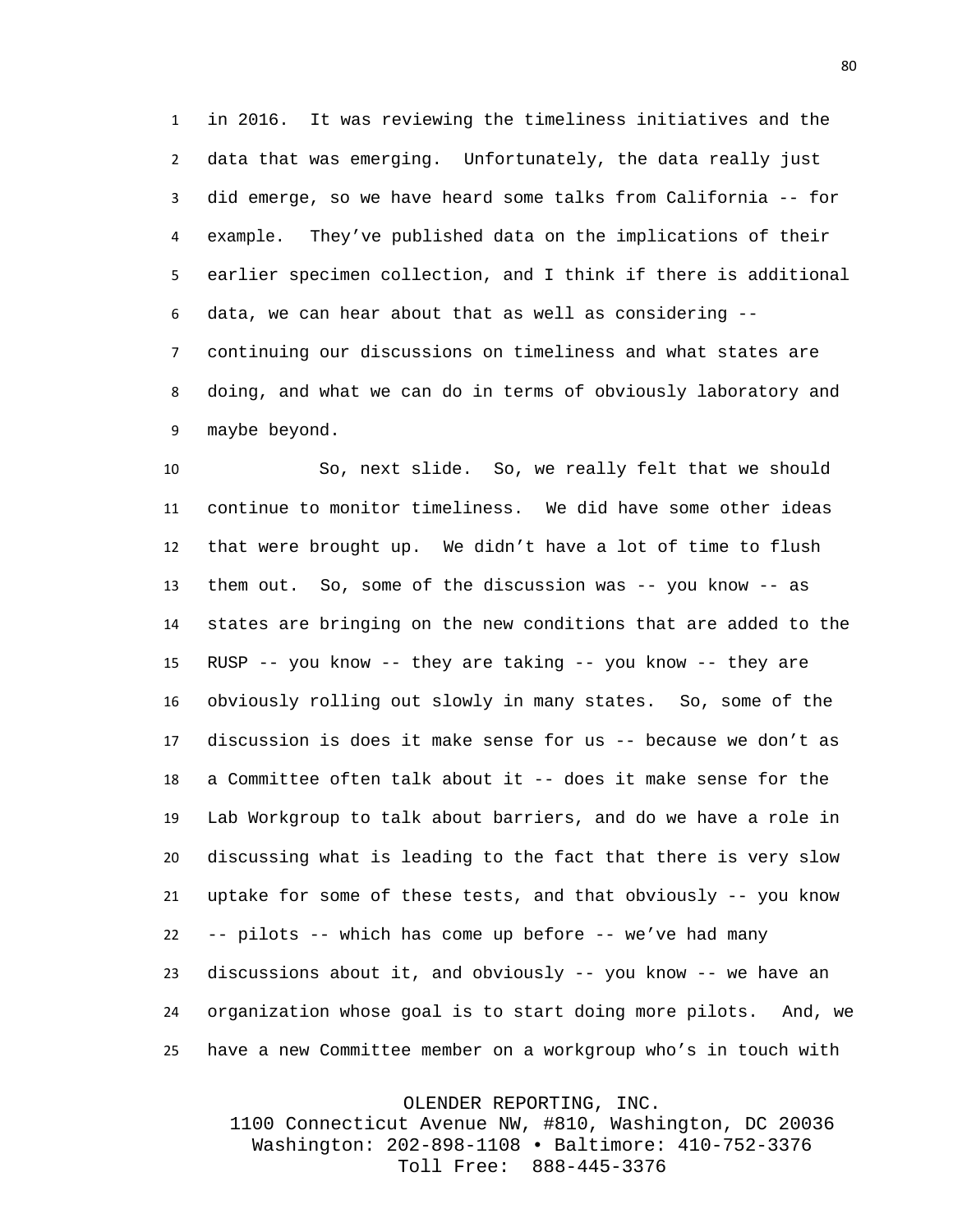that as well. But -- you know -- that's something we could still maybe talk about, but I think we through projects 1 and 2 should continue unless people had thoughts about other things we could do. So, that's it.

 DR. JOSEPH BOCCHINI: Thank you, Kellie. This is now open for questions, comments, and discussion. Natasha? MS. NATASHA BONHOMME: Natasha Bonhomme. I have a question about the presentation that was done around cutoffs. Is that okay? I saw the outline, and I think that was really helpful. In any of that, is there any discussion of how this would be communicated out to the public or just out beyond kind of those who are in the labs doing this work? And, I bring that up because though the discussion of cutoffs has been around for years, it really got taken to another level due to a news article. And, so I'm just thinking in any of that, is there a component of actually communicating it out to probably those who have a lot of questions about what's happening with cutoffs.

 DR. KELLIE KELM: I think right now -- I mean -- we didn't. I think mainly our focus was giving feedback to the APHL sub-committee that was working on it. But, obviously, I don't know if APHL or the Committee has thought about something beyond the document right now.

DR. JOSEPH BOCCHINI: Susan.

DR. SUSAN TANKSLEY: Susan Tanksley. So, Natasha,

OLENDER REPORTING, INC.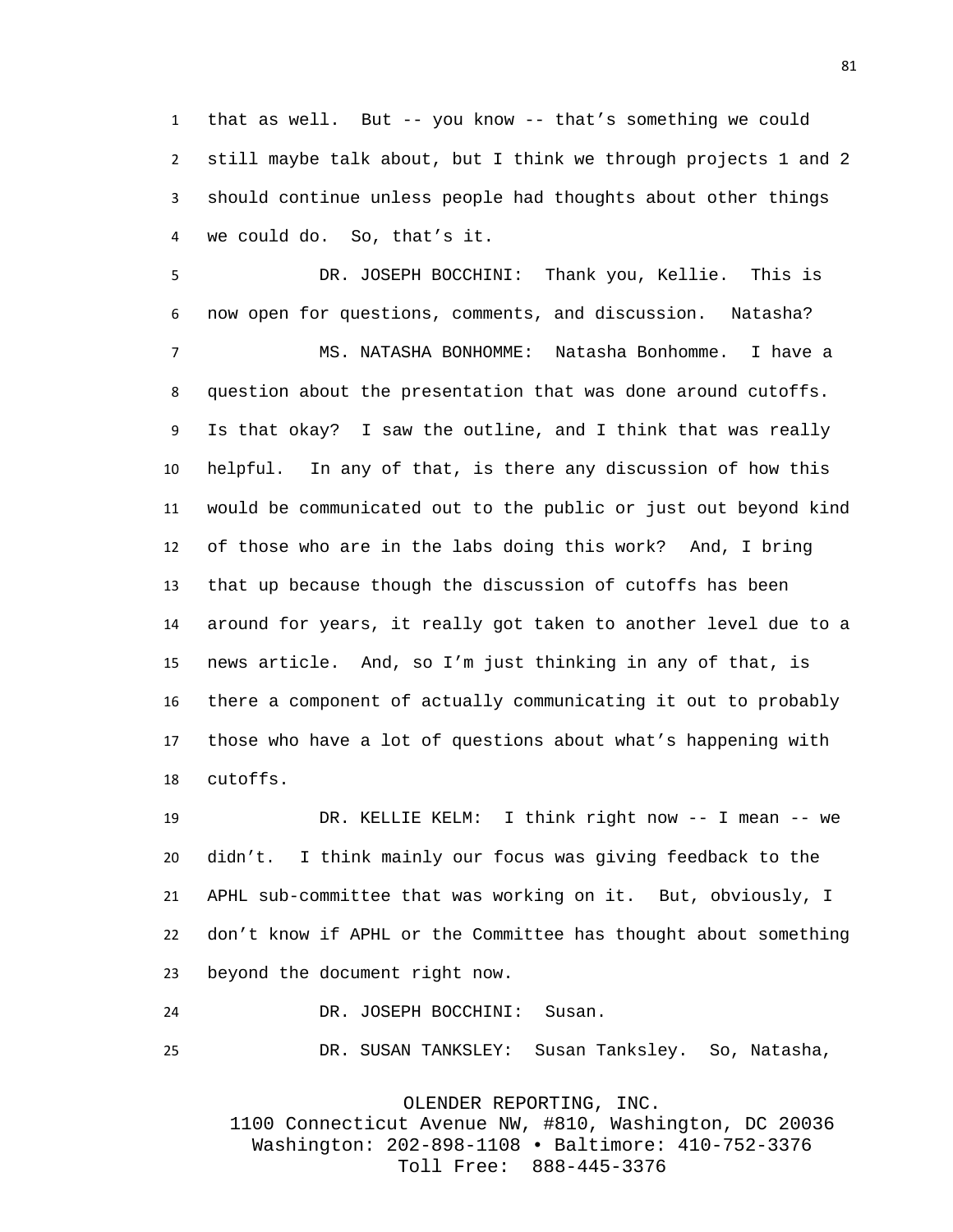that's a good point, and I will bring it up to APHL and the sub-committee, and we can talk in the Committee as to how something like that -- how we might be able to accomplish something like that.

DR. JOSEPH BOCCHINI: Dieter?

 DR. DIETRICH MATERN: Dieter Matern. I think we gave, however, a suggestion back to Dr. Orsini that the document should include generally understandable language about the terms that are used. And, my assumption would be that the document would be available to the public online. Whether APHL will make any special announcement, press release, whatever when it's out there is a different question.

 DR. JOSEPH BOCCHINI: Okay. Other questions or comments? Dieter?

 DR. DIETRICH MATERN: Dieter Matern again. You mentioned, I think, the review of the RUSP. One of the things that came to attention again at the recent APHL Newborn Screening Symposium was that we still don't have on the website -- the Committee's website -- an option to reclassify a condition that is on the RUSP to either get it off the RUSP completely to get it downgraded to secondary target, or something upgraded to primary target. But, again, this is, I think, important because at the APHL meeting, there was at least one presentation, I believe, from Michigan about how they get rid of SCAD deficiency and IVDH deficiency. So, I think

OLENDER REPORTING, INC.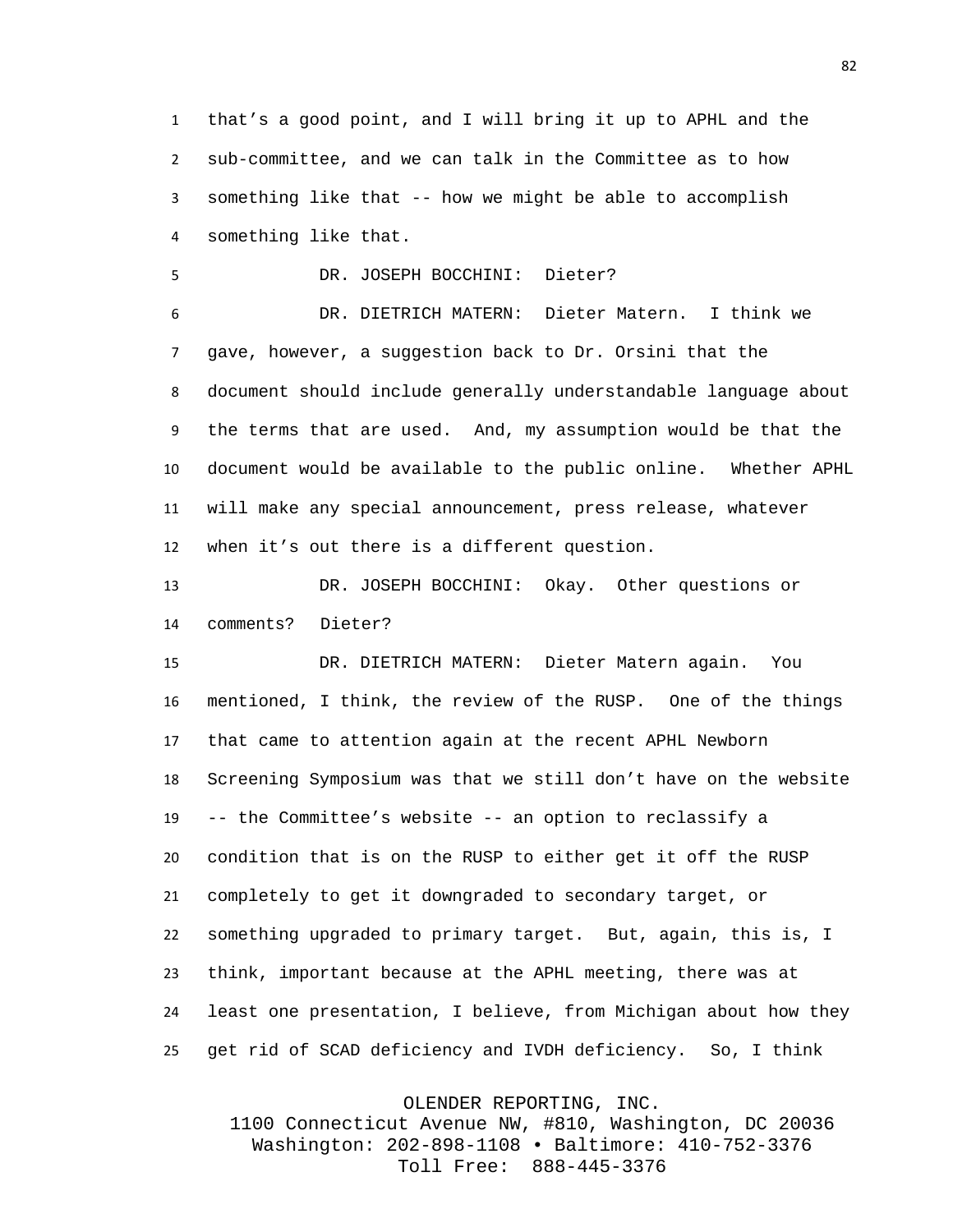that is important, and I would rather have the states that want to remove stuff come back here and basically ask for that in a more official, formal approach so that we can have an evidence review whether that should happen.

 DR. JOSEPH BOCCHINI: Yeah, and I think that's a good point. And, I think that probably we need an ADHOC Workgroup of Committee members and others to address that issue. And, I know we've talked about it, but I think you're right. It needs to happen. So, that should be on our going-forward agenda. Scott?

 DR. SCOTT SHONE: Scott Shone. I've been toying with whether or not to say this. But, I think Natasha's comment gets at sort of something bigger that just sort of -- now being part of the process here has occurred to me -- is that a lot of these projects are cross cutting. But, because of the way the workgroups are structured, they tend to be a little siloed. And, so timeliness ended up being a laboratory -- Laboratory and Standards Workgroup topic, but there were educational components that then the Laboratorians were tasked with. And, there were followup -- you know followup issues that -- but it still stayed in that workgroup. And, then around cutoffs -- the same idea -- you know. And, I think -- I haven't seen the document yet, so let me be clear. But, I saw the slides that Joe presented yesterday, and it's -- it's largely written by Laboratorians for Laboratorians. So, just

OLENDER REPORTING, INC.

1100 Connecticut Avenue NW, #810, Washington, DC 20036 Washington: 202-898-1108 • Baltimore: 410-752-3376 Toll Free: 888-445-3376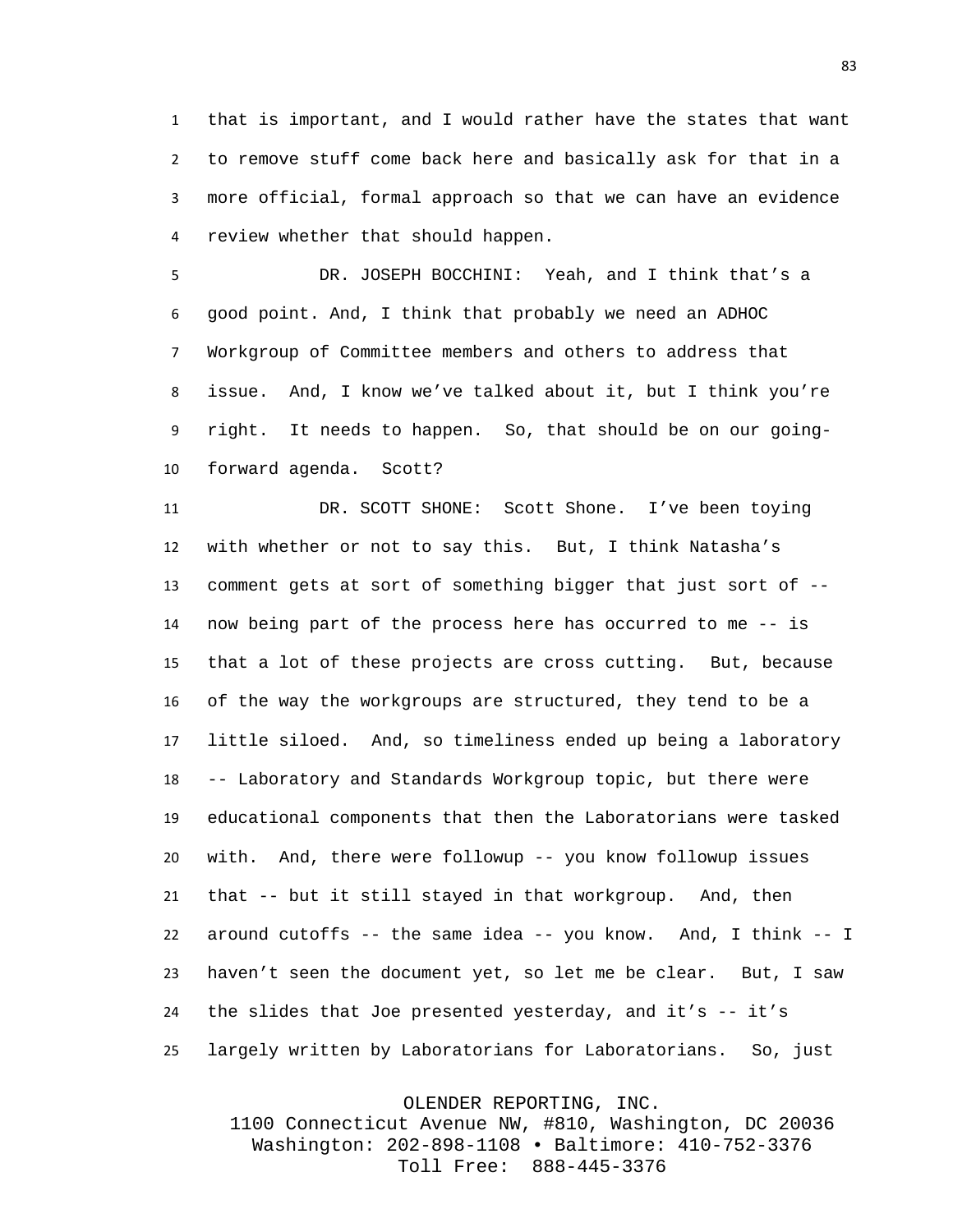publicizing and communicating the existence of the document doesn't mean that it's going to effectively communicate the message of, this is why the system does what it does and how it's been designed to function in an optimal screening fashion, which is why just the simple historic perspective might not get at the goal, because part of the challenge was -- is the way we've been doing it the right way to continue doing it.

8 And, so I wonder -- and, this is not just a Lab Workgroup issue -- but, I wonder if the Committee needs to consider how to ensure that these endeavors were undertaken, and Beth's comment about priorities really gets at that. A lot of these things are cross cutting -- you know -- the paradigm is completely changed in this system, right? It's no longer PKU with medical food, which we still haven't gotten done or galactosemia or whatever. It's -- it's much more complex. And, until we start thinking about these as opposed to a lab issue, a followup issue, an education issue, as a system issue -- I'm sorry to sound like a broken record over the last two days -- maybe I'm not going to be invited back in February.

20 [Laughter.]

 But, the fact is, we want -- it sounds like we want to move the ball forward substantially on these issues, not because -- we don't want to, we need to. And, if we just think about it as the Committee -- you know -- NewSTEPs, NewSTEPs 360, APHL, and all the groups were represented at the table --

OLENDER REPORTING, INC.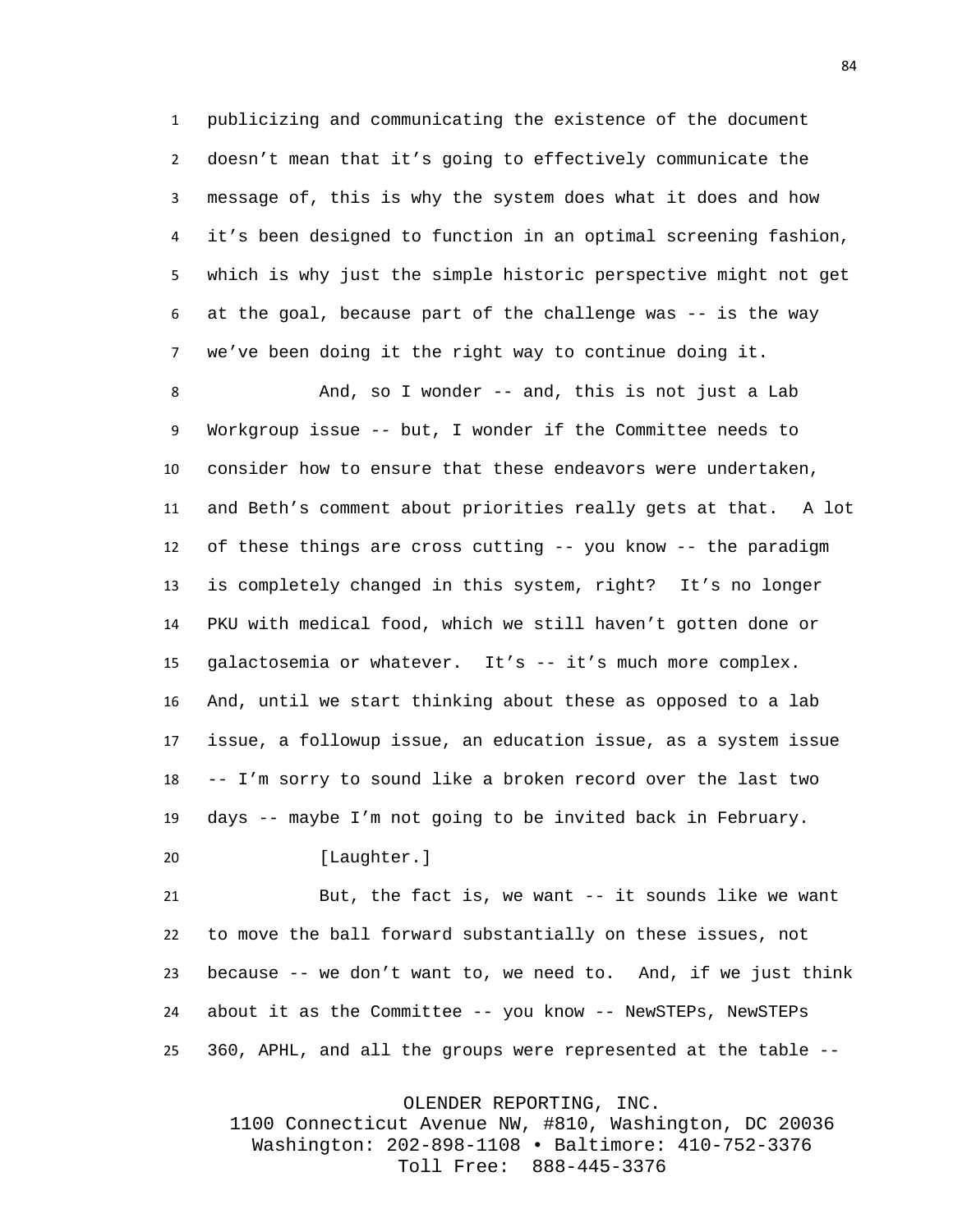not just this U-shaped table, but the tables out there -- then, we're not going to have the significant outcomes we need for the system.

 And, so my recommendation is part of the process of deciding what the priorities are for the workgroups will be, how do we integrate the workgroups either whether it's at this table, or how do they integrate, so that -- so that we get the biggest bang for the buck. You know -- HRSA and the Regional Collaboratives, now the Regional Genetic Networks -- there was a requirement that there by multidisciplinary projects. You know -- NIMAC did a great job of this over the last couple of years. It was an honor to be part of that in my role in New Jersey working with Michele and these cross-cutting projects that helped -- it wasn't just one issue -- you know. It was an issue that was tackled from many fronts. And, we were able to get more done that way as opposed to we have a document, and we educated some hospitals on how important newborn screening is so that they actually package this right, but actually, oh, by the way, the Secretary of Health -- you know -- thanks to efforts by the Secretary of Health who understands how important this is and established a timeliness Czar. Maybe it's not just for newborn screening but for the entire public health lab so that the benefit is shared while the cost is minimized -- something like that. And, I think that's where we need to go with our thought processes.

OLENDER REPORTING, INC.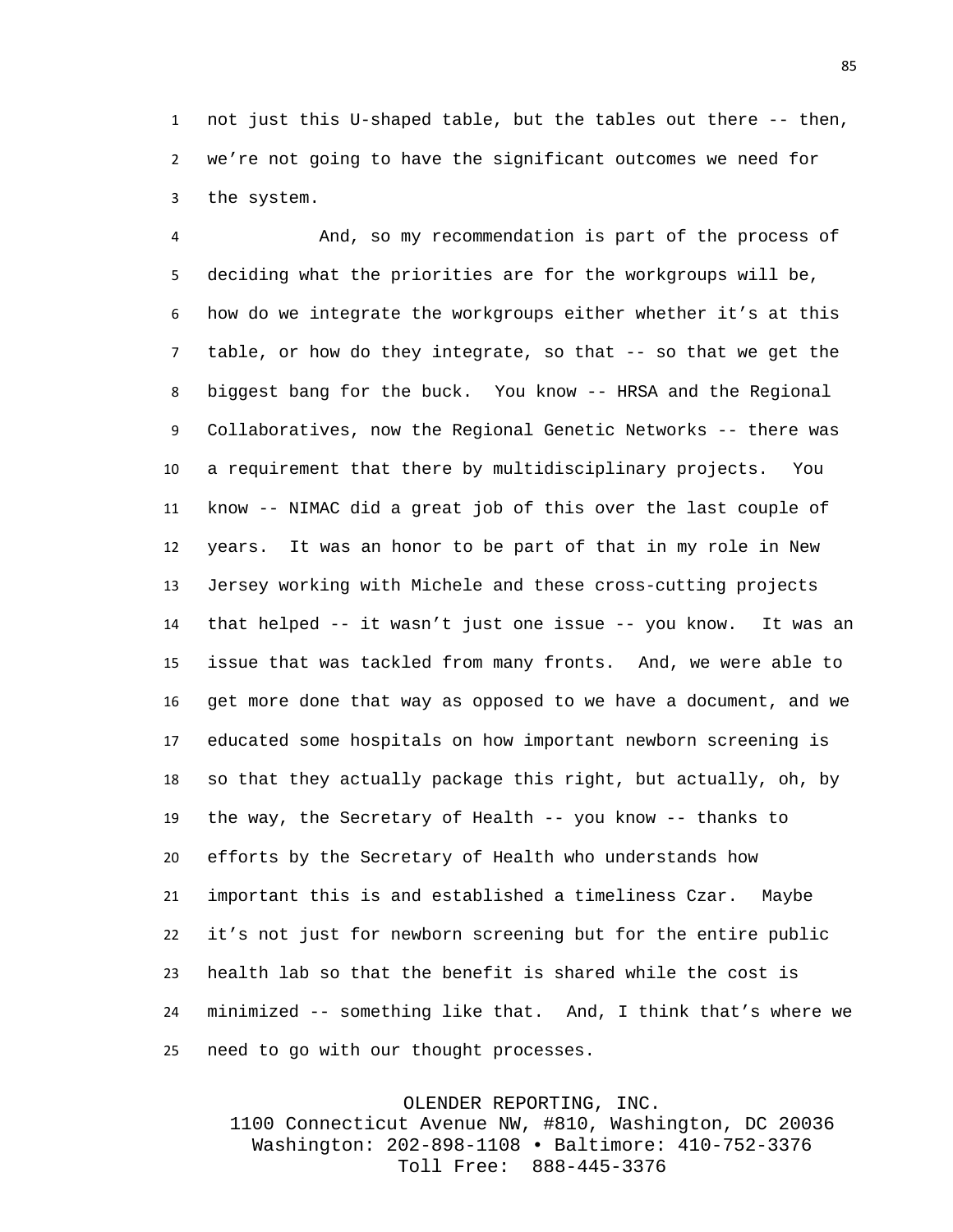DR. JOSEPH BOCCHINI: Thank you. Beth? DR. BETH TARINI: This is Beth Tarini. So, I think that I agree with you. We are siloed and have work -- I believe -- because we have workgroups that have sort of been created based on topics, not on problems -- largely. We have had these ADHOCS as problems come up. So, I wonder if we need to diminish in some way the roles of these standing workgroups, which are created just based on an organizational cut and aren't based on -- they're not problem focused. If they're problem focused, they're focused on a problem that's been prioritized, and then they are cross cutting because the members involved have specific skills and/or content expertise and/or connections related to that.

 So, when you create AHOCS, you then create a prioritized group, and you bring together by nature of the creation a cross-cutting, multidisciplinary team. What I feel like we're trying to do now is find projects and put them in the buckets of the existing workgroups, and that is the system we have designed -- this microsystem -- is potentially working against us being successful. And, exactly as you point out, we are actually not working like a system. We are working as individuals trying to make it happen.

 DR. JOSEPH BOCCHINI: Thanks. Mei? DR. MEI WANG BAKER: Mei Baker. I just want to go back to this document for the cutoff evaluation. I think the

OLENDER REPORTING, INC.

1100 Connecticut Avenue NW, #810, Washington, DC 20036 Washington: 202-898-1108 • Baltimore: 410-752-3376 Toll Free: 888-445-3376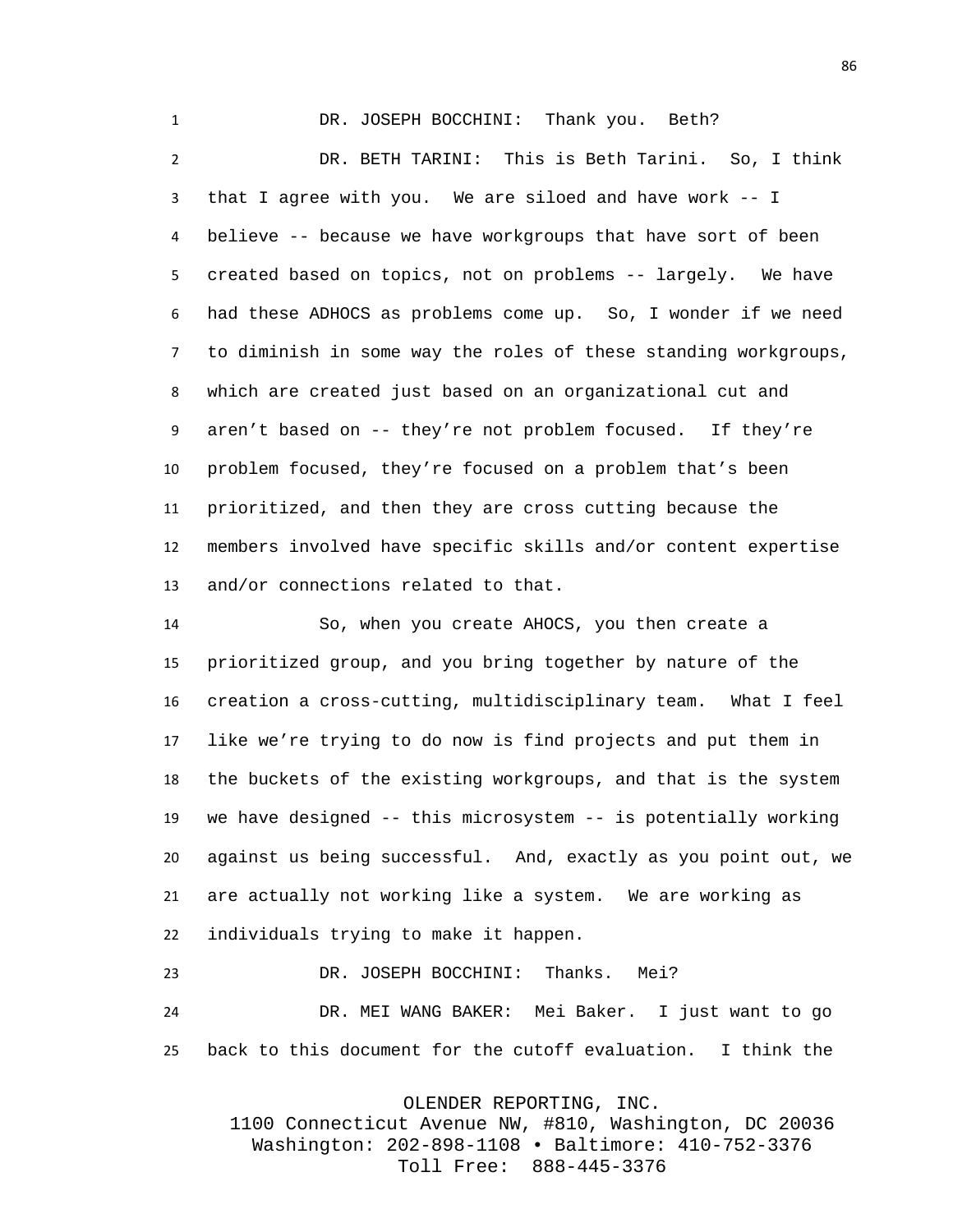intention is to provide a deadline because historically we do. But, now how we systematically end up with some guidance and some standardization -- that's the purpose. Also, I just -- I really -- I'm glad actually that Scott mentioned that because that is intention for the laboratory practice. I'm not so sure how beneficial is it to the public, but I think public needs to know the measurement it has been taking. I think that's important.

 The one thing -- I want to add on one thing is at our meeting, we talked about looking at all the different practices, and also we want to cross check with a certain like a CRS document, and also even clear [inaudible] requirement. So, this way we are really in the position because obviously this discussion is the patient's safety, right? So, I think we need some -- you know -- to follow certain procedures. We talked about how you set a cutoff and what kind of tool you use. You need to state in your [inaudible] require you to do periodic assessment and monitor when you do that. I just wanted to add this piece.

DR. JOSEPH BOCCHINI: Susan?

 DR. SUSAN TANKSLEY: Susan Tanksley, APHL. So, Jelili made me aware that there has been a 1-pager on the APHL website regarding cutoffs since the issue came out many, many months ago at this point. But, that is a document. So, it's publicly available now, but it's something that we could use.

OLENDER REPORTING, INC.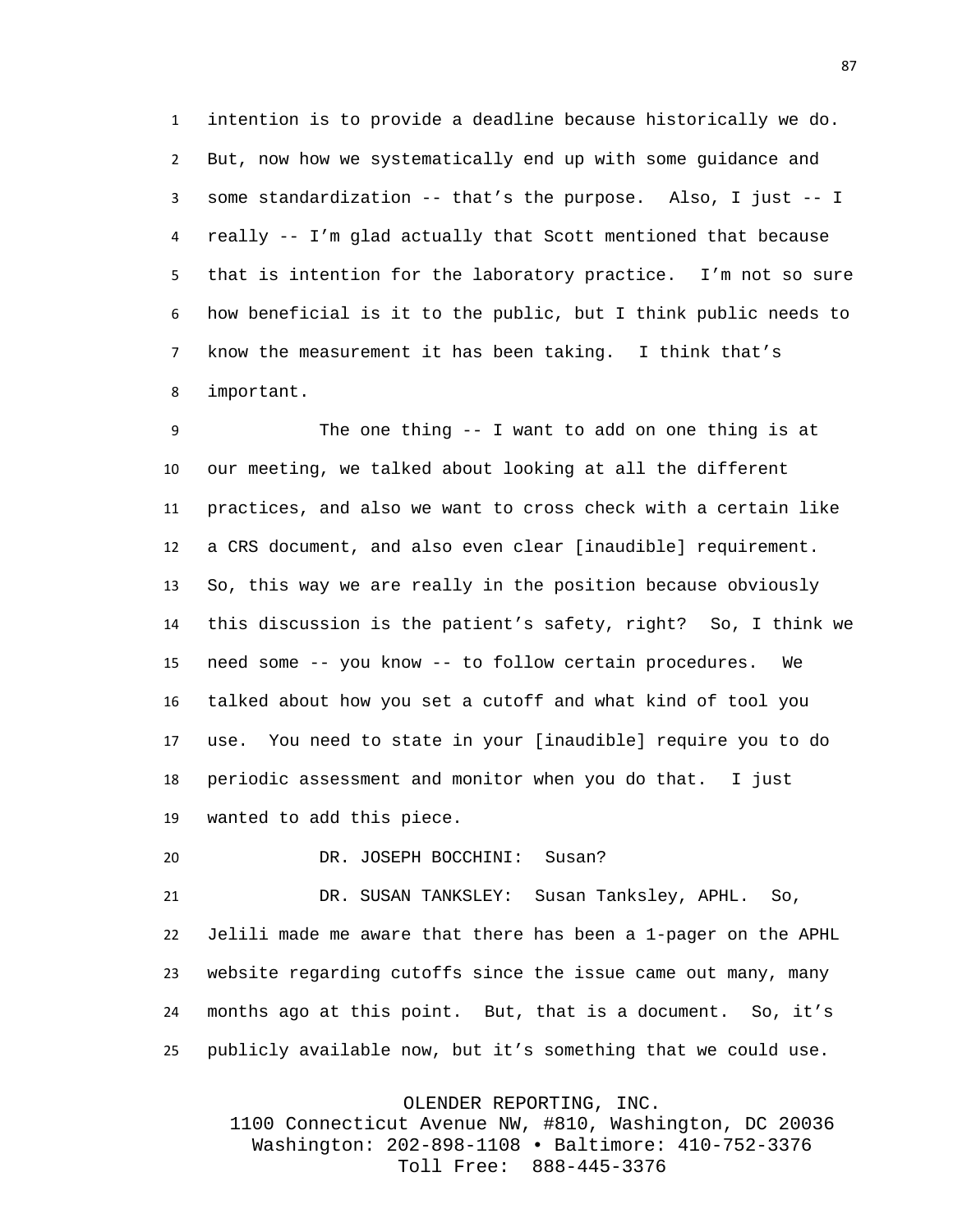Mei is correct when she says that this is a technically written document, and its intent and purpose was for the laboratories and helping them to figure out what are the best ways to establish cutoffs or reference ranges or whatever we're going to call them. But, we can build off of what's existing now as far as what's publicly available, and we can also work with Genetic Alliance in some kind of document that we could share so that it's available in multiple areas.

 DR. DIETRICH MATERN: Dieter Matern. So, the document that has been drafted or is almost ready and that we discussed yesterday is really an overview of what -- how things have been done, and it is pointing out to whoever wants to read it what the options are to determine cutoffs and reference ranges, and so on. I don't believe it is really -- it clearly is not -- and, Joe said -- it's not an SOP as to how to establish cutoffs and reference ranges, which -- I think -- is really what laboratories need versus what it is. But, I think that the idea was that that would be a subsequent document. But, maybe that is something that our Committee should actually take the lead on and try to put together.

 DR. JOSEPH BOCCHINI: All right. Any additional questions or comments? All right. So, the consensus again would be to continue the work that you're doing, and other comments? Okay. Thank you, Susan, and the rest of your workgroup. Thank you.

OLENDER REPORTING, INC.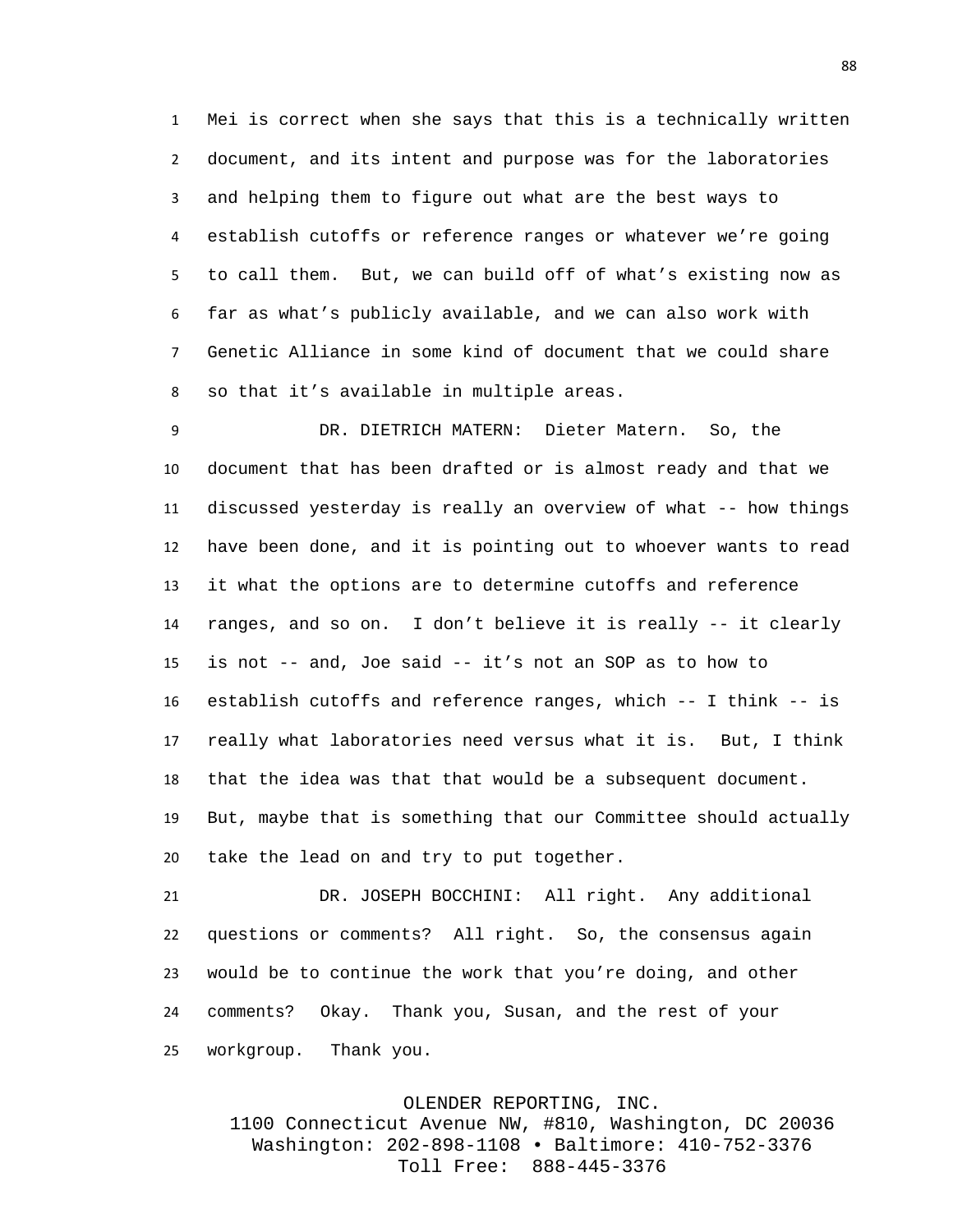So, we are actually 7 minutes ahead of time. All right. So, we have an hour for lunch with a little extra 7 minutes, and we are going to promptly restart at 12:45. And, since we've completed the discussions about each of the individual workgroups and direction that they're going in, we're going to start at 12:45 with the discussions panel on SCID. Thank you. 8 [Lunch break] DR. JOSEPH BOCCHINI: All right. Let's go ahead and call the meeting to order. First item is roll call. So, Kamila is not here. Mei Baker? DR. MEI WANG BAKER: Here. DR. JOSEPH BOCCHINI: Susan had to leave us early. I'm here. Jeff had to leave early. And, Scott Grosse? 15 MR. SCOTT GROSSE: Here. DR. JOSEPH BOCCHINI: Kellie Kelm? DR. KELLIE KELM: Here. DR. JOSEPH BOCCHINI: And, then Debi Sarkar for HRSA? MS. DEBI SARKAR: Here DR. JOSEPH BOCCHINI: Dieter Matern? DR. DIETRICH MATERN: Here, and thanks for the chocolate. Thanks, Annamarie. 24 [Laughter.] DR. JOSEPH BOCCHINI: Cindy Powell?

OLENDER REPORTING, INC. 1100 Connecticut Avenue NW, #810, Washington, DC 20036 Washington: 202-898-1108 • Baltimore: 410-752-3376 Toll Free: 888-445-3376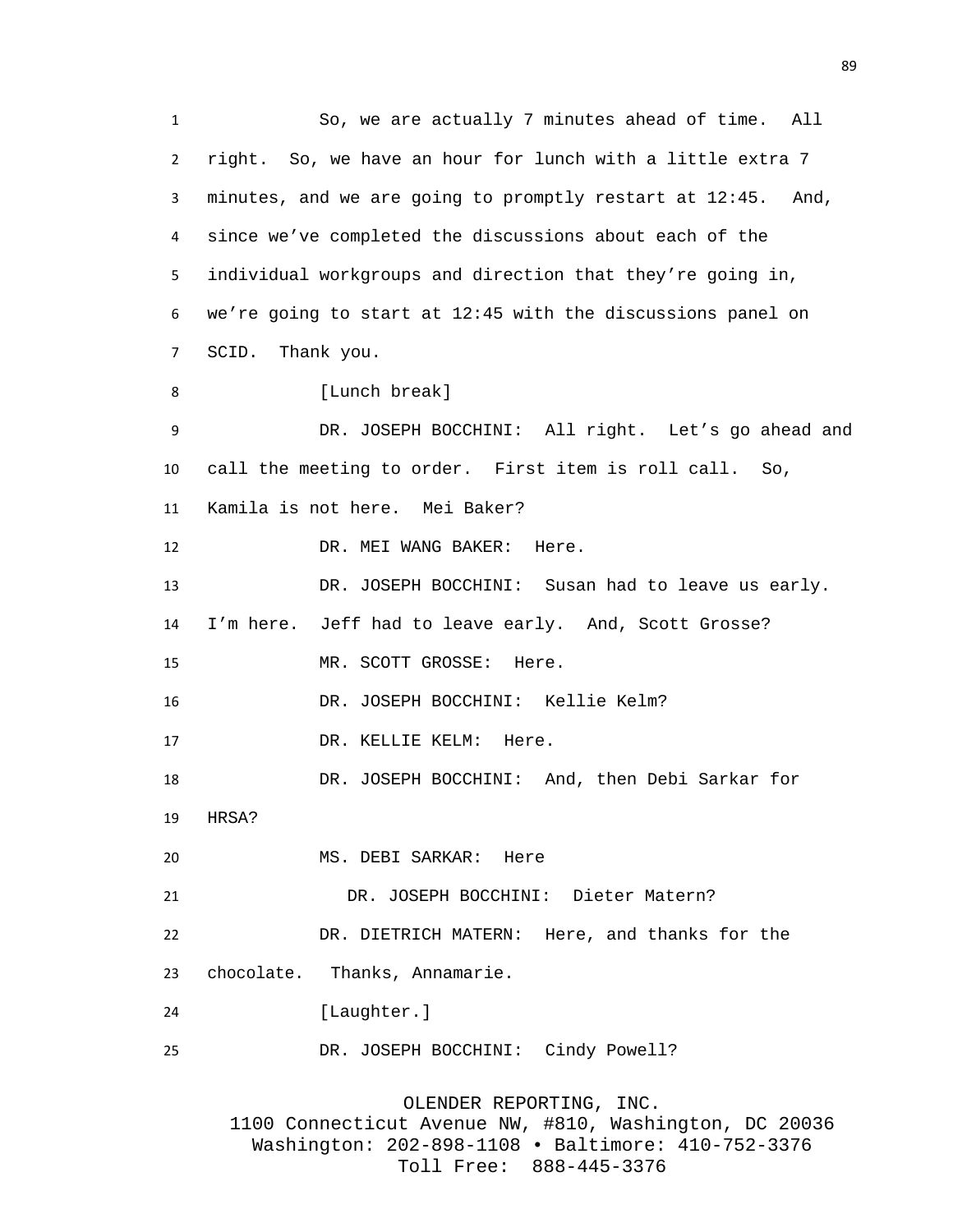1 DR. CYNTHIA POWELL: Here. DR. JOSEPH BOCCHINI: Melissa Parisi? DR. MELISSA PARISI: Here. DR. JOSEPH BOCCHINI: Annamarie Saarinen? MS. ANNAMARIE SAARINEN: Here. DR. JOSEPH BOCCHINI: Scott Shone? DR. SCOTT SHONE: Present. 8 DR. JOSEPH BOCCHINI: Beth Tarini? DR. BETH TARINI: Here. DR. JOSEPH BOCCHINI: And, Catharine Riley? 11 DR. CATHARINE RILEY: Here. DR. JOSEPH BOCCHINI: For Organizational Representatives. Bob Ostrander? FEMALE SPEAKER: His jacket is here, so I think he'll be right back. DR. JOSEPH BOCCHINI: Okay. All right. We won't give him credit. Okay. DR. JOSEPH BOCCHINI: Michael Watson? 19 DR. MICHAEL WATSON: Here. DR. JOSEPH BOCCHINI: Britton Rink will not be available this afternoon. DR. BRITTON RINK: I'm here. DR. JOSEPH BOCCHINI: Oh, you're there. Okay, great. Thank you. DR. JOSEPH BOCCHINI: Kate Tullis by webcast? OLENDER REPORTING, INC. 1100 Connecticut Avenue NW, #810, Washington, DC 20036 Washington: 202-898-1108 • Baltimore: 410-752-3376 Toll Free: 888-445-3376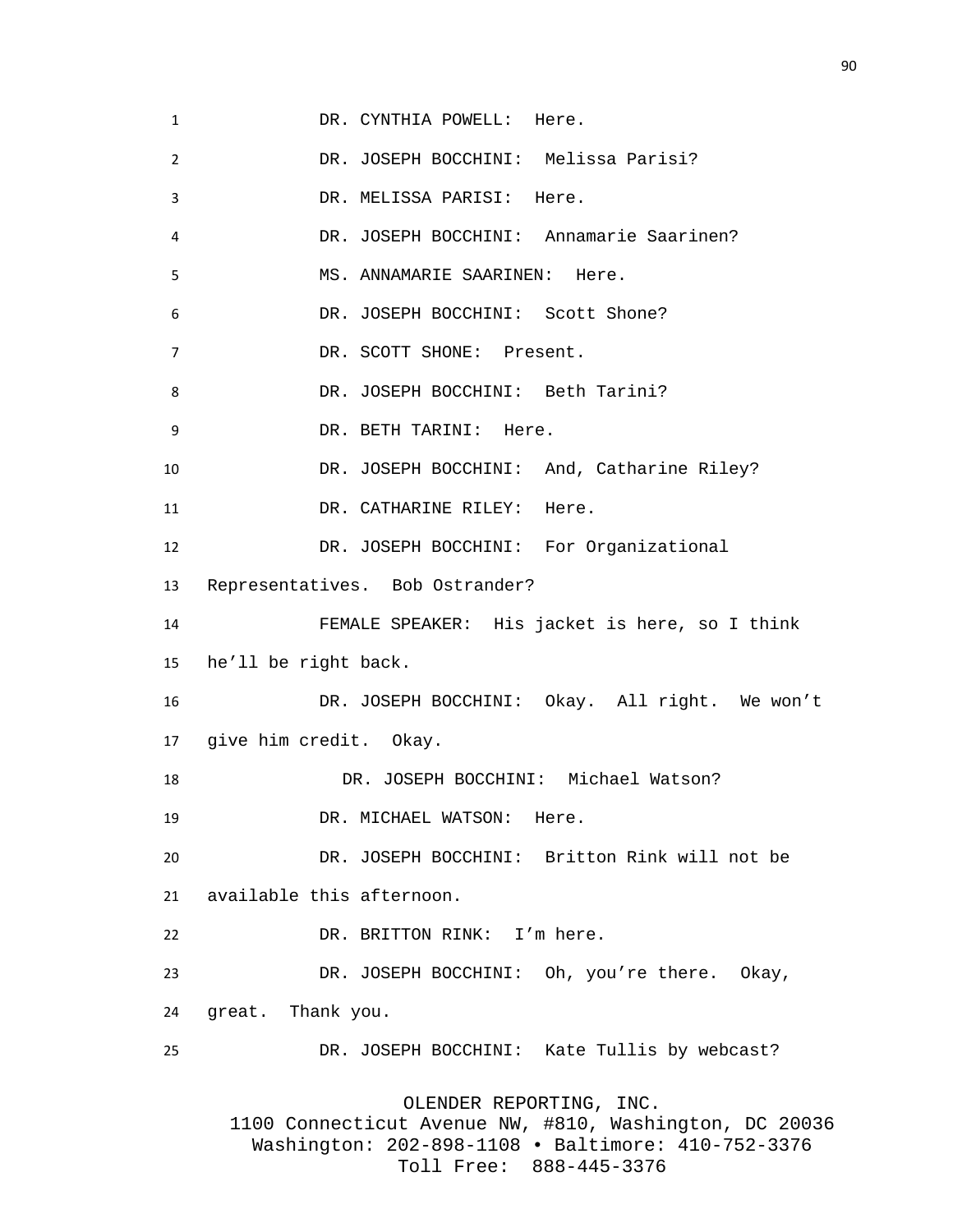1 DR. KATE TULLIS: Here. DR. JOSEPH BOCCHINI: Susan Tanksley? DR. SUSAN TANKSLEY: Here. DR. JOSEPH BOCCHINI: Chris Kus by webcast? DR. CHRISTOPHER KUS: Here. DR. JOSEPH BOCCHINI: Adam Kanis? DR. ADAM KANIS: Here. DR. JOSEPH BOCCHINI: Natasha Bonhomme? 9 MS. NATASHA BONHOMME: Here. DR. JOSEPH BOCCHINI: Siobhan Dolan? 11 DR. SIOBHAN DOLAN: Here. DR. JOSEPH BOCCHINI: And, then Cate Walsh Vockley? 13 DR. CATE WALSH VOCKLEY: Here. DR. JOSEPH BOCCHINI: And, Carol Greene? 15 DR. CAROL GREENE: Here. DR. JOSEPH BOCCHINI: Great. Thank you. So, now we're going to begin a panel discussion on the Clinical and Public Health Impact of Screening for SCID. As you know, the Secretary approved the Advisory Committee recommendation to add screening for SCID to the RUSP in 2010. And, as of this past August, 47 Newborn Screening Programs offer universal newborn screening for SCID, and the remaining programs continue to work toward full implementation. The Association of Public Health Laboratories recently hosted a national SCID meeting for SCID newborn OLENDER REPORTING, INC.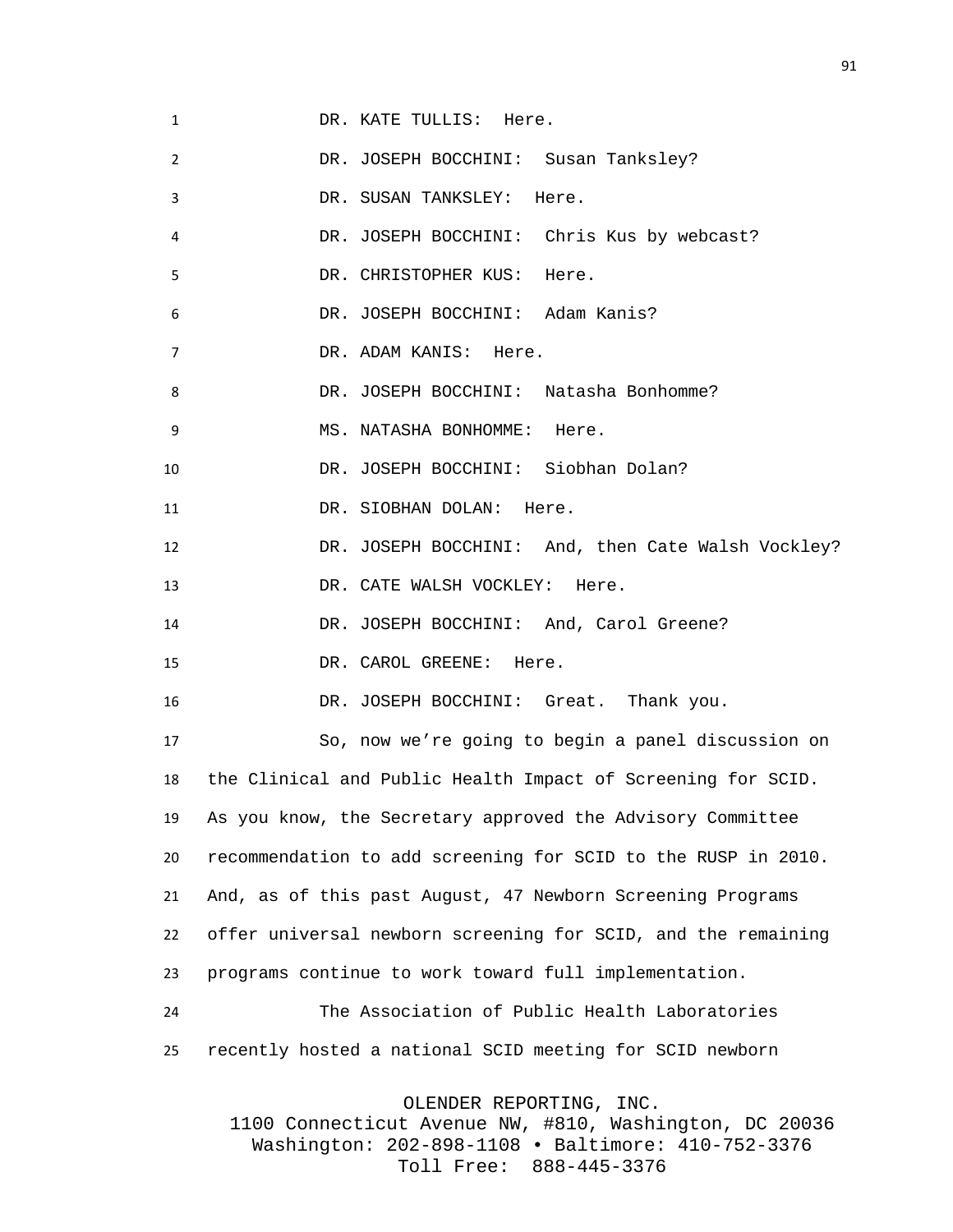screening stakeholders, in part to facilitate the strengthening of relationships between the SCID clinical network and a newborn screening community within each state.

 So, we've invited three speakers to join us today to provide information on the Public Health and Clinical Impact of SCID Screening. And, as we did yesterday, we'll have the three presentations, then open the floor for questions, comments, and discussion.

 Our first presenter will be Sikha Singh. She will be offering an overview of the Public Health Impact of SCID Screening and an update of where the states are with SCID screening, summarizing APHL SCID Screening meeting. Ms. Singh is the Manager of Newborn Screening and Genetics Operations for the Association of Public Health Laboratories, and this has a focus on Newborn Screening Technical Assistance and evaluation, the NewSTEPs program. She joined APHL in 2009 from the Johns Hopkins University, where she gained experience in high throughput genomic sequencing and is a Certified Project Management Professional.

 I'm going to also introduce the next speaker so that we can move right along and then let her get started. The second presenter will be Adrienne Manning. She will be sharing with us Connecticut's experience with bringing SCID on to the panel. Ms. Manning is the Division Director of the Newborn Screening Program at the Connecticut Department of Public

OLENDER REPORTING, INC.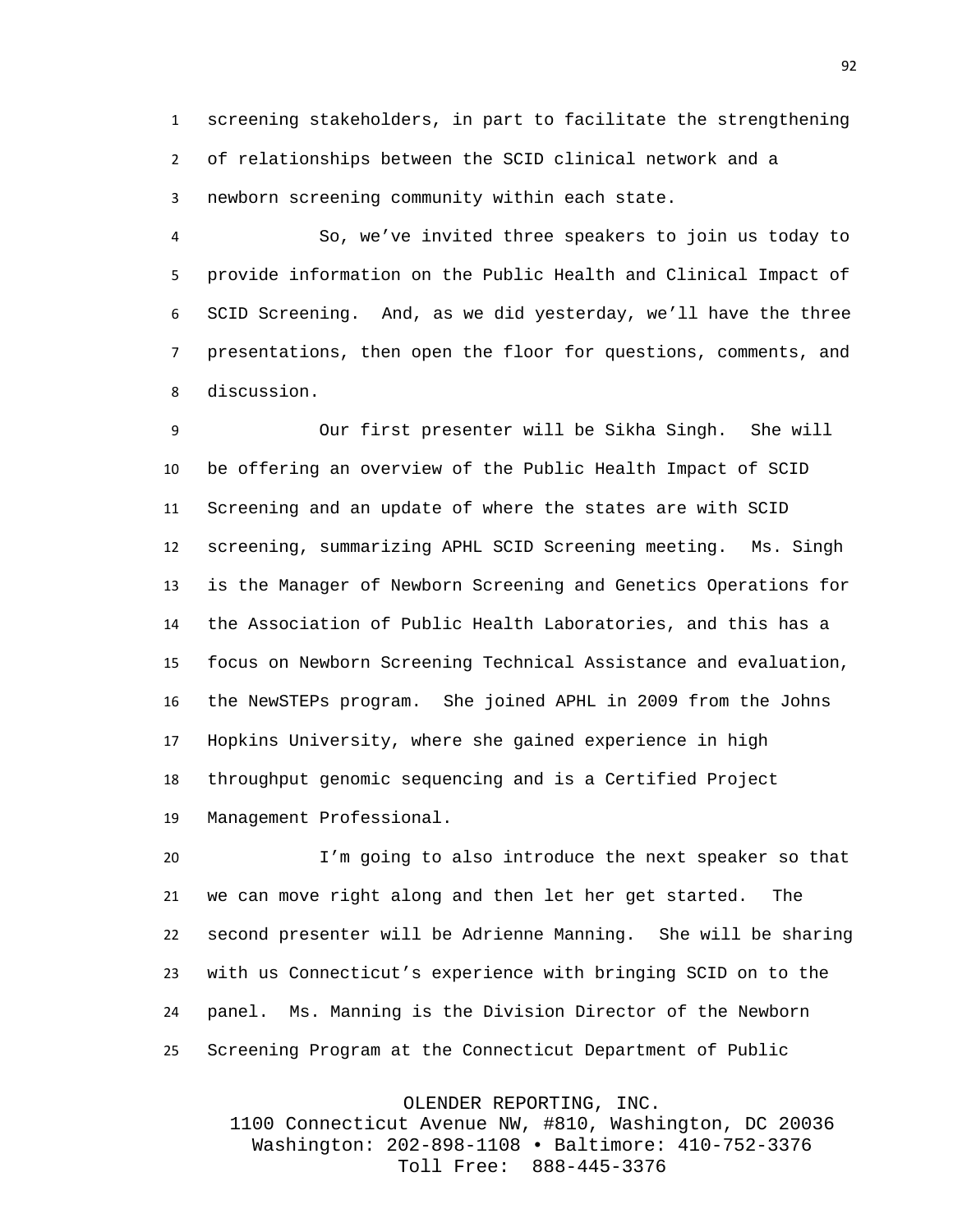Health. She joined the Connecticut Department of Public Health Laboratory in 2004 during the implementation of the Expanded Newborn Screening MS/MS validation process. Ms. Manning was responsible for evaluating, validating, troubleshooting a variety of analytical assays and instrumentation for inclusion and use in the Connecticut Newborn Screening Program, including a screening method for SCID and X-ADL. She is also a member of APHL's Newborn Screening Quality Assurance/Quality Control sub-committee.

 And, the third presenter in the panel will be Dr. Lisa Kobrynski. Dr. Kobrynski will be covering the Clinical Impact of SCID Screening. She is a Clinical Immunologist, Director of the Jeffrey Modell Center for Primary Immune Deficiencies. She has over 20 years of experience in the diagnosis and treatment of infants with SCID and other primary immune deficiencies. She is part of a team of investigators at Children's Health Care of Atlanta, who participate in the Primary Immune Deficiency Consortia.

 So, I'm going to turn this over to Ms. Singh. Thank you.

 MS. SIKHA SINGH: Good afternoon, everyone. Thank you for that introduction. Can everyone in the back hear me? Yeah. Awesome.

 So, I want to thank the Committee for the opportunity to share some of the Public Health Impact of Severe

OLENDER REPORTING, INC.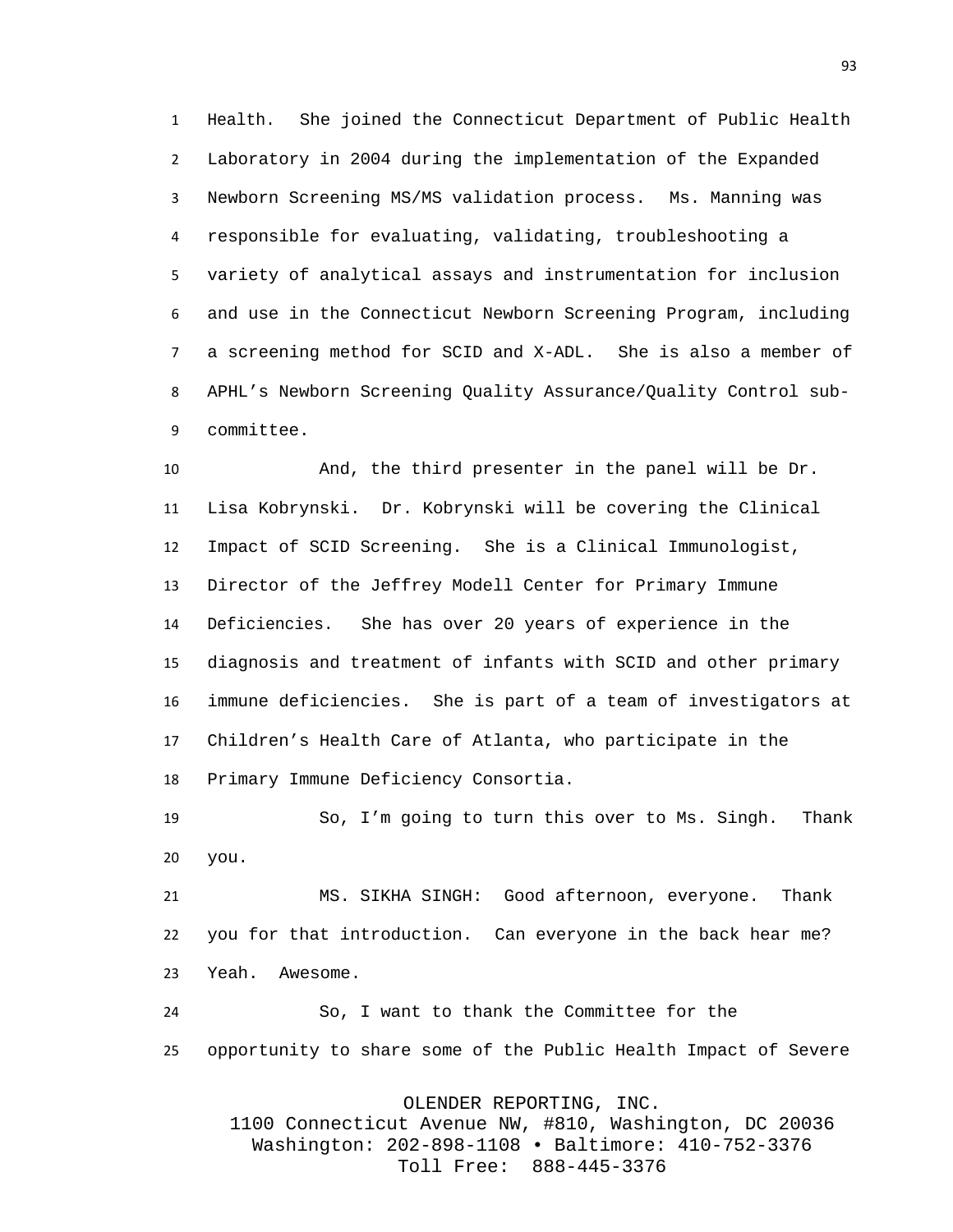Combined Immunodeficiency in Newborn Screening. I'll be talking about some of the NewSTEPs data demonstrating this to get SCID screening across the country as well as summarizing some of the lessons learned from the recently held SCID National meeting.

 Joshua Miller gave a nice overview yesterday of NewSTEPs describing it as the Newborn Screening Technical Assistance and Evaluation Program. It's a HRSA-funded program to APHL -- the Association of Public Health Laboratories -- in collaboration with the Colorado School of Public Health. We function with three main goals, the first being facilitating communication and collaboration within the newborn screening community. The second being operating a data repository to facilitate continuous quality improvement as well as data-drive outcome assessments. And, the third being to serve as a technical assistance resource center.

 In addition to the activities of NewSTEPs, APHL was also funded by HRSA in 2014 to offer technical and financial assistance to help expand the capacity of state Newborn Screening Programs to implement SCID.

 I would like to mention that this was not an isolated funding opportunity. In fact, prior to as well as following the addition of SCID to the RUSP, there have been a number of national and multiagency initiatives around SCID newborn screening, including through the NIH, the CDC, as well

OLENDER REPORTING, INC.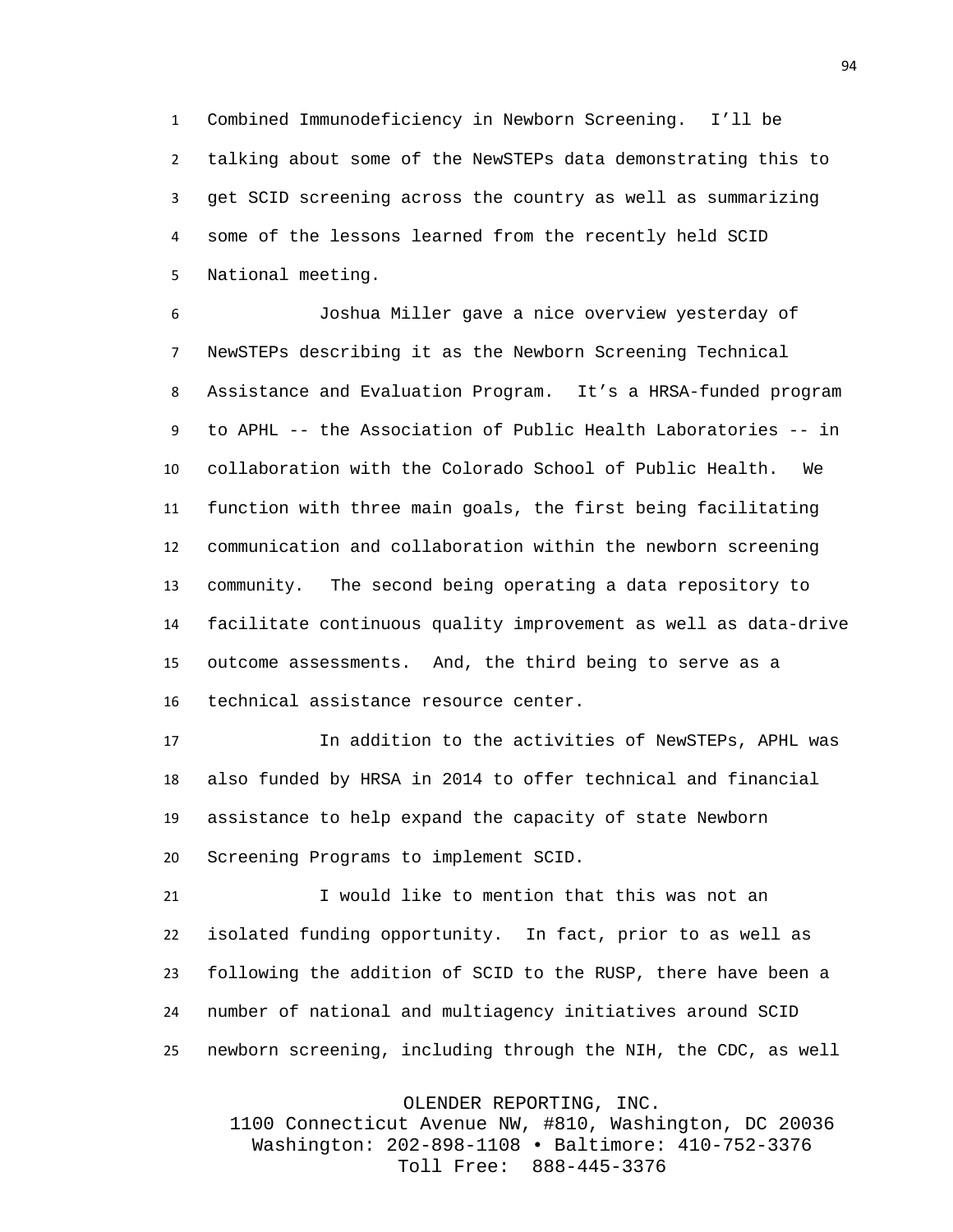as other HRSA-funded activities.

 However, while the implementation of SCID newborn screening at the state level has been steady, at the time of funding announcement, you'll see the date on the press release of September 2014. Less than half of states were screening for SCID.

 The key component of this particular funding opportunity was that APHL issued a competitive RFP and eventually funded 11 states and 1 organization, the Immune Deficiency Foundation, to receive financial support for SCID implementation, education, and network-building activities. These programs were Alabama, Arizona, Hawaii, Kansas, Kentucky, Maryland, North Carolina, North Dakota, Puerto Rico, Tennessee, and Utah.

 So, where have we been, and where are we with regard to universal screening for SCID. Prior to the inclusion of SCID on the Recommended Uniform Screening Panel, Wisconsin and Massachusetts were the early adopters of SCID newborn screening in 2008 and 2009, respectively.

 In 2010, when the disorder was added to the RUSP, California and New York implemented SCID newborn screening, as well as the Navajo Nation and Arizona.

 As time progressed, additional states began to onboard SCID newborn screening. I want to call to your attention that on these maps, there are some nuances that are

OLENDER REPORTING, INC.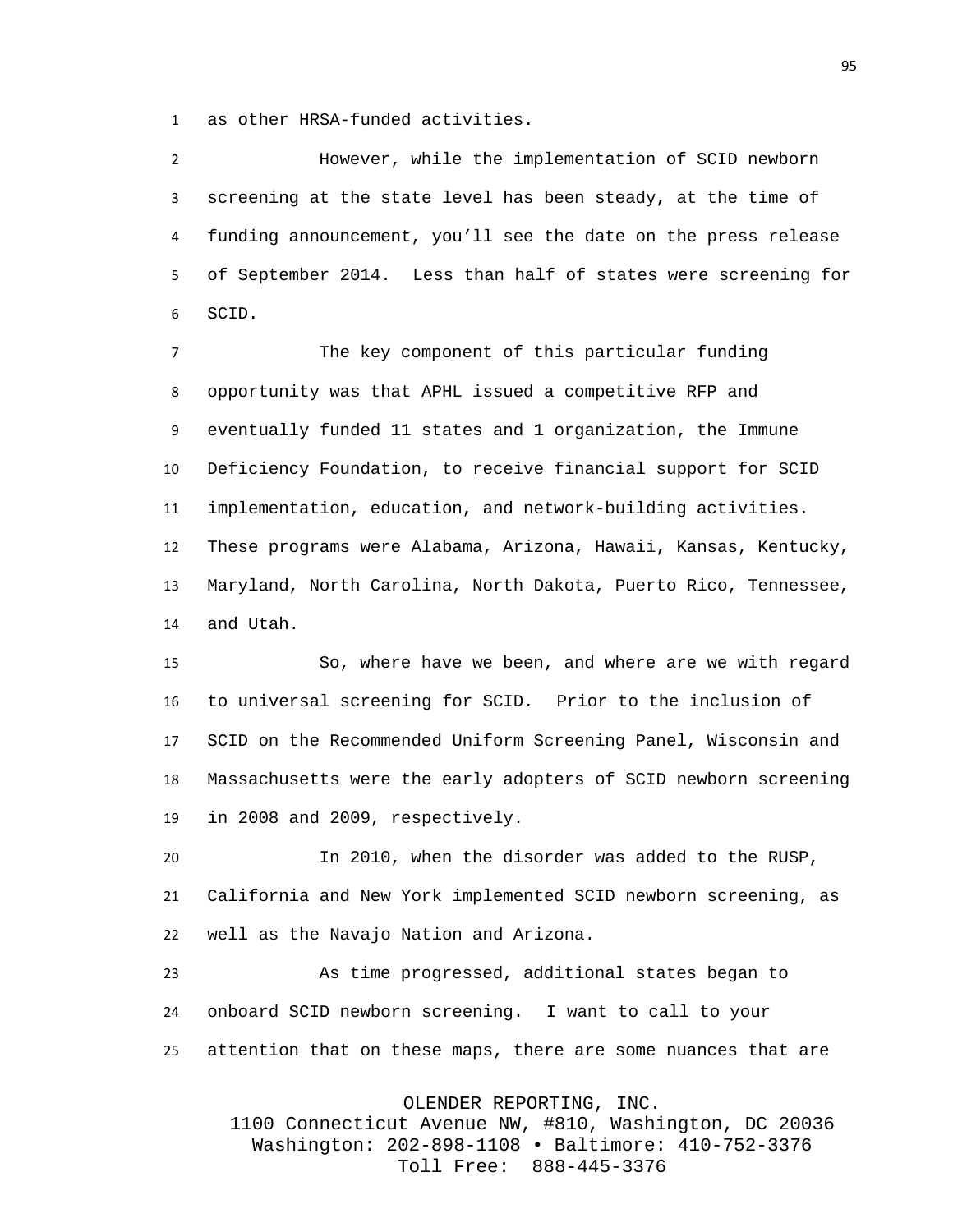not captured. Some states who are not screening are still pursuing authorization or funding or performing validation and pilot studies to get closer to screening for SCID. These nuances -- while not well depicted on this map -- are available in the NewSTEPs data repository and have been carefully brought out and vetted by the NewSTEPs Committee to ensure that the picture we provide to the data is more than just binary and accounts for various stages that fall within the spectrum of not screening to screening.

 By 2014, just about half of the states were offering universal screening for SCID. As noted, it was at this time that APHL awarded financial support to 11 states. Those are denoted by a gold star on this map.

 In 2015, more than half of states were offering universal screening for SCID.

 By 2016, more than 75% of newborns were screened for SCID.

 As of current, 94% of newborns are screened for SCID in this country. In the time that has elapsed since 2014, 23 additional states have begun universal screening, and in the time that's elapsed since 2010, 48 SCIDS -- 48 states, rather are now offering universal screening for SCID.

 I want to mention that in the end, the denominator here is 53. We're including all 50 states, Puerto Rico, the District of Columbia, and Guam.

OLENDER REPORTING, INC.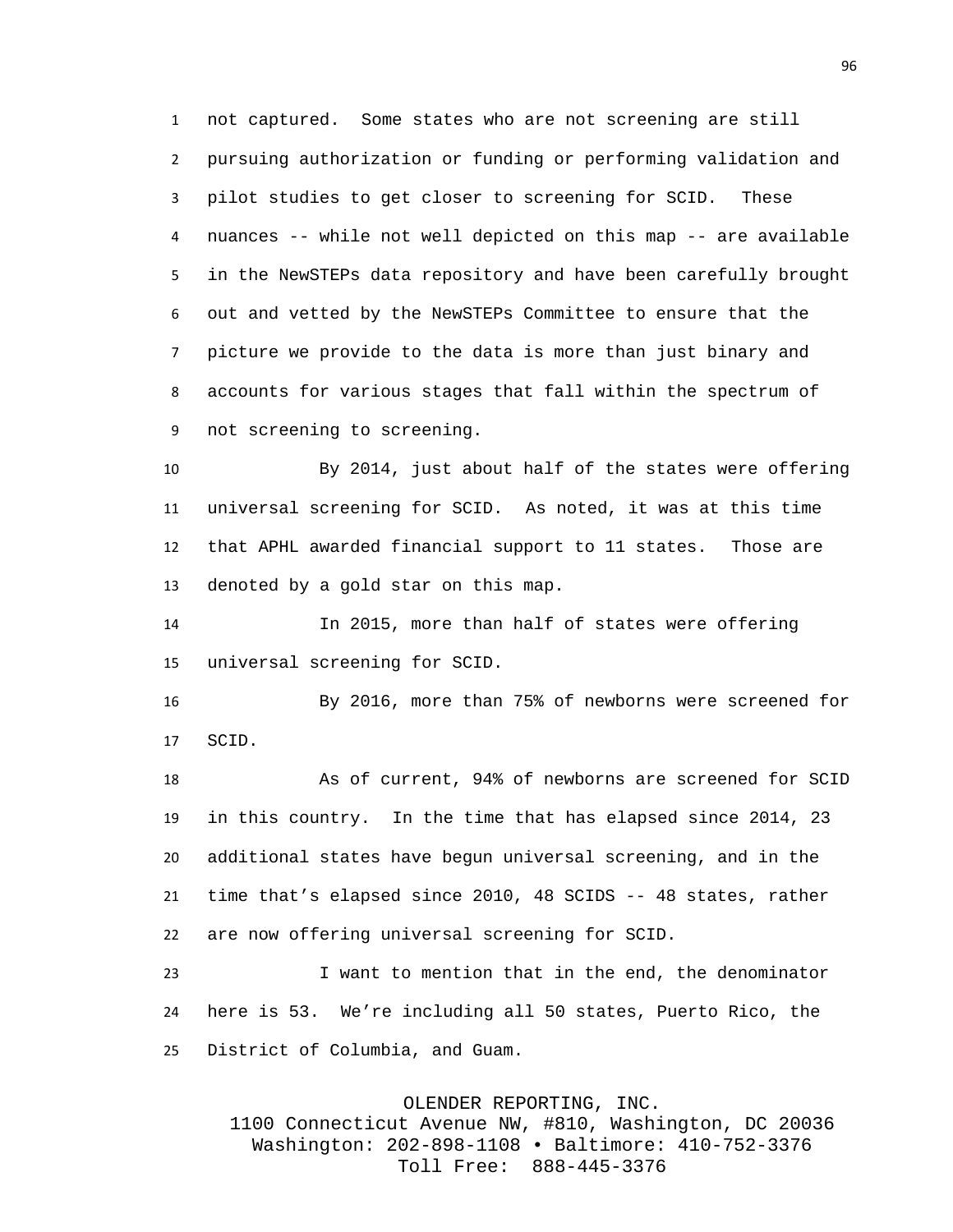1 So, in July 2015, APHL held -- or NewSTEPs rather -- our first SCIT National meeting, which addressed current challenges faced by State Newborn Screening Programs in implementing SCID including the intervention of new technology, laboratory staffing to conduct screens, clinical followup capacity, funding for personnel, equipment, and education, as well as legislative and statutory mandates.

 The audience during this National meeting was laboratory and followup staff from Newborn Screening Programs, and at the time of this meeting, 35 states were offering universal screening for SCID.

 Two years later, we've come pretty far with 48 states now offering universal screening for SCID.

 In August 2017, it was an opportune time to hold another meeting. This time, we engaged both the newborn screening community as well as clinical stakeholders to strengthen the Clinical Referral Networks within Newborn Screening Programs and each state and region.

 I'll take the next few minutes to talk a little bit about what we learned from this meeting.

 So, as we know, SCID is unique from the previous disorders that have been added to the RUSP in that it requires 23 molecular methodologies to conduct the test -- the screen. I have mixed feelings about this slide. It simultaneously makes me chuckle and also gives me stress-related flashbacks. Prior

OLENDER REPORTING, INC.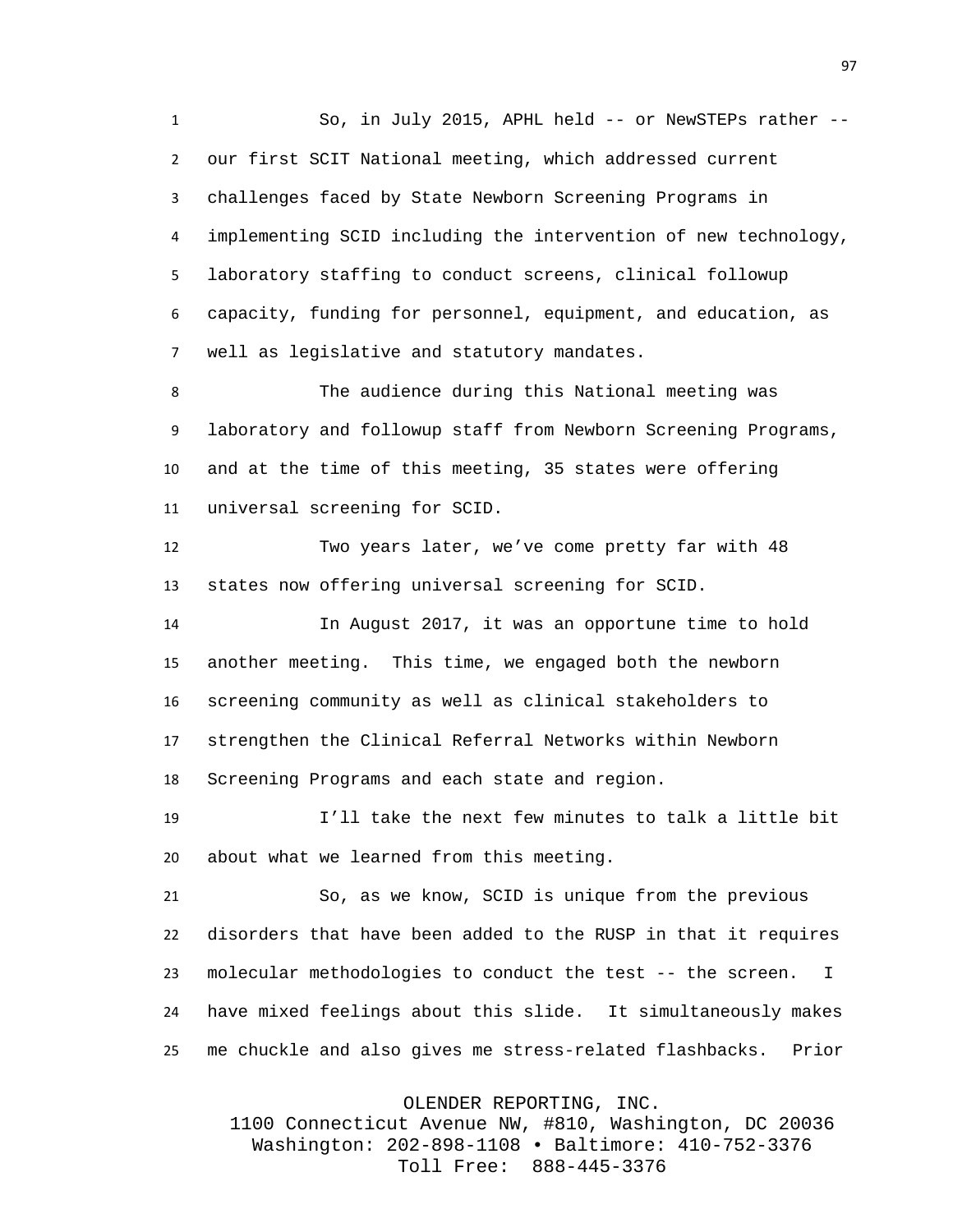to joining APHL, as Dr. Bocchini said, I worked in a high throughput sequencing facility, and every day, we ran PCR reactions, and while we definitely trust the science, we also prayed to the PCR Gods every day.

[Laughter.]

 The introduction of PCR into a newborn screening laboratory was certainly not a trivial addition.

 During the meeting in August, we focused on the unique challenges associated with this testing, as well as followup policy and education, their challenges, barriers, and opportunities. Barriers for newborn screening SCID policy are not unlike the challenges faced when adding other disorders to the RUSP. This includes obtaining state legislative mandates when needed and also acquiring fee increases.

 Of the 11 APHL-funded SCID awardees, 9 required a fee increase in order to support SCID implementation, while 1 of those 11 states has no newborn screening.

 During the meeting, states also discussed the challenges associated with insurance coverage for confirmatory DNA analysis as well as for coverage after diagnosis.

 Regarding testing, we know that among the primary various implementations of newborn screening for SCID, is a lack of funding to support laboratory requirements to bring on the necessary molecular tests. Many states face barriers to implementation of this methodology due to the lack of trained

OLENDER REPORTING, INC.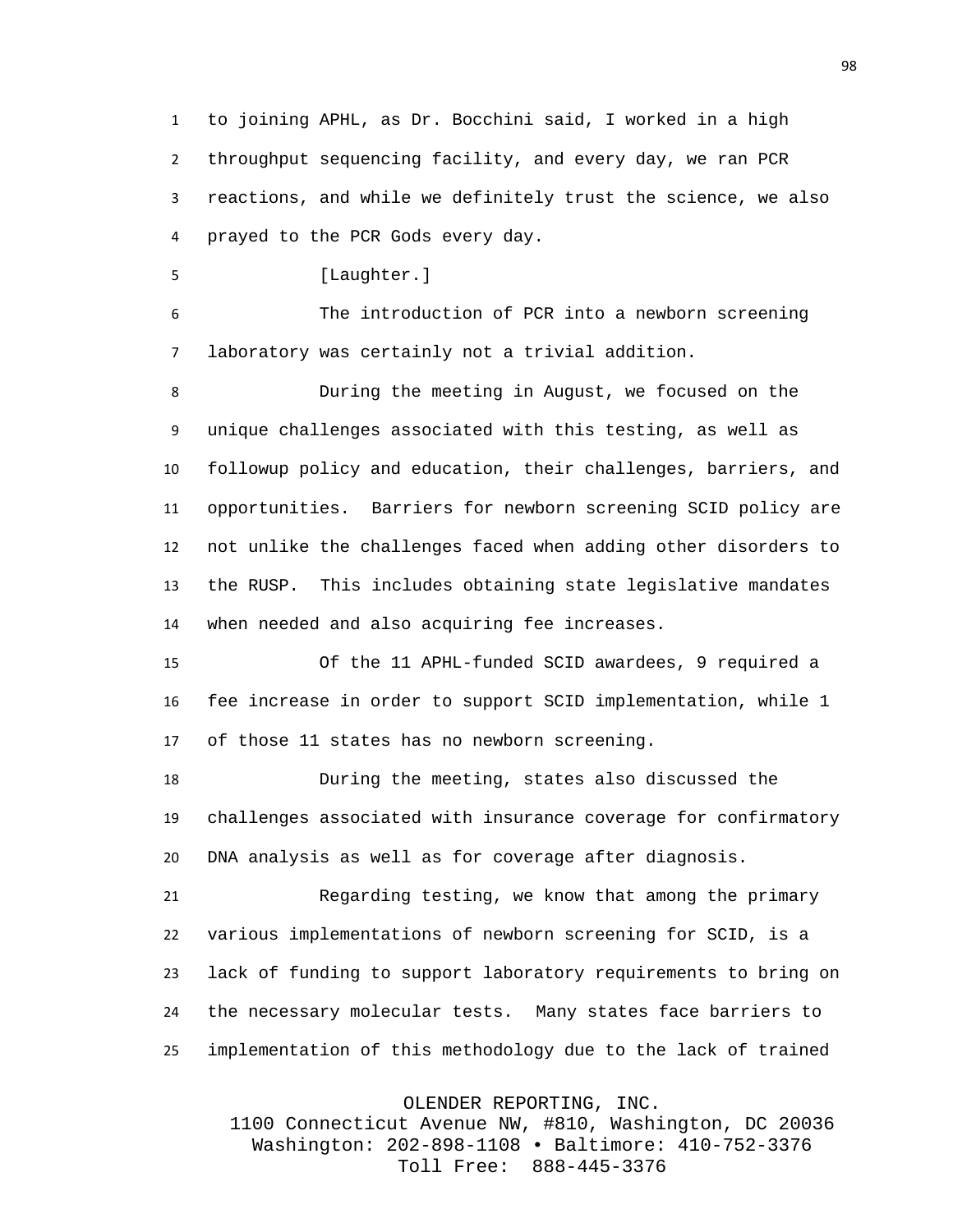staff and inadequate space to incorporate a molecular workflow.

 Of the 11 funded APHL SCID awardees, 8 required modifications to their laboratories; 2 of the 11 states don't perform their own testing in house, and, one of the laboratories has recently moved to a new location and therefore are not requiring immediate modifications.

 There is also variability in the algorithms used across states. About 30% of programs currently use the FDA- approved kit, and about 70% of programs utilize a laboratory- developed test, an LDT. Of the 11 SCID -- APHL-funded SCID awardees, 3 awardees utilize the FDA-approved kit, 7 used an LDT, 1 program used both. They initially began screening with an FDA-approved assay, and the plan to move to an LDT later on -- early next year, rather -- in order to support multiplexing for potentially SMA.

 Molecular testing has also posed a unique challenge regarding the interpretation of these results for followup programs. Additionally, due to the lower frequency of SCID compared to other disorders seen by other groups of specialists, there is a paucity of pediatric immunologists across the nation. Establishing Clinical Referral Networks and facilitating relationships between program staff and clinicians was a benefit of this meeting.

 States also perform and define short- and long-term followup differently within their programs. Following a

OLENDER REPORTING, INC.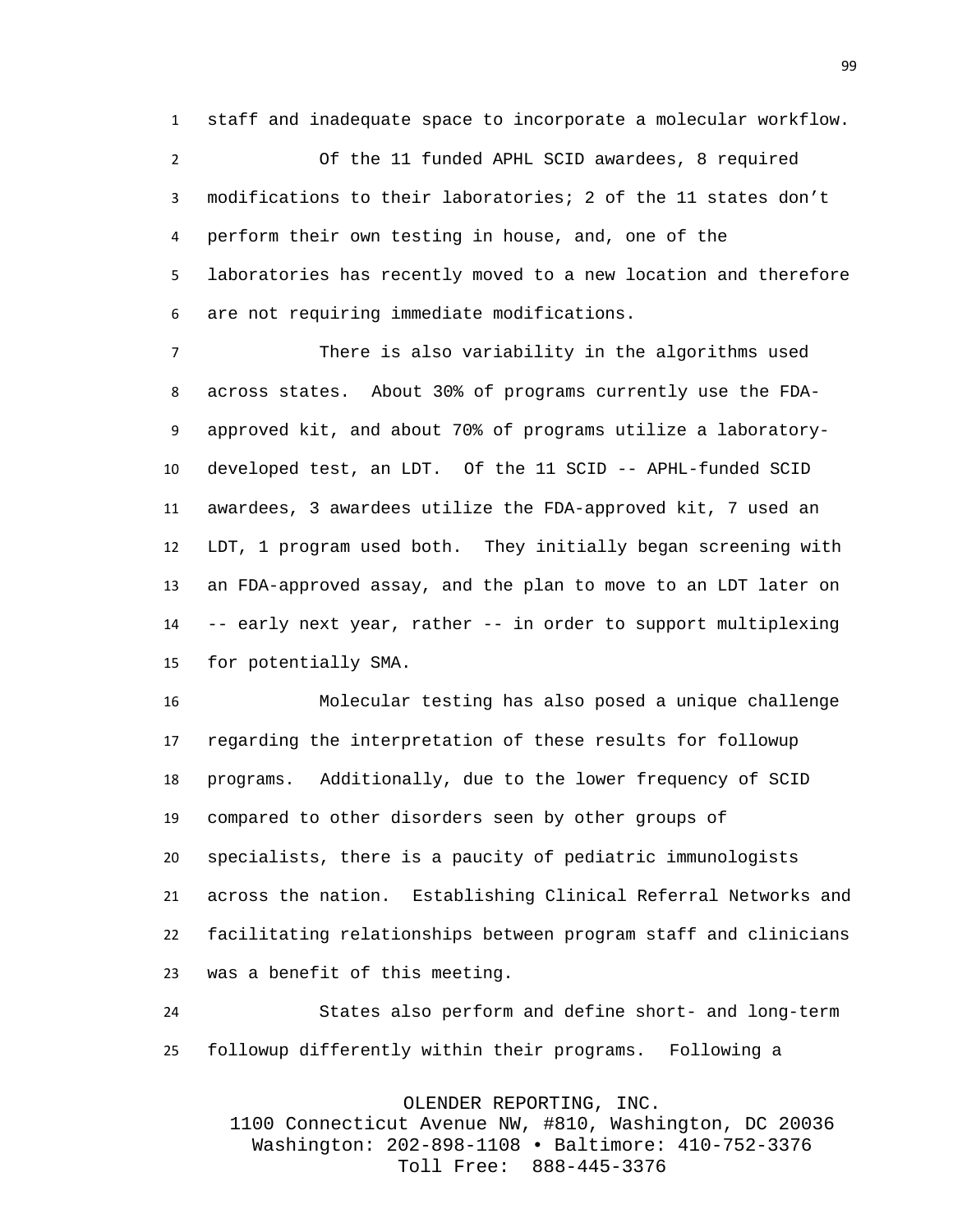newborn after treatment and tracking their progress was also discussed at this meeting.

 We've been working with the ACMG Newborn Screening Translational Research Network to consider common data elements that can bridge the gap between short- and long-term followup and to understand the varying databases that currently exist for immune deficiencies.

 We've also worked with clinical experts in establishing public health surveillance case definitions so that we can facilitate consistent classification of diagnoses across Newborn Screening Programs.

 During this meeting, there was also conversation led by the clinical community about harmonizing diagnostic terminology, idiopathic versus variant, classic versus typical.

 Regarding education, discussion occurred around developing educational and awareness materials and campaigns for families, clinicians, patient advocacy, and support groups.

 We've worked closely with the Immune Deficiency Foundation as well as the Genetic Alliance, Baby's First Test to ensure that programs know about these resources that have been developed by these and other organizations.

 At this meeting, we also discussed that while SCID is not categorized as time-critical by this Committee, it is, in fact, time-sensitive and timeliness remains an important factor is positive outcomes for SCID newborns.

OLENDER REPORTING, INC.

1100 Connecticut Avenue NW, #810, Washington, DC 20036 Washington: 202-898-1108 • Baltimore: 410-752-3376 Toll Free: 888-445-3376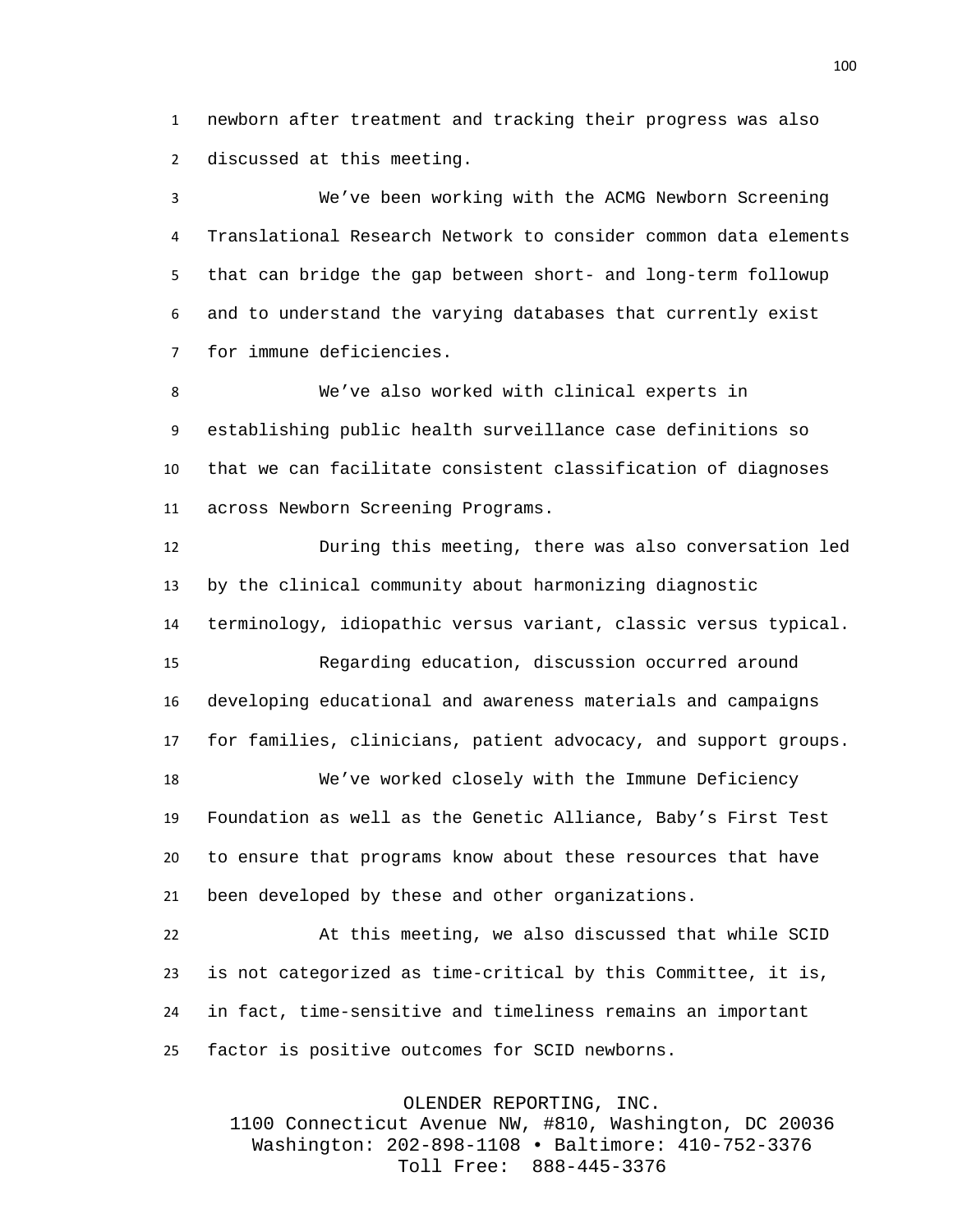At the end of the SCID in-person meeting, Newborn Screening Programs had the opportunity to sit down with their state immunologists and reflect on existing issues and identify priorities for moving forward.

 The following priorities on this slide were identified, covering issues as they relate to legislative barriers through the newborn screening system and through clinical treatment.

 These priorities worked toward the uniform goal of improving outcomes for individuals with immunodeficiencies from birth through development.

 My colleagues, Adrienne Manning from Connecticut, and Dr. Lisa Kobrynski will speak shortly about some of these considerations.

 I want to end by reminding everybody that NewSTEPs in collaboration with the NBSTRN host bi-monthly webinars for SCID education. I also encourage everybody to go to newsteps.org and continue to visit the infographics and state profiles available there if you have questions about the evolving status newborn screening for SCID and for other disorders as well.

Thank you for your time.

23 [Applause.]

 DR. JOSEPH BOCCHINI: Thank you, Sikha. I appreciate the presentation. We'll get you back up here after

OLENDER REPORTING, INC.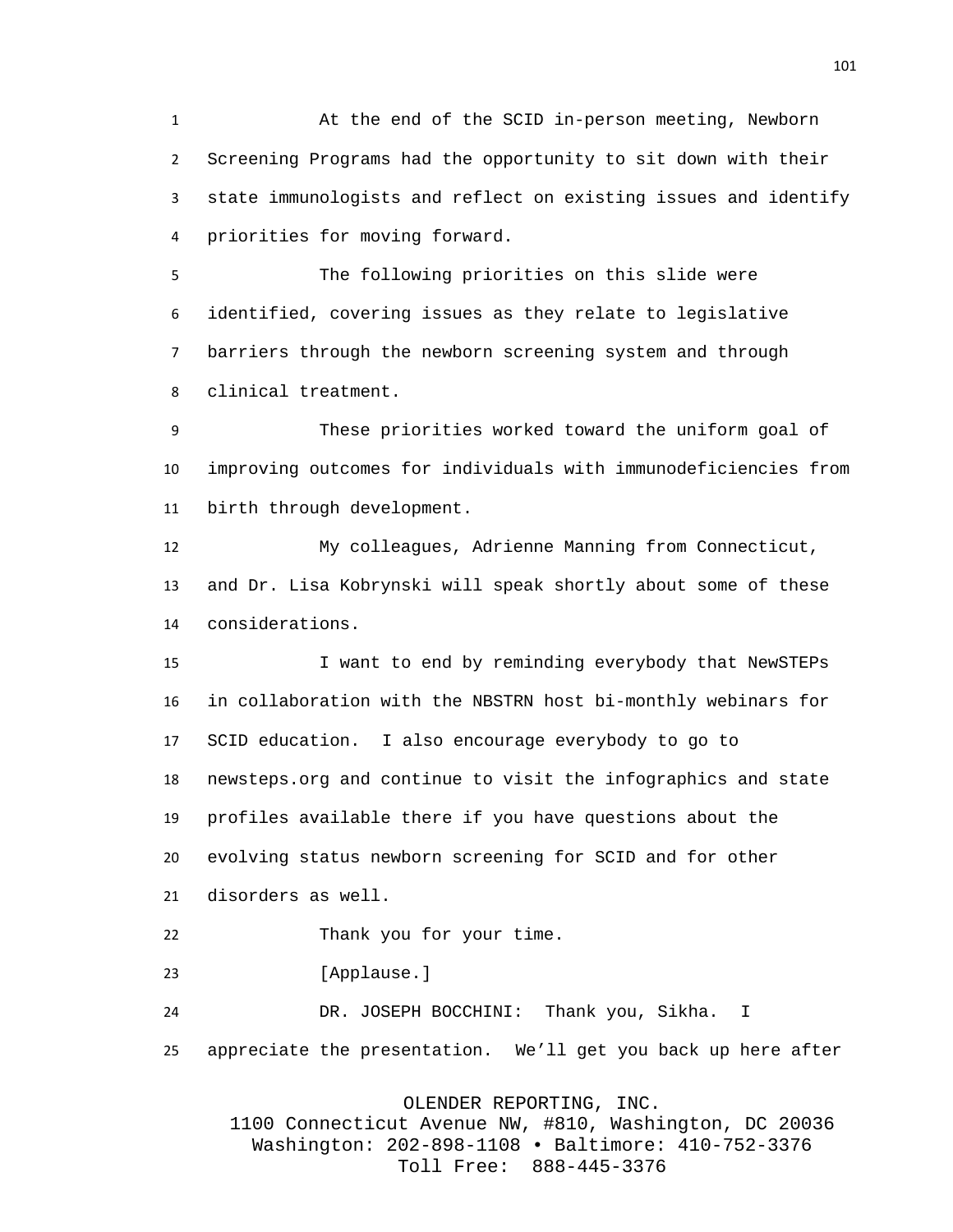the other speakers.

 Okay, next we have Adrienne Manning, and Adrienne is with us by telephone. Can you hear us, Adrienne?

 MS. ADRIENNE MANNING: Yeah, I can hear you fine. Can you hear me?

 DR. JOSEPH BOCCHINI: Okay. We can hear you, so go right ahead.

 MS. ADRIENNE MANNING: Okay, great. I just want to thank the Committee for the opportunity to speak today. I'm going to be talking about Connecticut Newborn Screening for SCID.

 Next slide, please. So, a little bit about the Connecticut Newborn Screening Program. We are a legislatively mandated program, and we operate under the Connecticut General Statute 19A55. We screen about 99.9% of newborns born in the state of Connecticut, and that's about 37,200 newborns born every year for 64 different disorders. Cystic fibrosis screening is not conducted through our Newborn Screening Program at the Department of Public Health. It's conducted through UCONN and Yale Laboratories.

 Next slide, please. This is a timeline for when we implemented the various testing for the different disorders. We started screening in 1964 for PKU, and our most recent disorder adrenoleukodystrophy -- X-linked adrenoleukodystrophy was added in 2016. We were mandated in 2011 to start screening

OLENDER REPORTING, INC.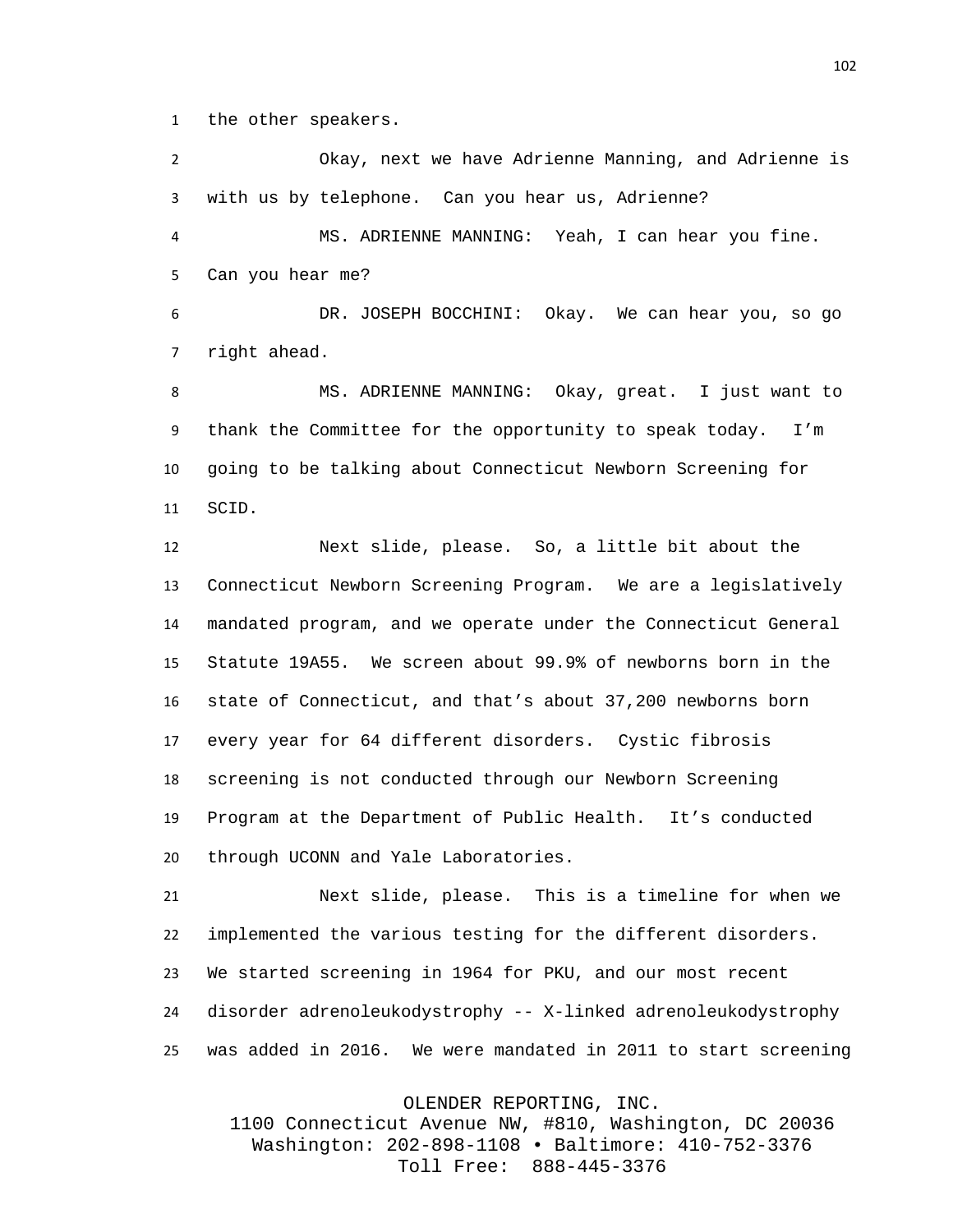for SCID.

 Next slide, please. So, our program has two components to it that overlap quite a bit. We have the laboratory end of things and then the Newborn Screening Short- term Followup and Tracking Program. The laboratory responsibilities include to receive, log in, sample quality evaluation, creating the work list, punching the samples into 96 little plates, the sample preparation, instrument maintenance and setup, sample interpretation, and then the reporting of any abnormal results to the Newborn Screening Tracking Group.

 Next slide, please. So, the short-term followup and tracking responsibilities are -- part of the responsibilities include ensuring that all infants are screening for the newborn screening disorders that we screen for, reporting out abnormal results -- so either requesting a repeat newborn screening specimen or referring the infant to a Regional Diagnostic Treatment center. They maintain and report the statistics for the program, and they collaborate with a number of different individuals from the hospital and Birthing Center staff all the way to Diagnostic Treatment Center staff, primary care providers, and parents.

 Next slide, please. So, the challenges for implementation of a molecular screening test in a Newborn Screening Program really come down to three basic components of

OLENDER REPORTING, INC.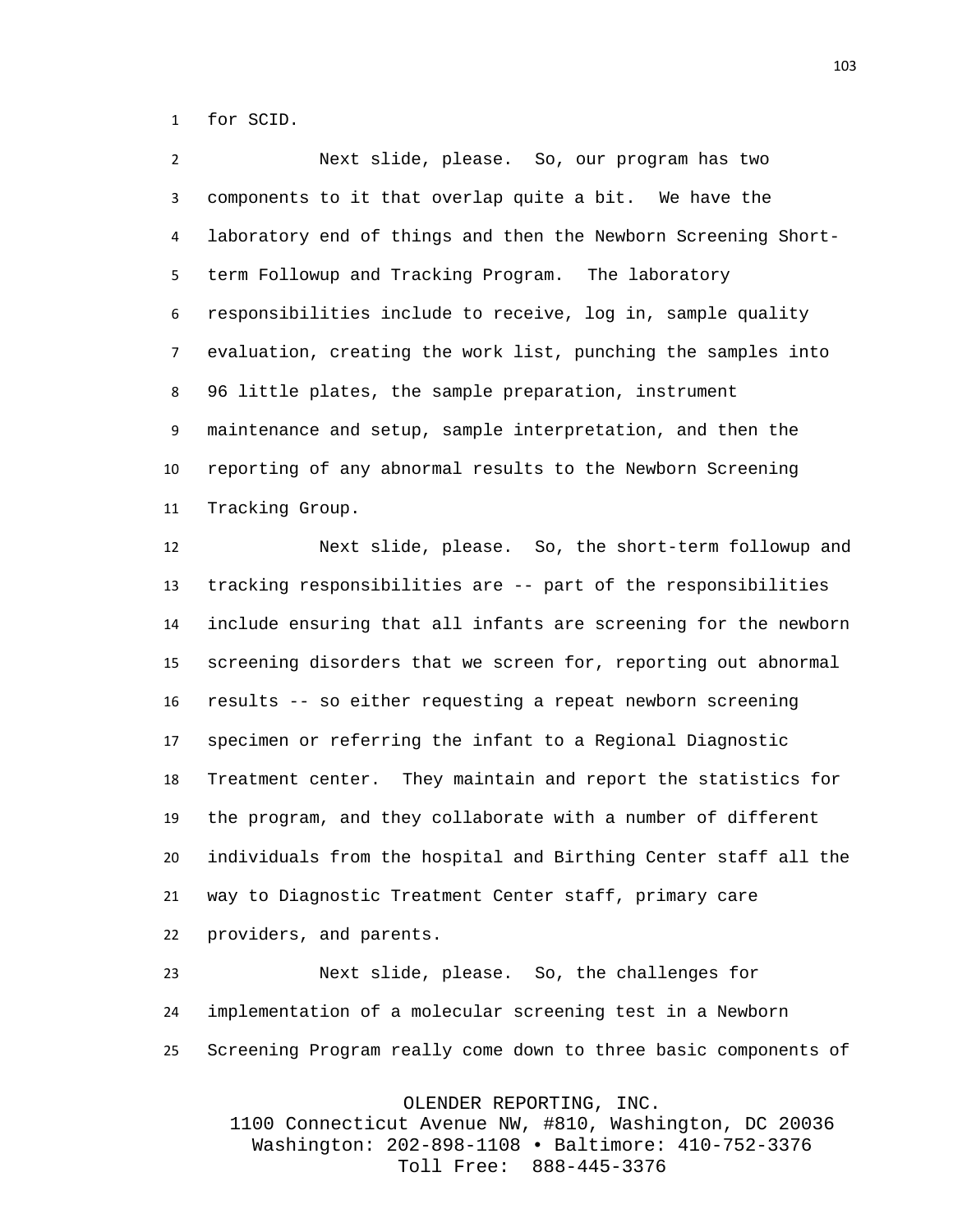funding, staffing, and space. And, I'm going to talk about how we overcame some of those barriers for starting screening for SCID.

 Next slide, please. This is a timeline for newborn screening for SCID in Connecticut. In 2008 at a National level, grants were awarded to two laboratories for SCID testing, as Sikha mentioned earlier, Massachusetts and Wisconsin in 2008. Our program was going through some pretty hard times. We dropped from 12 laboratory staff in 2006 and in 2007 to 8 laboratory staff. We had a financial crisis and budget cuts, and union concession, but there was still an interest for screening for SCID. And, that interest increased in 2009, and we started gathering information from the states that we knew were screening for SCID and from the CDC -- so, Massachusetts, Wisconsin, and CDC. And, we began to look at the methods that were out there.

 In 2010, we had some training opportunities arise. In February, we were able to go to the CDC and observe that method. In April, we went to the Newborn Screening Program in Massachusetts, and observed that method. And, in May, we went to Wisconsin -- to the Wisconsin Newborn Screening Program to observe that method. And, we made an attempt in April of 2010 to acquire funds for implementing newborn screening for SCID, but there were no funds available.

Next slide, please. We also had an Advocacy Group -

OLENDER REPORTING, INC.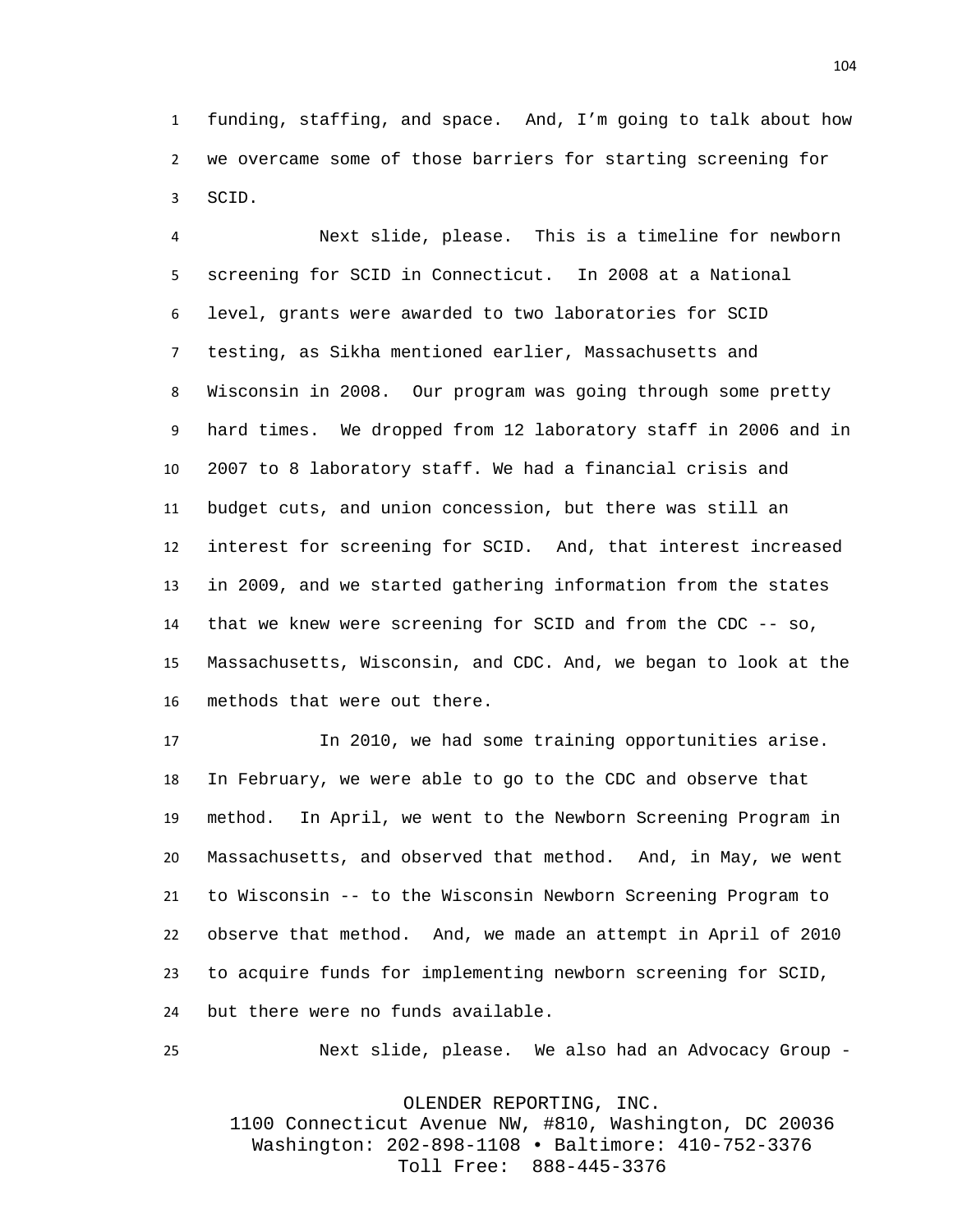- the Jeffrey Modell Foundation -- that was quite active in the state encouraging us to start screening for SCID. They sent letters to the Governor at the time. They sent letters to the laboratory staff and management. They sent letters to me. They did radio interviews. And, our lack of starting testing screening wasn't because we didn't want to test for SCID. It was that we didn't have the means to test for SCID.

 So, next slide, please. So, moving forward, in 2010, SCID was added to the RUSP. In Connecticut, things were getting worse. Mid 2010 to 2011, we were now down to 6 laboratory staff. And, in 2011 a January Senate Bill 543, an Act Providing Newborn Screening for Severe Combined Immunodeficiency Disease was proposed. It passed in July with a mandated start of October 1st, 2011. They didn't give us a whole lot of time.

 So, we started choosing the method. At that time, we chose the CDC's in situ method and started putting in the equipment requisitions for what we needed in July and started some method development in July as well. In August, we went down to the CDC for the preparation of the testing calibrator and control reference materials, and we began the validation in October.

 So, all infants born as of October 1st, 2011 have been screened for SCID, and our official start date was January 1st, 2012.

## OLENDER REPORTING, INC.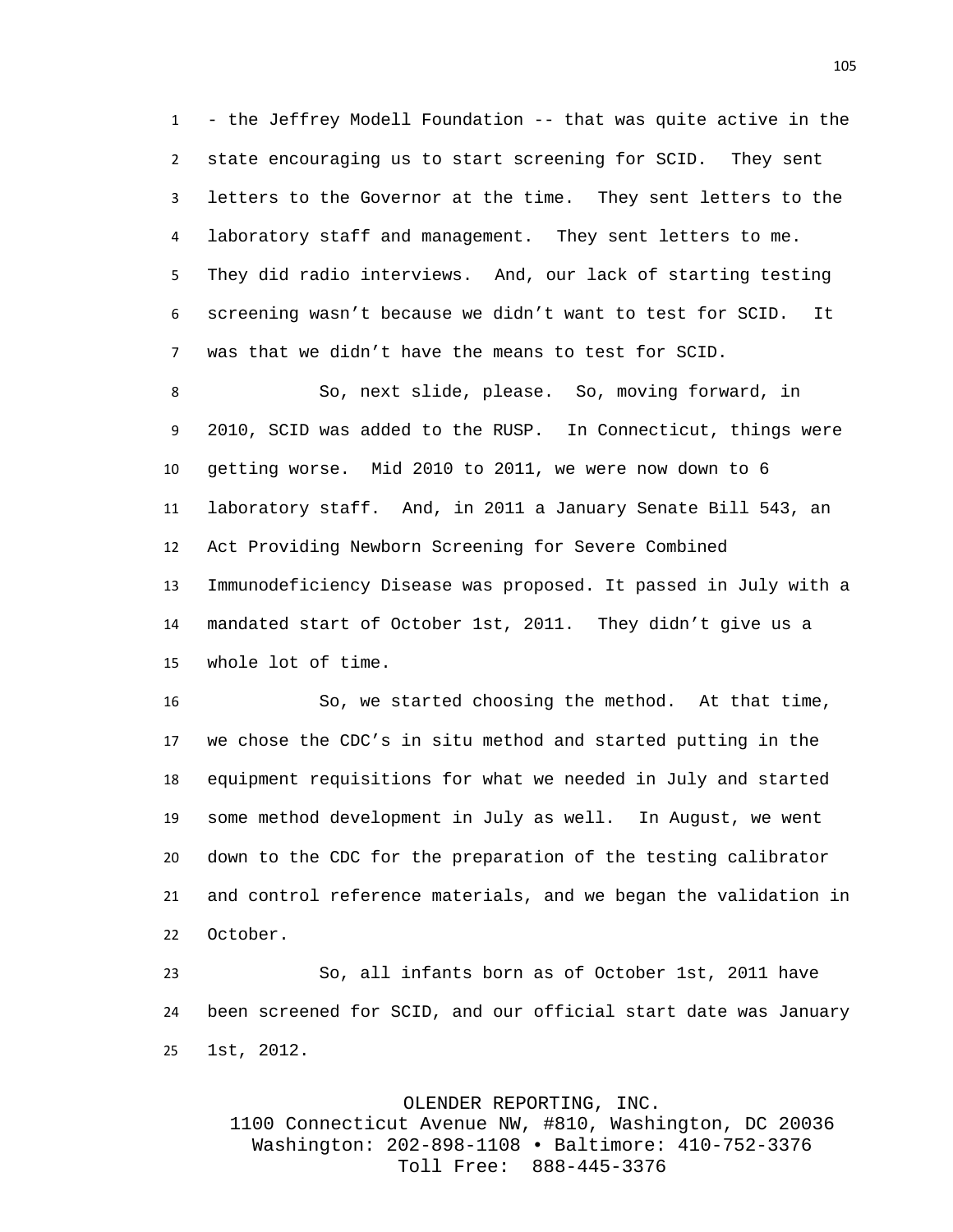Next slide, please. Though we chose the CDC in situ method for the three reasons that we had to go by -- and that's funding, staffing, and space -- so, the cost of the test is relatively inexpensive compared to some of the other methods. It's about \$80,000 in instrumentation costs, about \$10,000 in ancillary costs. We made our own QC Reference Materials at the CDC, so we didn't have to pay for that. For staffing, this method really doesn't require a lot of staffing, and it doesn't require a lot of specialized staffing because -- as I said before -- we only had 6 newborn screening staff, and we had no staff that were familiar with current molecular biology or PCR methodologies available to us.

 We had a Master student intern that was available through UCONN that was going to come in and help us with the implementation of the screening method, but, other than that, we were really on our own. And, this method, though, doesn't require DNA extraction, so it's -- it's a little bit of an easier method.

 For space, this method requires minimal space. As I said, there's no DNA extraction required. So, less space is needed. And, that's a good thing. But, we didn't have any space at all within the Newborn Screening Laboratory, so we needed to be creative. Initially, space was provided in another laboratory next door -- the Serology Laboratory. They emptied out a storage closet and converted it to a very small

OLENDER REPORTING, INC.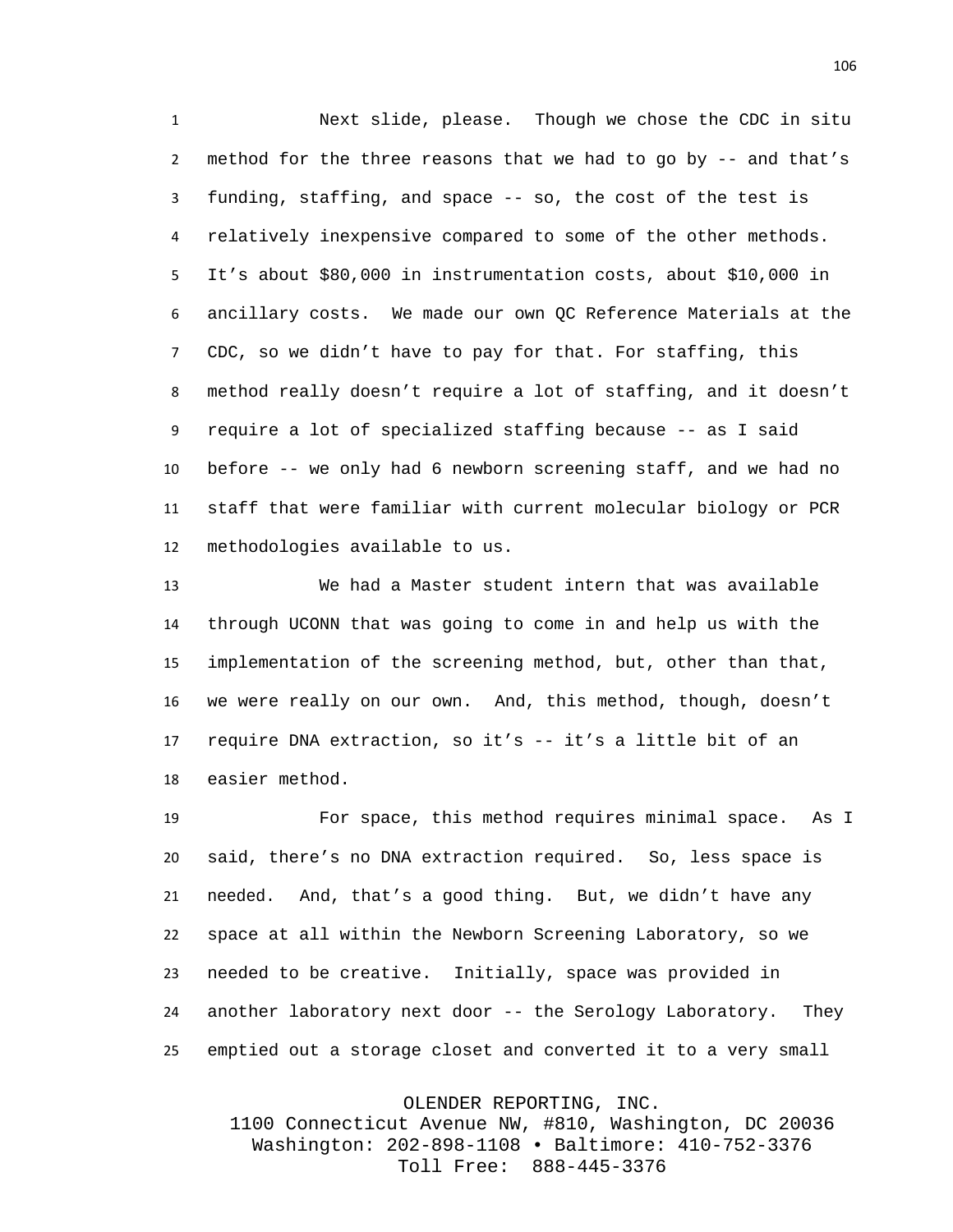sample preparation area. We put a dead air box in there for the preparation of our primers and probes and Master mix, and this area contained all of our pre-PCR steps and equipment. And, then we were given about 4 feet of benchtop space in the Serology Laboratory for our strategy and PCR equipment for the analysis. And, we were also able to borrow some equipment from another laboratory to increase the amount of samples that we could analyze for the validation at one time.

 Next slide, please. So, the CDC in situ method that we use is an 8-point dried blood spot, B-TRECs calibration curve. It's prepared using T-lymphocyte depleted blood with aliquots of a human Epstein-Barr virus transformed B cell line that contains a single copy of Trek per cell. So, you get a nominal concentration of TRECs copies per microliter because we're adding a known number of cells to that blood.

 So, our calibration curve goes from 1500 TRECs copies per microliter down to 8 TRECs copies per microliter. And, we also have quantitative and qualitative QC Reference materials. We use the Perfecta Multiplex Reaction Cocktail for the PCR amplification. We use the Qiagen purification solution 1 and DNA elution solution 2 for the sample preparation, and our primers and probes we have for both TREC and our controlled DNA RNaseP, and those are listed down in the right-hand corner table of the slide.

Next slide, please. So, a little bit about the

OLENDER REPORTING, INC.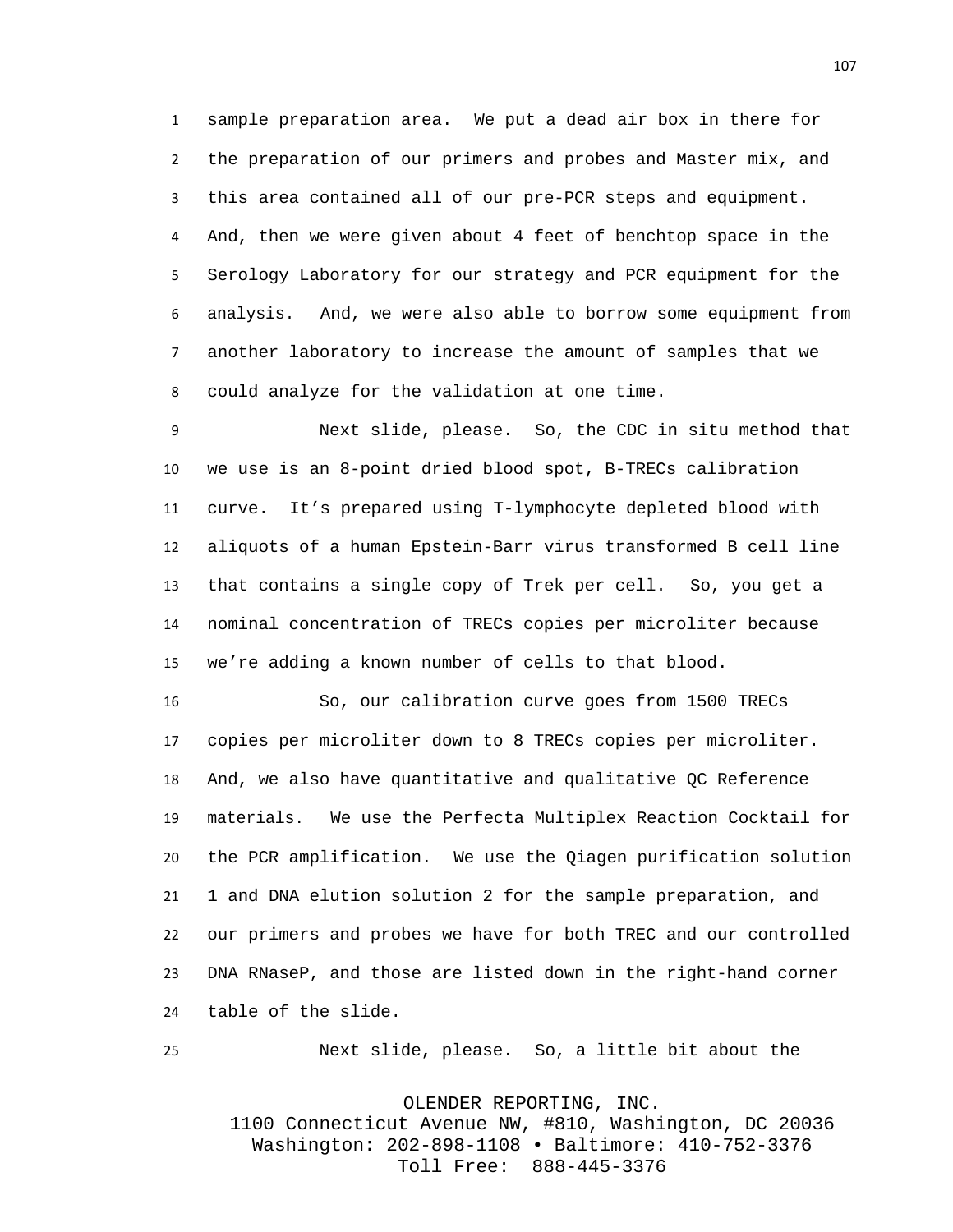method. It's very easy. We punch 2-millimeter dried blood spot samples into PCR tubes or PCR plates. We add 125 microliters of the DNA purification solution S1, shake for 15 minutes at room temperature, and remove that S1 solution and discard it. Then, to the washed blood spots, we add 125 microliters of the DNA elution solution S2. Shake for 5 minutes at room temperature.

 Next slide, please. And, then we remove and discard the wash buffer S2 and add 15 microliters of the qPCR Master Mix to the samples. We seal the plates. We put them on the strategy and MX3000 PE instruments and run them with the method that's listed there on the slide. It takes about 2 hours. And, then we analyze the qPCR data. We check the QC results and report out the newborn screening results.

 Next slide, please. So, as I said, we had an intern from UCONN that assisted with the method validation due to our staffing shortages. And, we also had -- we set up before we started doing patient samples -- sample analysis -- a meeting with our clinical immunologist, which at the start of this, we had no idea who that would be. But, we spoke to the CDC and Dr. Lisa Kobrynski, and she pointed us in the direction of an immunologist within the State of Connecticut that could help us with this launch of our method.

 We met with the immunologist to talk about guidelines for followup for possible true abnormal findings

OLENDER REPORTING, INC.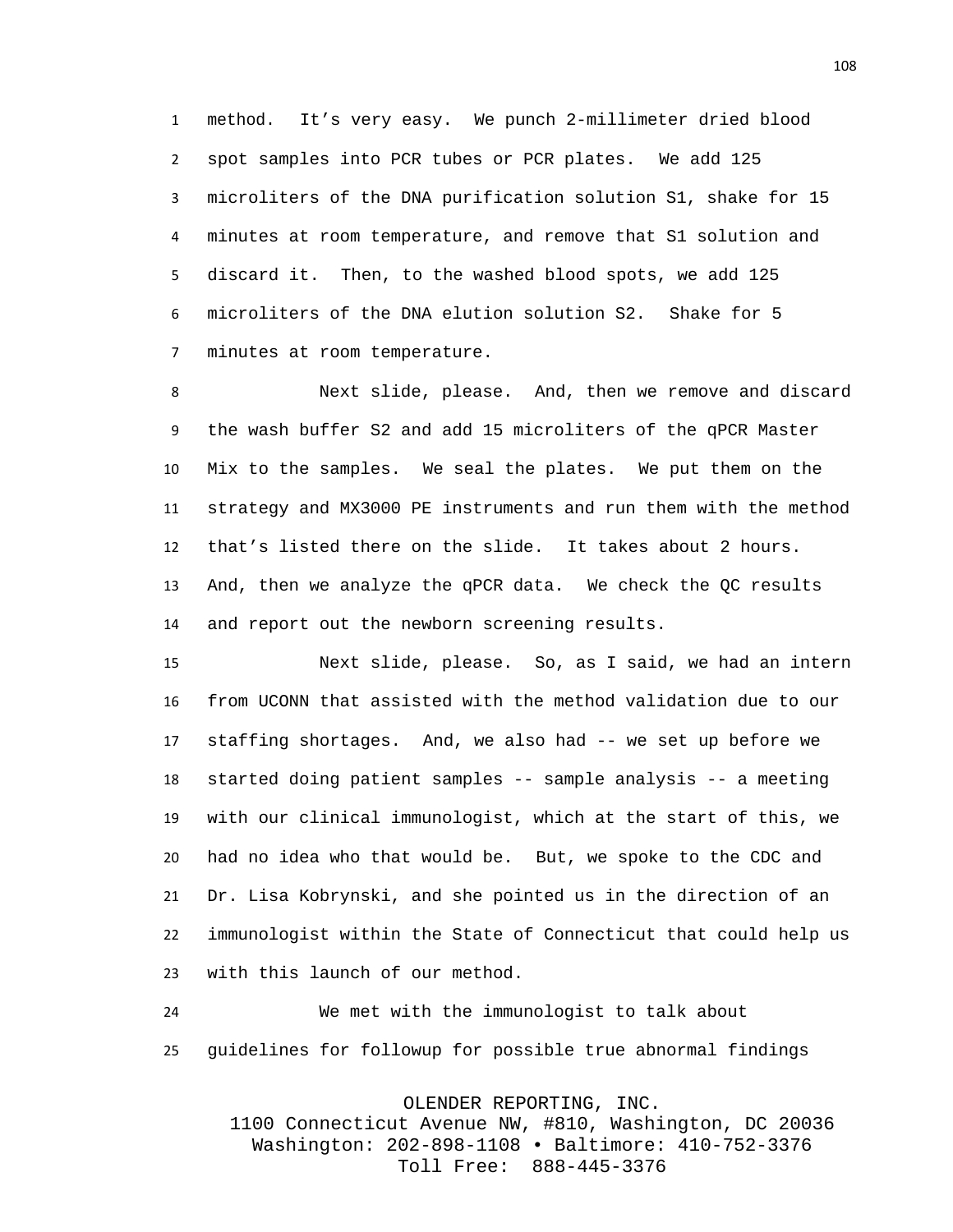during the validation and to set a lower limit action level for TREC recovery where we would refer the infant for flow cytometry.

 Our patient sample population started after accuracy and precision studies were done. We used samples that were received between October 3rd, 2011 and November 15th, 2011. So, it's more than 4,400 samples that we used. We also had the New England Newborn Screening Program in Massachusetts assist us with a second analysis of anything that might be potentially abnormal because they have a very well-established and validated method, and we had guidance through Massachusetts, the CDC, and the Wisconsin Newborn Screening Program during the validation process and afterward.

 Next slide, please. So, I'm not going to go through this slide in great detail, but these are some of our results from the validation. We analyzed 4,457 samples for our validation. We initially set the cutoff very high so that -- we didn't know where abnormal would fall, and we didn't want to miss anybody. So, we set our cutoff for all gestational ages at 55 TREC copies per microliter. And, then our initial post- validation cutoffs we broke down into full-term infants, infants greater than or equal to 37 weeks gestation, we had a cutoff of 40 TREC copies per microliter. And, for our preemie infants or those born at less than 37 weeks gestation, we had a cutoff of 25. And, then we further refined it and dropped it a

OLENDER REPORTING, INC.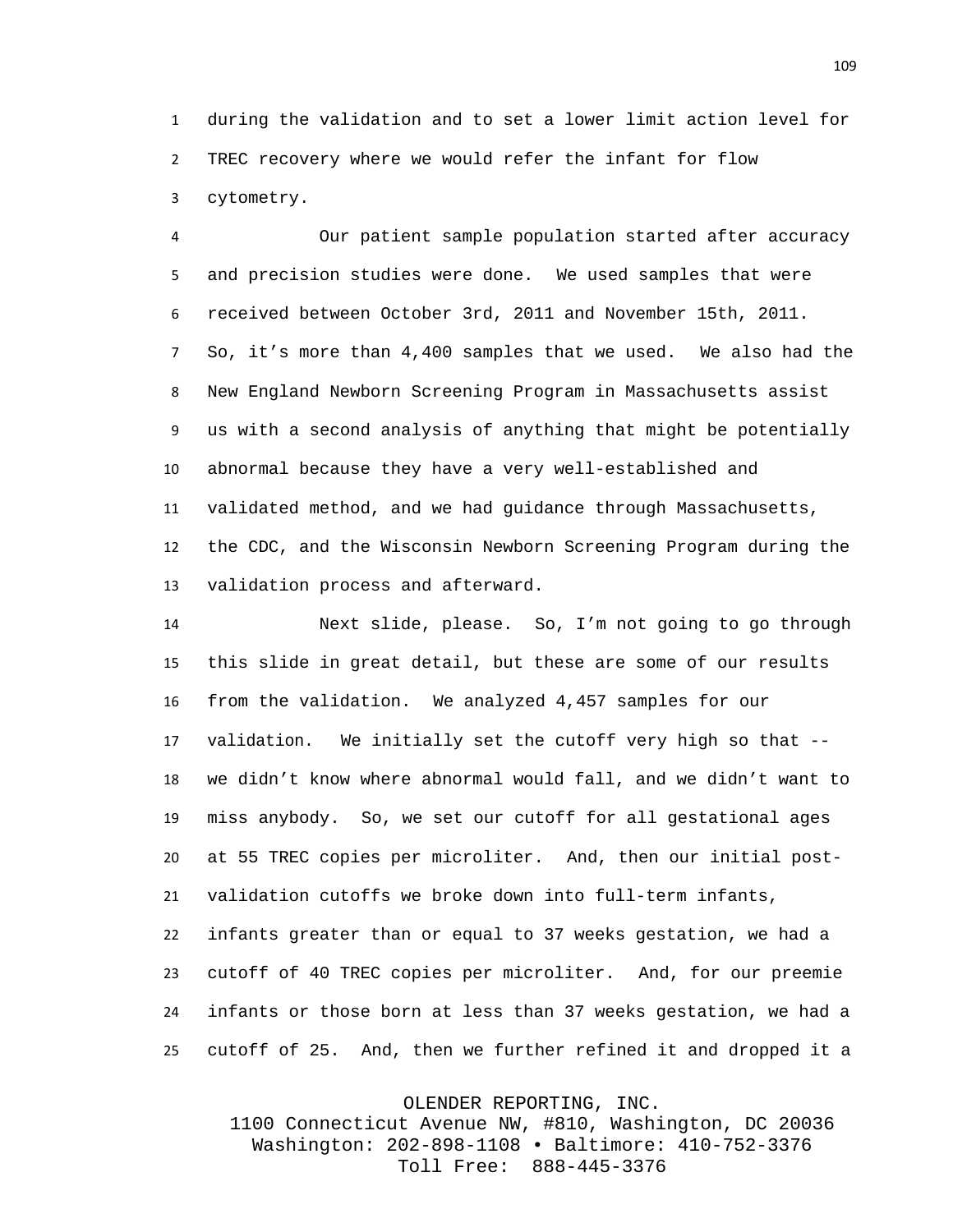little bit for the full-term infants and kept it where it is for the pre-term infants for our cutoffs. So, those are our current cutoffs there at the bottom of the table.

 We had 5 full-term infant samples that we sent to Massachusetts for analysis during the validation of our patient population; 4 of them came back normal, and 1 of them confirmed as a SCID during the validation.

 Next slide, please. So, this is our current testing information or algorithm. I'm not going to go through this in great detail either, but we do set cutoffs for full-term and pre-term infants as well as the control DNA for whether or not the sample results are valid. We have a lower limit cutoff of less than 10 for either preemie or full-term infants -- 10 copies per microliter for TREC. If less than 10, those infants get referred to flow cytometry. If we don't get any amplification -- same thing. They get referred to the Diagnostic Treatment Center for flow cytometry.

 Next slide, please. These are some of the results from what we've obtained since -- between 2011 and 2017. We've analyzed about 221,554 infants with this method. We have 3 confirmed SCID patients. We have some DiGeorge infants that have been identified, and a lot of T-cell lymphopenia, and a lot of those are due to prematurity.

 So, at the time of our launch, our NICU algorithm was produced by the immunologist in the state to give to the

OLENDER REPORTING, INC.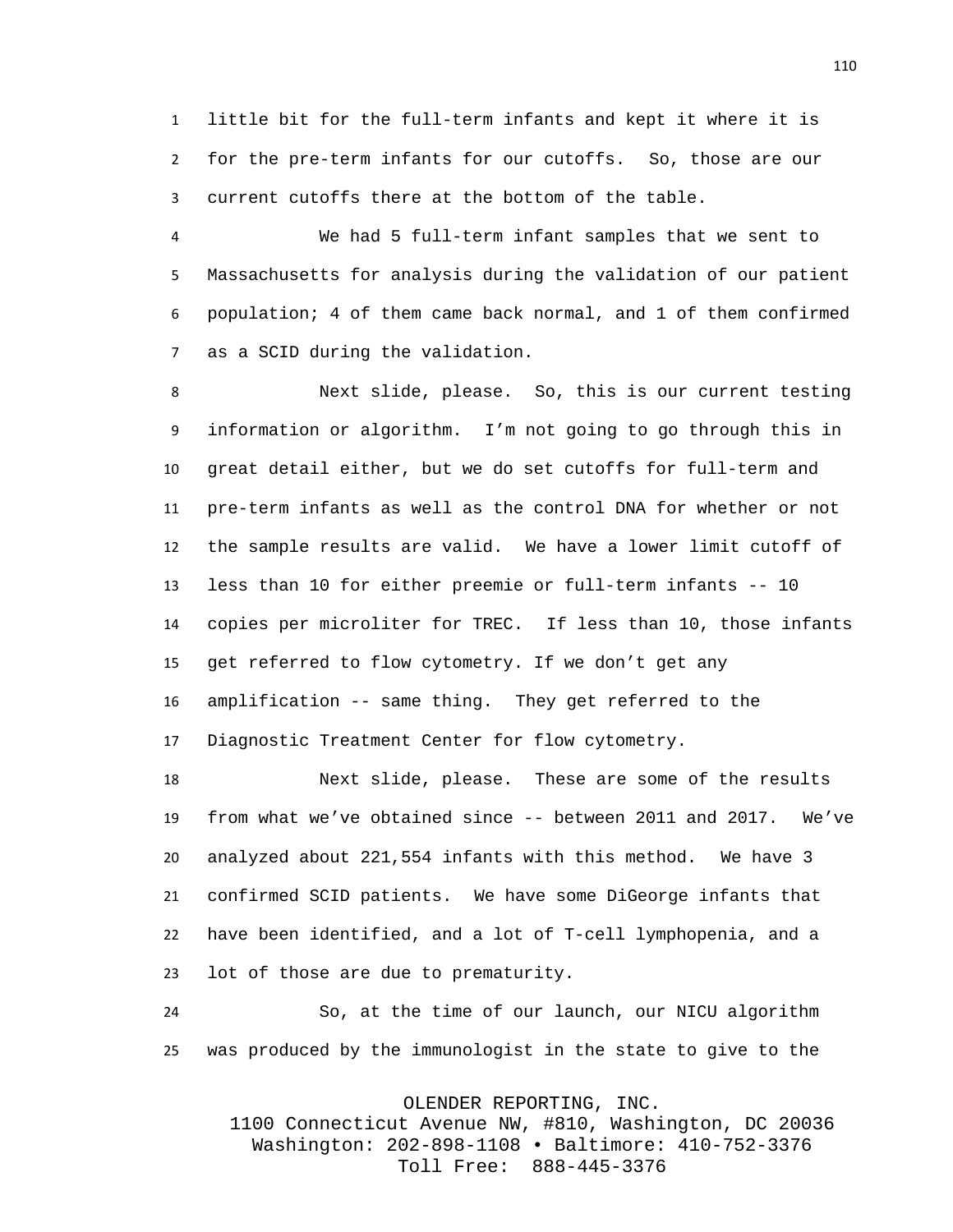NICU physicians to sort of guide them for what to do with the results that we were sending them for these really tiny babies.

 Next slide, please. So, as I said, we have three confirmed SCID infants. They are on this slide here. They are all doing -- they've all been transplanted. They're doing great. We also had the opportunity to participate in a publication in JAMA with Dr. Jennifer Puck, Newborn Screening for Severe Combined Immunodeficiency in 11 Screening Programs in the United States, which was pretty neat as well.

 Next slide, please. So, everything was going along fine until mid-2014 when we started having problems with our assay. And, the graph on the left-hand side of the screen shows you what the amplification plots really should look like -- everything should be closely clustered as it goes through the amplification process, and the right-hand side of the slide shows you what we were seeing -- so, very dispersed, and we were unsure what was going on.

 Next slide, please. So, we were multiple-plate analysis failures. We were 14 days of sample analysis backlog. It was very frustrating. We contacted and collaborated with the CDC Newborn Screening and Molecular Biology Program. We called Dr. Francis Lee and Jennifer Taylor was there at the time and Golriz as well, and we went through troubleshooting and eliminating potential causes of what we were seeing. So, we eliminated all the things on the right-hand side of the

OLENDER REPORTING, INC.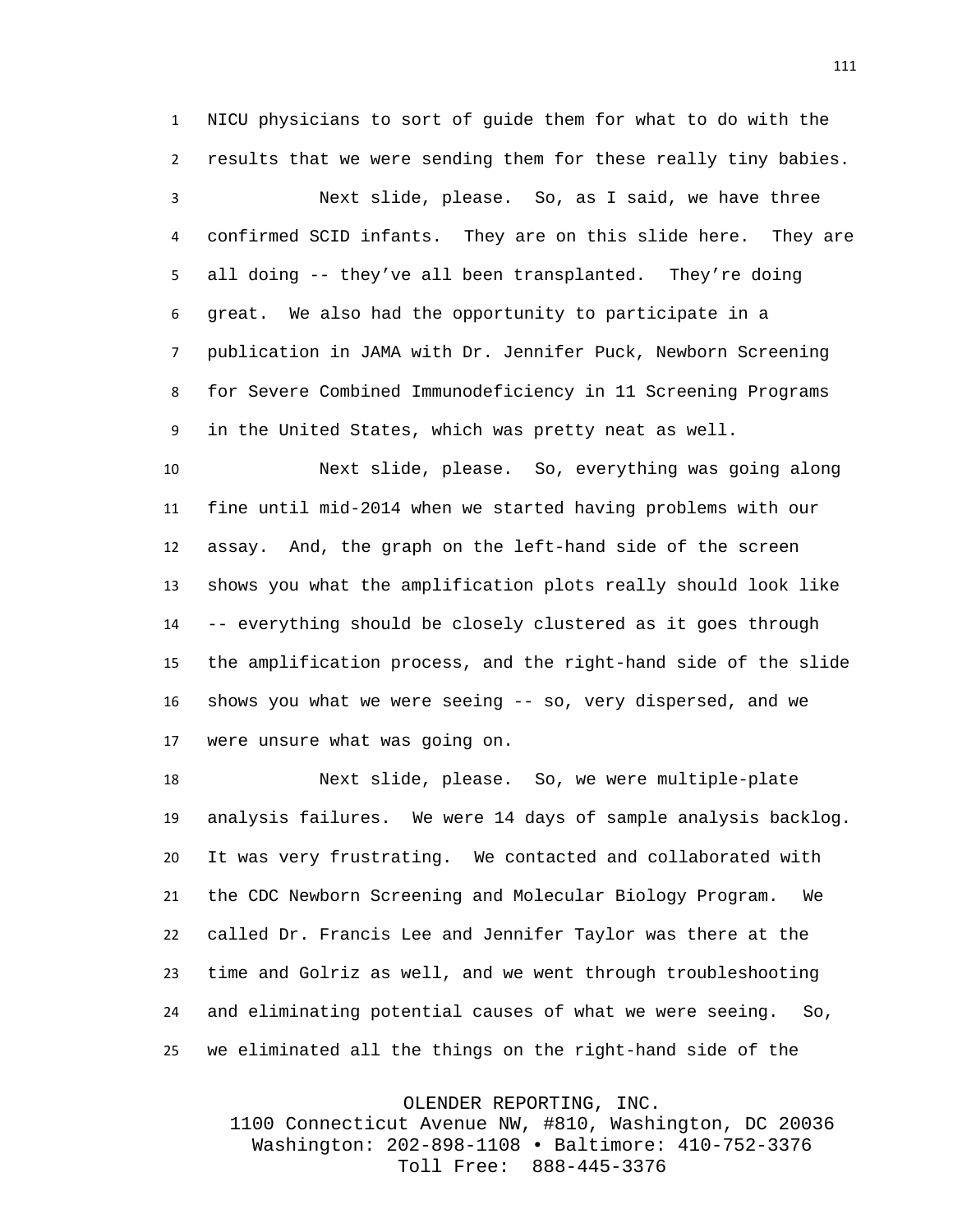slide in gray. And, they actually came out to the laboratory and sent equipment up to the laboratory too. And, we found that the culprit was actually a shaker -- a plate shaker that we had been using for 3 years day in and day out. It wasn't especially a high-quality shaker, but it was doing the job, we though. But, then it stopped doing the job that it was supposed to do, and it was an easy fix. We bought new shakers that have worked really well. So, we solved the problem, we caught up with our backlog, and it went pretty quickly.

 Next slide, please. We further improved our SCID Newborn Screening Program in Connecticut by moving to a new laboratory space in 2012. So, we're not operating out of a storage closet anymore. We were able to purchase and also got extra additional instrumentation from other laboratories that stopped using the platforms that we currently are using, and we also were able to hire additional staff.

 And, then in December of 2014, we had the Molecular Assessment Program come in and look at our program, and it was really a great visit and allowed us to reconfigure the laboratory SCID testing area as well as the other molecular areas for our program. And, it helped us refine what we were doing, which is always helpful.

 So, in summary, Connecticut SCID Newborn Screening launch was successful; however, it wasn't without challenges. So -- you know -- now for the method choice in 2011, there were

OLENDER REPORTING, INC.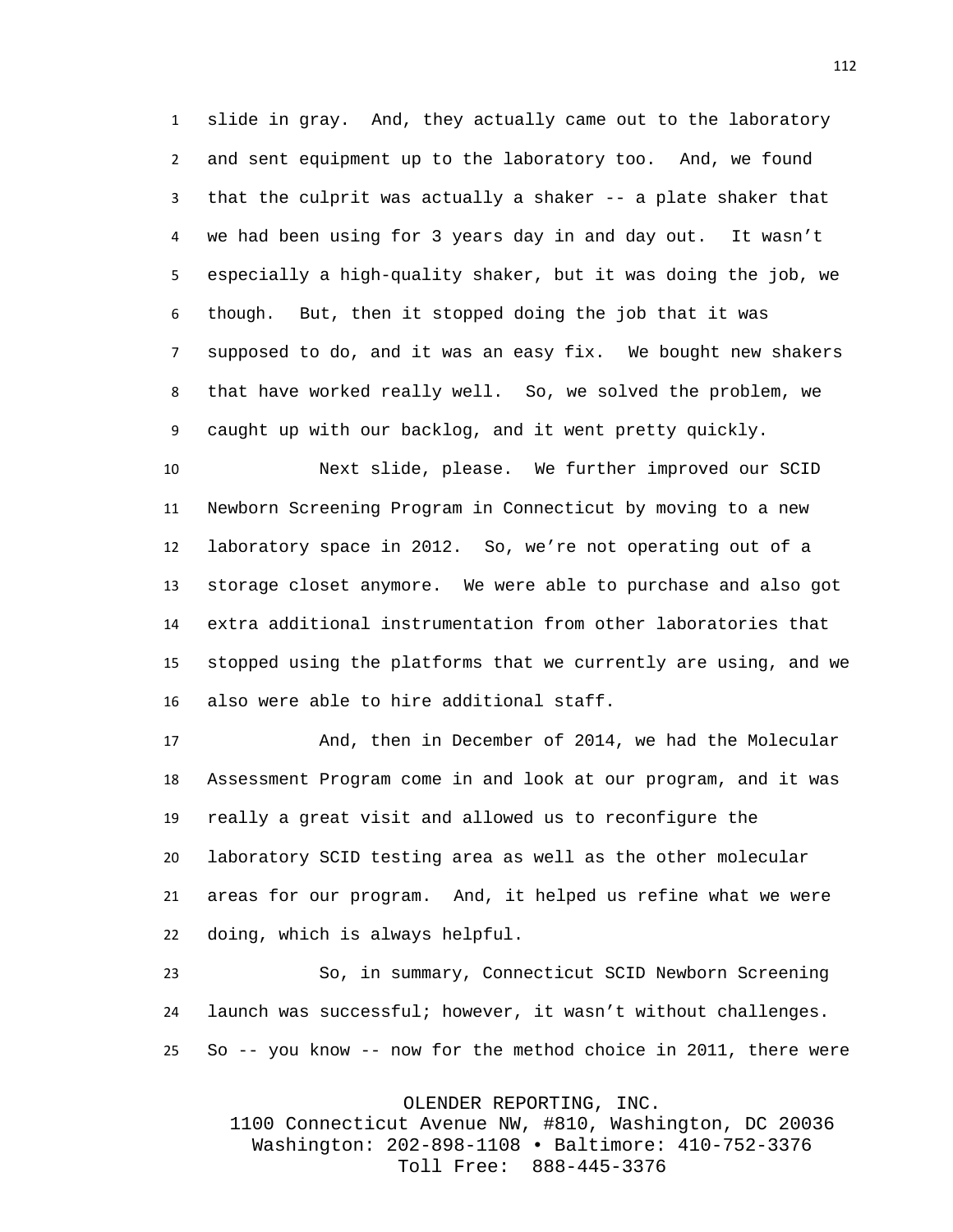limited choices and there were no commercial methods available. The choice was between DNA extraction methods or in situ method.

 Currently, both commercial kits and LDTs are available for laboratories to choose from, so there are more choices to allow laboratories to choose between an FDA-approved kit or LDTs based on their technical expertise or convenience or any other parameters that they take into account.

 In 2011, Connecticut had no expertise with PCR, so we chose the least complicated method, and it's worked really, really well for us.

 For staffing, we didn't have any experience with PCR methods, but there's a lot of support and help that was available and given by other newborn screening laboratories, in particular Massachusetts and Wisconsin, and the CDC was there to assist us for the start of SCID testing and continuing with that.

 We chose a method that was easier and required very little time to complete, so that also helped.

 With space, it was necessary to be creative and innovative to identify and set up the minimal amount of space for the pre-PCR and post-PCR areas for carrying out this procedure, and that was an interesting time.

 And, then for funding. For the types of assays that are now available, the commercial kits or LDTs, LDTs are

OLENDER REPORTING, INC.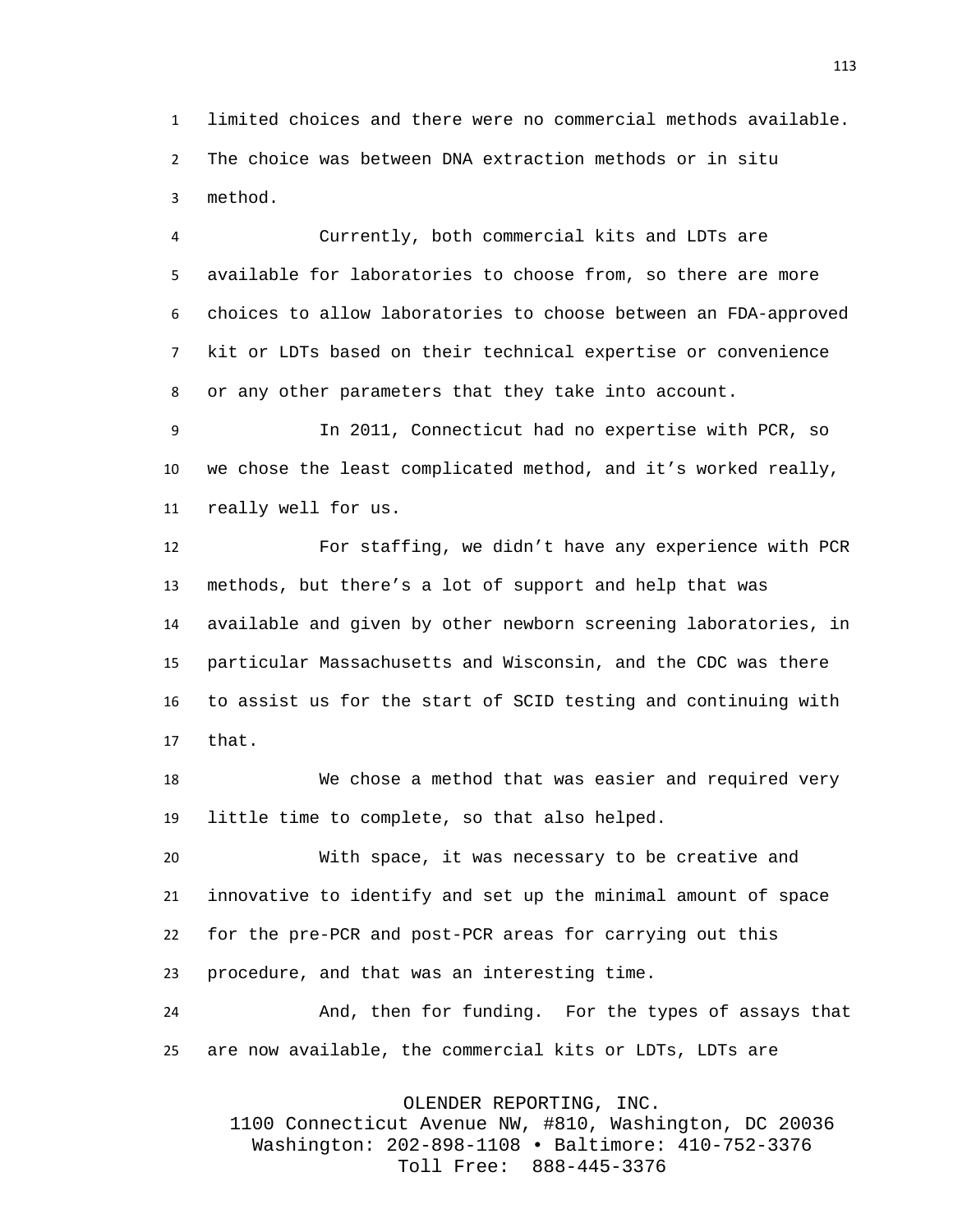probably generally still less expensive, and the sharing of equipment with another laboratory could reduce the initial amount of money that's needed to start SCID testing.

 Next slide, please. I just want to acknowledge all the people that helped us during the launch and have helped us since. The Connecticut Newborn Screening Program is a wonderful group. They're hard workers, and I'm proud to be a part of them -- our Yale immunologist past and present, our CCMC immunologist, the Molecular Assessment Program, Suzanne Cortavato [phonetic], CDC Molecular Quality Improvement Program and Christopher Green was just wonderful. Rachel Lee from Texas has helped us a great deal. Tim Davis from Washington has helped us a great deal. Gui Su [phonetic] from APHL has been just great. The CDC Newborn Screening at Molecular Biology Branch led by Dr. Carla Cuthbert and Bob Vo, Francis, Golriz, and Jennifer who is now at RTI -- they're just a great group. The New England Newborn Screening Program really has helped us with SCID and given us ideas for other molecular- types of testing that we can do as well as the Wisconsin Newborn Screening Program. They've also -- Dr. Mei Baker has given us a lot of ideas. And, I want to thank our University of Connecticut intern.

Next slide, please. Thank you.

[Applause.]

DR. JOSEPH BOCCHINI: Thank you, Adrienne, very much

OLENDER REPORTING, INC.

1100 Connecticut Avenue NW, #810, Washington, DC 20036 Washington: 202-898-1108 • Baltimore: 410-752-3376 Toll Free: 888-445-3376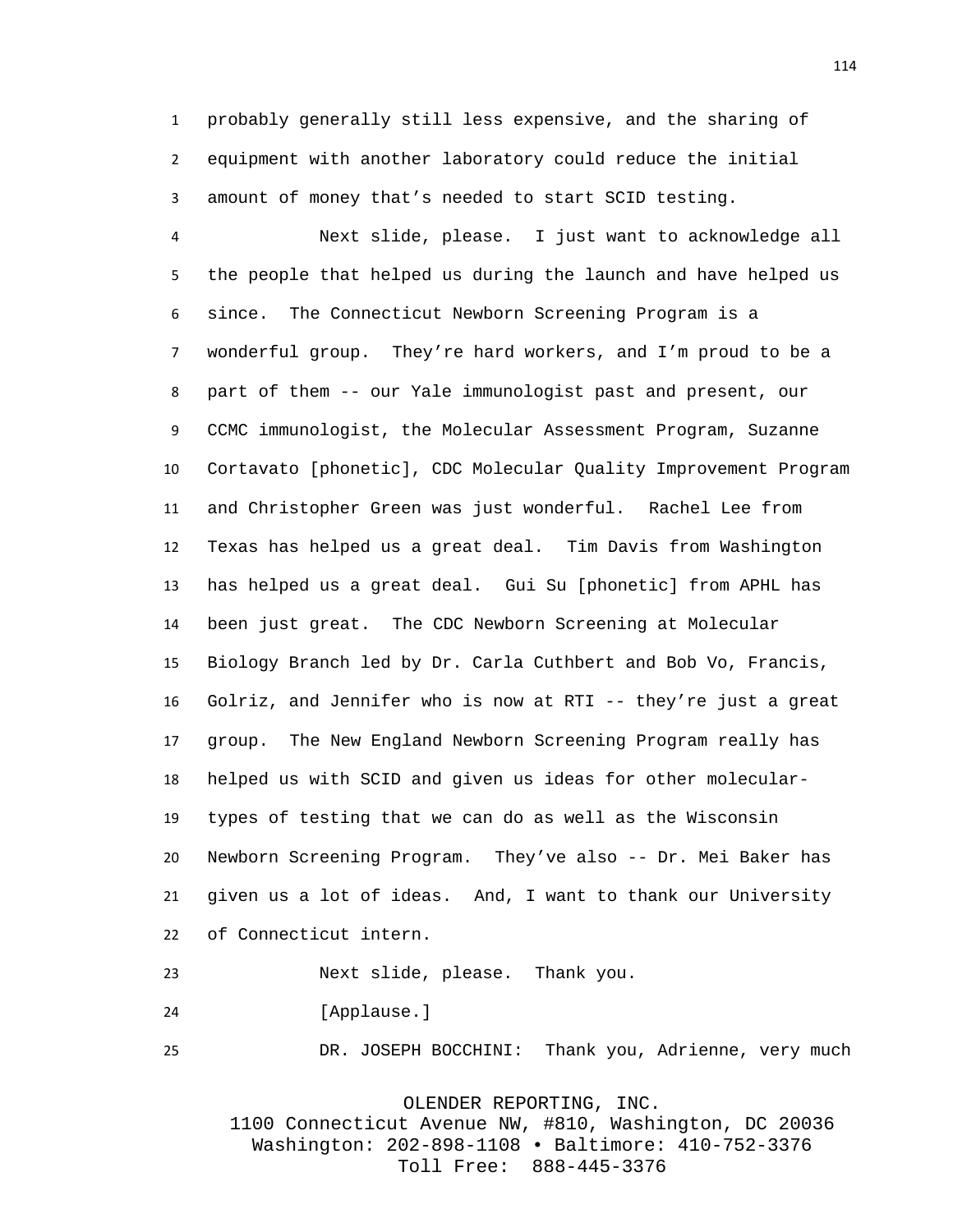for that presentation. We're now turning to the next presentation and we'll get the slides up for Dr. Kobrynski. Lisa, your slides are up. Okay. We can hear you. So, go right ahead when you're ready. Thank you.

 DR. LISA KOBRYNSKI: So, I appreciate the opportunity to speak to the Advisory Committee. And, I'm sort of an unusual person in this field in that I am a clinician. I treat patients with severe combined immune deficiency, but I also have a Master's in Public Health, and I have inhabited part of the public health world for a good bit now. I work with the Newborn Screening branch at the CDC as well. So, I'm coming to you to talk a little bit about the clinical impact of SCID, realizing that a lot of this stuff was sort of surmised at the onset and really sort of the push for even doing screening for SCID came out of this publication by [inaudible] in the Newborn Screening Translational Research Network.

 Can you hit next slide, please, so you can get up the two graphs. And, this publication, which was published in 2014 looked at this database to look at the outcome of children who had severe combined immune deficiency and what happened to them after transplant. And, this was a multicentered group of centers who reported their outcomes data and collected data on the age at transplant, the complications, as well as the types of transplants that were done. And, what was the most striking finding from this paper, really, was the fact that if you were

OLENDER REPORTING, INC.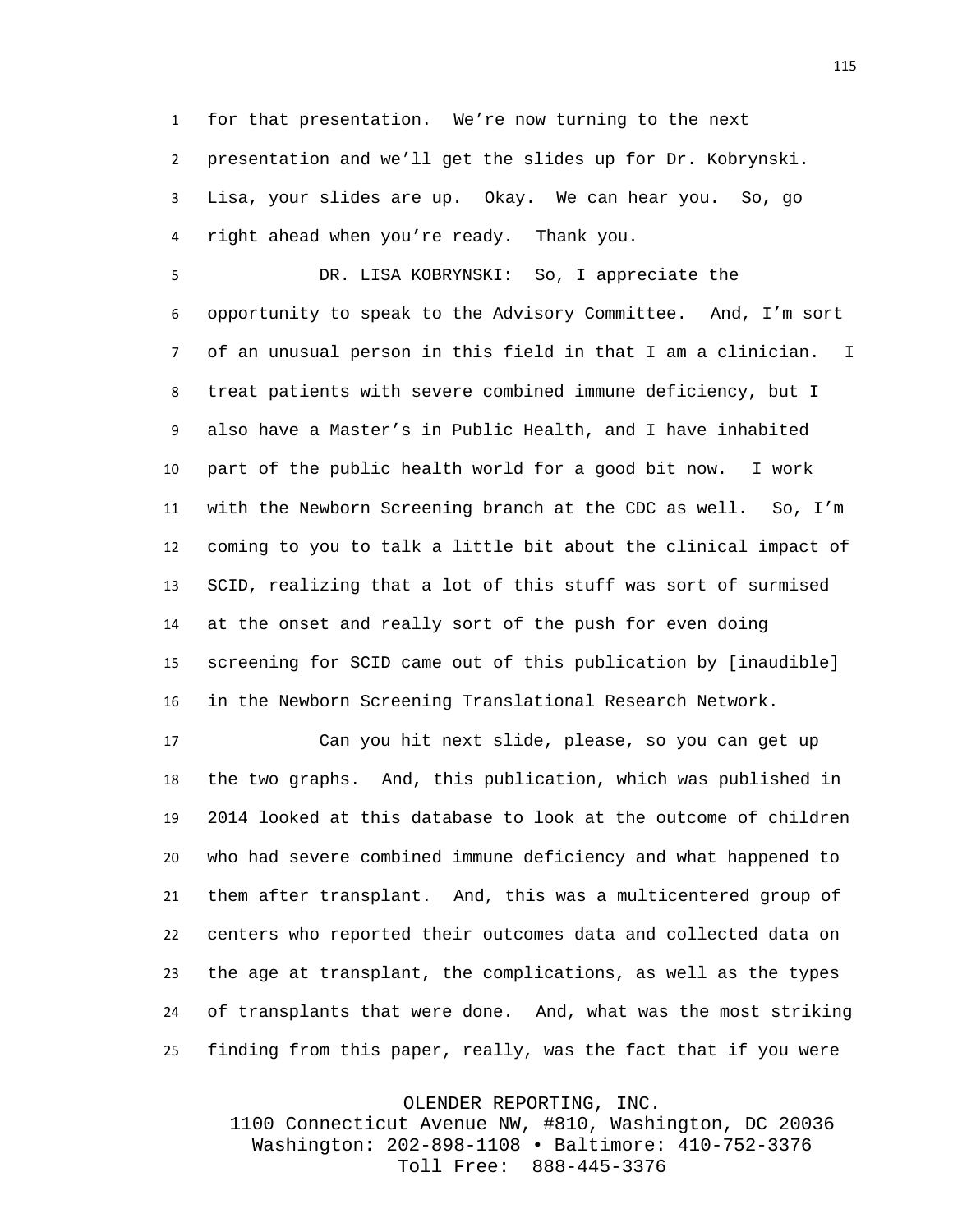translating a child when they were quite young -- meaning less than 3-1/2 months of age at this study -- 94% survived at 5 years, which was a very marked improvement. But, what was also equally interesting was the fact that even if you were over 3- 1/2 months of age at the time of transplant, if you had had no infections prior transplant -- so, in other words, you were asymptomatic before you went to transplant -- you did almost as well. Their survival rate was about 91%. So, that really drove home the importance of early intervention and early transplant for infants with severe combined immune deficiency, and that impacted their outcomes.

 And, what was important was that it wasn't just dependent on -- or it was dependent mostly on the age, and it wasn't necessarily dependent on the type of transplant. So, whether the donor was a sibling or an MSD -- which is a matched sibling -- or they were a mismatch related donor like a parent -- it was the age that really made the difference. So, you could do well regardless almost of who your donor was.

 Next slide. So, the next thing was then looking at what happened to some of the states who actually did screening. And, so this was alluded to previously that there was a publication in JAMA from Dr. Puck and others from 10 states plus the Navajo Nation.

 Now, the Navajo Nation is kind of unique in that they have a very high incidence of a particular type of SCID.

OLENDER REPORTING, INC.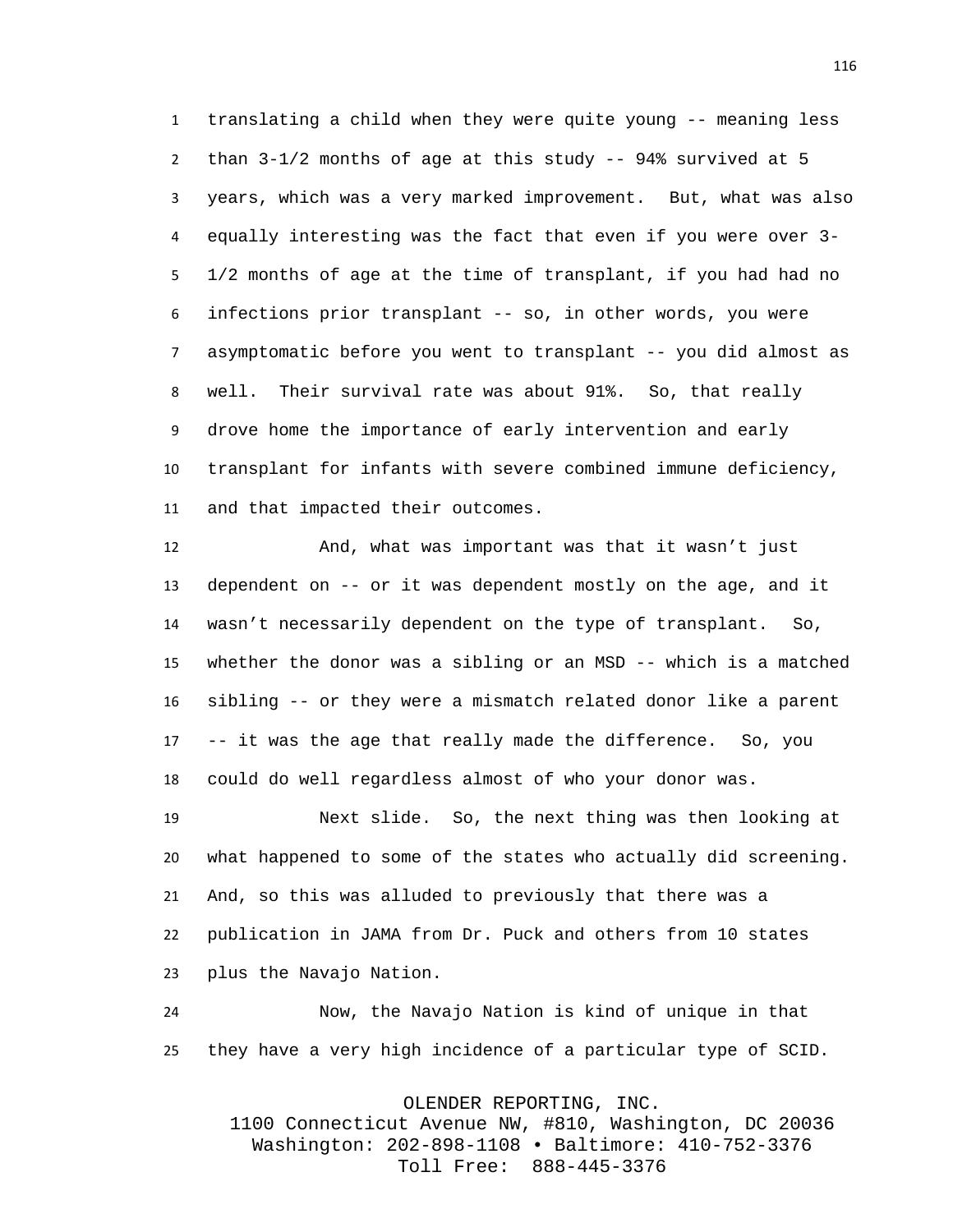So, they've been screening with California since early on. And, in this publication, they reported data from the screening of over 3 million infants, so that was a very large number of infants. And, it was population-based screening because it was all the infants that were born in those states. And, a key finding from this paper was the fact that there were 52 cases of SCID that were identified and confirmed, which gave them a birth prevalence for population incidence of 1 in 58,000. And, as alluded to previously, published reports previously estimated that the birth problems or incidence of SCID at 1 in 100,000, but all of those publications were based on center reporting or individual hospitals reporting. And, so, obviously, it was not population-based. So, for the first time, we actually have a population-based measurement. And, lo and behold, the birth prevalence of SCID was actually double what we had thought. So, that was a very important message because it meant that we were missing cases of SCID. And, this increased the importance of the newborn screening.

 So, consistent with findings of the Newborn Screening Translational Research or the Primary Immune Deficiency Translational Research Network and the Transplant Consortium was that survival was still consistently fairly good. So, overall, 45 out of 52 survived, but only 49 of them went to transplant, and of the 49 who went to transplant, 45 survived. And, so that gave you a survival of 92% for those who

OLENDER REPORTING, INC.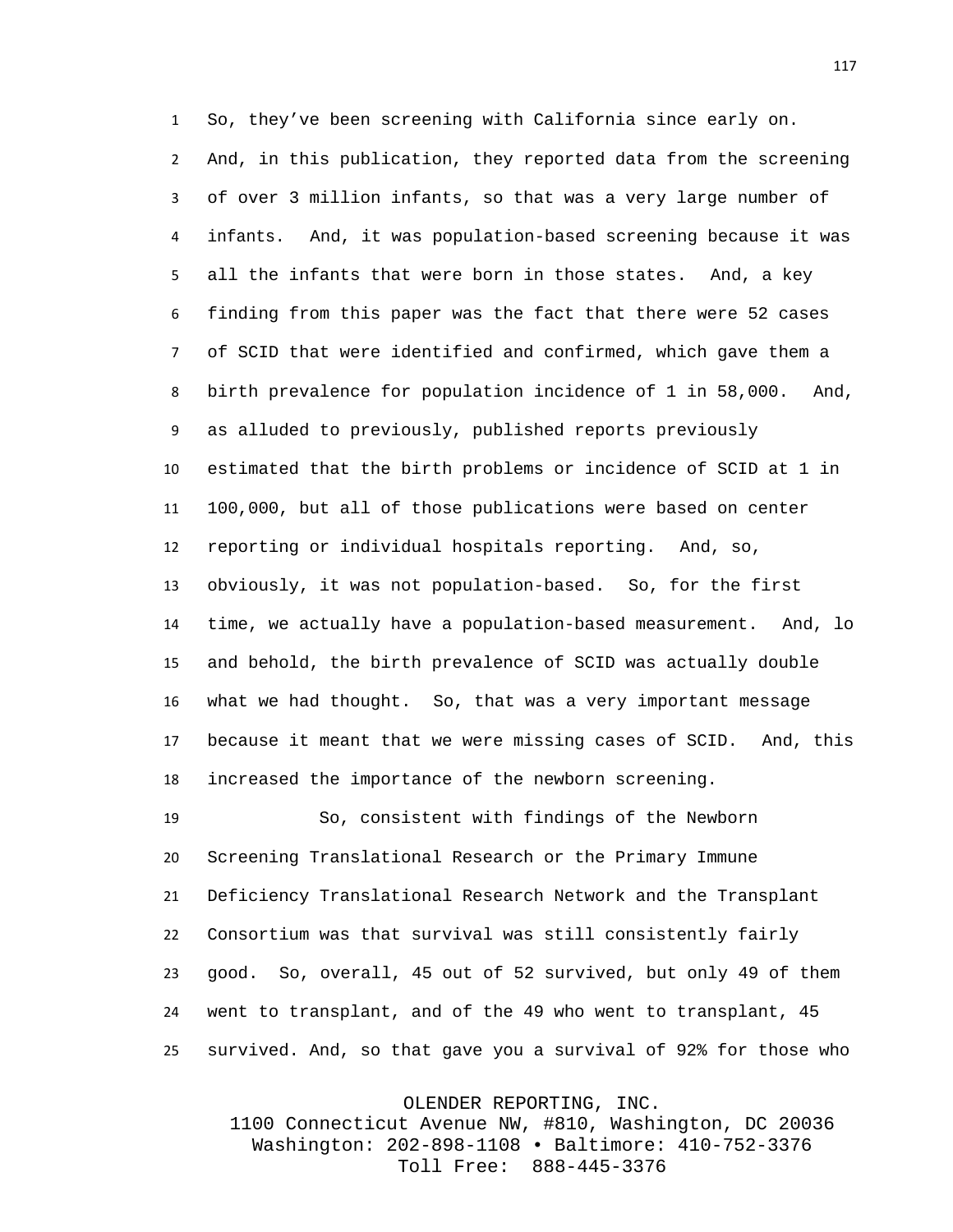were treated.

 But, another finding of this, which was not entirely unexpected, was the number of non-SCID T-cell lymphopenias that occur. So, this TREC testing is a test that does identify low T-cells or T-cell lymphopenia. It is not confirmatory or diagnostic for SCID. So, we knew that there were other conditions that caused infants to have very low T-cells at birth, including syndromes like DiGeorge syndrome, where they have a defect in their thiamine and also some other conditions. But, there were other conditions that we identified that we had not necessarily anticipated. And, those were actually -- those conditions turned out to be pretty frequent for that 1 in 14,000 infant. And, among those, DiGeorge syndrome led the way and still tends to lead the way in terms of the most number of infants that identify with a non-SCID T-cell lymphopenia, but followed also by Trisomy 21, Trisomy 18, ataxia-telangiectasia, which is another primary immunodeficiency that results in a combined immune deficiency and generally is not diagnosed until these children are much older when they start to show signs of ataxia and they start to have the telangiectasia.

 Another syndrome was identified, one which we had not known previously caused significant T-cell lymphopenia from birth, and that's Jacobsen syndrome, and there were many others where there were just single cases, but these core groups of 5 or 6 diagnoses were ones that have been seen over and over

OLENDER REPORTING, INC.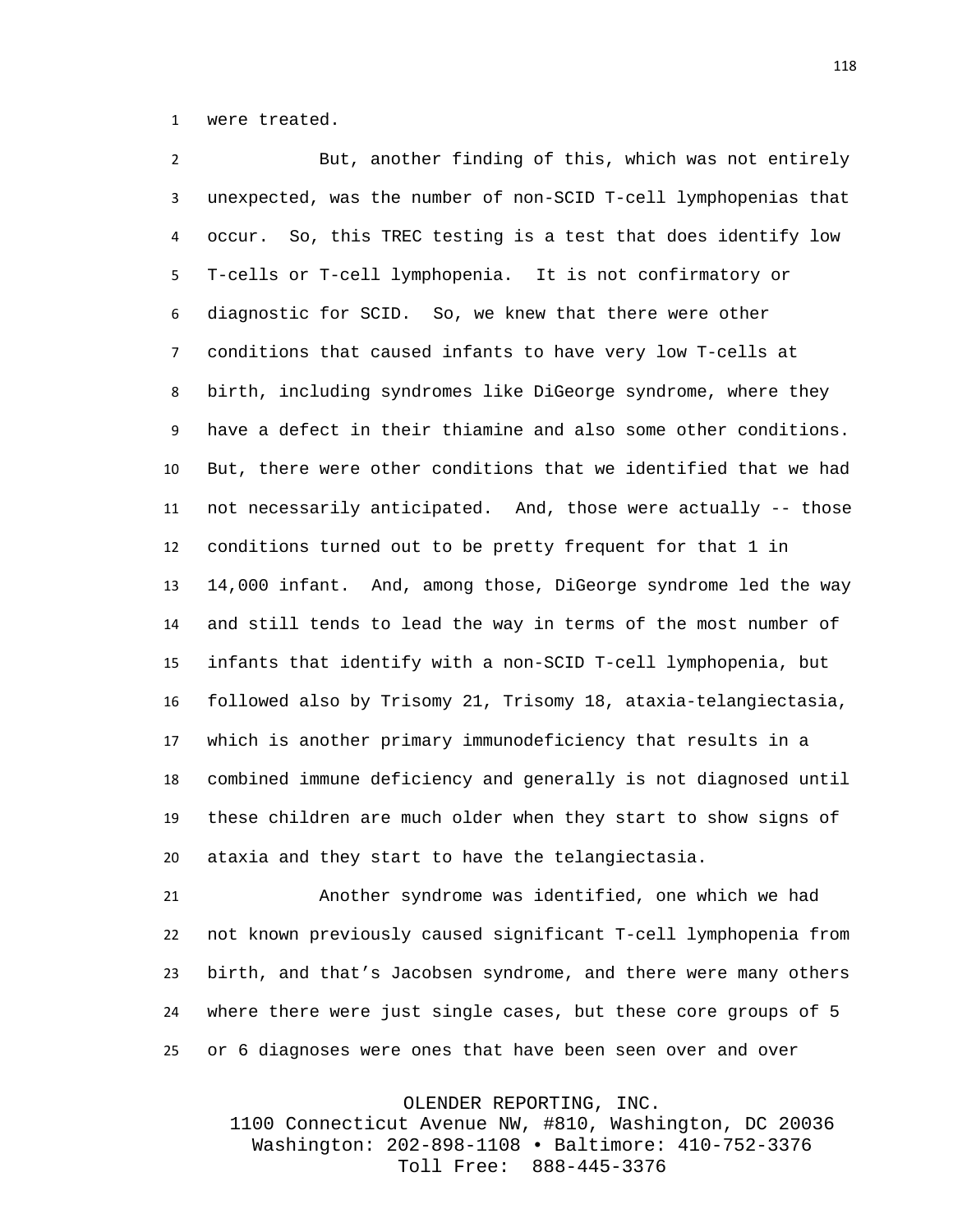again. And, so these are important in the sense that these are other conditions where we possibly have a chance to intervene.

 So, what we learned from this very early paper was that while the birth prevalence was much more common and that there were a lot of other conditions that we needed to consider when we were trying to do diagnostic testing.

 So, next slide, please. So, this was followed up by some individual state data of a little longer duration. In Wisconsin, that was the first state to initiate newborn screening, reported on their experience from 2008 to 2011 with 5 cases of SCID identified from 207,000 -- 208,000 births, and that gives an approximate birth problem of 1 in 41,000 -- so a little bit more common than what we thought in the 11-state data. And, then they had an additional number of patients with DiGeorge syndrome. Also, they described several patients with something we call idiopathic T-cell lymphopenia. So, idiopathic T-cell lymphopenia implies an infant that is born with a T-cell count that is markedly below normal -- so, more than 2 standard deviations below normal, but without the associated infections and complications that we would typically see with severe combined immune deficiency. And we've seen that in the New York data, that they've also reported -- other states have also now reported this. And, again, the impact of this for screening programs has been on the followup end when we are doing diagnostic evaluations, and we are categorizing

OLENDER REPORTING, INC.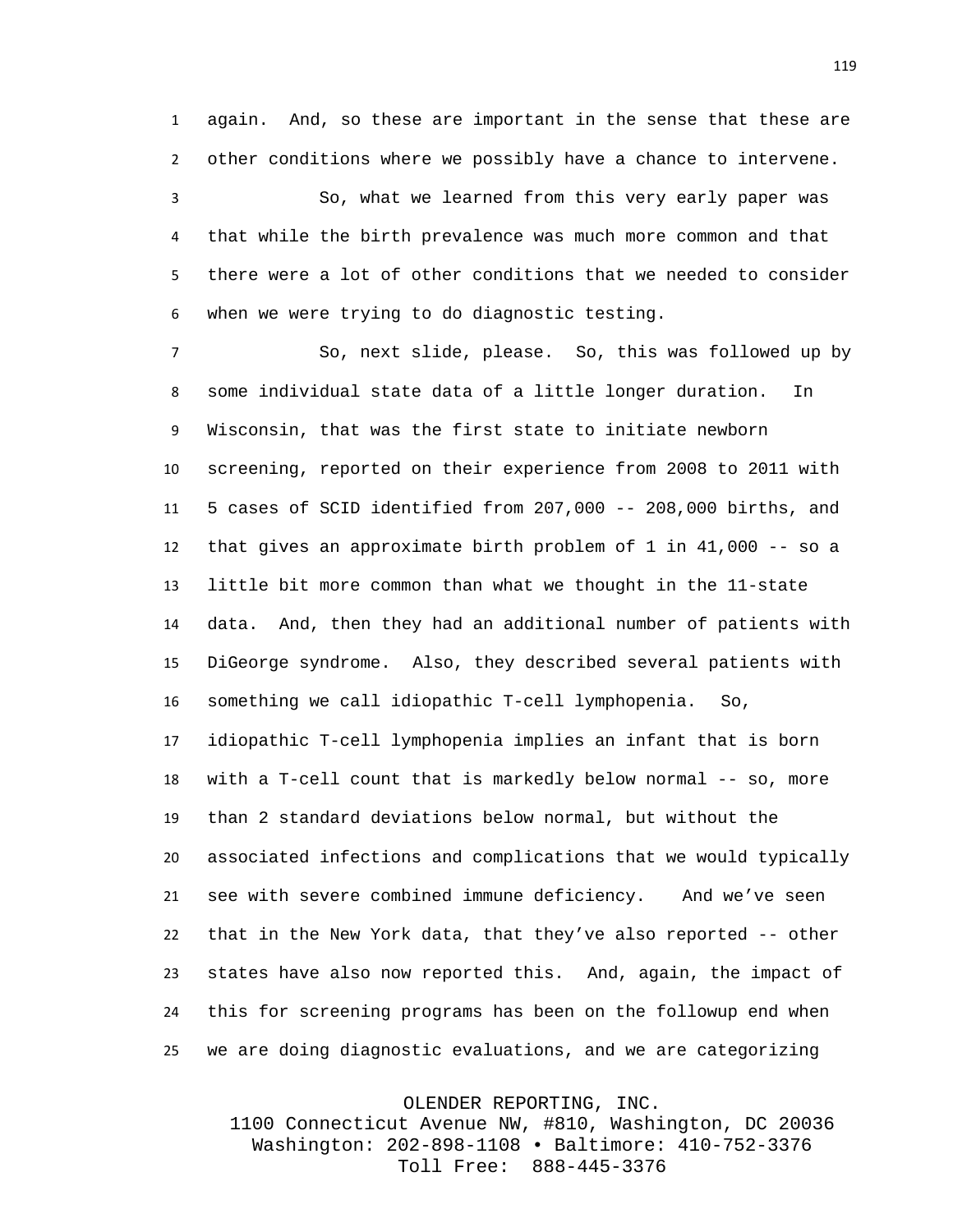infants and then ultimately deciding how to treat them, we have to be sure that we diagnose them correctly.

 So, out of Wisconsin's patients, 4 out of 5 were transplanted, and the fifth one was on a PEG-ADA, which is a synthetic adenosine deaminase enzyme replacement and all were alive and well.

 New York also published their experience, and they had 9 diagnosed cases of SCID out of nearly 500,000 births, and that gave them a birth problem of 1 in 54,000 patients. Again, they saw a good number of patients with idiopathic T-cell lymphopenia, and there were a variety of other syndromes that were similar to what's been seen in other states. Similar to Wisconsin data, 8 out of 9 have been transplanted, and 1 was on synthetic ADA, and all were alive and well.

 And, then California, which has the lowest births per state in the Union, reported 26 cases of SCID from California alone and 6 from other states. Now, early on, California did receive samples from some other states for screening. They still received some samples from the Navajo Nation, so the population denominator is not known for this series. Nonetheless, out of the cases that were identified, 94% were alive at the time of publication.

 And, one other thing that is important to note. The idea with transplantation for severe combined immune deficiency is that it's potentially curative for immune deficiency. The

OLENDER REPORTING, INC.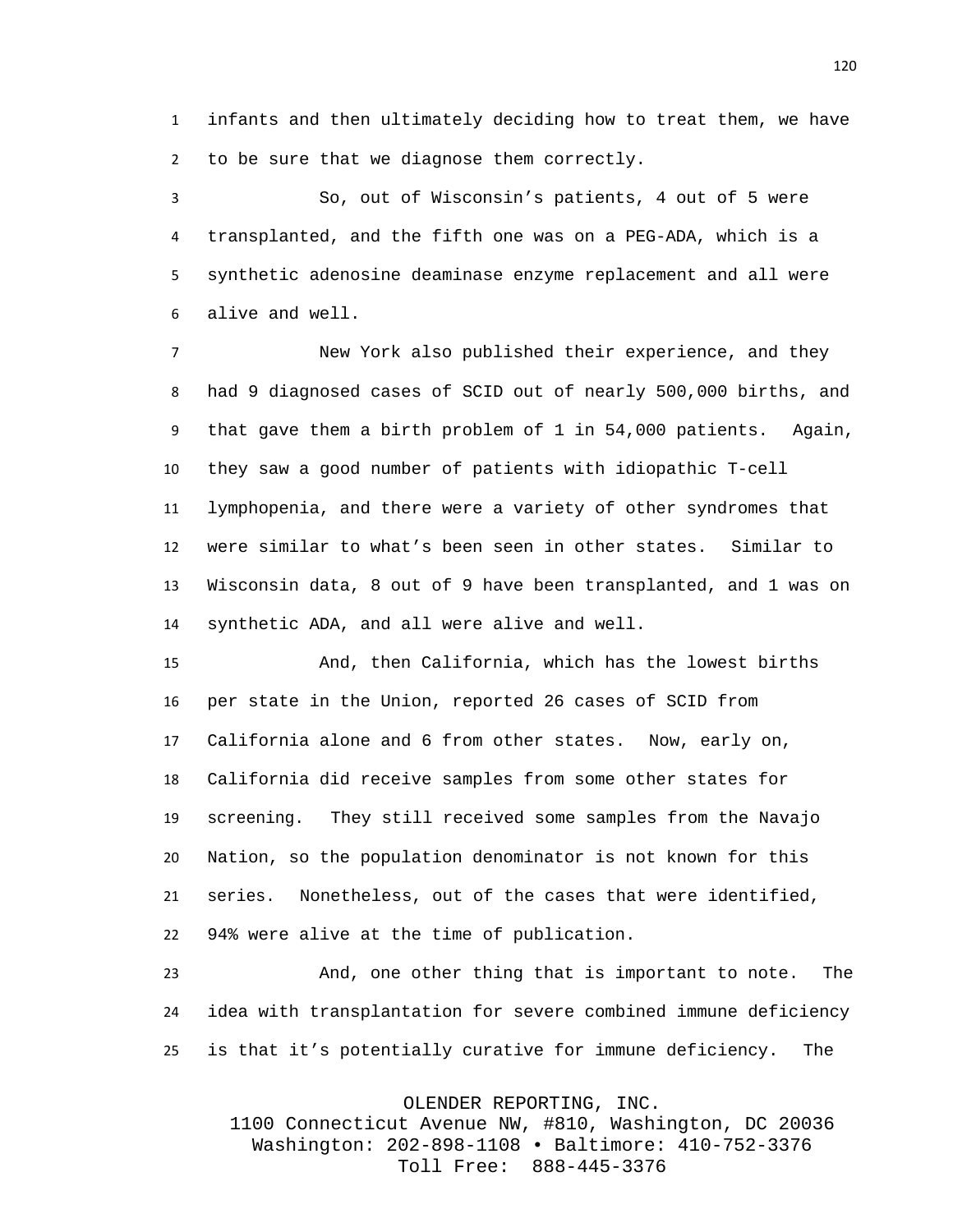exception has been -- and, this has been not really changed by screening -- but, certain types of severe combined immune deficiency -- particularly one that is inherited through the X chromosome -- the IL-2 receptor gamma chain or IL-2 RG -- results in children who may have T-cell function restored, but do not have B-cell function restored. So, in terms of long- term outcomes or clinical impact, what that means is those children are still likely to receive benefit of early transplantation and reduced infection and better outcomes from transplant; however, it has not appeared to change our ability to correct the B-cell defect in those children, and that may require further advancement in the transplantation therapies that we use now, and that's being worked on.

 So, that -- when you say that transplant outcomes, all of them had T-cell reconstitution -- well, that's actually critical, because if they don't, then they basically have no correction, and they will not continue to survive, and 50% with B-cell reconstitution -- accounting for some of those patients with certain types of severe combined immune deficiency -- where there are difficulties getting good B-cell function to return.

 So, an important element from the cases in California was looking at the different subtypes of severe combined immune deficiency. So, in severe combined immune deficiency, we have identified about 14 different genetic

OLENDER REPORTING, INC.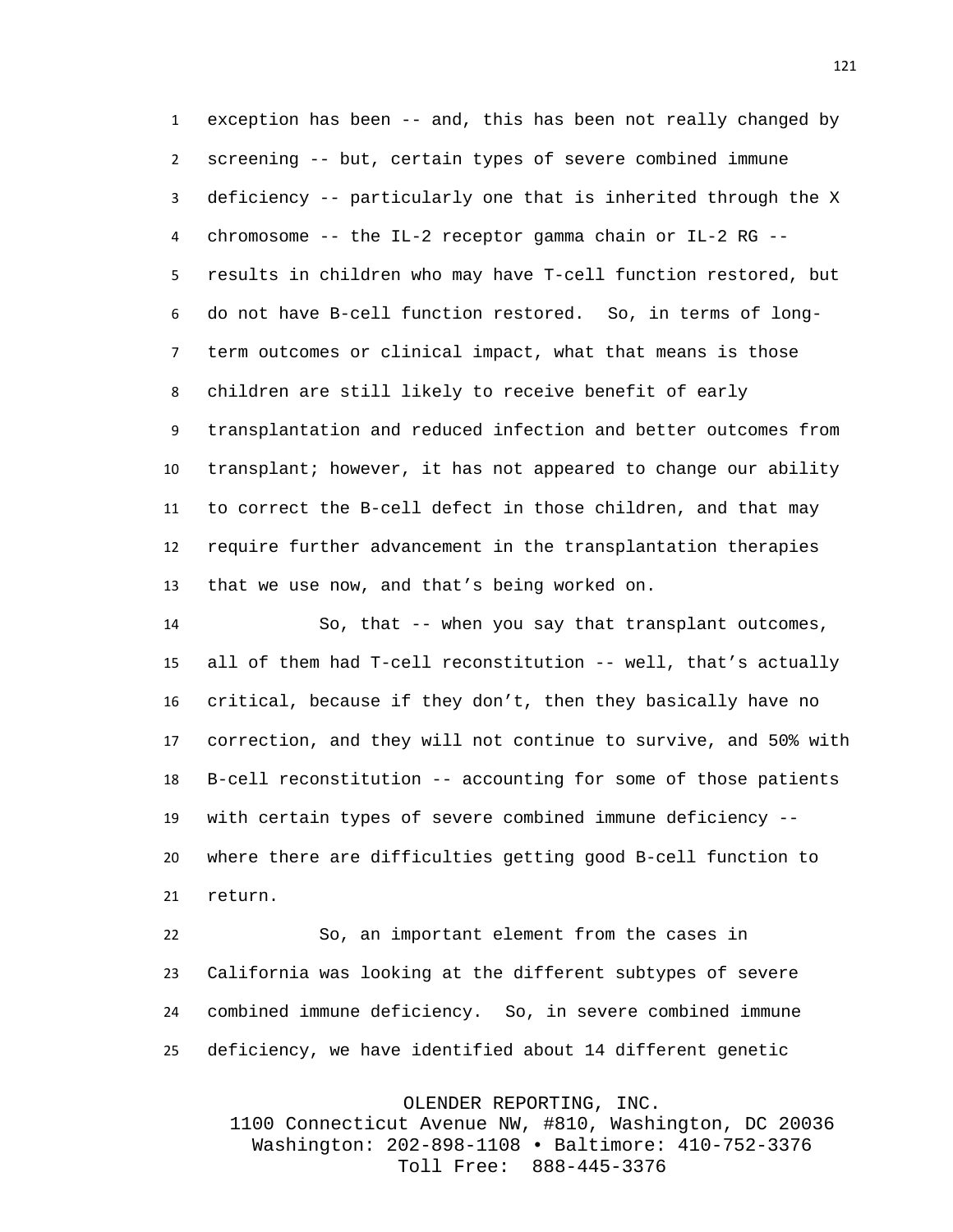causes for this syndrome, and all of these genetic causes result in an absence of T-cells with pretty severe combined immune dysfunction and require transplantation, but there are some subtle nuances in how you do the treatment and how you perform it, so that means that for diagnostic testing purposes, identification of the genetic defect is actually quite critical in addition to knowing that they have T-cell lymphopenia. And, what was seen in California has changed the paradigm a little bit because the X-linked SCID was previously presumed to account for half of the cases of SCID. And, what we see in their cases here is that there is almost an equal number of SCID due to IL-2 receptor gamma chain as there are due to ADA deficiency. And, as you saw from the other two states, many patients can be treated for ADA deficient SCID using a synthetic enzyme rather than transplant, and now there is a third option, which is gene therapy for adenosine deaminase deficient SCID.

 So, knowing that that type of SCID is actually fairly common changes a little bit how we might treat them and may ultimately have some effect on what we presume is the cost estimate for treatment of these diseases. And, some of the other disorders like Sinclair -- which is seen very frequently in the Navajo Nation -- those children are susceptible to cancers with irradiation because they have problems with repairing DNA breaks. And, so knowing that that's the genetic

OLENDER REPORTING, INC.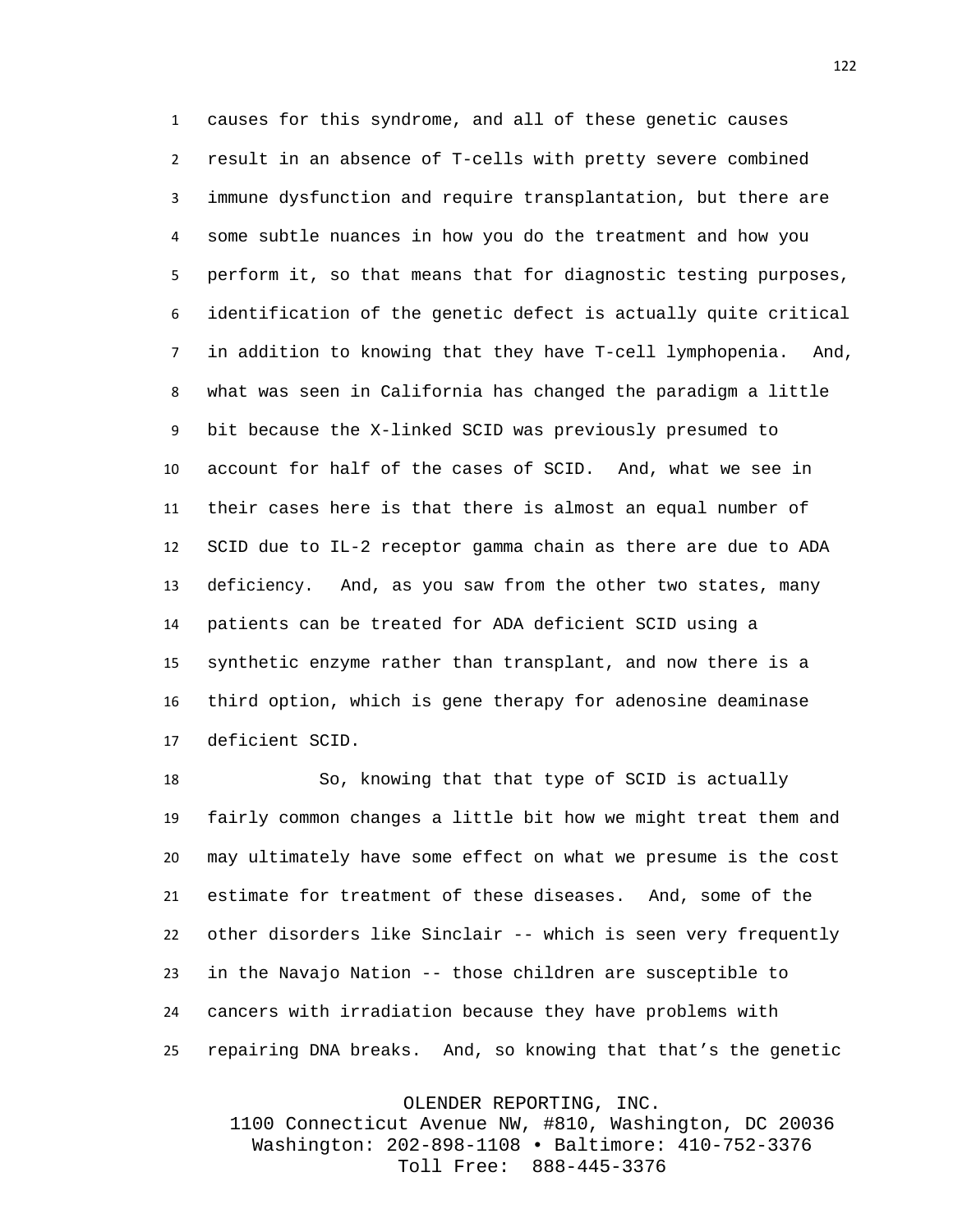form of SCID they have -- especially as these children may get sick and people want to do chest x-rays on them -- you might actually help to prevent late malignancy by not doing that if you're aware that this is the type of genetic defect that they have.

 So, this knowledge really impacts how we treat patients and can ultimately impact what their outcomes are going to be.

 And, then as I said before, they identified a lot of non-SCID T-cell lymphopenias including DiGeorge and CHARGE, which caused a thymic defect and ataxia telangiectasia.

 Now, within their series, they did have 1 patient that died prior to transplant, so did not make it to transplant. So, we're still not perfect at getting them to transplant before they get too sick.

 So, I can speak a little bit about our experience in Georgia -- I live in Georgia and helped the state lab set up their newborn screening lab and their process. And, they use the CDC in situ PCR method as well. And, we started screening in June of 2016. We've had 3 cases identified over a period of a little over a year where we had 129,700 births. So, that would give us a birth prevalence of approximately 1 in 43,200 births, so consistent with what's seen in some of the other states. And, among those 3 kids in the SCID, we identified 1 IL-7 receptor alpha chain, 1 purine nucleoside phosphorylase

OLENDER REPORTING, INC.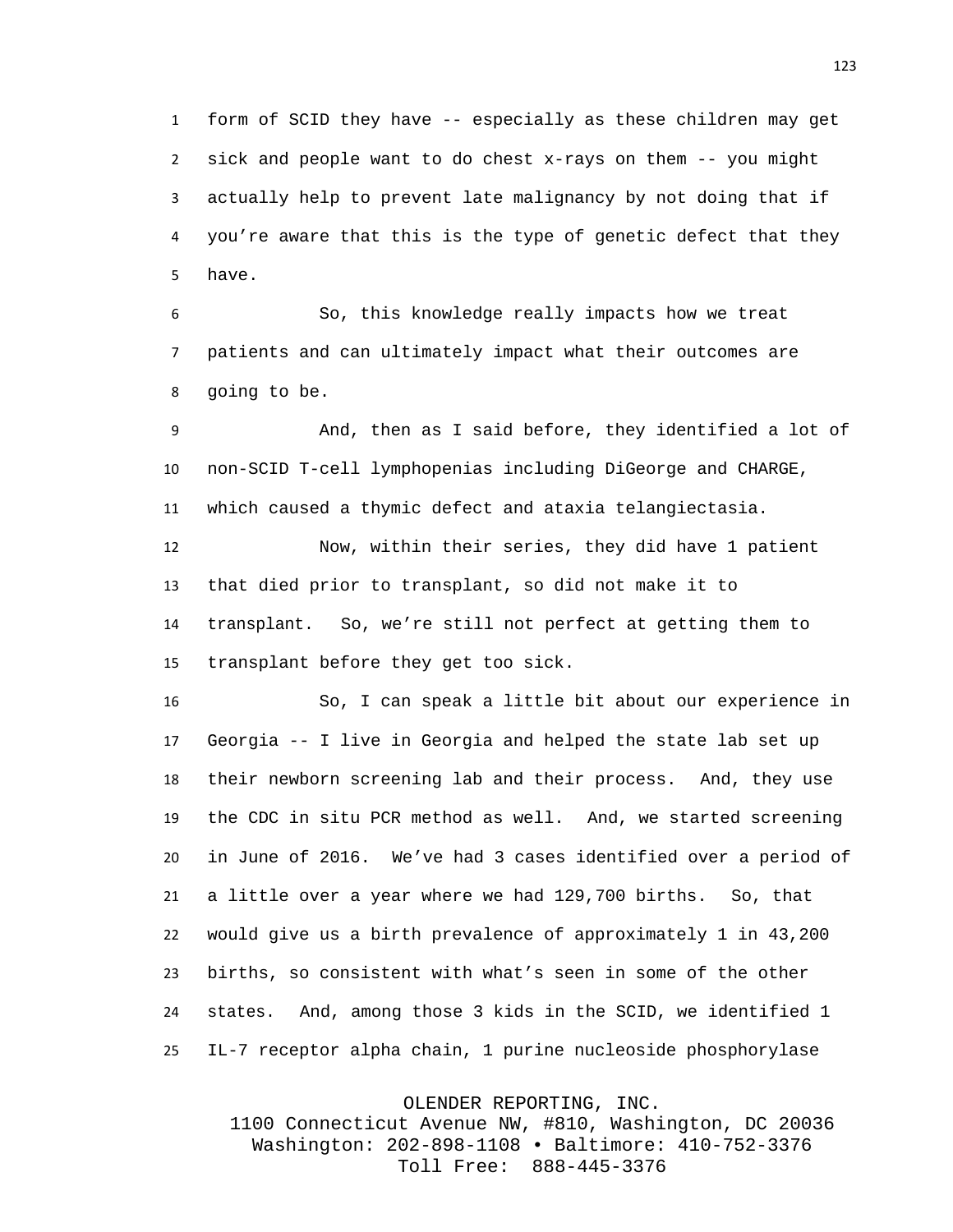deficiency, and 1 we do not know the genetic defect.

 Now, one of the things I'll say about the clinical outcomes is that there have been concerns expressed very early on in using TREC screening for SCID is that you might miss cases of adenosine deaminase deficiency or PNP deficiency because those children are capable of producing T-cells in the thymus, but the T-cells are rapidly destroyed in the periphery due to accumulation of toxic metabolites.

 And, so here we see examples of several states that have many children with adenosine deaminase deficient SCID, and our state at least finding 1 PNP deficient SCID, which may help alleviate a little bit some of those concerns. And, as the other states, all 3 of our patients have been transplanted, and all are currently alive and well.

 Now, we did see, as other states -- we only have seen 1 idiopathic T-cell lymphopenia. We've had several patients with issues with their thymus. We've had 2 with CHARGE syndrome with complete absence of T-cells and several DiGeorge syndrome patients, and 1 that's an unknown. He is lacking T-cells with no thymic function, but no deletion in 22Q and does not have CHARGE syndrome.

 So, again, in terms of clinical impact, it means that we need to continue to remain vigilant, and the clinicians need to be aware of the conditions that they need to be looking for in these infants that come back with severe T-cell

OLENDER REPORTING, INC.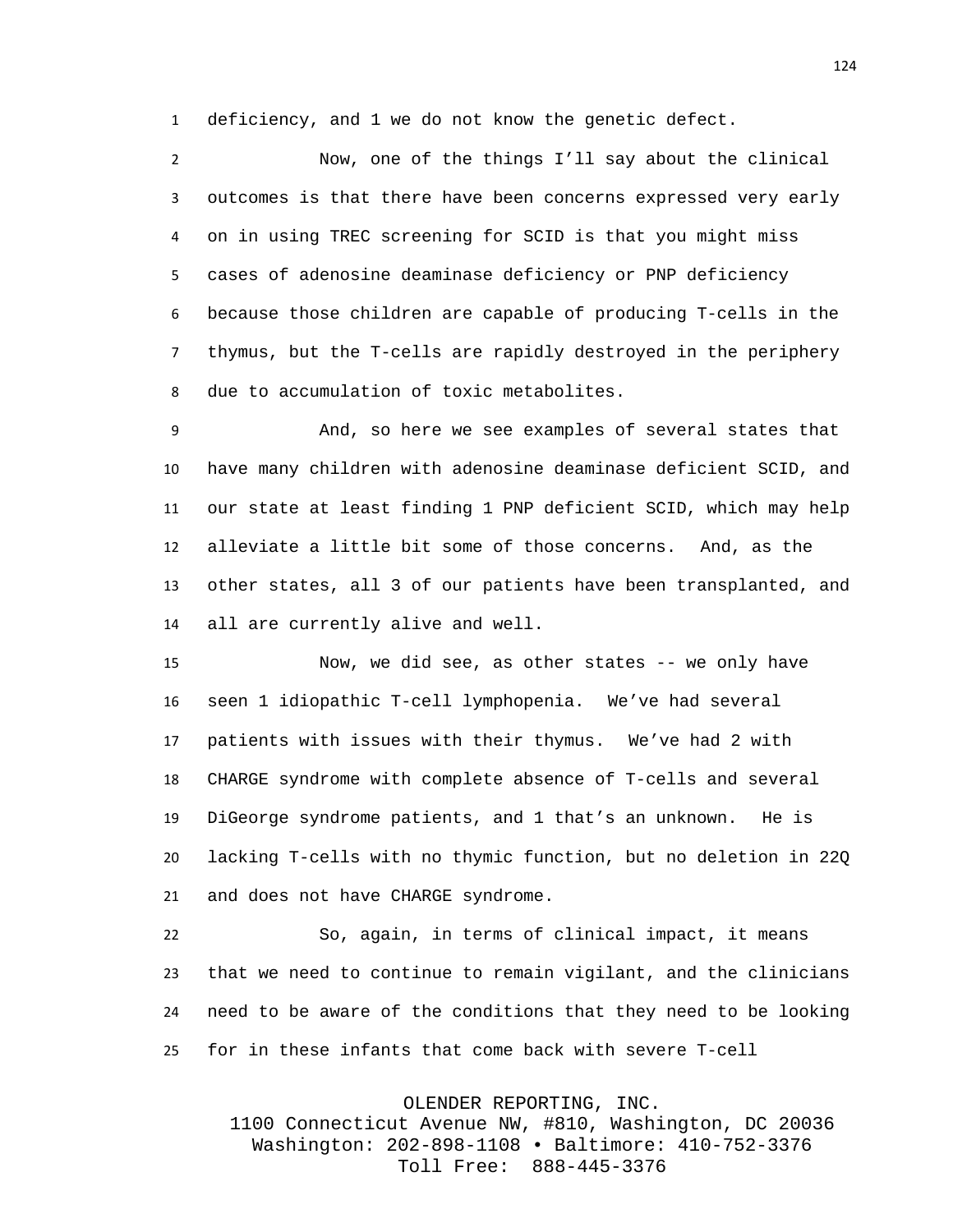lymphopenia.

 So, Scott Grosse is there, and he can probably comment on this paper a little bit more. But, I worked on this paper with him and Yao Ding from APHL, and we wanted to look at what was the cost impact of newborn screening for severe combined immune deficiency because there were a lot of early discussions about, was this too expensive, was it worth it because this was a relatively rare condition or considered to be quite a rare condition.

 And, so -- as I said in the beginning -- it was the fact that we knew that pre-symptomatic identification led to better outcomes. And, now we're there where we can actually say that we're doing it in about 46 out of 50 states, and most states do operate on a very timely fashion. So I know -- for example -- Florida -- they are expected to get that infant in to a physician within days of a critical newborn screening result. Most states aren't quite that rapid, but there are still some issues of impact in terms of identifying specialists who will assess and care for these patients because most people don't have a primary immunodeficiency specialist in their town or -- you know -- in their area.

 So, this doesn't necessarily take that into account in terms of how easy it is for them to have access. But, basically looking at data that was gathered either using Public Health Data Sources or expert opinion and experience in their

OLENDER REPORTING, INC.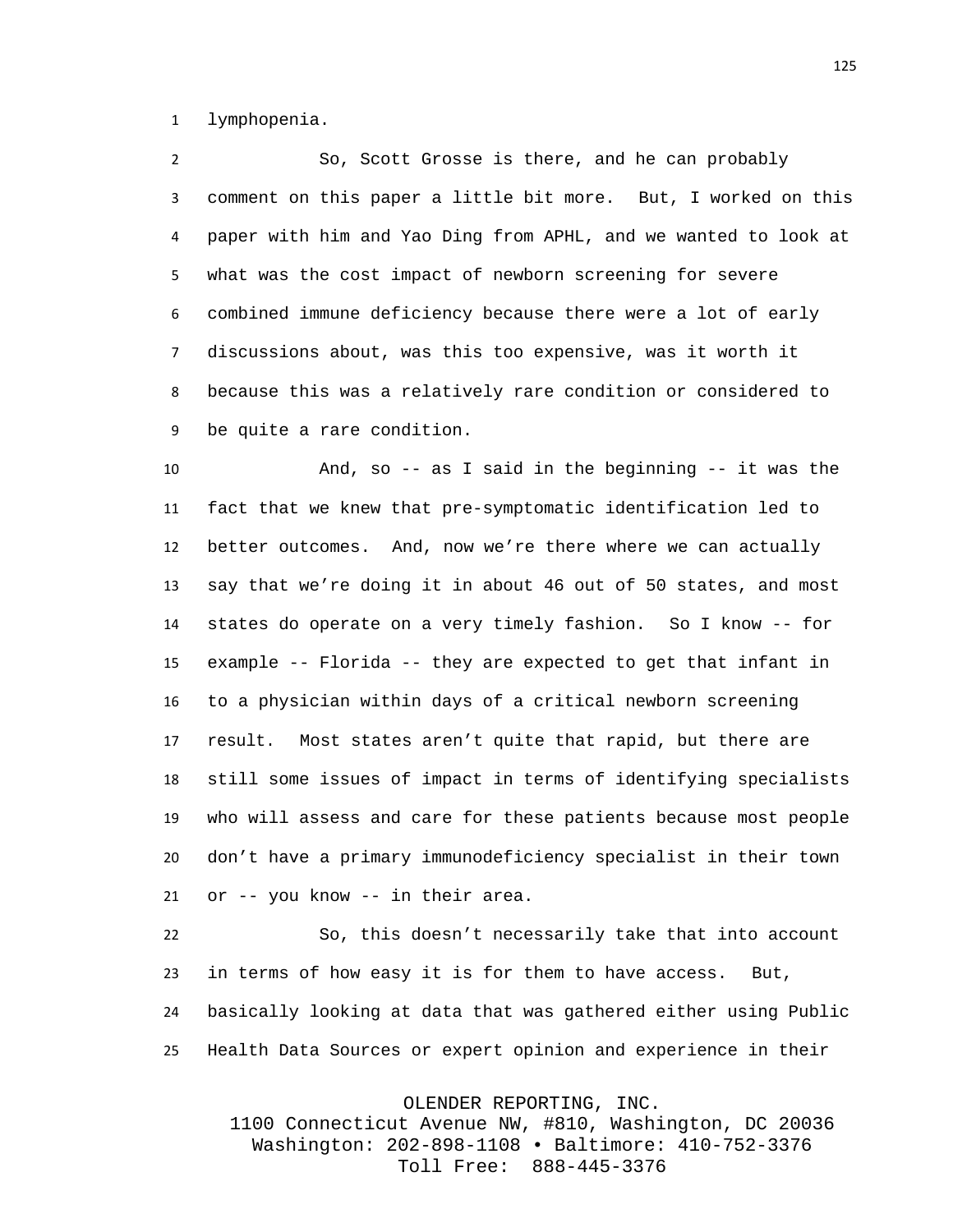own institutions, we calculated that the total cost for screening and diagnosis would be about \$741,376, but then the treatment cost per infant -- for a surviving infant -- would be about \$197,260 compared to a child that was picked up with SCID who had not been screened. So, the presumption there is that the way that they're picked up is with severe infections, so they're usually generally fairly sick at the time of diagnosis, often in hospital and in the intensive care unit, and there, the estimate was that the treatment cost per infant picked up late but survived is about \$460,000.

 If you have a child who has SCID and dies prior to transplant, again, the cost for an infant who was never screened is still higher -- it's about \$84,000 compared to \$27,000 for an infant picked up through screening.

 So, putting this together in terms of cost effectiveness analysis -- we came up with a reduction for treatment cost with screening for about \$317,000. And, that gave you net direct cost per infant diagnosed with screening of \$424,000. So, although there is still a net direct cost for screening, when you put this in terms of some Public Health Data Analysis, which are the cost per life you saved. So, there are Federally accepted dollar amounts associated with the cost of a life basically. So, if you have or presume a certain amount of mortality from SCID -- which is pretty much essentially 100% for untreated SCID but still fairly high for

OLENDER REPORTING, INC.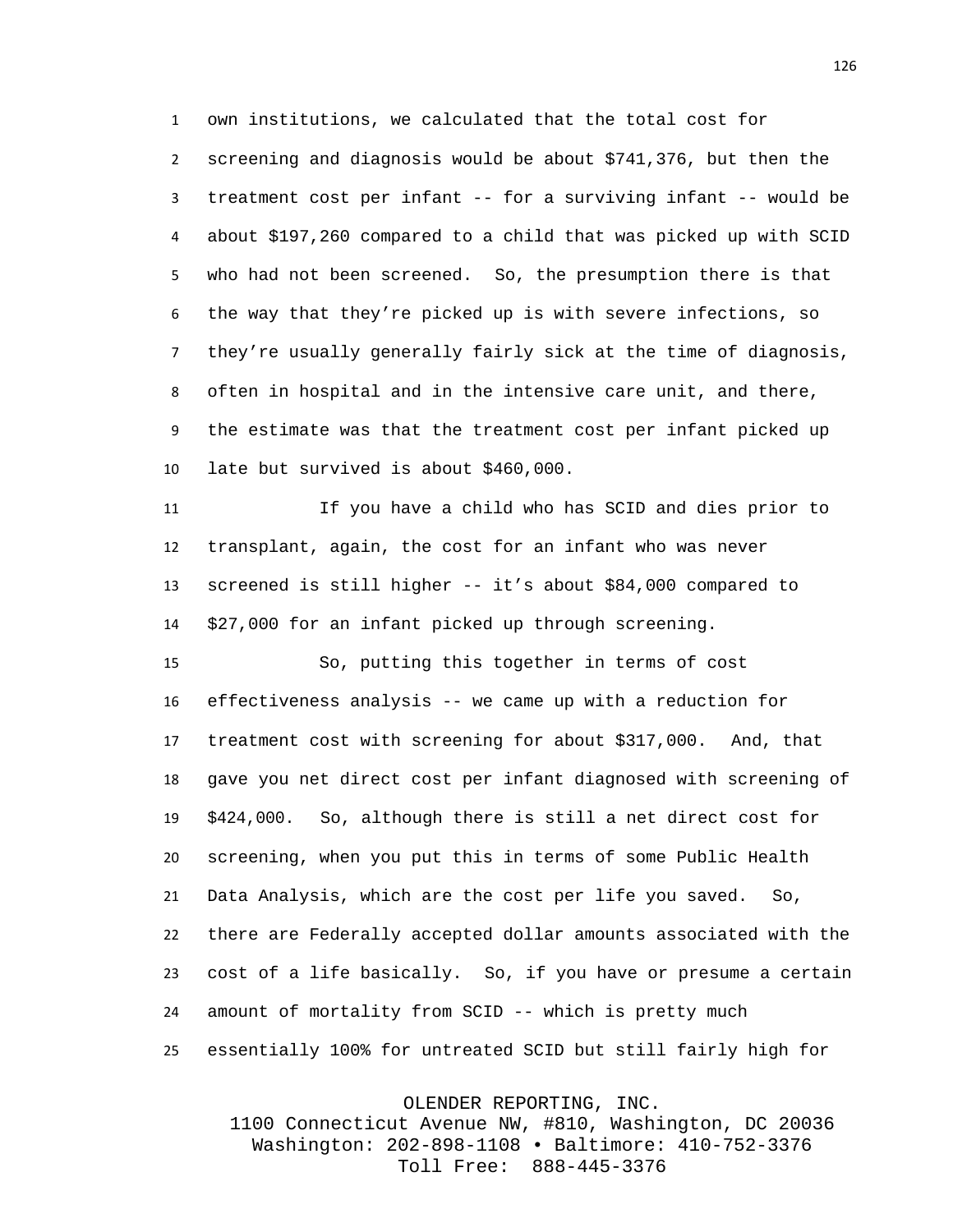children who are diagnosed late and received a transplant -- the cost per life year saved was calculated at about \$35,000. And, many of the published estimates consider something to be "cost effective" if the cost per life year saved is less than \$50,000 or \$100,000.

 So, we've met that bar. Now, it still remains to be seen when we start to then go back and actually try to get actual costs of the infants who have been screened if those cost savings actually bear out. And, we realized that the treatment cost per surviving infants and those dying are based on historical data for the ones that were not screened. So, it's kind of hard to directly compare them. But, we do have those numbers based on some of the historical data that's been presented.

 Next slide. So, in conclusion, basically we've learned a few things from newborn screening for SCID. We learned that it's more common than we thought, which increases our awareness of this disorder and our index of suspicion for diagnosing children, and that early diagnosis really does result in better outcomes, and that's something that -- you know -- we'll continue to follow, and it's very important for us to gather good data on the impact of these programs. But, so far, that still appears to bear out.

 But, one thing -- aspect of this that has been sort of a byproduct of newborn screening for SCID has been the focus

OLENDER REPORTING, INC.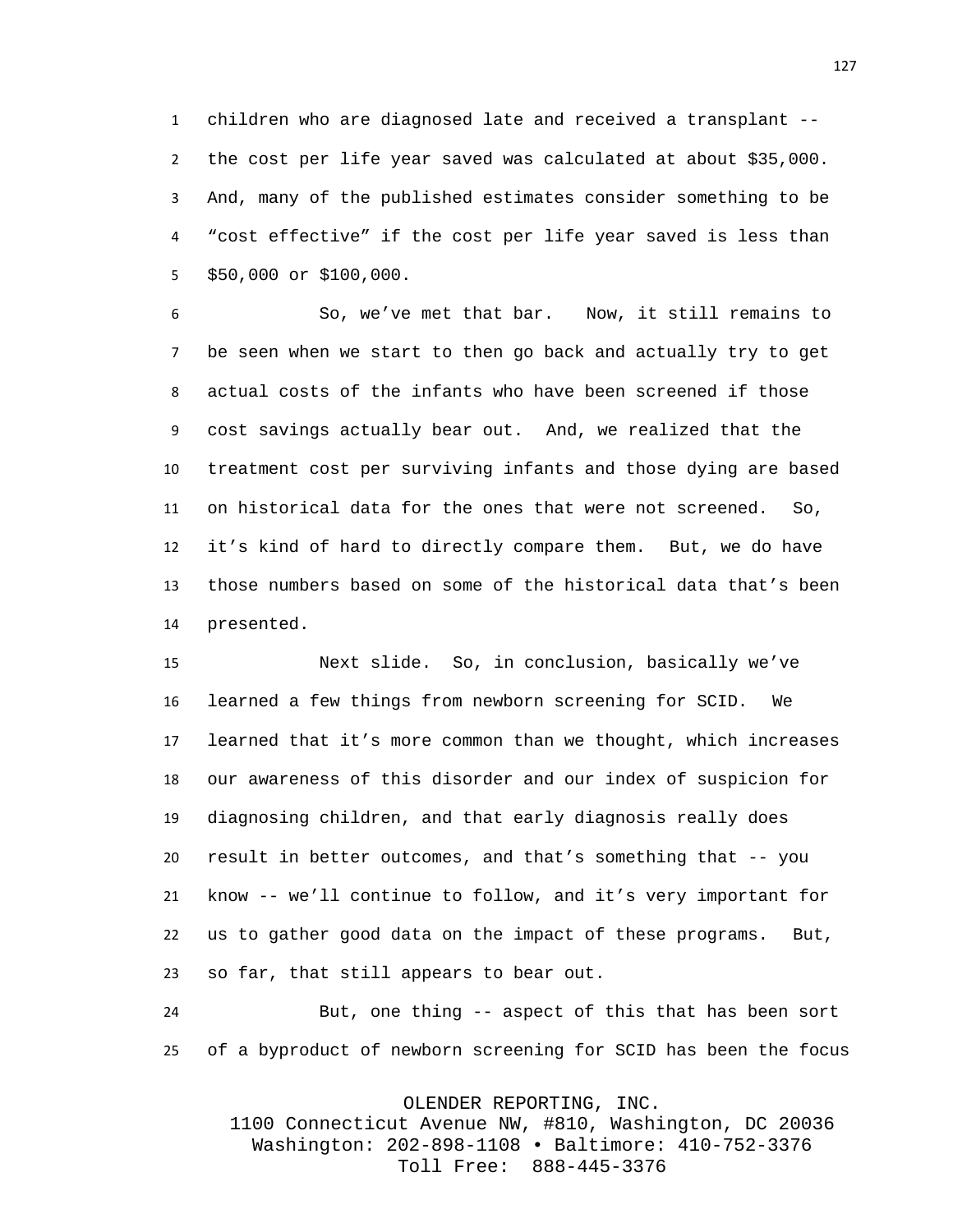on early detection of SCID and the need for developing these sort of referral networks and care networks that have martialed resources from multiple centers to come together to gather data on the outcome of treatment. And, of course, in clinical medicine, we always are looking at how do we best analyze the outcome of a treatment to know what's the best way to do a treatment. And, with relatively rare diseases, this is rarely possible to do in a single center. So, it does require the cooperation of multiple centers.

 So, we still have some barriers that we really need to overcome in order to make that a reality. One, as I alluded to, not all states have equal access to a specialist. There are some states, like Montana or North Dakota or South Dakota, where they don't have a single clinical immunologist in their state. In fact, they don't do the transplants in their state. They send their children out to other states. So, not only is that -- may that delay access to care -- but it also is a cost factor if you have to send the child and the family to a neighboring state to have treatment.

 So, there is also the issues of -- well, if your outcome is better if you have your transplant in a specialized center that are used to doing these transplants for immune- deficient patients, does that make it more cost effective to send them to a regional center rather than sending them to your local hospital that does some bone marrow transplants. And, I

OLENDER REPORTING, INC.

1100 Connecticut Avenue NW, #810, Washington, DC 20036 Washington: 202-898-1108 • Baltimore: 410-752-3376 Toll Free: 888-445-3376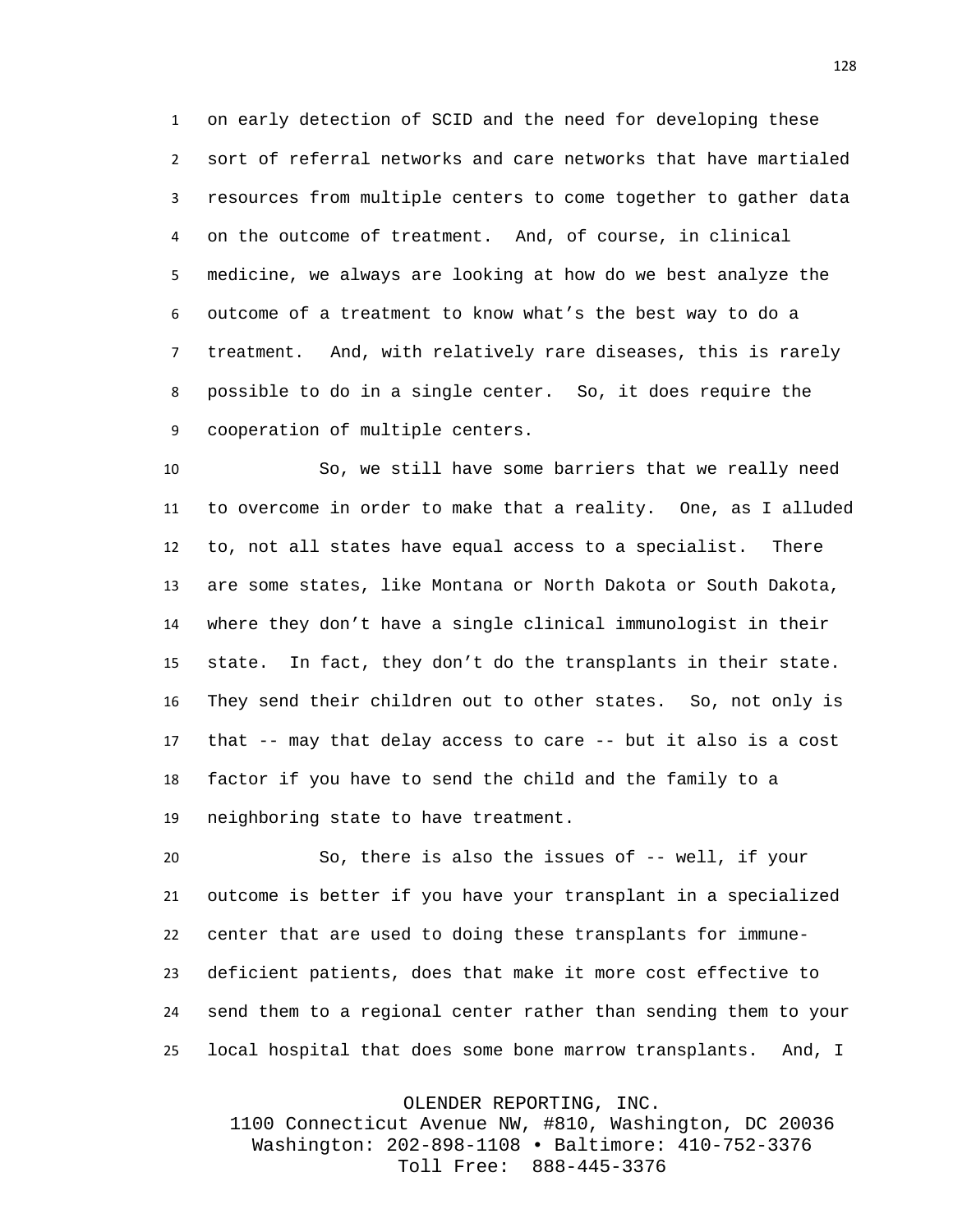think that most of the people in our clinical community would argue that you are not being responsible if you don't go to a center that has experience transplanting these infants because we do see differences in outcome, depending on the expertise of the team that's doing the transplant.

 And, then the last thing is, how do we go about the data sharing. And, this was alluded to somewhat when we talked about the followup needs here. And, we've talked about these followup needs for many years among our community as being able to gather this multicenter data using central repositories for data on newborn screening, and so efforts have been made through APHL, through the Newborn Screening Translational Research Network, and NewSTEPs to help gather some of this data. But, most of that has been gathered from the point of view of the state and the newborn screening labs that traditionally have not been involved in the longer-term followup. They're really just very short-term programmatic followup. And, in order to really demonstrate the impact of this, we really have to gather long-term followup.

 So, on the clinical end, the Primary Immune Deficiency Treatment Consortium, which is multi-centers that do transplants for severe combined immune deficiency and other immune deficiencies, have done very well. They're an offshoot of the main Bone Marrow Transplant Registry and focus exclusively on primary immune deficiencies, and they've

OLENDER REPORTING, INC.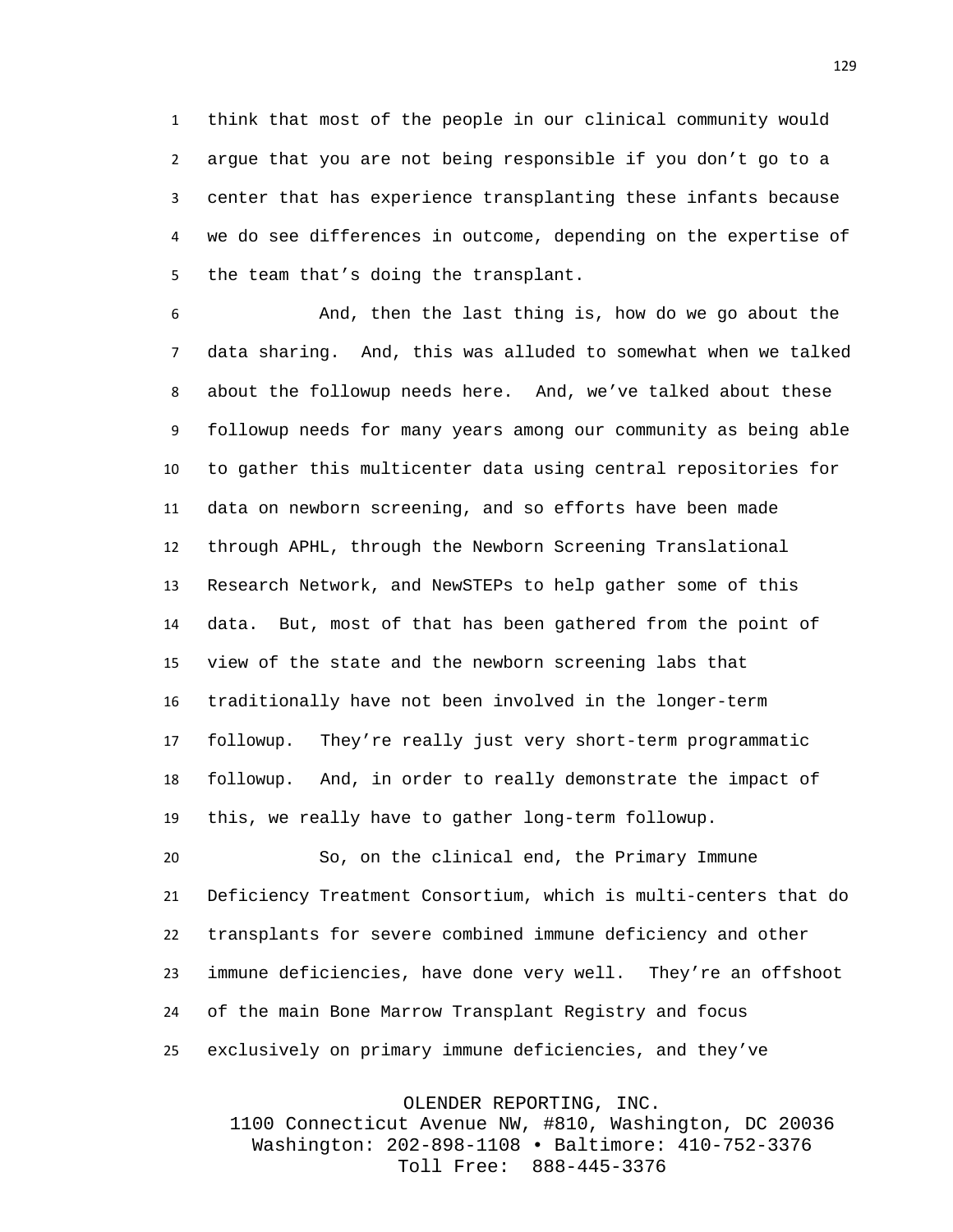gathered a lot of information, but not all centers report to them. It's voluntary, and it is ongoing, but it's limited in its scope because it's not every single place that does a transplant.

 We also have the USIDNet Registry, which is a group of clinical centers -- not necessarily transplants but just clinical centers -- that report on their immune-deficient patients, and they've been attempting to gather data on the idiopathic T-cell lymphopenia patients so we can get a better idea of what happens to those patients, what's the best way to manage those patients. And, again, they suffer from the limitations that it's voluntary -- that one just has to submit cases to that database. And, unfortunately, we don't do a great job in this country because there's no incentive to do so, and it's very difficult for many clinicians to submit this data on a timely manner or on a repetitive manner. So, it's still a bit limited, but it is a step forward in terms of us being able to gather information about the clinical impact.

 And, I believe that's all I have. Next slide. Thank you very much.

 DR. JOSEPH BOCCHINI: Thank you very much for your presentation.

23 [Applause.]

 DR. JOSEPH BOCCHINI: Let's bring Sikha back up to the microphone, and leave the phones open for our two outside

OLENDER REPORTING, INC.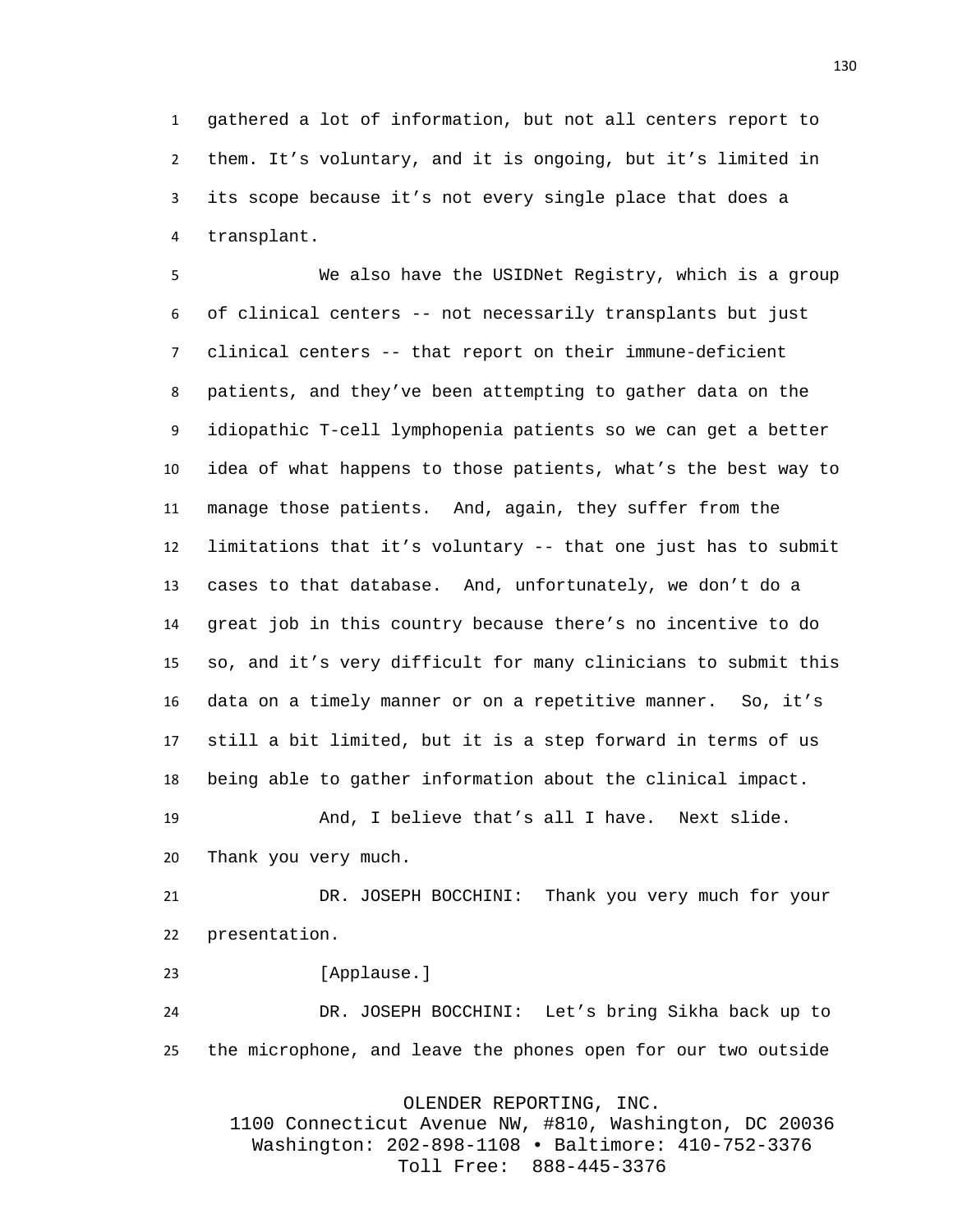speakers. And, these presentations are now open for questions, comments, discussion. Scott?

 DR. SCOTT GROSSE: Scott Grosse. Could you back up two slides, please? Yes, thank you. I just wanted -- first, I wanted to clarify -- this study was done in collaboration with Washington State Department of Health and APHL, which funded the study. And, John Thompson created the original spreadsheet model, which was adapted in this article. But, Lisa gave a great summary of the study, but the last footnote is not correct. The benefit cost ratio was the function of the assumed willingness to pay to avert premature death. For 9 million dollars -- if you assume preventing a death is worth -- society is going to spend 9 million dollars -- benefit-cost ratio is 5.3. If you assumed willingness to pay 4.5 million dollars, it was 2.3 benefit-cost ratio. 9 million dollars is the current figure that is used -- 9 to 10 million dollars by US Regulatory Agencies such as Environmental Protection and Food Safety. It is also used in Washington now. And, by using a benefit-cost ratio, you can put public health on a level playing field with other programs. The benefit-cost ratio is substantially greater than the cost-effectiveness ratio. The equivalent dollar value of preventing a death otherwise would be much lower than 9 million dollars if you used cost- effectiveness ratios with standard thresholds. So, this was -- in Washington State,

OLENDER REPORTING, INC.

1100 Connecticut Avenue NW, #810, Washington, DC 20036 Washington: 202-898-1108 • Baltimore: 410-752-3376 Toll Free: 888-445-3376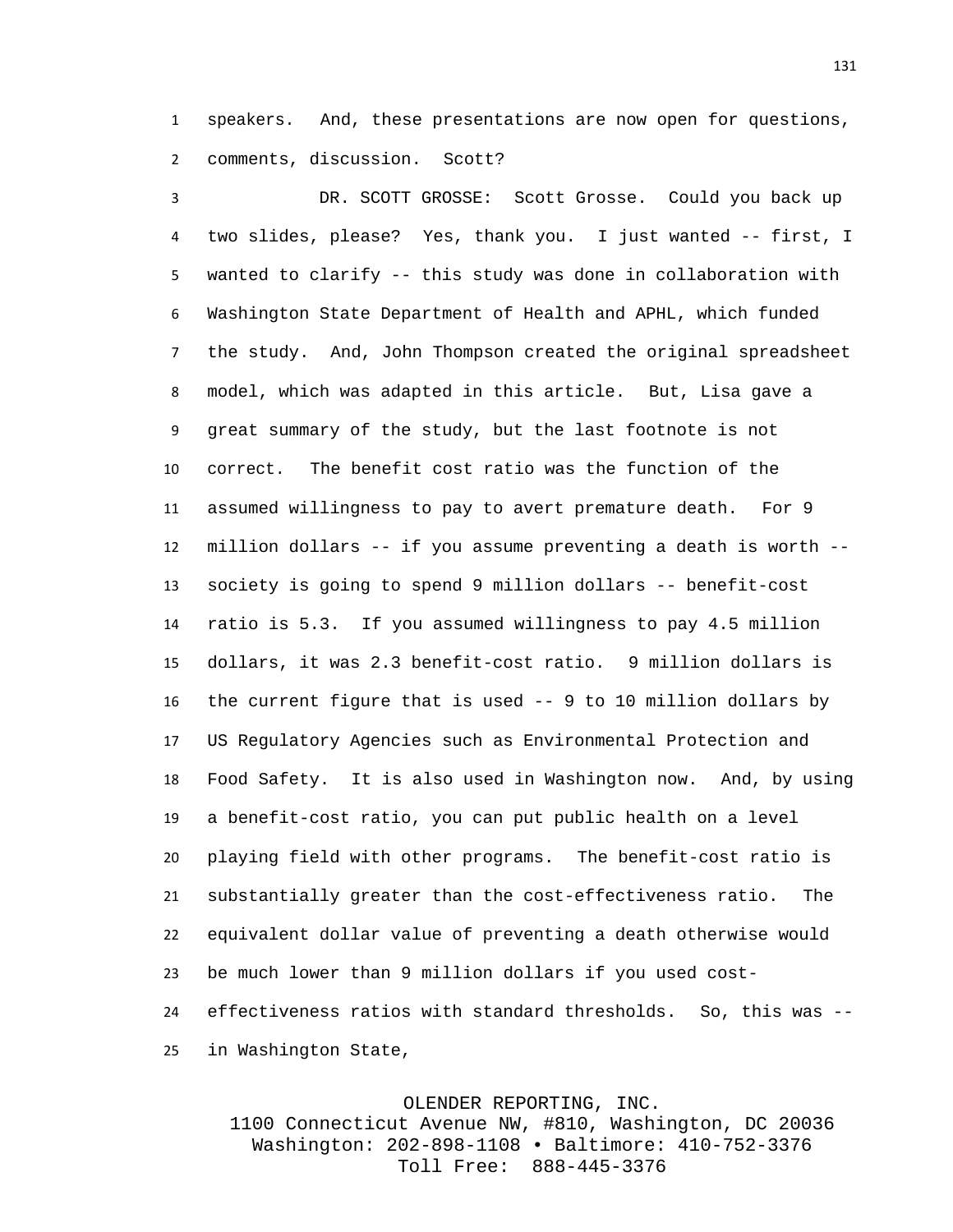Newborn screening is considered a regulation, and the state requires the health department to prepare a cost-benefit analysis for that -- for adding a condition, which is why this was done that way. Thank you.

 DR. SCOTT SHONE: Scott Shone. Sikha, I have a question for you. For the states that are still not screening, what are the barriers, what are the plans? Are you aware of how they can be -- I think it's red as well?

 MS. SIKHA SINGH: That's a great question. So, one of those five states is in fact one of the APHL SCID awardees, and we're closely tracking their progress. They have -- they had to undergo some renovations within their lab space to accommodate for the SCID screen, and they also had some fee- increase related activities that they had to support, and now they're undergoing pilot -- well, validation and then pilot testing -- so they're almost there. But, the other labs also have similar challenges that they're encountering. They're working closely with the Immune Deficiency Foundation to address some of those issues -- but, mostly either legislative barriers or laboratory-specific.

 DR. SCOTT SHONE: So -- I mean -- it's been 7 years. So, I guess the question I would have is -- you know -- they're unfortunately having to begin that part -- what you just said - - are the common barriers and challenges that we saw that you presented, but also are listed on every new disorder that comes

OLENDER REPORTING, INC.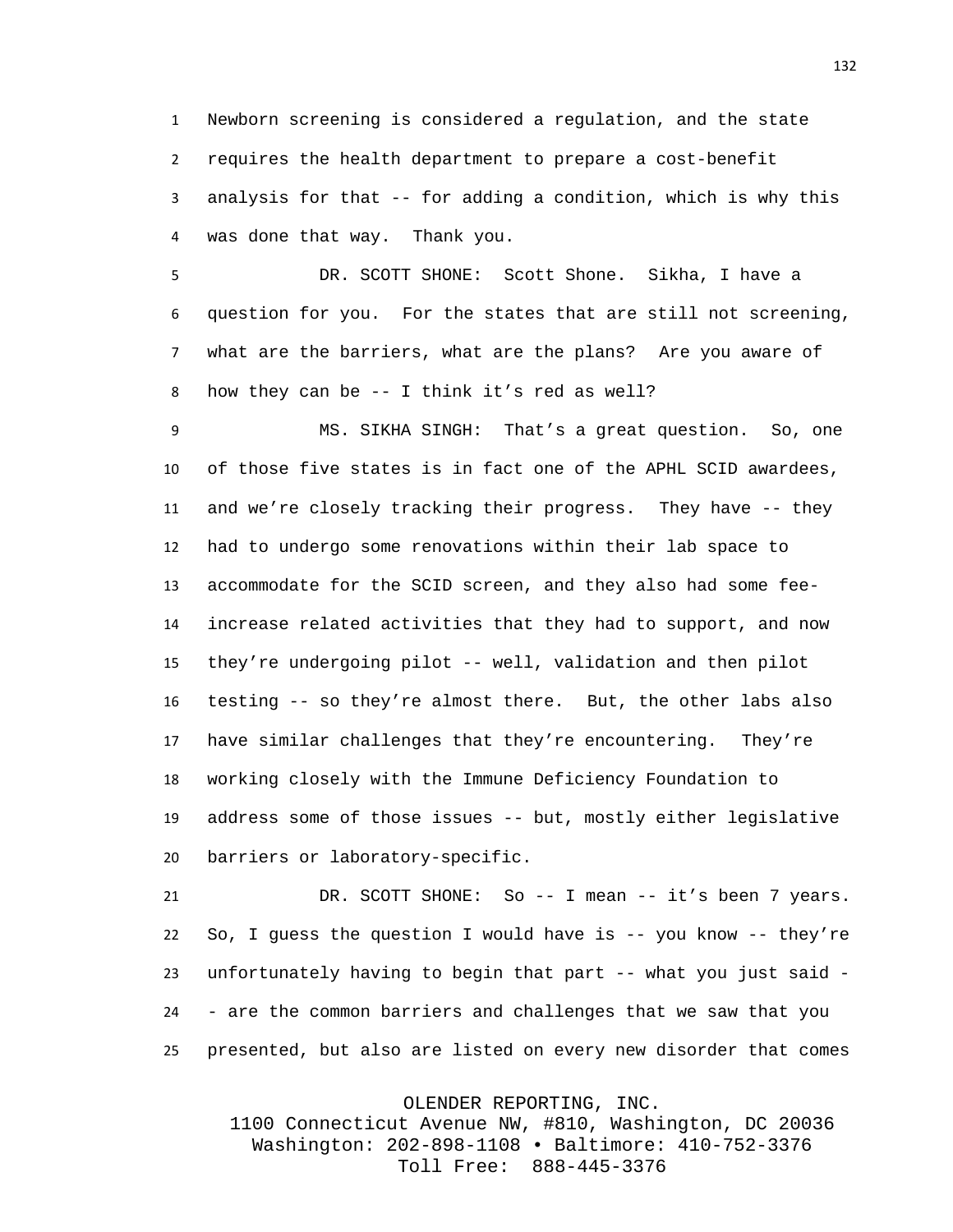up on the Committee. So, the question is what's the -- what lessons can we learn, and what can the Committee learn in terms of what took them, unfortunately, so long to get to the point where they are right now, which several states started as soon as it was on the RUSP or within 2 years. So, were there unique challenges within the state? Can you comment on that?

 MS. SIKHA SINGH: I can comment broadly. I can't speak to the specific states. I would really rather they speak to their specific problems. But, as noted with SCID, there have been some unique challenges related to how to perform this screen. That's not uncommon. We've seen that with the newest disorders added while most of them are tandem mass spec disorders. Then, there is a paradigm shift with followup, for instance. And, there are a variety of considerations that were different from all the other disorders that were previously on the RUSP. So, there aren't really economies of scale. What we've seen recently, adding a disorder isn't trivial. Like I said, lessons learned -- definitely. We've learned a lot of lessons from the 11 SCID awardees.

 How can they get there quicker? I think we'd have to talk to them.

 DR. SCOTT SHONE: Okay. And, just one last question is -- I don't know -- you might not be able to answer this one, and Carla is not here -- but, I know that CDC has had an effort for SCID NGS NexGen sequencing and issued awards recently. Are

OLENDER REPORTING, INC.

1100 Connecticut Avenue NW, #810, Washington, DC 20036 Washington: 202-898-1108 • Baltimore: 410-752-3376 Toll Free: 888-445-3376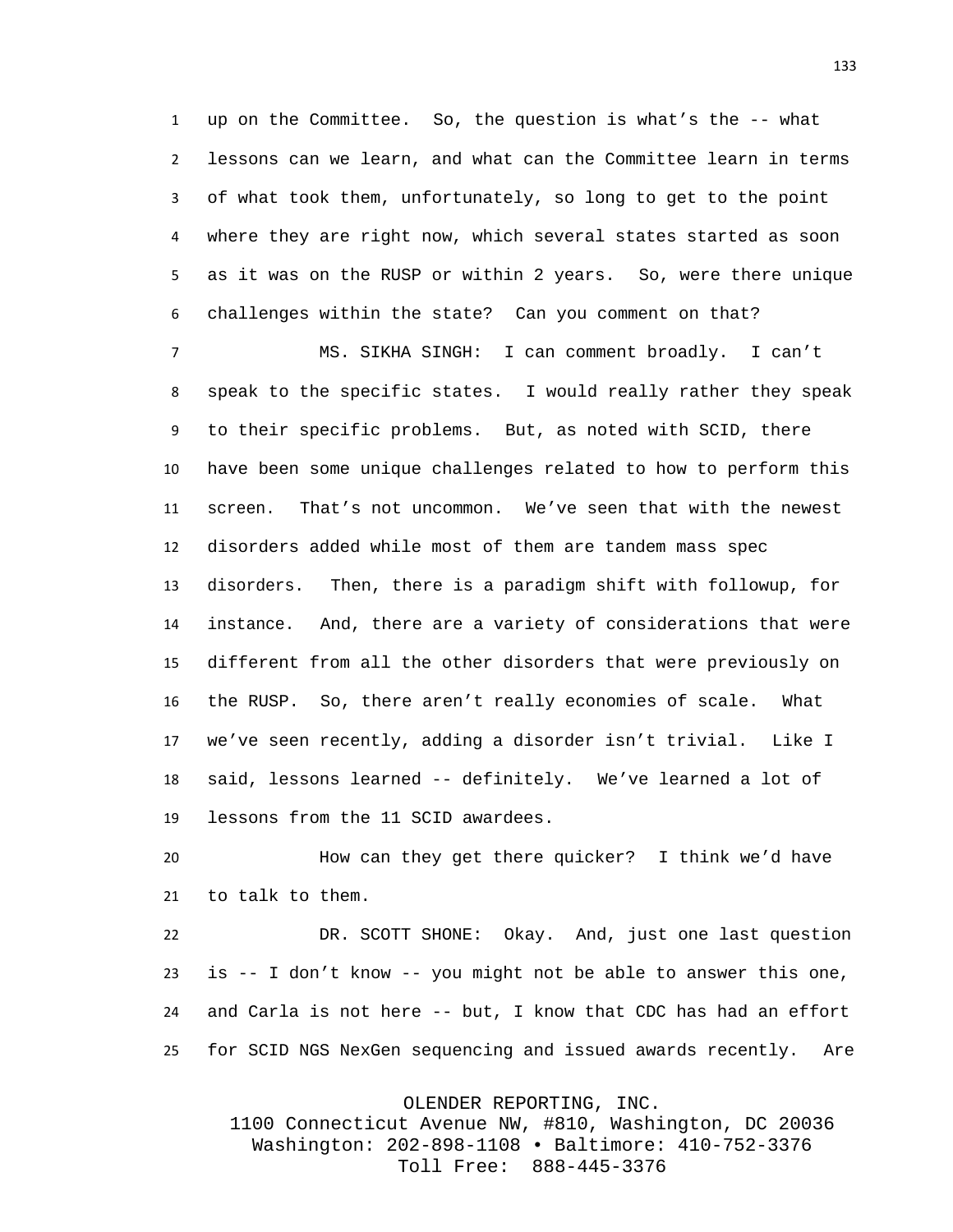we -- is this where things are headed? I mean -- is that going to be part of the algorithms? I don't know -- maybe Lisa can comment on that in terms of, is the goal to try to expand specific SCID NGS in newborn screening, or what's the plan? What's the plan around that?

 MS. SIKHA SINGH: Yeah. I don't think I can comment on that, but that reminded me of something that might be helpful to answer your previous question. There were a series of funding opportunities through the CDC through NIH -- there were a number of pilots that occurred examining a variety of mechanism to initiate screening for SCID, whether it was doing it in your own lab, developing an assay, sending it to another lab. So, that might also account for some of the differences in the amount of time that it took for states to onboard.

 Universal screening for SCID regarding the CDC Sequencing Initiative -- I really can't comment on that.

 DR. LISA KOBRYNSKI: This is Dr. Kobrynski. I just wanted to say that some of the early labs that adopted newborn screening for SCID did get outside funding from foundations. There were some grants that came through the CDC Foundation. Georgia received one of those. And, that helped them set up the screening. And, one particular lab in Louisiana had funding from an outside foundation and was screening, and the lost their funding and could not get funding to restart screening, and they're still not screening. So, I think the

OLENDER REPORTING, INC.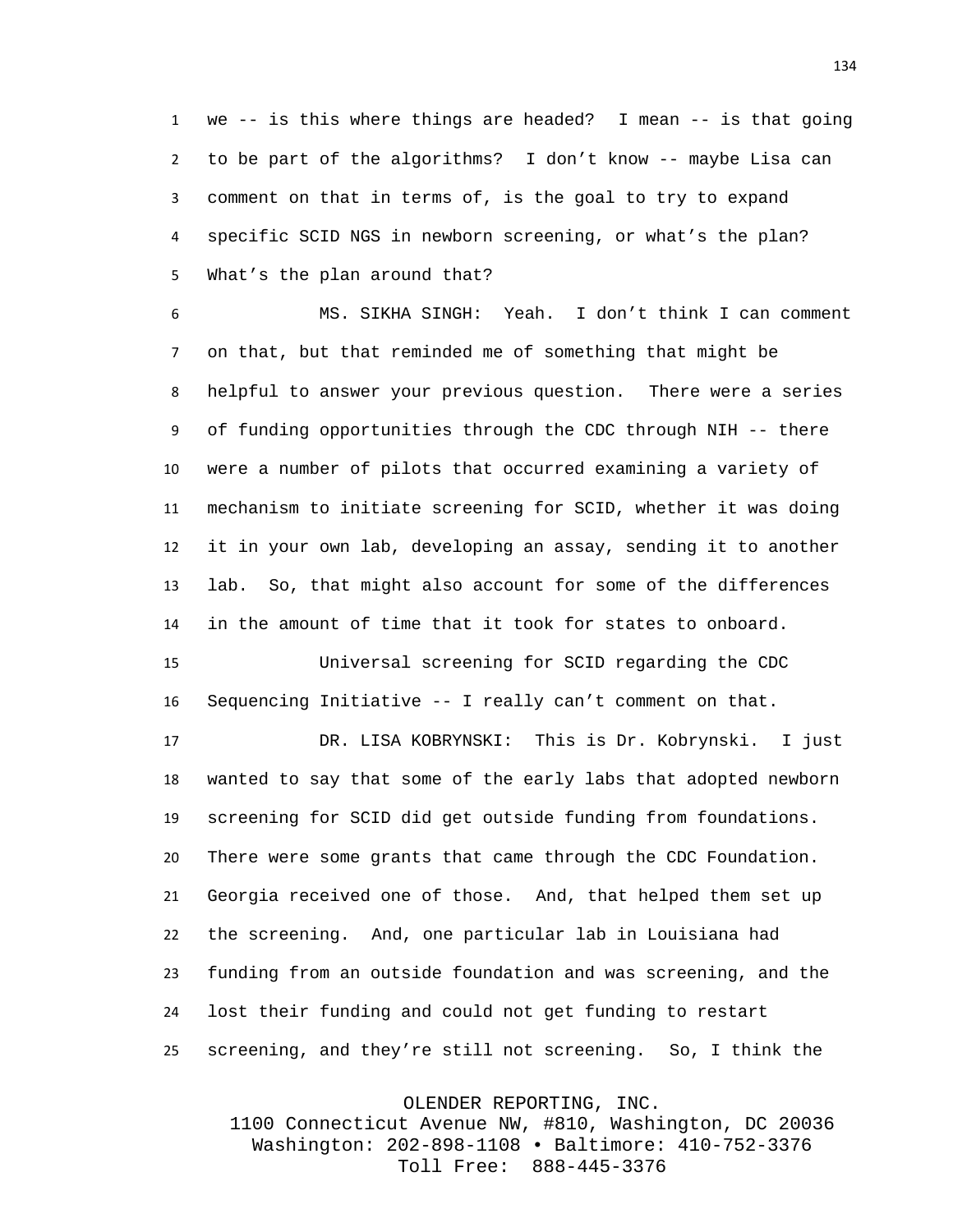money issues and finding sources of funding -- many states ended up depending on some outside funds to help them get started.

 And, then with regard to the whole genome sequencing through newborn screening, it was primarily driven with the SCID screening in mind. So far, as far as I know, it's not being -- at least the states that have applied for funding -- they have gotten funding -- their target is the SCID condition. DR. BETH TARINI: This is Beth Tarini. A quick question -- you may have said this -- do we know what proportion of states received Federal funding to get up and running for SCID of those -- of the ones that achieved it? The larger question I'm asking is, are we back door funding this to get it up and running such that without these grants that come up through HRSA and CDC -- we should probably sort of look at the time to sort of screening in a stratified manner, the states that didn't receive funding and the states that did, because in the absence of funding like we just heard, it's a matter of then what other inputs -- let's say the funding dries up -- not entirely impossible -- or is not available for every disorder -- that this would be the reality we're living in. Like, what is the time limit or the timeframe of getting it up and running without any Federal money coming through grants or contracts?

MS. SIKHA SINGH: Yeah, that's a great question.

OLENDER REPORTING, INC.

1100 Connecticut Avenue NW, #810, Washington, DC 20036 Washington: 202-898-1108 • Baltimore: 410-752-3376 Toll Free: 888-445-3376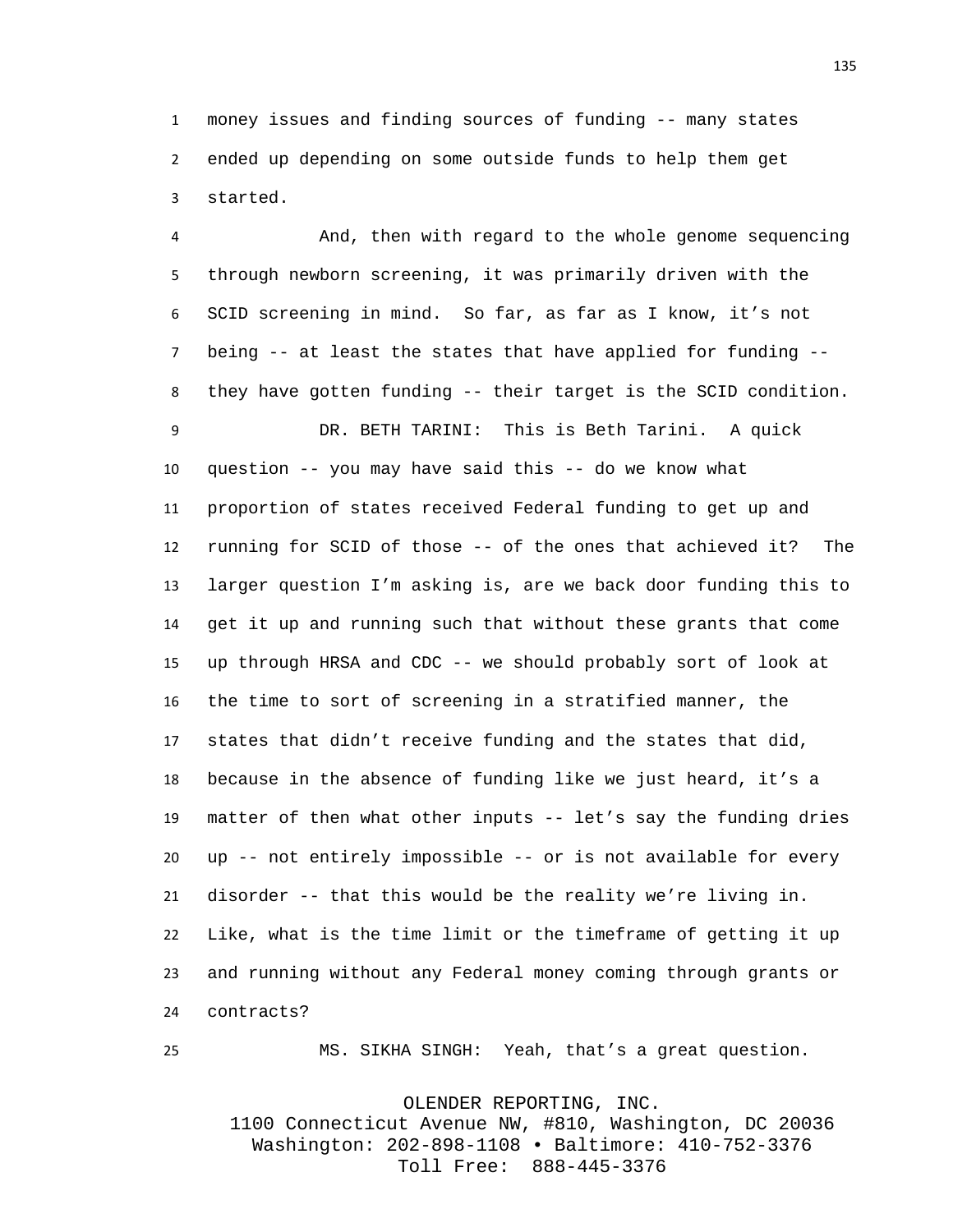So, I think we can -- that proportion -- I don't know it off the top of my head, but we do have that data, and we can look at that.

 DR. BETH TARINI: I think it would be helpful for the Committee to look at as we talk about time to start, because that we are implicitly relying on Federal dollars that we don't know will be there.

 DR. SCOTT SHONE: And, I also -- I think -- this is Scott Shone. I think it's also important to recognize that a state's decision to specifically not add a disorder just because, again, it's the Recommended Uniform Screening Panel, not the Mandated Uniform Screening Panel, that we should be aware of if that's the case -- if they specifically decided not to add -- to get that information as well and perhaps even why. DR. BETH TARINI: Oh, as opposed to, I wish I could? 16 DR. SCOTT SHONE: Right.

DR. BETH TARINI: That's a good point.

 MR. JELILI OJODU: Just to add a little bit of color -- I'm sorry -- Jelili Ojodu with APHL. So, let's see. Back to your question. I think for SCID, approximately half of the states received some Federal funding -- CDC, HRSA, NIH combined -- I actually think Wisconsin received something from CDC back in the day then. And, without those funds, implementation strategies or implementation activities would be stalled or not to the point where we have 48 states screening right now.

OLENDER REPORTING, INC.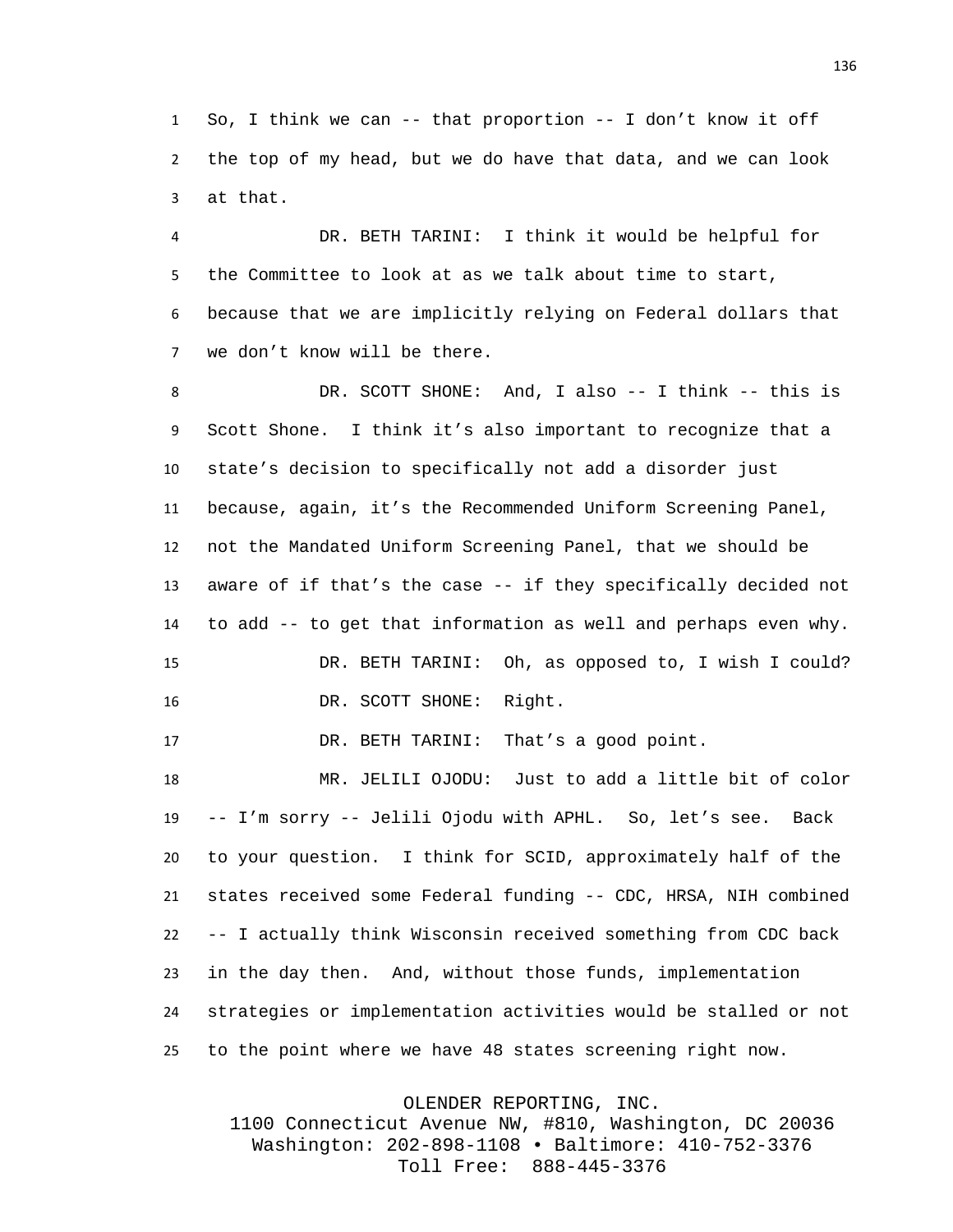DR. MEI WANG BAKER: Mei Baker. A couple of questions. And, I think just previously we were talking like cutoff. I just -- we've done SCID screening for so long -- at least I do not have a good sense in terms of different states doing this -- what sensitivity and specificity -- I mean, more detail is like what is our -- the positive predictive value? Everybody said, I'm screening, I got this and this and this, but I don't know the denominator, I don't know that APHL or NewSTEPS have the data. And, also, the two speakers on the phone -- you know your states if you want to say something about that, that would be great -- the false-positive rate, and this kind of thing.

 My second question is more for Lisa. Interestingly, we talk about adult-onset disease, carrier -- you know -- I think SCID has a unique situation. At least we named it as transient [inaudible] T-lymphopenias. And, really indeed you detect a low TREC and the flow said, yes, indeed, you have low. But, they really resolve on their own. And, Lisa, could you comment on that? Did you see that too?

 DR. LISA KOBRYNSKI: So, with regard to the sensitivity -- with regard to the sensitivity and specificity, there is good published data on this. And, I agree, it's problem is just having a population denominator, and I think that needs to be something possibly going forward when people publish their data from this, that they actually try to give

OLENDER REPORTING, INC.

1100 Connecticut Avenue NW, #810, Washington, DC 20036 Washington: 202-898-1108 • Baltimore: 410-752-3376 Toll Free: 888-445-3376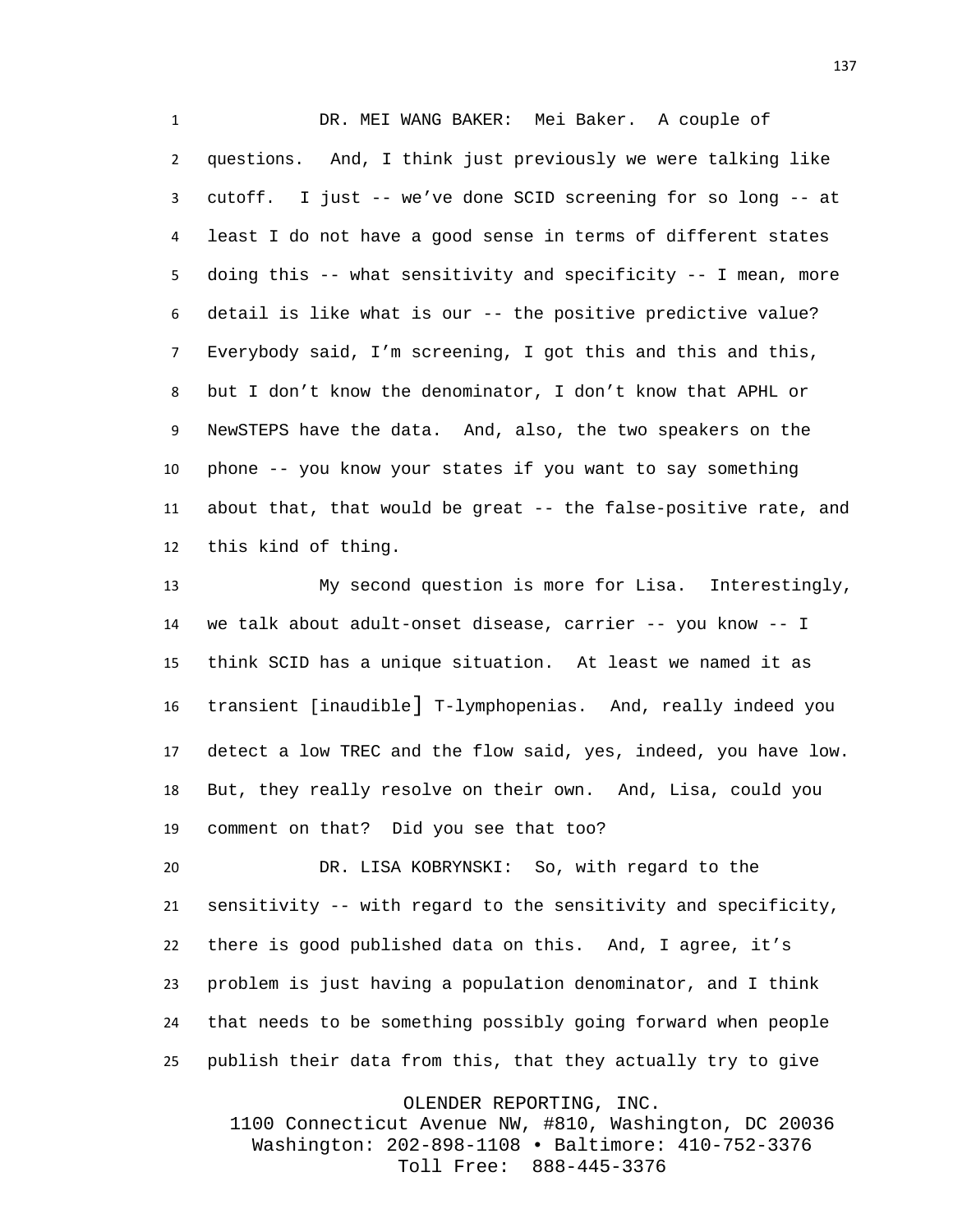you a sense of what it is, so you can see the positive predictive and negative predictive values. The negative predictive may be a little more difficult, because that assumes that we see a missed case. And, when we publish our cross data, we assume that -- you know -- we picked up all the cases of SCID because so far, there have not been any reports -- at least in the public domain -- that a case of SCID was missed. Although, California suggested that they had one ADA SCID that might have been missed in newborn screening.

 One of the issues too is your case definition. So, APHL is working on sending out case definitions for SCID. We have -- in the clinical realm, we have case definitions, but they may not always be adhered to, and so you really have to have a uniform set of case definitions to accurately define your positive predictive and your negative predictive values.

 With regard to the idiopathic T-cell lymphopenia -- so, in New York's experience, they had probably the most of them. They ended up transplanting one child, but all of the other ones -- it's not that their T-cell counts normalized -- but, they never became ill. And, the child that we picked up is now over a year of age, has still quite low CD-4 cells, but has normal function and makes normal specific antibodies, has received all their immunizations, and is on basically no medicine. So, we think that for the most part, this appears to be benign, but we need longer followup to know exactly what

OLENDER REPORTING, INC.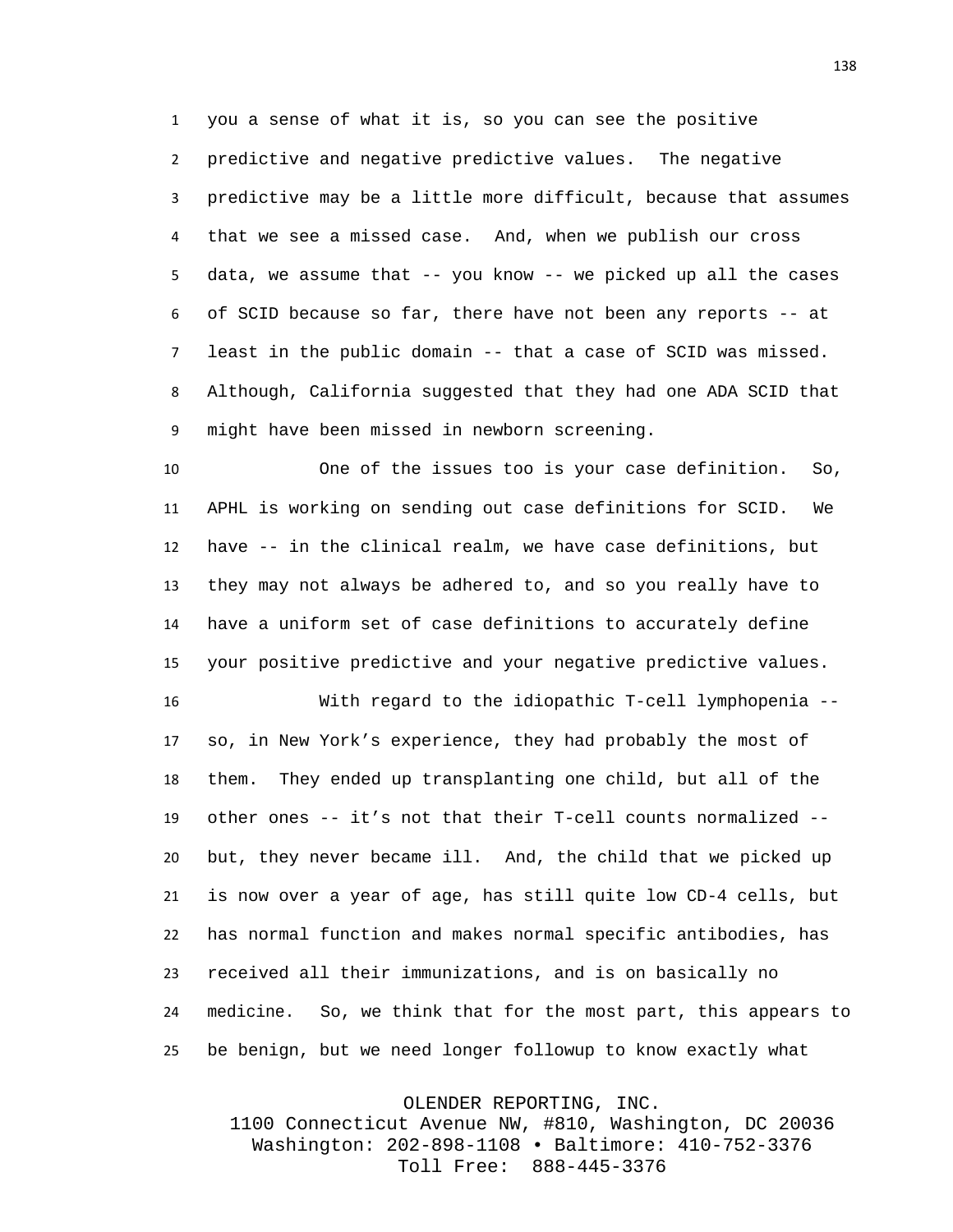happens to these children.

| $\overline{2}$ | DR. JOSEPH BOCCHINI: Just to clarify -- are those               |
|----------------|-----------------------------------------------------------------|
| 3              | patients ones that fall in this idiopathic T-cell lymphopenia   |
| 4              | group where they don't have a known specific genetic marker for |
| 5              | SCID, and is that how those are selected out as being           |
| 6              | idiopathic but potentially likely to improve?                   |
| $\overline{7}$ | DR. MEI WANG BAKER: Yes. Actually, we just had a                |
| 8              | It's very profound being low. Mei Baker. And, over<br>case.     |
| 9              | time -- so, I think this kind of a new change, so it's very     |
| 10             | interesting o see how this plays out because we don't want to   |
| 11             | overtreat it, right? Bone marrow transplant is no small         |
| 12             | potato.                                                         |
| 13             | DR. LISA KOBRYNSKI: I agree that -- you know -- we              |
| 14             | don't want to rush these children to bone marrow transplant     |
| 15             | because a lot of them don't need it.                            |
| 16             | DR. CYNTHIA POWELL: Hi. Cynthia Powell from North               |
| 17             | Carolina. Just to say that we just recently started official    |
| 18             | newborn screening for SCID. We had a pilot funded through the   |
| 19             | APHL that was extremely helpful, but our state legislature had  |
| 20             | already approved it for being added.                            |
| 21             | A couple of questions. So, in terms of                          |
| 22             | troubleshooting -- I'm wondering if people are collecting data  |
| 23             | about this. We had one hospital that had a huge number of       |
| 24             | positive screens, and we found out that the nurses were         |
| 25             | collecting the dried blood spots from babies in the NICU using  |

OLENDER REPORTING, INC.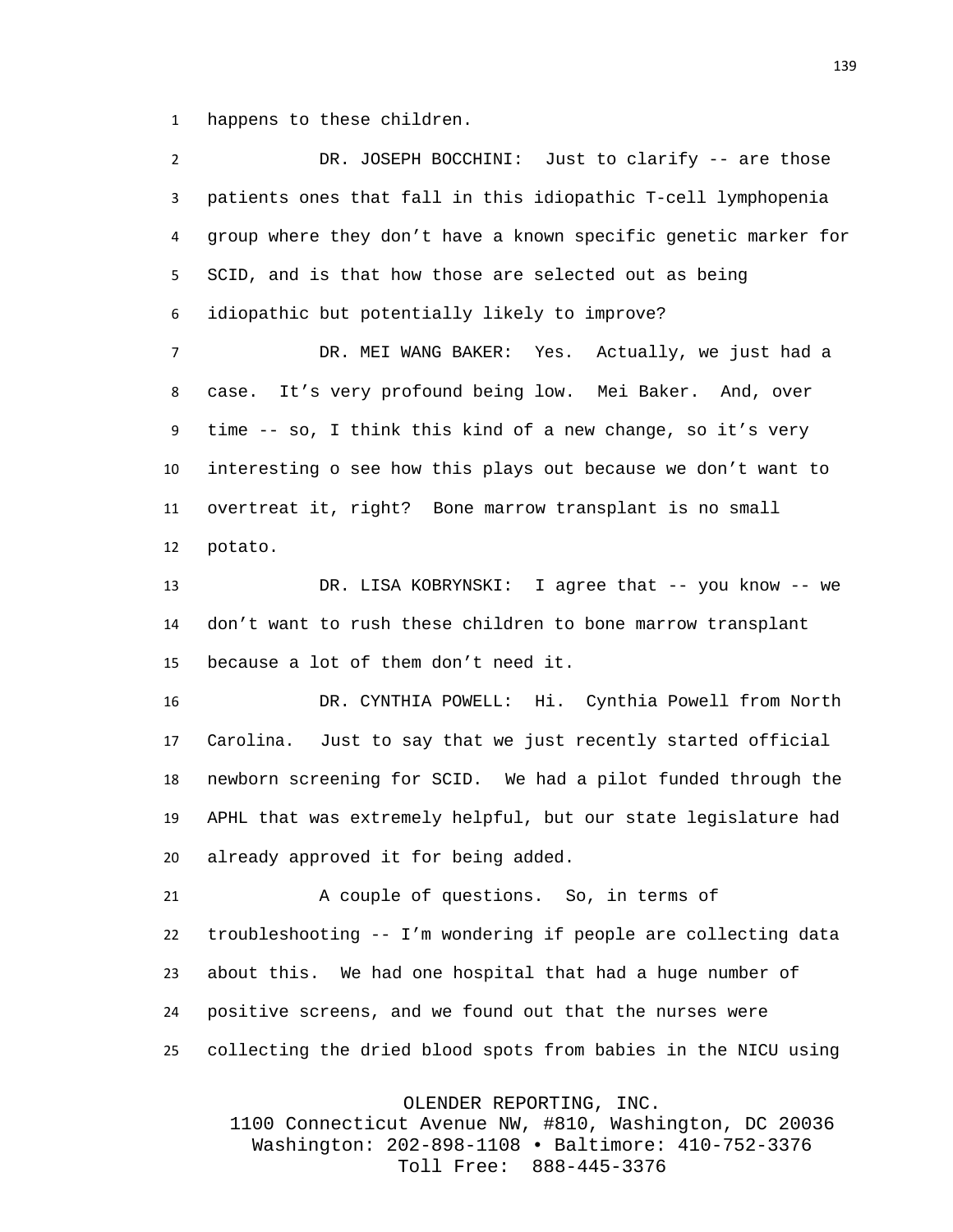heparin capillary tubes. And, also that babies on heparin for various reasons -- you know -- in the NICU -- even if they got their blood spots collected properly through a heel stick, they were still getting these positive screens. And, that went away -- well, at least for the capillary tubes -- we are able to -- you know -- get them to stop doing that. So, I'm wondering if -- you know -- that information is sort of being collected to help as states come on board with this.

 And, the second thing relates to this maybe transient T-cell deficiency is that we've had -- I think -- four cases now of children with congenital heart defects -- apparently non-syndrome -- not DiGeorge syndrome or other syndromes -- who screen positive and truly did have low T-cells.

 DR. MEI WANG BAKER: Mei Baker, again. Actually, interesting thing is I don't know when there is a heart condition -- do they have heart surgery? Because kids going to heart surgery have secondary because the thymus is partially or fully removed.

 DR. LISA KOBRYNSKI: No, it's not because of the surgery. Sorry, this is Lisa Kobrynski. So, they -- the kids who undergo heart surgery -- depending on their heart defect -- they may go to surgery at 24 hours of age. And, so if the spot is collected after that 24-hour period, they are almost all lymphopenic. It doesn't matter whether they have DiGeorge

OLENDER REPORTING, INC.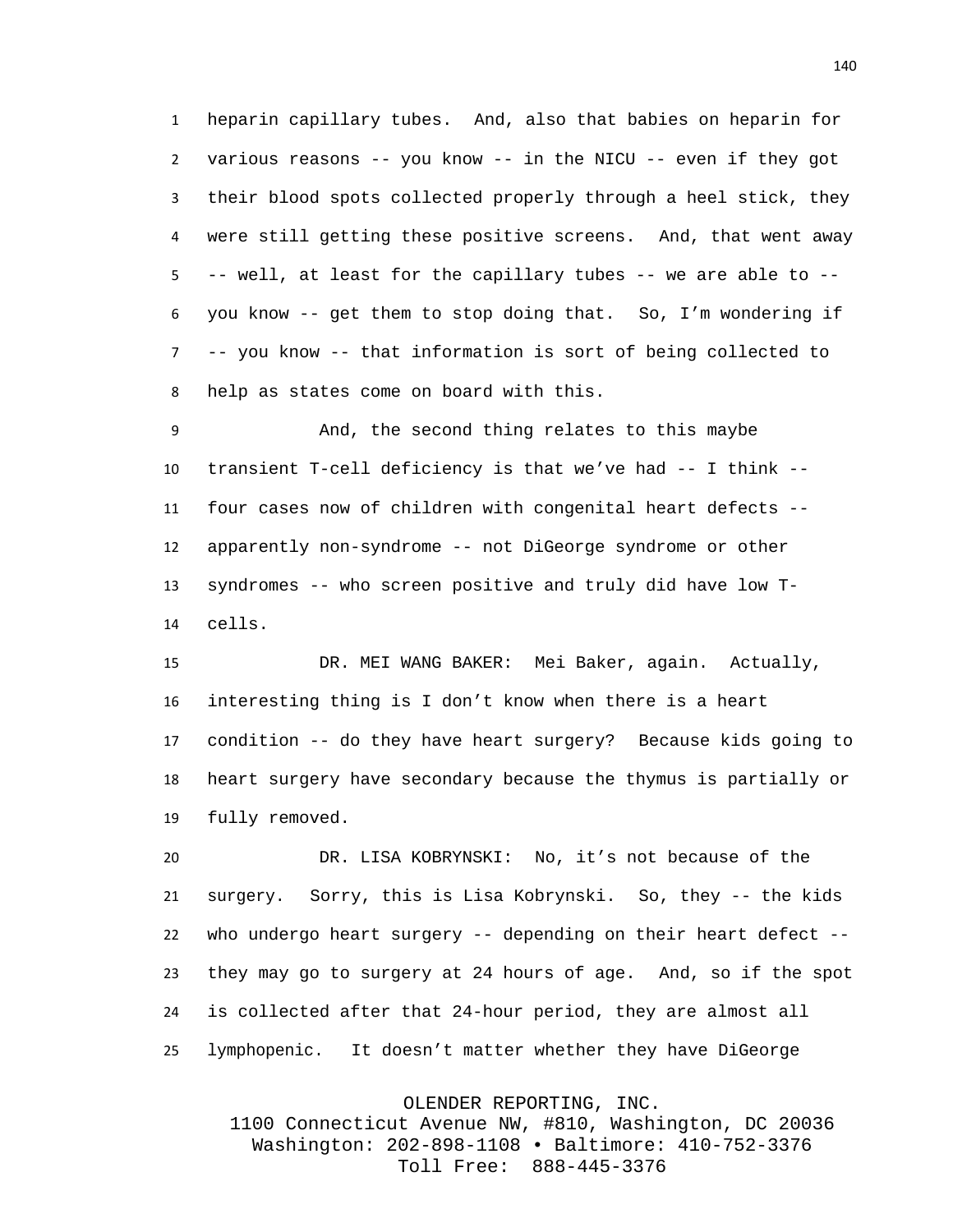syndrome or thymic problem or not. It's from being placed on a pump that is leukodepleted blood, which is adult blood which is very low in TREC anyhow. So, if you collect the spot within a few days after surgery, their TREC is going to be abnormally low. And, when we are looking at kids who we know have DiGeorge, we always wait at least a week to check their lymphocyte count after surgery because of that.

 The other complication is when we have kids who have abdominal surgeries or have gastroschisis where the abdominal intestines are outside the wall or if they have a complication during surgery where they nick the thoracic duct and they lose all their lymphocytes -- they are also going to show up low if the spot is collected after their surgery is done.

 DR. MELISSA PARISI: Melissa Parisi. I have two questions for you. One of them revolves around this issue of the non-SCID T-cell lymphopenia group, which is pretty heterogenous. And, it's clear from the data that you showed, Lisa, that the outcomes really and that the treatment strategies and the outcomes are in many respects dependent on the underlying genetic defect. Do you have any estimate for the proportion of children who have been identified through newborn screening who have actually had a molecularly confirmed diagnosis, i.e. know the genetic cause of their T-cell lymphopenia, whether it's SCID or another form. That's my first question. Maybe I should just stop there for a moment

OLENDER REPORTING, INC.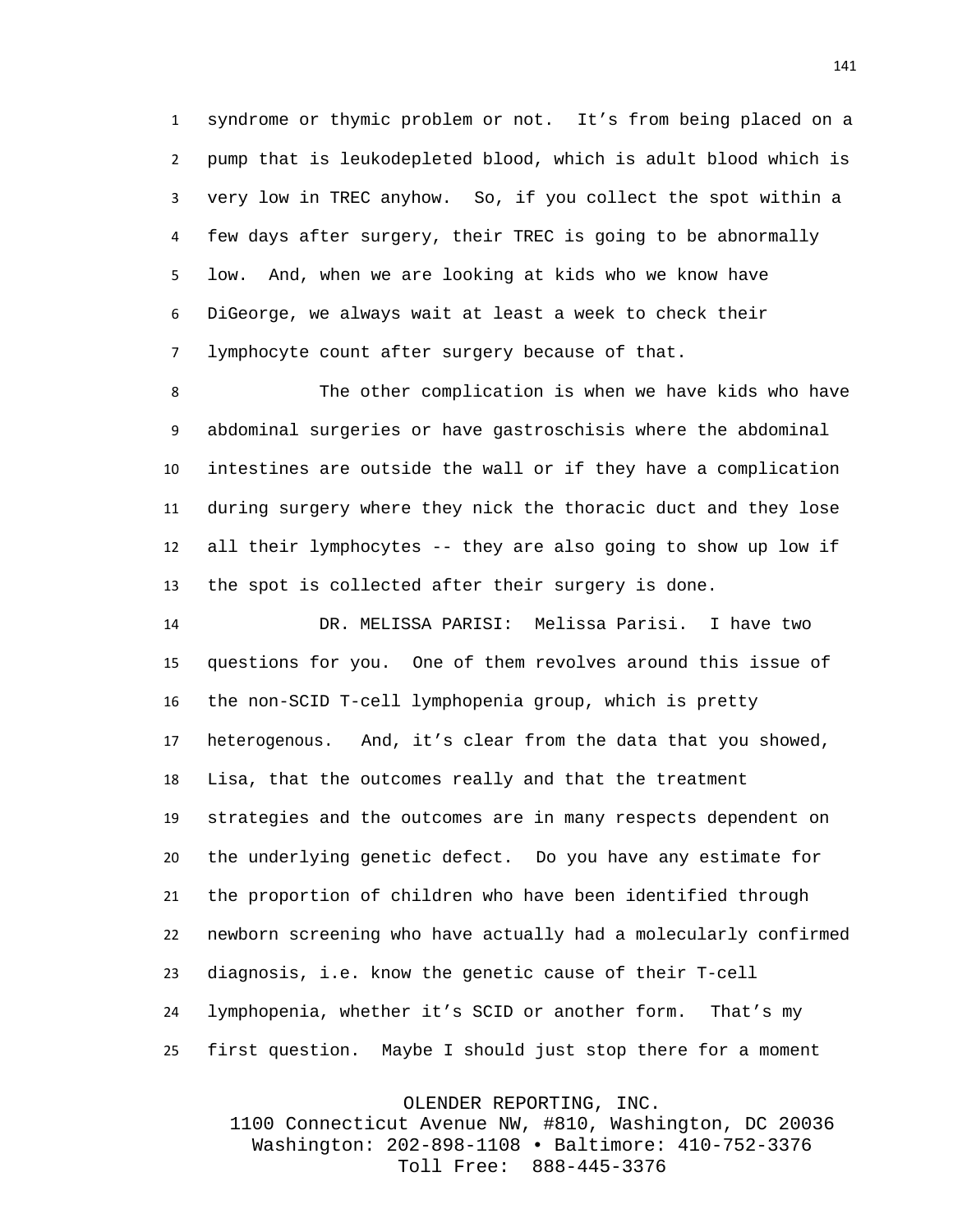and see if you have any comment on that.

 DR. LISA KOBRYNSKI: So, if you look at -- if you look at some individual state data, most states will have -- you know -- a case or two of SCID where we don't know the genetic defect. And, when we look at them, we -- it's been somewhere between about 5 and 10% depending on the center where they never identify genetic cause for SCID. But, SCID is a specific condition compared to idiopathic T-cell lymphopenia. So, by virtue of the name, it implies that there is no known cause, so there is no known genetic defect associated with it. And, those children don't appear -- for all intent and purposes -- to have an immune defect.

 So, even though the T-cells are low, the function is normal, the ability to make antibodies is normal, they are not getting sick. So, we still need to worry a little bit more about what this is. And, even in the adult community, there is an idiopathic T-cell lymphopenia that in the early days of HIV, infection was very concerning for people because they didn't know why these patients had that. Now, some of them went on to have other conditions, but some of them did not. So, that's kind of where we are with the incidence of idiopathic CD4 lymphopenia is to see what happens to them one year, five years, and 10 years down the road. We still don't know the answer.

DR. MELISSA PARISI: So, that's helpful information.

OLENDER REPORTING, INC.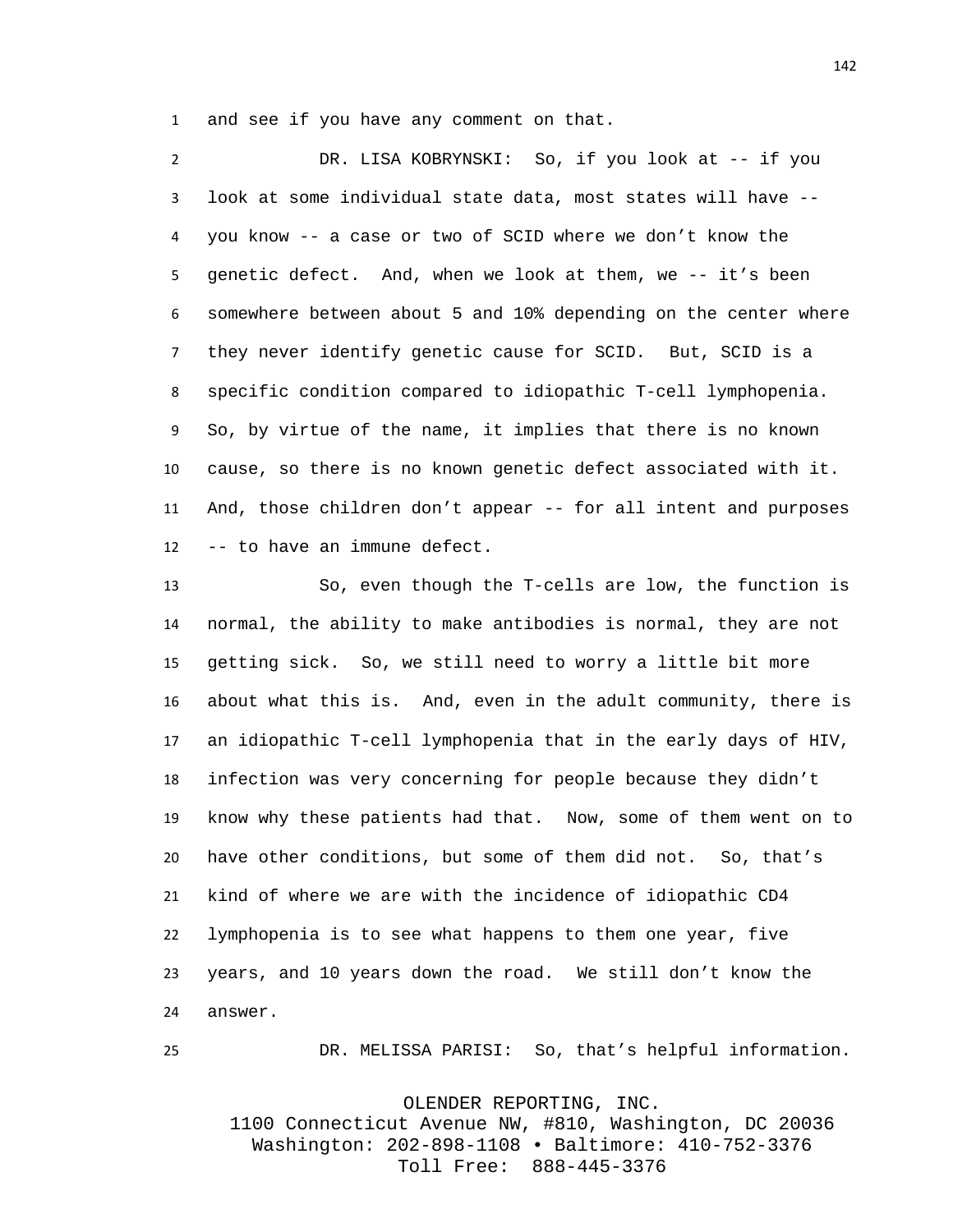I guess the category that I'm intrigued by is those that have a known genetic problem, but it's not SCID, but it's either DiGeorge or CHARGE or some of these other genetic syndromes. And, I'm just wondering if -- if anybody's been collecting the data, particularly since DiGeorge/22Q11 deletion syndrome is relatively common. If there are any predictive factors that allow us to know which of those children with this condition are actually being picked up by the SCID screening, and whether their outcomes are different or worse than kids who don't have T-cell lymphopenias present on the newborn, but otherwise have DiGeorge syndrome, for example.

 DR. LISA KOBRYNSKI: So, there's not a good amount of data on what proportion of DiGeorge syndrome patients will get picked up with this syndrome, I agree. And, it's been one of my interests to try to actually do newborn screening for that syndrome itself. But, we know from just looking at a series of patients that about three-quarters of those patients have some T-cell defect. But, less than 1% of them actually have a complete absence of T-cells. So, that means that you're really with newborn screening for SCID with the TREC -- you're really going to pick up a very small fraction of infants who have DiGeorge syndrome.

 Now, long-term -- you know -- the cardiothoracic surgeons have suggested -- some of them, I think there's at least one report -- that there are children who have DiGeorge

OLENDER REPORTING, INC.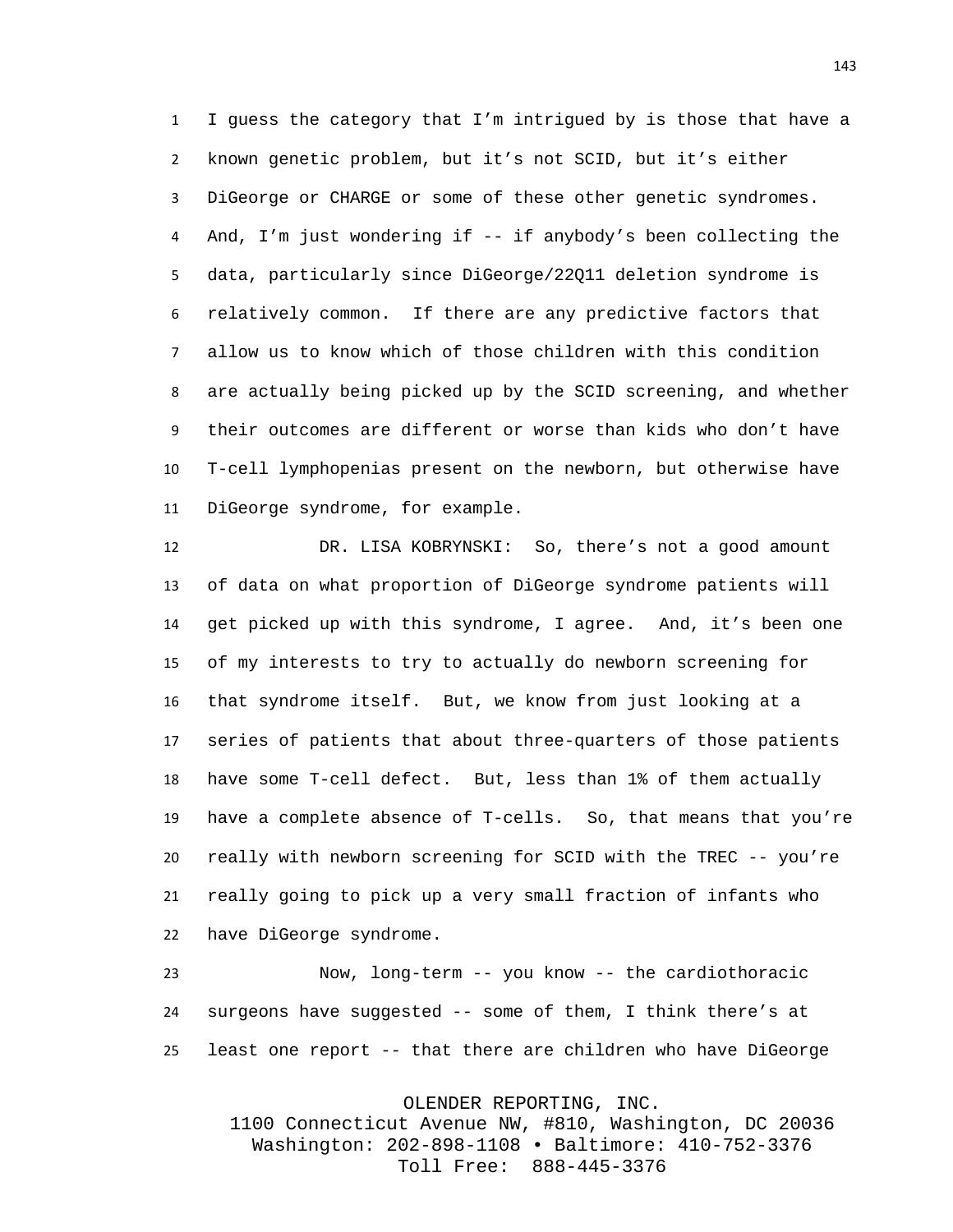syndrome and have a complicated heart lesion -- usually problems with their pulmonary vessels -- who have worse outcomes, especially if they have low T-cells. But, has that been vetted in any large series? No.

 So, if your T-cell counts are absent, you're in the same boat as the SCID patient that if you don't have correction, that you're going to have problems and you're likely going to die because of your immune deficiency. But, that is such a small fraction of those patients. The other ones -- even if their T-cell counts are pretty low -- do okay. So, they maybe don't pop up on a screen, but their T-cell counts are not so low that they're going to have a problem. DR. MELISSA PARISI: Thank you.

 DR. CAROL GREENE: So, I wanted to address one of the issues brought up about access, but in the meantime two other things. One is, that's the first that I've heard that a baby was -- Carol Greene, SIMD -- that a baby was transplanted for what then -- now, as we're learning more about the natural history of something -- turned out to be a benign condition, and that's kind of an interesting footnote to me, and that's one of the fears that we always have and one of the reasons we try to do -- one of the reasons the Committee tries to be as responsible as it is about vetting -- you know -- what do we have in the way of understanding of the natural history and the diagnostic procedures, and how are we set up to go. And, I

OLENDER REPORTING, INC.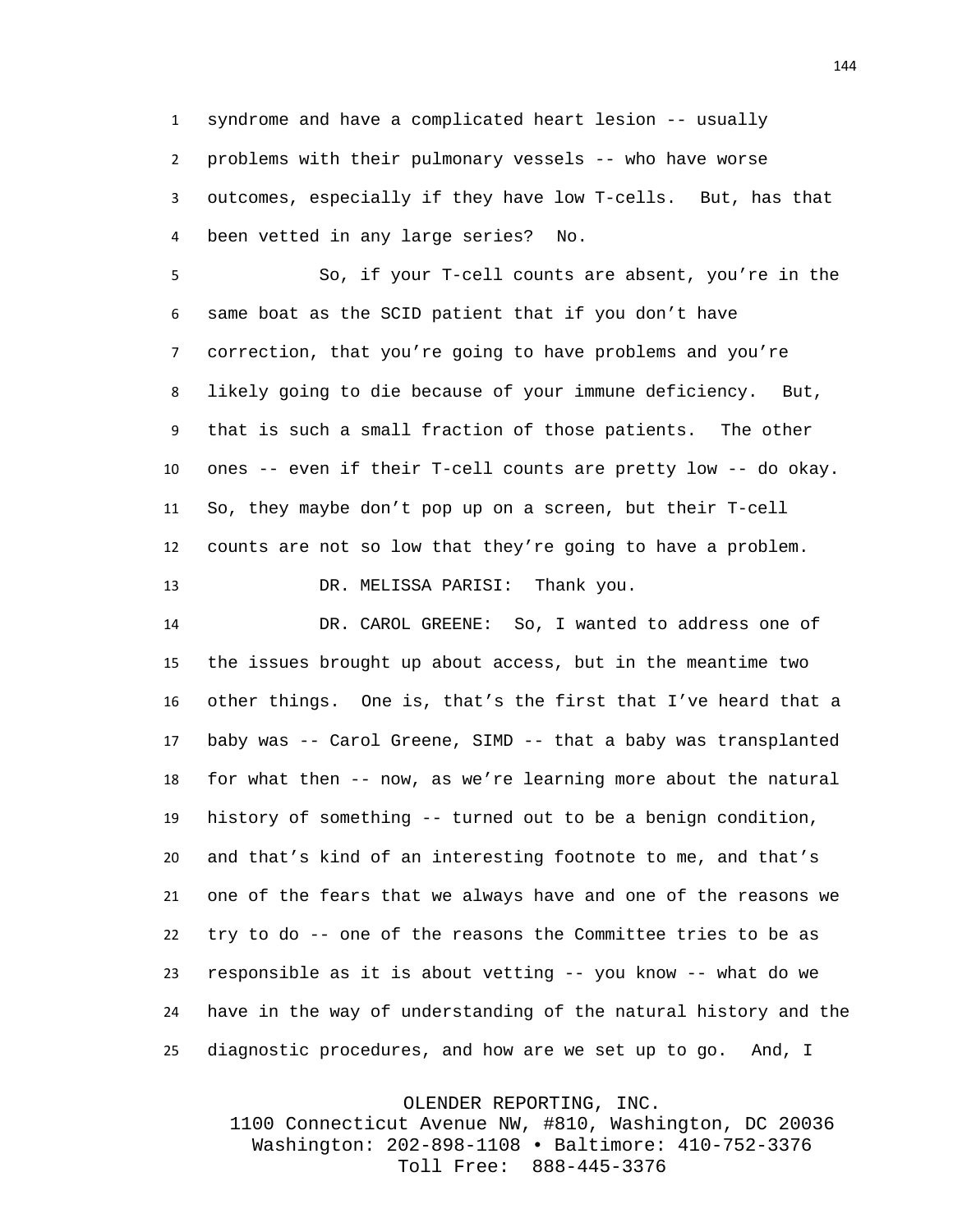think that's something that we need to --

| $\overline{2}$ | DR. LISA KOBRYNSKI: This is Dr. Kobrynski. Let me                |
|----------------|------------------------------------------------------------------|
| 3              | clarify -- that child who was transplanted probably did not      |
| 4              | have idiopathic T-cell lymphopenia, as they observed that child  |
| 5              | for almost a year, and the child was becoming ill and having     |
| 6              | And, that's why the child was transplanted.<br>issues.           |
| $\overline{7}$ | DR. CAROL GREENE: Ah, that completely changes. So,               |
| 8              | I withdraw my comment with -- yes, thank you.                    |
| 9              | Then, the issue fascinating with people still using              |
| 10             | capillary tubes is that they're not supposed to and that SCID    |
| 11             | has obviously alerted people to an inappropriate action.<br>But, |
| 12             | I would also say that another part of that that should be        |
| 13             | investigated is if babies are getting alerted because of an      |
| 14             | abnormal screen for SCID and the question is whether it's due    |
| 15             | to surgery, that is a fundamental flaw in the system as well     |
| 16             | because that should have been a second screen, and the first     |
| 17             | screen should have been normal because nobody goes to surgery    |
| 18             | as a baby in a NICU -- them's the rules. Baby hits the NICU,     |
| 19             | we're on the way to surgery. If there isn't a newborn screen     |
| 20             | sent first, that was a violation of standard practice. So, any   |
| 21             | postop samples should be a second sample, and there should be a  |
| 22             | first one to compare to, and that's another way that seeing      |
| 23             | what's happening in the system could be a way to investigate     |
| 24             | and go back and make sure that NICUs are doing it properly       |
| 25             | because you never know if a baby's going to get transfused in    |

OLENDER REPORTING, INC.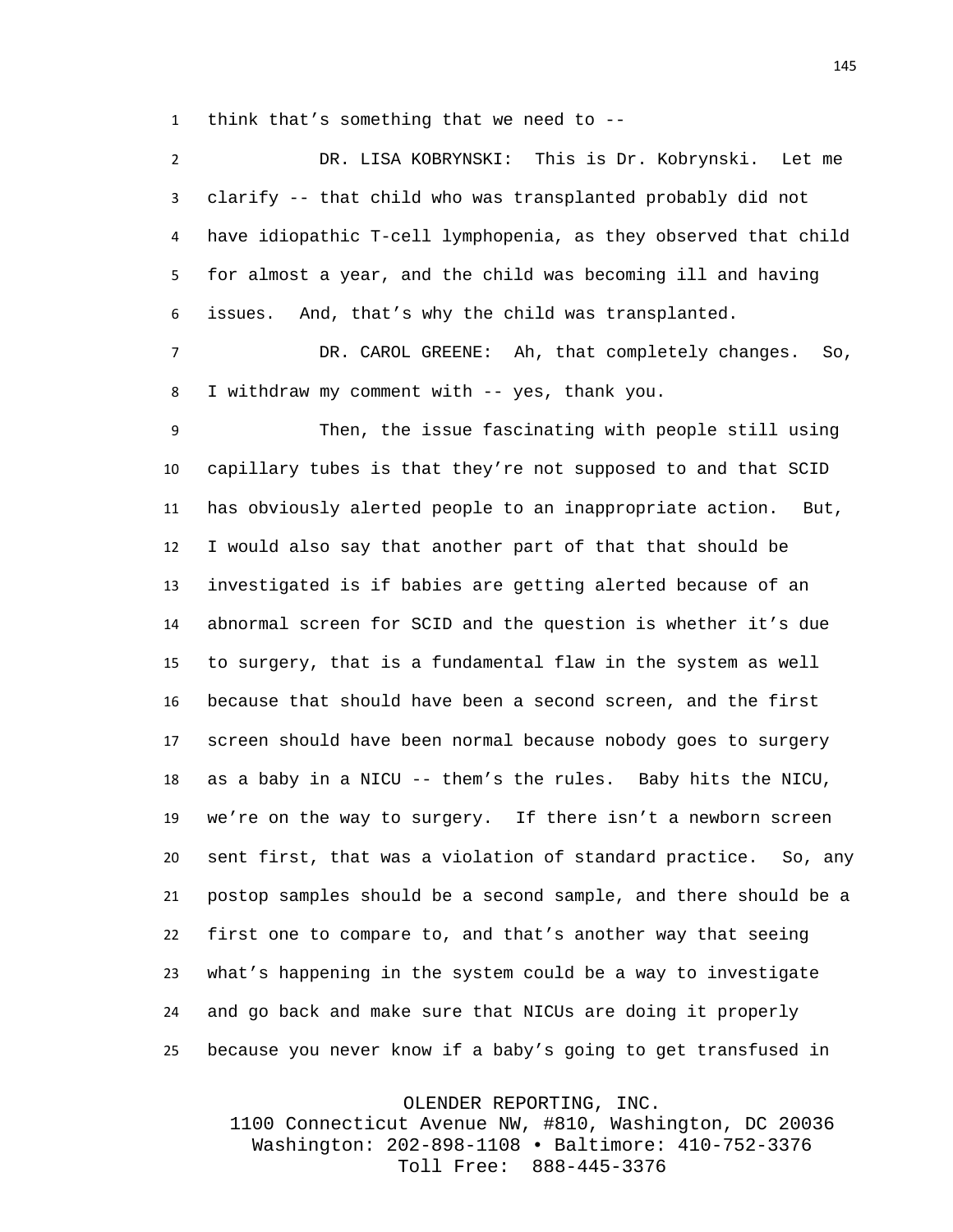surgery. So, every baby going to surgery is supposed to have a screen first. And, I see Mei has something, but I wanted to get to the point that I was -- had my hand up for earlier.

 And, that actually allows me to say something about access that we were going to say yesterday when the issue of access came up in the context of critical results. So, we do often hear about -- and it was a beautiful conclusion -- bullet point -- access to specialists and treatment in underserved areas and developing referral networks, which is an issue. And, I do not want to make light of the access to specialist issues. There are too few specialists, and one of the critical issues is not only are there few specialists, but the funding and support for access to those specialists is being cut every year as we speak. It doesn't go up, and then it actually gets cut. And, at the same time, we know that SCID is more common than we thought is was. That means we're identifying babies earlier -- babies who would otherwise be dead. And, the babies who are now being treated and living -- they're going to be more patients for these immunologists to take care of because not only are some identified and now reach care, others who would have only be cared for for a couple of years and die are now going to be cared for for all of childhood and then all of adulthood. So, the numbers go up.

 But, in terms of access, it's really more about the referral network and maintaining the funding for those

OLENDER REPORTING, INC.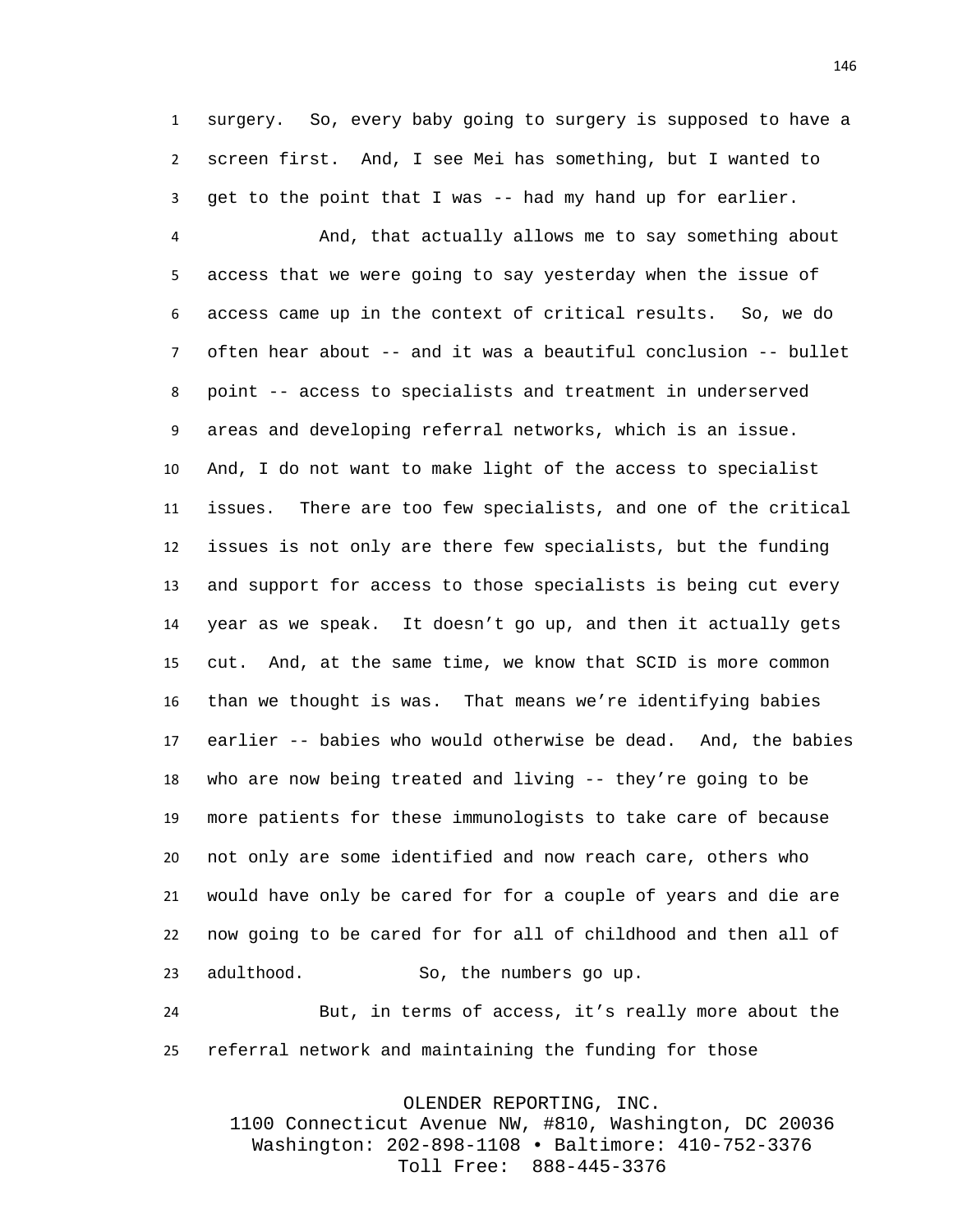specialists, because -- and, I just counted on that speaking for the SIMD -- counted on the SIMD website -- 40 -- counting the states -- 40 states have members of the SIMD. Basically speaking, everybody who provides care for inborn errors of metabolism in this country -- pretty much everybody is a member of the SIMD.

 That means 10 states don't have -- they include Wyoming, they include --

 So, but we still screen, and we still get to those babies within 24 hours, and it is about a referral network, and there was a comment -- my apologies, we already talked about it -- but, yes. We are waiting on the edge of our seat. I have my pager on. I'm on call. And, I've already answered two newborn screening calls while I'm here -- well, with the help of a genetic counselor.

 So, we do have access, but it does -- so, I don't want to way that access to a specialist -- there's always somebody who's a champion. There's always -- they don't -- we don't get to having it on the newborn screen unless there's somebody who can provide the care. So, there's always access, 21 and there's always access  $24/7$  --  $24/7/365$  to start the process. Where we're getting into trouble is the provision of support for ongoing access

 MS. ANNAMARIE SAARINEN: Annamarie Saarinen. I probably should just defer to Mei because she's going to be

OLENDER REPORTING, INC.

1100 Connecticut Avenue NW, #810, Washington, DC 20036 Washington: 202-898-1108 • Baltimore: 410-752-3376 Toll Free: 888-445-3376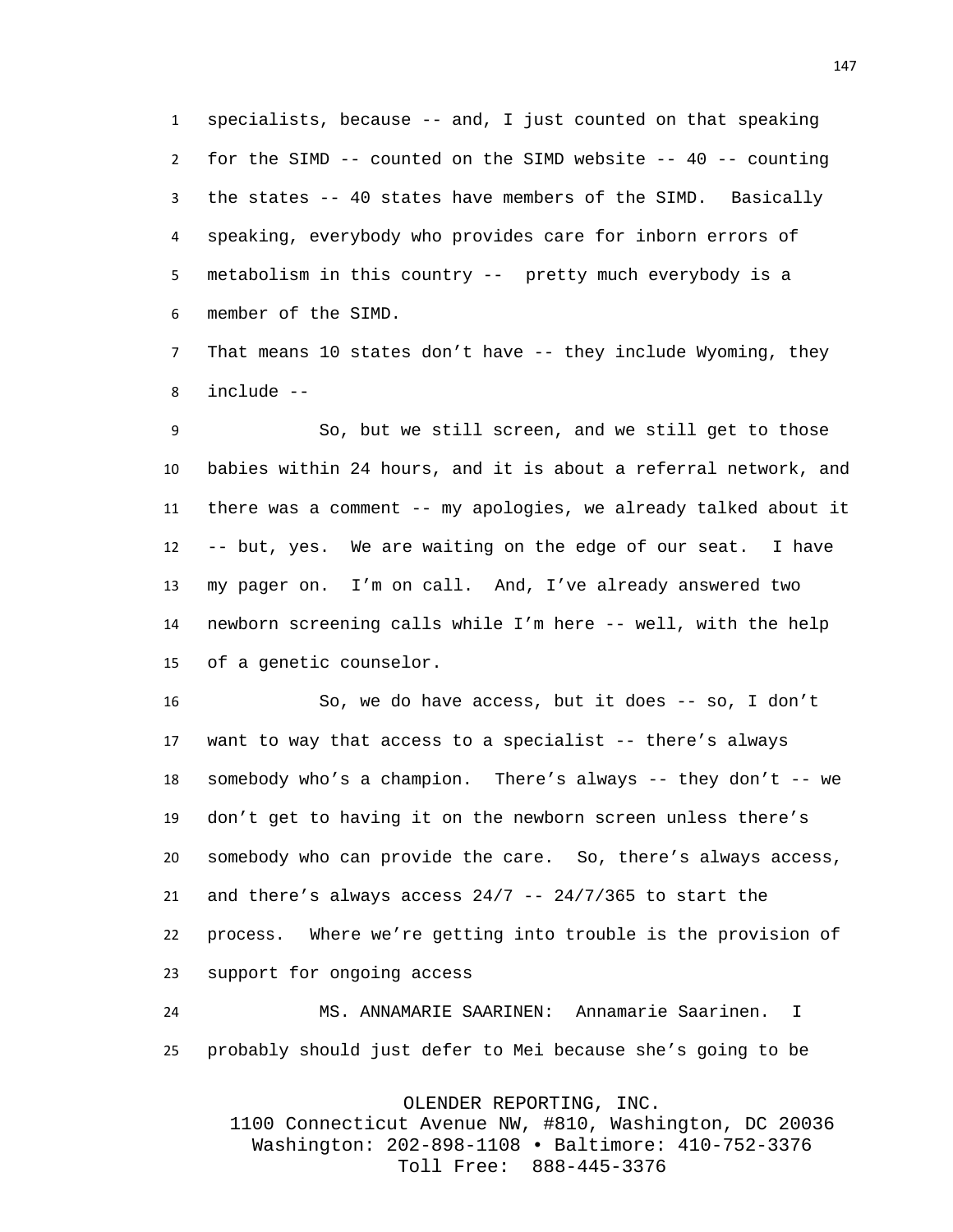addressing my point. But, I was just going to chime in on the thymus removal and the CHD kids, and the NICU protocols because I don't -- I don't think they are terribly well defined, and depending on what the baby is in the NICU for, I think that's where there's a lot of variability about when a specimen is being collected and when it's not being collected. And, in the case of the critical heart lesions, I don't think there's any uniform data right now to show at what age babies are being referred to the OR. I know certainly that babies are going to the OR within the first 24 hours of life -- I just don't know what percentage of CCHDs are being referred to the OR in the first 24 hours of life, and I also know that in the United States, about 80% of the heart surgeries that are happening in the neonatal period are happening with complete or almost complete thymus removal. I know this because it was a project that I worked on with Dr. Cohelis back in the early days after my daughter's surgery because I know how actually critically important that is to the development of these children and their immune status moving forward. There's many congenital heart kids that have ongoing issues because of that.

 In Europe and many other parts of the world, the standard procedure of removing the thymus has sort of gone by the wayside. They just simply don't do it anymore, so I don't know why we continue to do it in the United States, and I continue to raise the issue among the Society of Thoracic

OLENDER REPORTING, INC.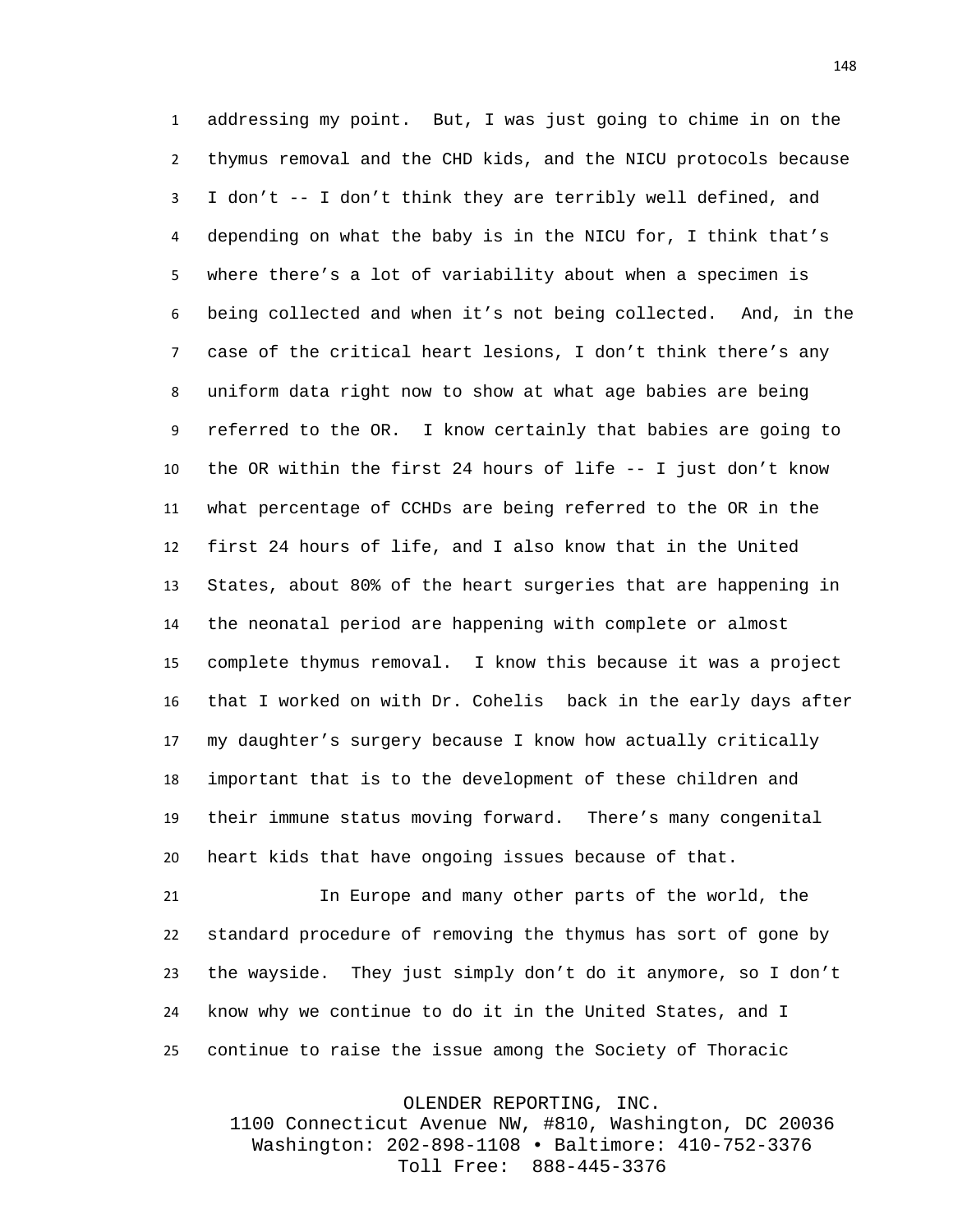Surgeons at their meetings.

| 2  | But, that said, I just wanted to recognize that it              |
|----|-----------------------------------------------------------------|
| 3  | may indeed be an issue, and it may be something worth exploring |
| 4  | if those numbers end up being in any way substantive as it      |
| 5  | relates to SCID screening. So, that was my little tiny area of  |
| 6  | knowledge and expertise that relates to the issue.              |
| 7  | DR. JOSEPH BOCCHINI: Mei?                                       |
| 8  | DR. MEI WANG BAKER: I'm just adding on a little bit             |
| 9  | mostly to respond to Carol. The reason we learn is because we   |
| 10 | do have first screening samples. And, their TREC number is      |
| 11 | different. So, that's -- and also I can only speak of           |
| 12 | Wisconsin is because we are a small state, so we know the       |
| 13 | cardiac NICU -- we know the doctors. And, so when we have this  |
| 14 | situation, I often call and say, I really need the surgery      |
| 15 | notes. So, this kind of thing. So, we pretty much have this     |
| 16 | experience. So, very fortunately, most of the time we really    |
| 17 | know the first and the post surgery numbers. So, we have the    |
| 18 | category on our report called a previous normal. So, we don't   |
| 19 | ask them for the --                                             |
| 20 | DR. CAROL GREENE: Thank you both for the                        |
| 21 | clarification, and that really was the point is that if there's |
|    |                                                                 |

 a state where a baby is having a false positive screen for SCID because the only sample they got was postop -- that NICU is having a problem because the protocol says as soon as you know the baby has anything out of the ordinary and before they go to

OLENDER REPORTING, INC.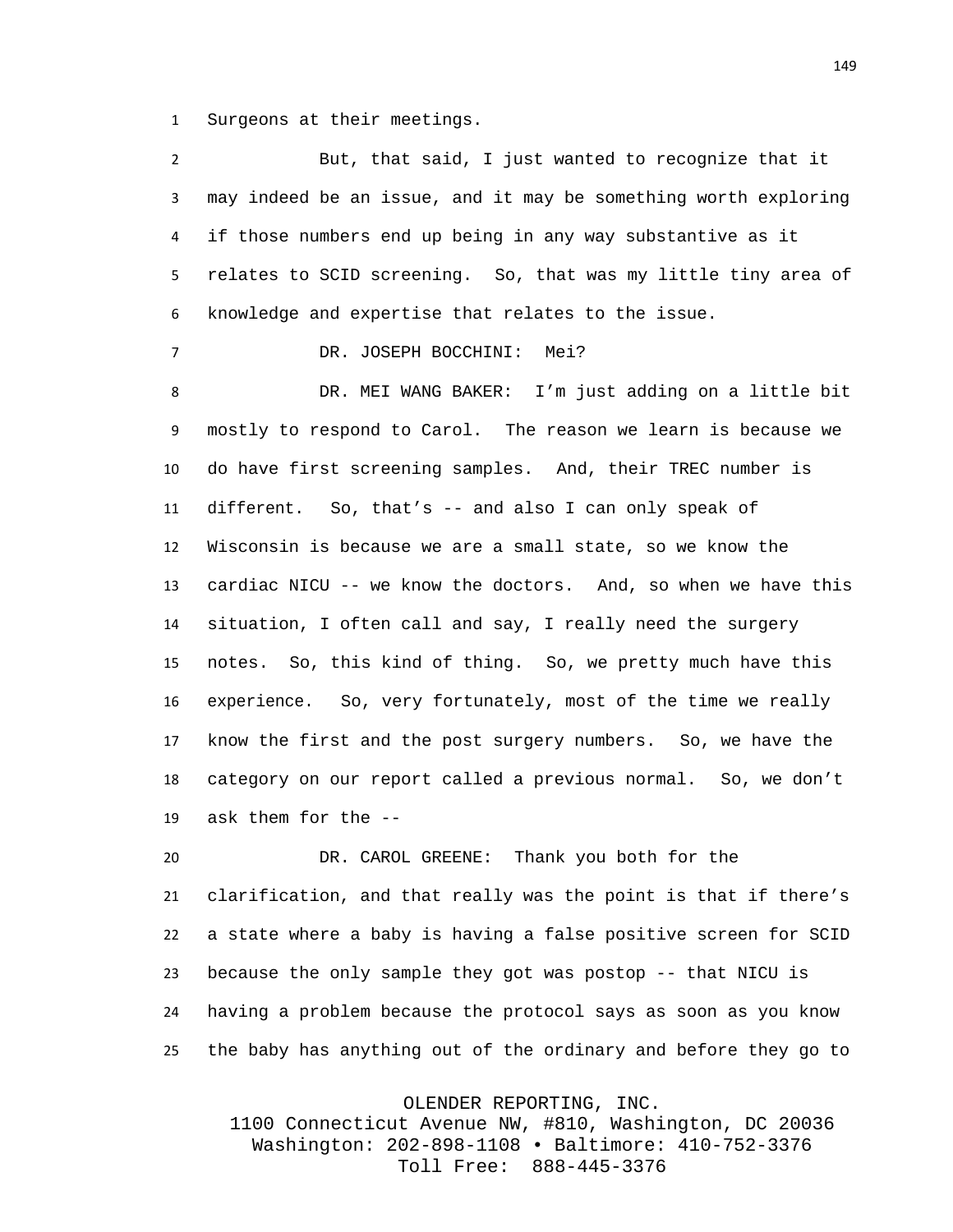the OR, you should have the newborn screen sent. And, that baby should not have a false positive -- it should have exactly what Dr. Baker just described.

 DR. LISA KOBRYNSKI: This is Dr. Kobrynski. I would say that in Georgia, we also do the same thing. So, if the child had a screen at 72 hours that was abnormal, we always look to see if there was an earlier screen that was normal. And, then if there was, we don't have to do any further followup at that point.

 DR. JOSEPH BOCCHINI: Okay. I see no more questions or comments. So, I want to again thank all three presenters -- Ms. Singh, Ms. Manning, and Dr. Kobrynski for excellent presentations and certainly getting us started on a very rich discussion. So, thank you.

 The final item on the agenda is new business, and this is an opportunity to bring up any additional items of business. I know we had some full discussions and kind of got behind schedule because of the strength of those discussions yesterday, and everybody may not have had the opportunity to weigh in on any specific issue. So, this is an opportunity for anyone to bring up any item of business for the Committee.

 Carol, did you have a comment that you wanted to bring at this point?

 DR. CAROL GREENE: Thank you for asking. I snuck it into my previous comment. But, thank you. For the record, we

OLENDER REPORTING, INC.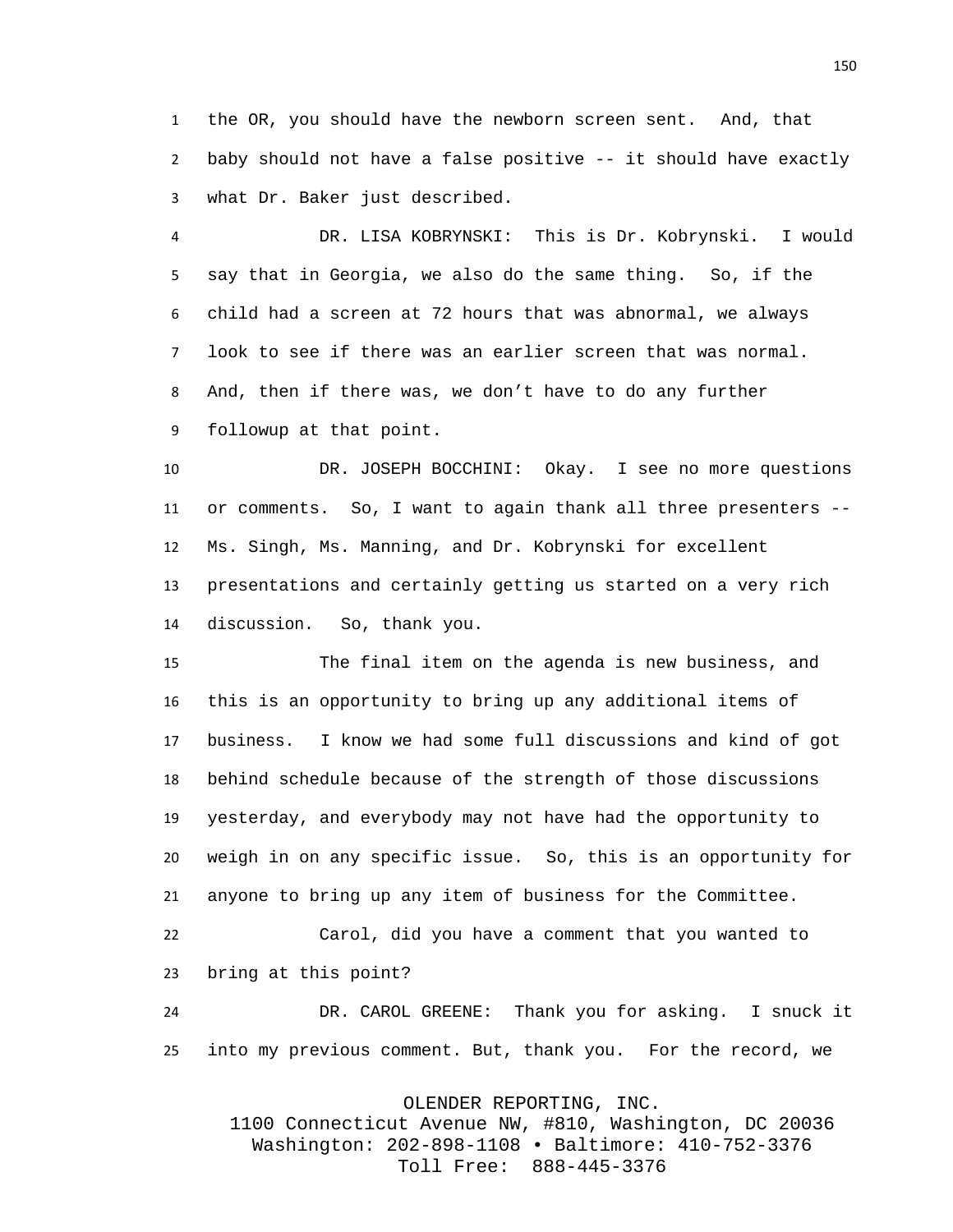just want the -- the SIMD wants to be on record as showing that we do believe that the system provides -- the system provides for 24/7/365 access to specialists when the screen is positive. DR. JOSEPH BOCCHINI: Okay. All right. Additional -- yes? Natasha?

 MS. NATASHA BONHOMME: Natasha Bonhomme, Genetic Alliance. I really appreciate all the discussion that there was yesterday about the work and timeliness. And, I hope that in the future, we'll be able to delve a little bit deeper into what were those educational efforts that were put in place on many of the charts that you saw the little box that said education, and then there was the change. And, so I hope just down the line -- maybe later in the project -- there would be an opportunity to bring those findings and those lessons learned to this Committee.

 DR. JOSEPH BOCCHINI: Thank you. All right. Hearing no other comments. Scott? Last chance. He's good. Okay. All right.

Well, first I want to thank -- oh. Mei.

 DR. MEI WANG BAKER: I didn't know what was a good time because last time I spoke too soon. Are you asking for proposal for new projects too or not yet?

 DR. JOSEPH BOCCHINI: If you have one to bring up at this point, yes, go right ahead.

DR. MEI WANG BAKER: Okay. I think you perhaps are

OLENDER REPORTING, INC.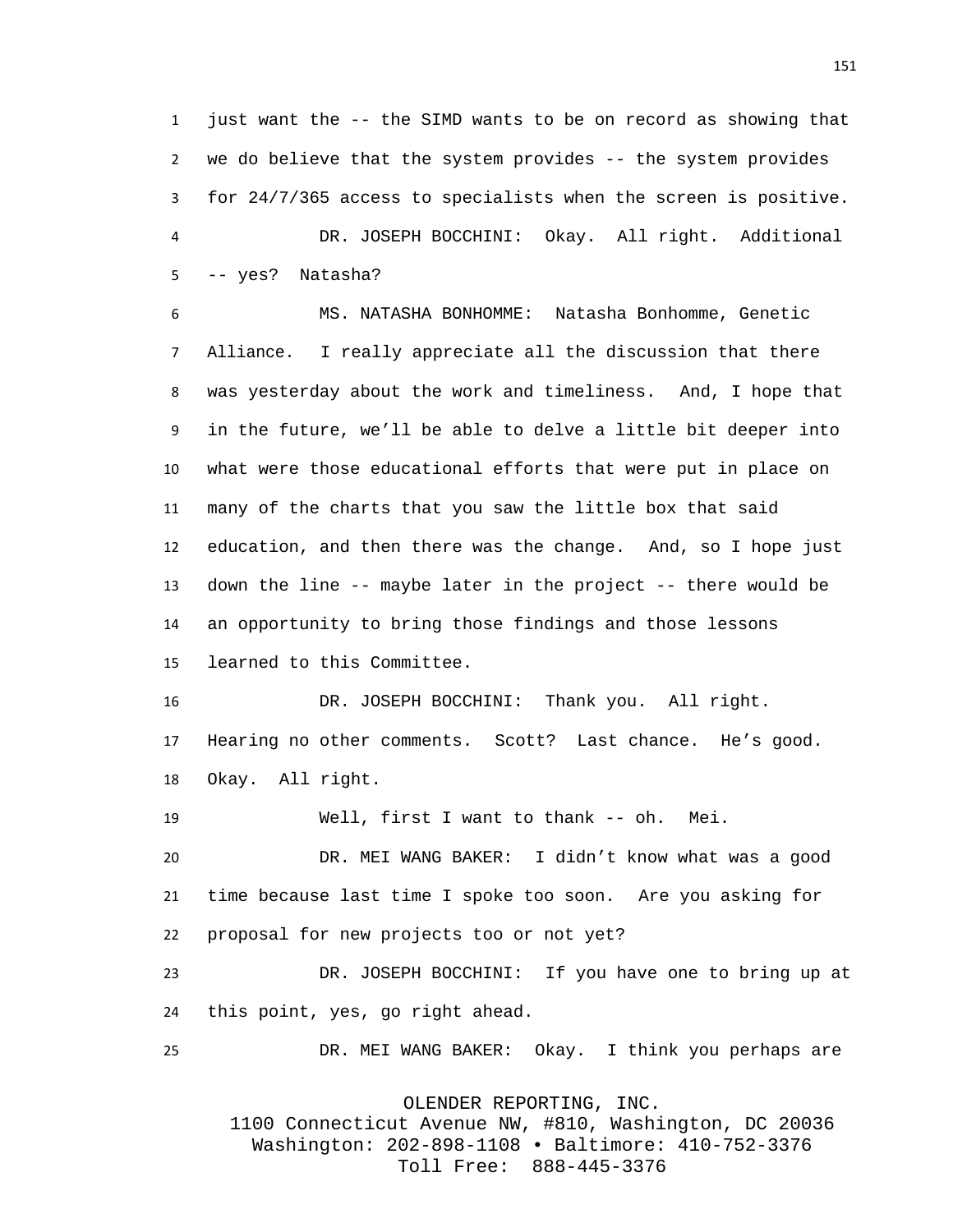not surprised because I talked to you a little bit. Also, I talked to Aaron here too. And, I think it's a wonderful opportunity when we talked about the carrier, adult-onset situation, and I think the three speakers are wonderful because putting it all into respect, but I hope we do not stop here now. And, I think we need to do more work. And, also, the education can bring over -- you have to back talk a little bit about carrier and adult onset.

 And, we also talked about cross working groups who have some. So, I'm going to propose a new workgroup -- the Carrier and Adult Onset. You know -- I think these three people are very good. I think we can expand a little bit -- adding on others and I also talked to Aaron a little bit. I understand actually he has done a lot of research. He has a lot of background information, and I think we have a good grand start doing more.

 Oh, can I just add a quick -- I think -- I hope this workgroup can come to some recommendations, then come into the education pieces.

DR. SCOTT SHONE: Okay, I lied. Scott Shone.

21 [Laughter.]

 DR. SCOTT SHONE: No, because what Mei just said -- you know -- this idea of a carrier and you even said the words workgroup -- I mean -- the idea is again sort of like Beth said earlier, and I think what I added on to I hope is that -- so

OLENDER REPORTING, INC.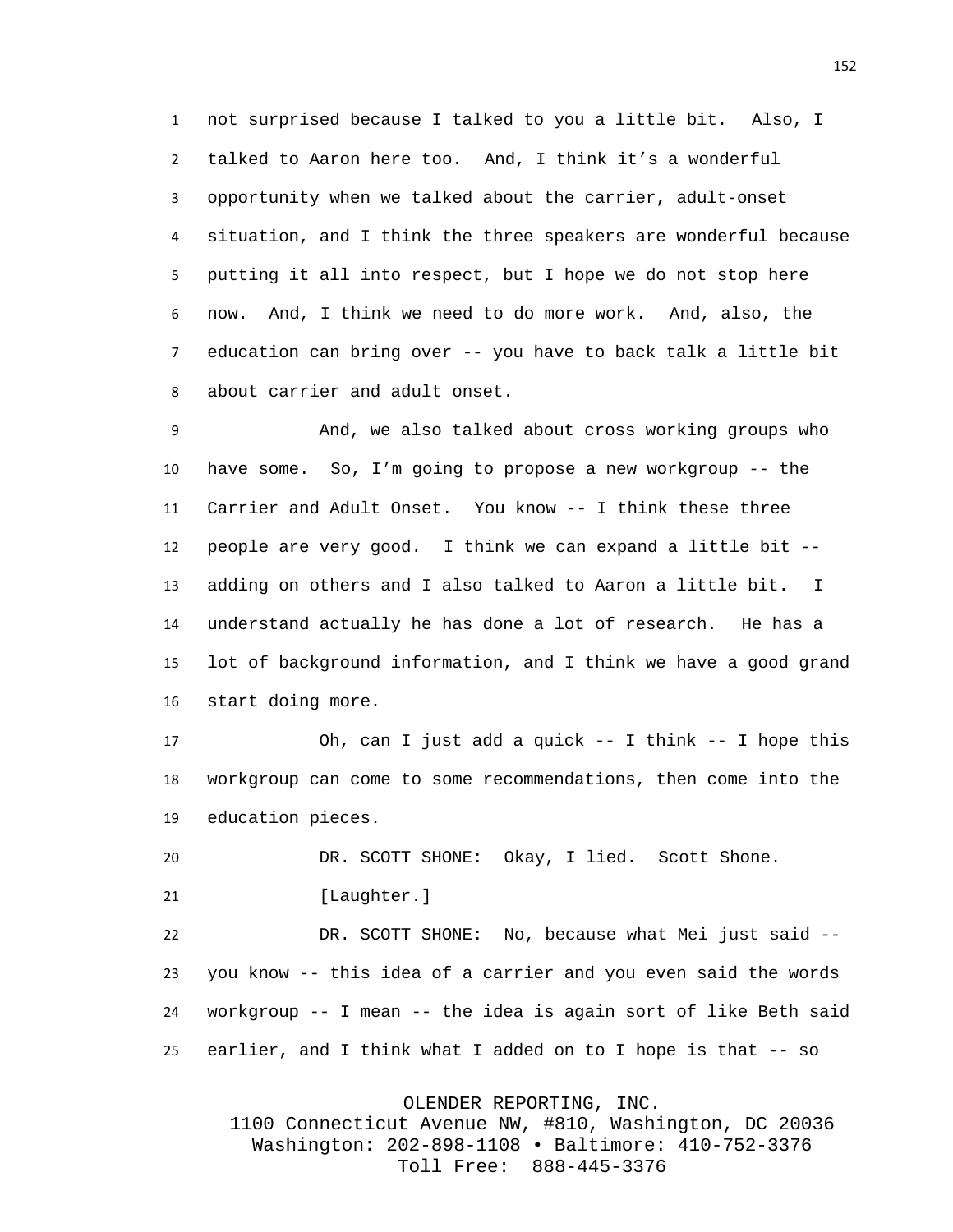around that topic of carrier -- you have education issues, you have laboratory issues, you have tech, and then we have followup issues and how to deal with them. So, again, it goes back to this cross-cutting effort. So, I don't think -- so, the idea is are we really going to pursue the idea of, all right, let's try to figure out how to break down the siloes that are infrastructurally set up for education, lab, and followup workgroups and start to think about things as topics and address them or are we going to stay with the same mantra and then just delegate this to education, and then find out, well, does the lab always pick up carriers, and then we have to wait for the next meeting to throw it to the Lab Workgroup, and then, oh wait, how is Followup going to deal with it, and then we wait until the next meeting to go to the Lab Followup Workgroup, and now we're 9 months later and we might as well have just done an evidence review.

 So, I feel like -- I guess my suggestion is, I think Beth's idea of prioritization and one of them might be looking at the -- how the Committee looks at these system-wide topics is something that we should pursue going into 2018.

 DR. JOSEPH BOCCHINI: So, that's a good comment, and I think that in the past, we have created specific ADHOC workgroups to identify issues or to work through specific things as you mentioned. And, that is one possibility. And, the other thing is that I think if we

OLENDER REPORTING, INC.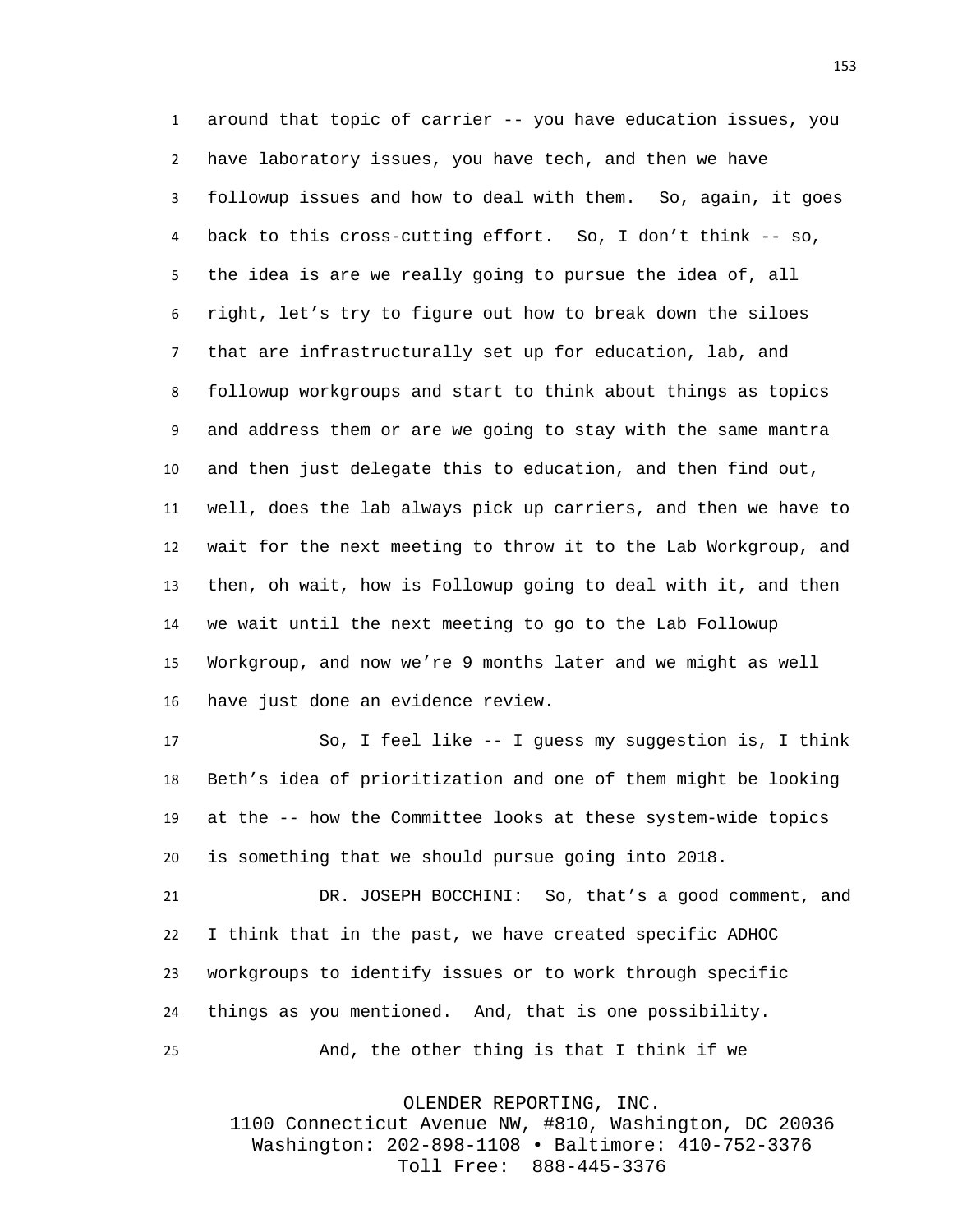standardized the calls that we have between meetings between the Chairs of each of the three workgroups, we may be able to cross fertilize what's happening in the groups and determine whether something does cross enough lines to become something that Committee addresses with an ADHOC workgroup versus being placed in a specific one of the three standing workgroups. So, that's a really good point. Yeah.

Okay. Annamarie?

 MS. ANNAMARIE SAARINEN: Do the workgroups as they exist today have a defined like charter -- like this -- those three workgroups are set to expire at a certain time? Is up at the pleasure of the Chair or the Committee to determine if those become something different?

 DR. JOSEPH BOCCHINI: These are permanent workgroups, and each has a set of -- a mission statement with specific priority -- with specific areas to continue to work in. And, actually at one point in time -- maybe 2010 or 12 -- I can't remember when -- but, we did kind of look at the workgroups and as a Committee determine that those three workgroups could -- should continue to exist the way they were. Now, it may be time to revisit that, but I think at this point in time, they are permanent workgroups, and they do each have a charge.

 MS. ANNAMARIE SAARINEN: Well, maybe Scott, if he's willing, would be -- maybe in advance of or as part of the next

OLENDER REPORTING, INC.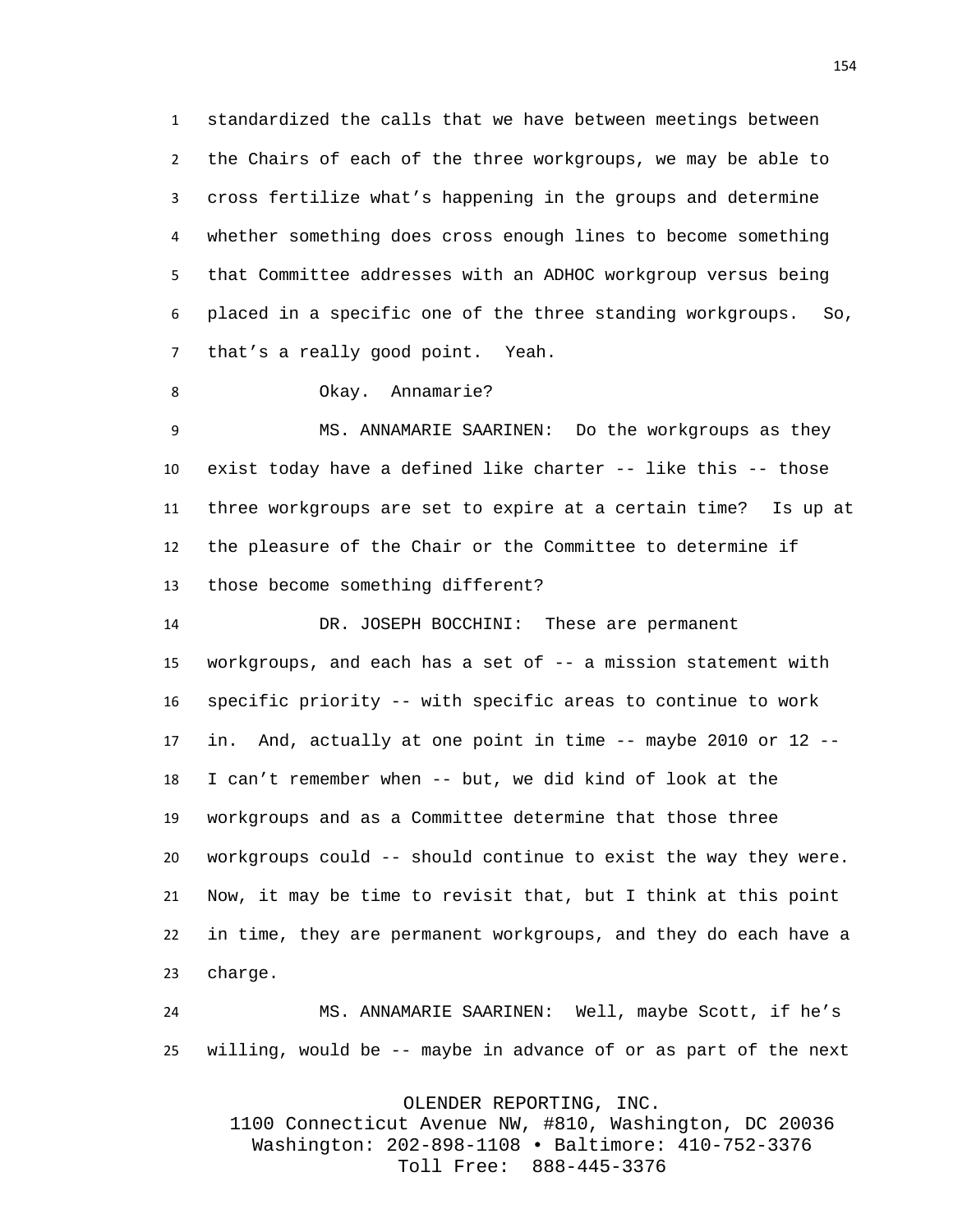Committee meeting -- could carve out maybe like 15 minutes to put a visualization up there of how these workgroups can better -- you know -- I'm not saying ADHOC ideas isn't the right pathway -- but, maybe we can flush out a few different ideas or how we do break down those siloes, because I really, really agree that these are -- everything that each of them talks about touches the others. And, for that to be bubbling to the surface when we all give our reports on the last day of this Committee meeting every session, I think it makes it difficult to feel like there is actionable integration happening before we meet again three months later.

 And, I also am not going to make a motion on this, but if anybody doesn't make roll call in the morning that wants to bring like chocolates the next time as their penalty, that I would advocate for that because it might be a deterrent.

16 [Laughter.]

 DR. JOSEPH BOCCHINI: All right. So, Kellie, and then Carol.

 DR. KELLIE KELM: Kellie Kelm. I just wanted to add on -- we've had a question and we were talking about it yesterday. Where does short-term followup fall? Does it actually belong in any of the three? Maybe it's just not clear to us if it actually does have a place that it lives. DR. JOSEPH BOCCHINI: Carol?

DR. CAROL GREENE: So, thank you. Carol Greene,

OLENDER REPORTING, INC.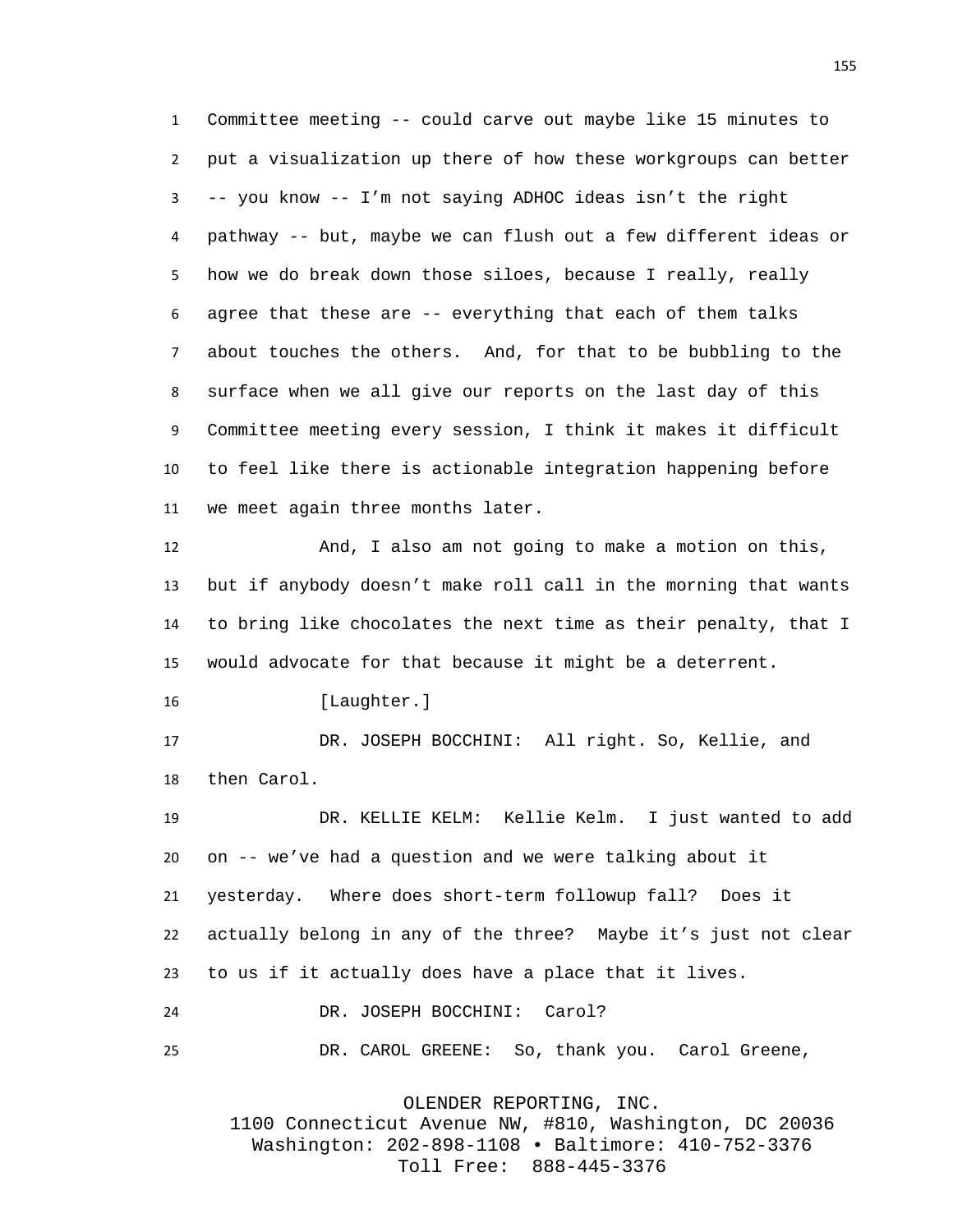SIMD. And, I do -- I was around when the original sub- committees that then turned into workgroups were made, and short-term followup was in the Lab. And, that's part of the timeliness as well. So, it's been in the Lab. That doesn't mean it has to stay there -- but, that's the history as I recall it.

 The one thing I would say -- and, I'm very glad that I'm not on the Committee and I'm not staff, so that I have to make this decision because I don't believe that's there one right or wrong answer -- but, again, historically the reason for the -- my recollection -- the reason for the standing Committees is that when we do things -- the whole Committee is large. And, when we do things in response to what bubbles up, what people bring -- then we get back to that issue that Dr. Tarini was talking about earlier that we're often reactive. And, way back a long time ago -- and the concept has held -- it was thought by the Committee that there were three major areas that needed some ongoing attention more broadly and that the idea of sub-committee, then workgroup could bring in people who are not on the Committee.

21 And, no matter what way, and I -- you know -- have been in medicine for 35 years and I teach a lot -- and, no matter what way you cut things, there's always a different way to cut them. So, you can do -- you know -- one person's cross cutting is another person's silo.

## OLENDER REPORTING, INC.